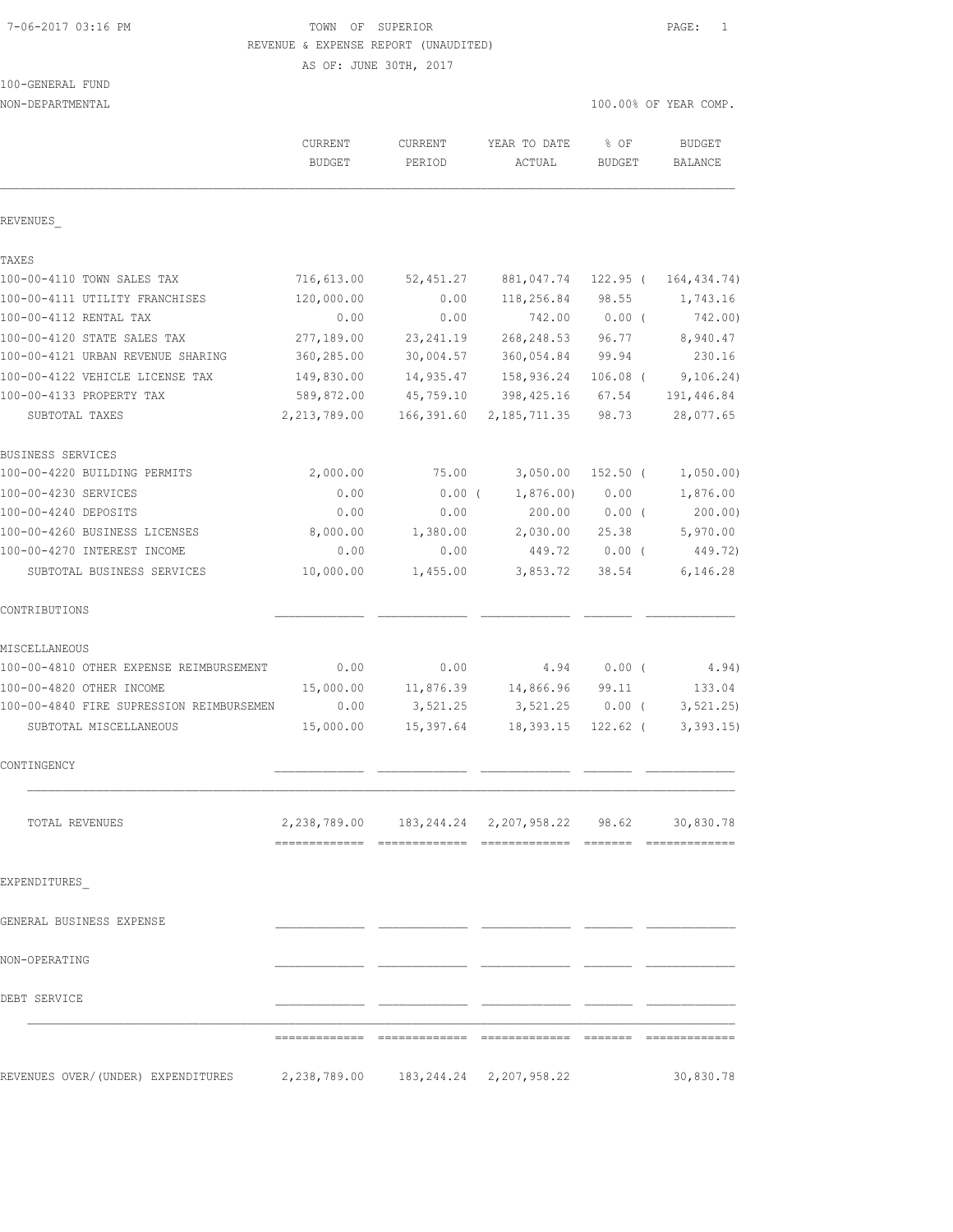#### TOWN OF SUPERIOR **PAGE:** 2 REVENUE & EXPENSE REPORT (UNAUDITED)

AS OF: JUNE 30TH, 2017

| 100-GENERAL FUND |  |
|------------------|--|
|                  |  |

MAYOR AND COUNCIL COUNCIL COUNCIL COMP.

|                                                  | CURRENT<br><b>BUDGET</b> | CURRENT<br>PERIOD            | YEAR TO DATE<br>ACTUAL | % OF<br>BUDGET | <b>BUDGET</b><br><b>BALANCE</b> |
|--------------------------------------------------|--------------------------|------------------------------|------------------------|----------------|---------------------------------|
|                                                  |                          |                              |                        |                |                                 |
| EXPENDITURES                                     |                          |                              |                        |                |                                 |
| PERSONEL                                         |                          |                              |                        |                |                                 |
| 100-01-5154 WORKERS COMP INSURANCE               | 106.00                   | 0.00                         | 0.00                   | 0.00           | 106.00                          |
| 100-01-5162 LIFE INSURANCE                       | 0.00                     | 0.00                         | 6.70                   | $0.00$ (       | 6.70)                           |
| 100-01-5164 DENTAL INSURANCE                     | 0.00                     | 0.00                         | 30.81                  | $0.00$ (       | 30.81)                          |
| SUBTOTAL PERSONEL                                | 106.00                   | 0.00                         | 37.51                  | 35.39          | 68.49                           |
| SUPPLIES                                         |                          |                              |                        |                |                                 |
| 100-01-5299 OPERATING SUPPLIES                   | 0.00                     | 362.82                       | 412.64                 | 0.00(          | 412.64)                         |
| SUBTOTAL SUPPLIES                                | 0.00                     | 362.82                       | 412.64                 | $0.00$ (       | 412.64)                         |
| UTILITIES                                        |                          |                              |                        |                |                                 |
| 100-01-5350 TELEPHONE                            | 4,350.00                 | 331.74                       | 3,570.86               | 82.09          | 779.14                          |
| SUBTOTAL UTILITIES                               | 4,350.00                 | 331.74                       | 3,570.86               | 82.09          | 779.14                          |
| GENERAL BUSINESS EXPENSE                         |                          |                              |                        |                |                                 |
| 100-01-5410 ADVERTISING                          | 100.00                   | 0.00                         | 40.00                  | 40.00          | 60.00                           |
| 100-01-5420 DUES & SUBSCRIPTIONS                 | 10,000.00                | 0.00                         | 0.00                   | 0.00           | 10,000.00                       |
| 100-01-5425 CONFERENCES & TRAINING               | 7,000.00                 | 885.00                       | 3,001.53               | 42.88          | 3,998.47                        |
| 100-01-5430 PRINTING                             | 0.00                     | 0.00                         | 843.54                 | $0.00$ (       | 843.54)                         |
| 100-01-5450 UNIFORMS                             | 0.00                     | 0.00                         | 276.14                 | $0.00$ (       | 276.14)                         |
| 100-01-5470 TRAVEL                               | 0.00                     | 0.00                         | 122.58                 | $0.00$ (       | 122.58                          |
| SUBTOTAL GENERAL BUSINESS EXPENSE                | 17,100.00                | 885.00                       | 4,283.79               | 25.05          | 12,816.21                       |
| PROFESSIONAL SERVICES                            |                          |                              |                        |                |                                 |
| 100-01-5550 OTHER PROFESSIONAL SERVICES          | 3,195.00                 | 0.00                         | 1,666.00 52.14         |                | 1,529.00                        |
| SUBTOTAL PROFESSIONAL SERVICES                   | 3,195.00                 | 0.00                         | 1,666.00               | 52.14          | 1,529.00                        |
| TOTAL EXPENDITURES                               | 24,751.00                | 1,579.56                     | 9,970.80               | 40.28          | 14,780.20                       |
| REVENUES OVER/(UNDER) EXPENDITURES<br>$\sqrt{2}$ |                          | $24, 751.00$ ( $1, 579.56$ ( | 9,970.80               | $\left($       | 14,780.20)                      |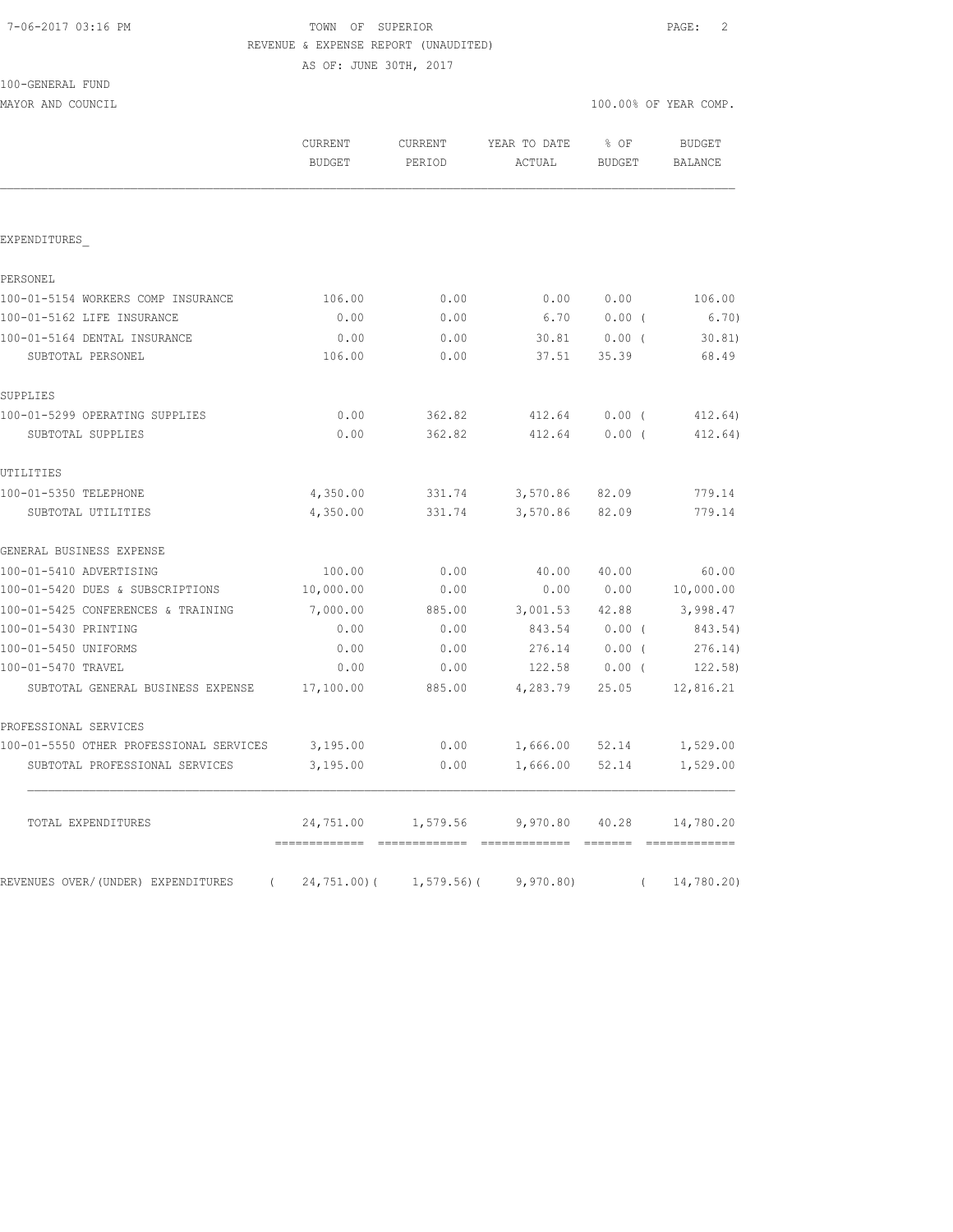#### 7-06-2017 03:16 PM TOWN OF SUPERIOR PAGE: 3 REVENUE & EXPENSE REPORT (UNAUDITED)

AS OF: JUNE 30TH, 2017

| 100-GENERAL FUND |  |
|------------------|--|
|------------------|--|

TOWN MANAGER 100.00% OF YEAR COMP.

|                                      | CURRENT<br><b>BUDGET</b>                                      | CURRENT<br>PERIOD | YEAR TO DATE<br>ACTUAL               | $8$ OF<br>BUDGET | <b>BUDGET</b><br>BALANCE |
|--------------------------------------|---------------------------------------------------------------|-------------------|--------------------------------------|------------------|--------------------------|
| EXPENDITURES                         |                                                               |                   |                                      |                  |                          |
| PERSONEL                             |                                                               |                   |                                      |                  |                          |
| 100-02-5100 SALARIES                 | 81,385.00                                                     | 8,720.28          | 75,714.76                            | 93.03            | 5,670.24                 |
| 100-02-5151 FICA                     | 5,046.00                                                      | 490.11            | 4,281.82                             | 84.86            | 764.18                   |
| 100-02-5152 MEDICARE                 | 1,180.00                                                      | 114.63            | 1,001.43                             | 84.87            | 178.57                   |
| 100-02-5153 STATE UNEMPLOYMENT       | 300.00                                                        | 0.00              | 261.44                               | 87.15            | 38.56                    |
| 100-02-5154 WORKERS COMP INSURANCE   | 356.00                                                        | 0.00              | 0.00                                 | 0.00             | 356.00                   |
| 100-02-5161 ARIZONA STATE RETIREMENT | 9,335.00                                                      | 1,001.10          | 8,676.20                             | 92.94            | 658.80                   |
| 100-02-5162 LIFE INSURANCE           | 80.00                                                         | 6.70              | 80.40                                | $100.50$ (       | 0.40)                    |
| 100-02-5163 HEALTH INSURANCE         | 7,483.00                                                      | 1,437.36          | 6,709.44                             | 89.66            | 773.56                   |
| 100-02-5164 DENTAL INSURANCE         | 351.00                                                        | 30.81             | 369.72                               | $105.33$ $($     | 18.72)                   |
| SUBTOTAL PERSONEL                    | 105,516.00                                                    | 11,800.99         | 97,095.21                            | 92.02            | 8,420.79                 |
| SUPPLIES                             |                                                               |                   |                                      |                  |                          |
| 100-02-5299 OPERATING SUPPLIES       | 2,000.00                                                      | 0.00              | 0.00                                 | 0.00             | 2,000.00                 |
| SUBTOTAL SUPPLIES                    | 2,000.00                                                      | 0.00              | 0.00                                 | 0.00             | 2,000.00                 |
| UTILITIES                            |                                                               |                   |                                      |                  |                          |
| 100-02-5350 TELEPHONE                | 0.00                                                          | 55.29             | 664.48                               | $0.00$ (         | 664.48)                  |
| SUBTOTAL UTILITIES                   | 0.00                                                          | 55.29             | 664.48                               | 0.00(            | 664.48)                  |
| GENERAL BUSINESS EXPENSE             |                                                               |                   |                                      |                  |                          |
| 100-02-5420 DUES & SUBSCRIPTIONS     | 0.00                                                          | 200.00            | 300.00                               | 0.00(            | 300.00)                  |
| 100-02-5425 CONFERENCE & TRAINING    | 2,000.00                                                      | 430.00            | 653.28                               | 32.66            | 1,346.72                 |
| 100-02-5470 TRAVEL                   | 1,000.00                                                      | 0.00              | 122.73                               | 12.27            | 877.27                   |
| 100-02-5471 HOST/MEALS               | 0.00                                                          | 0.00              | 121.68                               | $0.00$ (         | 121.68)                  |
| SUBTOTAL GENERAL BUSINESS EXPENSE    | 3,000.00                                                      | 630.00            | 1,197.69                             | 39.92            | 1,802.31                 |
| REPAIR/MAINTENANCE                   |                                                               |                   |                                      |                  |                          |
| 100-02-5641 VEHICLE FUEL             | 0.00                                                          | 0.00              | 31.67                                | $0.00$ (         | 31.67)                   |
| SUBTOTAL REPAIR/MAINTENANCE          | 0.00                                                          | 0.00              |                                      | $31.67$ 0.00 (   | 31.67)                   |
| TOTAL EXPENDITURES                   |                                                               |                   | 110,516.00 12,486.28 98,989.05 89.57 |                  | 11,526.95                |
| REVENUES OVER/(UNDER) EXPENDITURES   | $110, 516.00$ ( $12, 486.28$ ) ( $98, 989.05$ )<br>$\sqrt{2}$ |                   |                                      | $\left($         | 11, 526.95)              |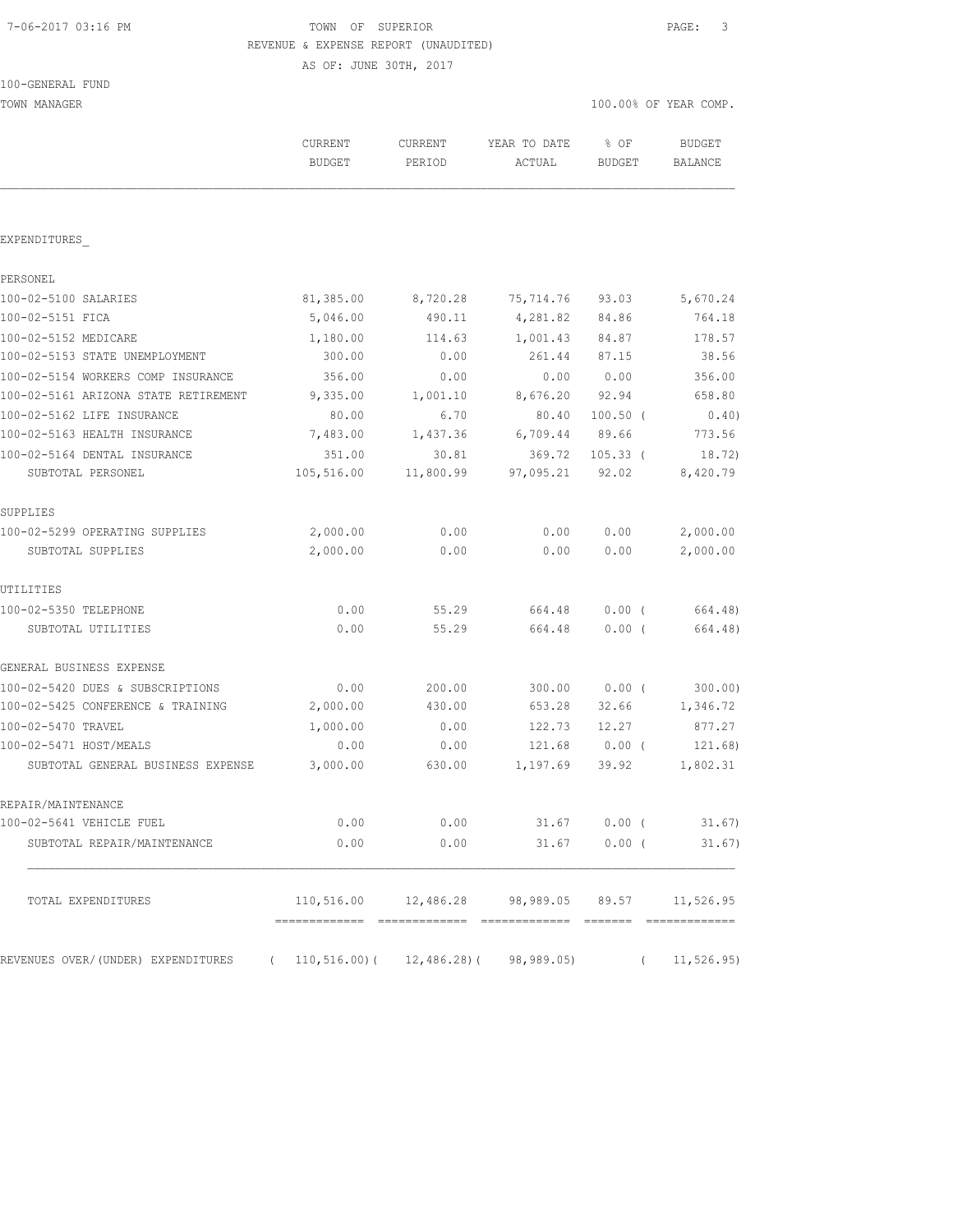| 7-06-2017 03:16 PM |  |
|--------------------|--|
|                    |  |

TOWN OF SUPERIOR **PAGE:** 4 REVENUE & EXPENSE REPORT (UNAUDITED) AS OF: JUNE 30TH, 2017

# 100-GENERAL FUND

| TOWN ATTORNEY |                   |                   |                             |        | 100.00% OF YEAR COMP. |
|---------------|-------------------|-------------------|-----------------------------|--------|-----------------------|
|               | CURRENT<br>BUDGET | CURRENT<br>PERIOD | YEAR TO DATE % OF<br>ACTUAL | BUDGET | BUDGET<br>BALANCE     |
|               |                   |                   |                             |        |                       |

#### EXPENDITURES\_

| PERSONEL                           |            |          |            |       |             |
|------------------------------------|------------|----------|------------|-------|-------------|
| SUPPLIES                           |            |          |            |       |             |
| PROFESSIONAL SERVICES              |            |          |            |       |             |
| 100-03-5540 LEGAL SERVICES         | 63,000.00  | 0.00     | 57,785.28  | 91.72 | 5, 214.72   |
| SUBTOTAL PROFESSIONAL SERVICES     | 63,000.00  | 0.00     | 57,785.28  | 91.72 | 5, 214.72   |
| TOTAL EXPENDITURES                 | 63,000.00  | 0.00     | 57,785.28  | 91.72 | 5, 214.72   |
| REVENUES OVER/(UNDER) EXPENDITURES | 63,000.00) | $0.00$ ( | 57,785.28) |       | 5, 214, 72) |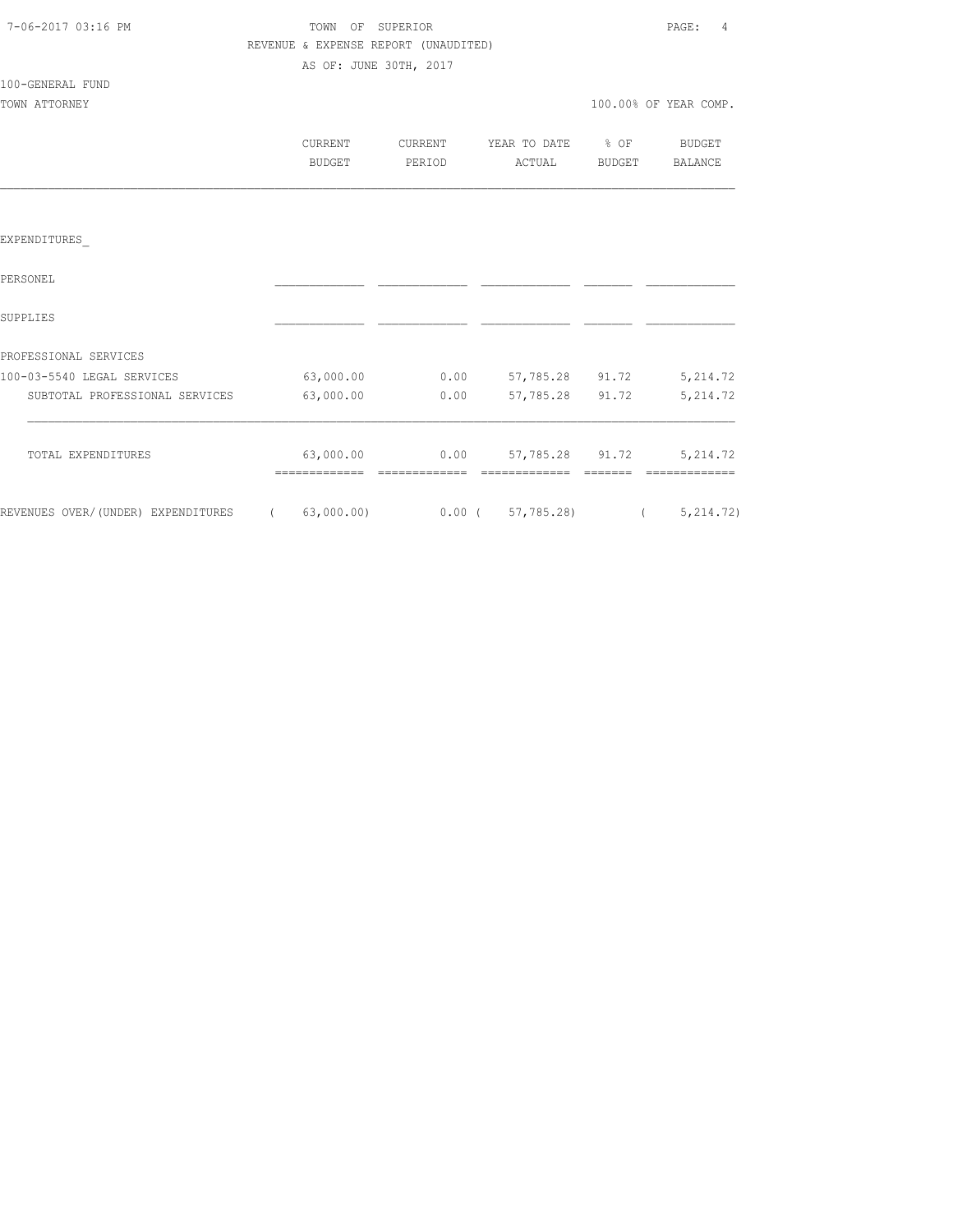#### 7-06-2017 03:16 PM TOWN OF SUPERIOR PAGE: 5 REVENUE & EXPENSE REPORT (UNAUDITED)

AS OF: JUNE 30TH, 2017

| 100-GENERAL FUND                     |                       |          |                                      |                    |                             |
|--------------------------------------|-----------------------|----------|--------------------------------------|--------------------|-----------------------------|
| MAGISTRATE                           |                       |          |                                      |                    | 100.00% OF YEAR COMP.       |
|                                      | CURRENT               | CURRENT  | YEAR TO DATE                         | $8$ OF             | BUDGET                      |
|                                      | <b>BUDGET</b>         | PERIOD   | ACTUAL                               | <b>BUDGET</b>      | <b>BALANCE</b>              |
|                                      |                       |          |                                      |                    |                             |
| REVENUES                             |                       |          |                                      |                    |                             |
| BUSINESS SERVICES                    |                       |          |                                      |                    |                             |
| 100-04-4250 FINES                    | 0.00                  | 6.48     | 469.33                               | 0.00(              | 469.33)                     |
| 100-04-4251 MFTG - MAGISTRATE COURT  | 0.00                  | 0.00     | 78.86                                | $0.00$ (           | 78.86)                      |
| SUBTOTAL BUSINESS SERVICES           | 0.00                  | 6.48     | 548.19                               | $0.00$ (           | 548.19)                     |
| TOTAL REVENUES                       | 0.00<br>============= | 6.48     | 548.19<br>=======================    | 0.00(              | 548.19)                     |
| EXPENDITURES                         |                       |          |                                      |                    |                             |
| PERSONEL                             |                       |          |                                      |                    |                             |
| 100-04-5100 SALARIES                 | 11,482.00             |          | 1,324.80    11,619.78    101.20    ( |                    | 137.78)                     |
| 100-04-5151 FICA                     | 712.00                | 82.14    | 711.88                               | 99.98              | 0.12                        |
| 100-04-5152 MEDICARE                 | 166.00                | 19.17    | 166.14                               | $100.08$ (         | 0.14)                       |
| 100-04-5153 STATE UNEMPLOYMENT       | 484.00                | 47.14    | 437.89                               | 90.47              | 46.11                       |
| 100-04-5154 WORKERS COMP INSURANCE   | 48.00                 | 0.00     |                                      | 236.00 491.67 (    | 188.00)                     |
| 100-04-5161 ARIZONA STATE RETIREMENT | 1,317.00              | 123.72   | 1,072.24 81.42                       |                    | 244.76                      |
| SUBTOTAL PERSONEL                    | 14,209.00             | 1,596.97 | 14,243.93                            | $100.25$ (         | 34.93)                      |
| SUPPLIES                             |                       |          |                                      |                    |                             |
| 100-04-5210 OFFICE SUPPLIES          | 886.00                | 0.00     | 0.00                                 | 0.00               | 886.00                      |
| 100-04-5299 OPERATING SUPPLIES       | 0.00                  | 7.02     | 44.15                                | $0.00$ (           | 44.15)                      |
| SUBTOTAL SUPPLIES                    | 886.00                | 7.02     | 44.15                                | 4.98               | 841.85                      |
| GENERAL BUSINESS EXPENSE             |                       |          |                                      |                    |                             |
| 100-04-5460 POSTAGE                  | 0.00                  | 0.00     | 33.13                                | $0.00$ (           | 33.13)                      |
| 100-04-5471 AUDIT & ACCOUNTING       | 0.00                  | 0.00     |                                      | 2,043.48 0.00 (    | 2,043.48)                   |
| SUBTOTAL GENERAL BUSINESS EXPENSE    | 0.00                  | 0.00     |                                      | $2,076.61$ 0.00 (  | 2,076.61)                   |
| PROFESSIONAL SERVICES                |                       |          |                                      |                    |                             |
| 100-04-5550 OTHER PROFESSIONAL SVC   | 0.00                  | 0.00     |                                      |                    | $1,434.32$ 0.00 ( 1,434.32) |
| SUBTOTAL PROFESSIONAL SERVICES       | 0.00                  | 0.00     | 1,434.32                             | $0.00$ (           | 1,434.32)                   |
| CAPITAL OUTLAY                       |                       |          |                                      |                    |                             |
| 100-04-5720 OFFICE EQUIPMENT         | 0.00                  | 0.00     | 750.00                               | $0.00$ (           | 750.00)                     |
| SUBTOTAL CAPITAL OUTLAY              | 0.00                  | 0.00     | 750.00                               | $0.00$ (           | 750.00)                     |
| TOTAL EXPENDITURES                   | 15,095.00             | 1,603.99 |                                      | 18,549.01 122.88 ( | 3,454.01)                   |

REVENUES OVER/(UNDER) EXPENDITURES ( 15,095.00)( 1,597.51)( 18,000.82) 2,905.82

============= ============= ============= ======= =============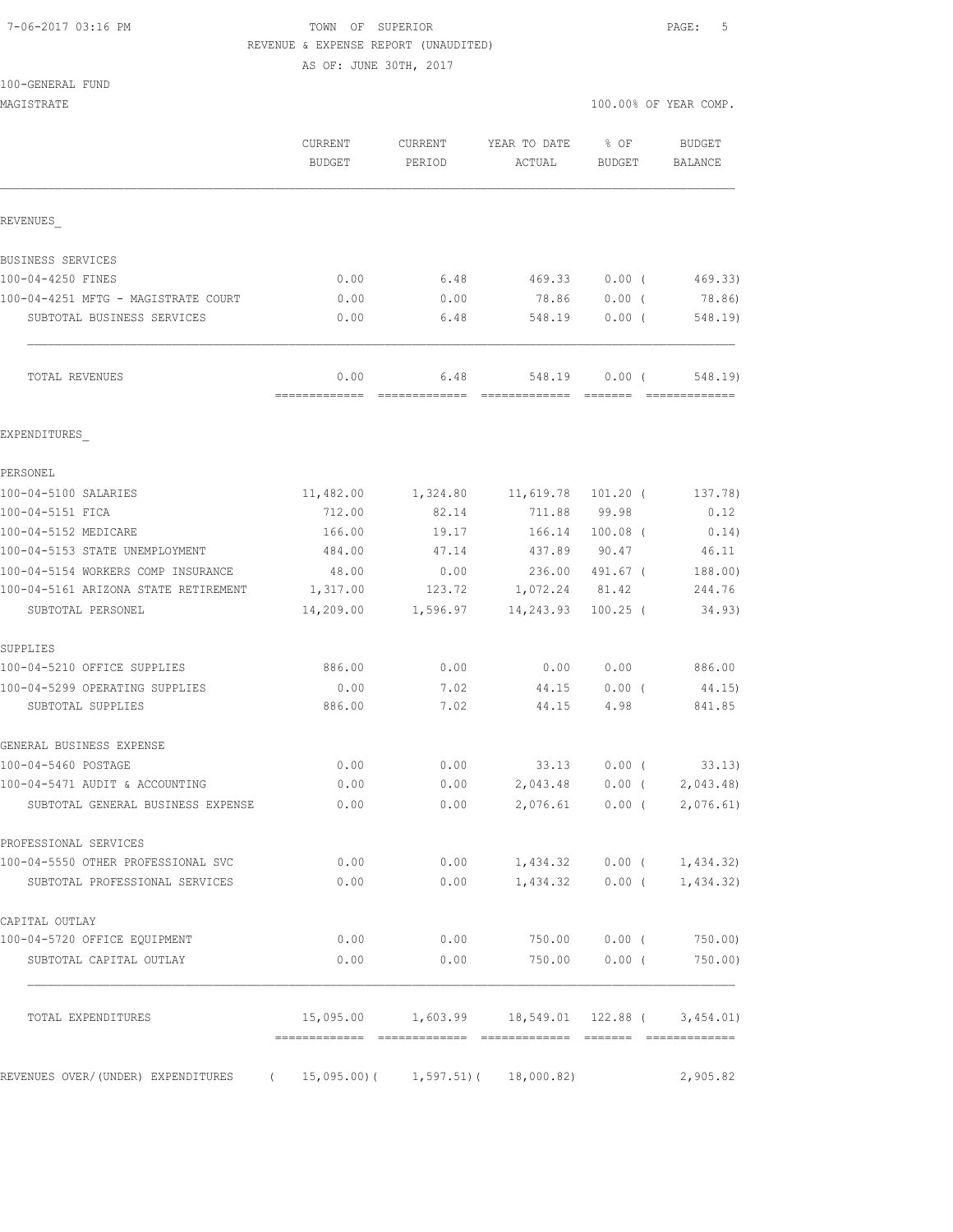#### 7-06-2017 03:16 PM TOWN OF SUPERIOR PAGE: 6 REVENUE & EXPENSE REPORT (UNAUDITED)

AS OF: JUNE 30TH, 2017

| 100-GENERAL FUND                                                       |                       |                                                                                                                                                                                                                                                                                                                                                                                                                                                                                                 |                        |                       |                         |
|------------------------------------------------------------------------|-----------------------|-------------------------------------------------------------------------------------------------------------------------------------------------------------------------------------------------------------------------------------------------------------------------------------------------------------------------------------------------------------------------------------------------------------------------------------------------------------------------------------------------|------------------------|-----------------------|-------------------------|
| ADMIN/TOWN CLERK                                                       |                       |                                                                                                                                                                                                                                                                                                                                                                                                                                                                                                 |                        |                       | 100.00% OF YEAR COMP.   |
|                                                                        | CURRENT<br>BUDGET     | CURRENT<br>PERIOD                                                                                                                                                                                                                                                                                                                                                                                                                                                                               | YEAR TO DATE<br>ACTUAL | % OF<br><b>BUDGET</b> | BUDGET<br>BALANCE       |
| REVENUES                                                               |                       |                                                                                                                                                                                                                                                                                                                                                                                                                                                                                                 |                        |                       |                         |
|                                                                        |                       |                                                                                                                                                                                                                                                                                                                                                                                                                                                                                                 |                        |                       |                         |
| BUSINESS SERVICES                                                      | 0.00                  | 36.00                                                                                                                                                                                                                                                                                                                                                                                                                                                                                           | 497.32                 | $0.00$ (              | 497.32)                 |
| 100-05-4240 ADMIN FEES (FAX/COPY/NOTARY)                               |                       |                                                                                                                                                                                                                                                                                                                                                                                                                                                                                                 |                        |                       |                         |
| SUBTOTAL BUSINESS SERVICES                                             | 0.00                  | 36.00                                                                                                                                                                                                                                                                                                                                                                                                                                                                                           | 497.32                 | $0.00$ (              | 497.32)                 |
| TOTAL REVENUES                                                         | 0.00<br>------------- | 36.00<br>$\begin{array}{cccccccccc} \multicolumn{2}{c}{} & \multicolumn{2}{c}{} & \multicolumn{2}{c}{} & \multicolumn{2}{c}{} & \multicolumn{2}{c}{} & \multicolumn{2}{c}{} & \multicolumn{2}{c}{} & \multicolumn{2}{c}{} & \multicolumn{2}{c}{} & \multicolumn{2}{c}{} & \multicolumn{2}{c}{} & \multicolumn{2}{c}{} & \multicolumn{2}{c}{} & \multicolumn{2}{c}{} & \multicolumn{2}{c}{} & \multicolumn{2}{c}{} & \multicolumn{2}{c}{} & \multicolumn{2}{c}{} & \multicolumn{2}{c}{} & \mult$ | 497.32                 | $0.00$ (              | 497.32)                 |
| EXPENDITURES                                                           |                       |                                                                                                                                                                                                                                                                                                                                                                                                                                                                                                 |                        |                       |                         |
| PERSONEL                                                               |                       |                                                                                                                                                                                                                                                                                                                                                                                                                                                                                                 |                        |                       |                         |
| 100-05-5100 SALARIES                                                   | 131,110.00            | 11,474.50                                                                                                                                                                                                                                                                                                                                                                                                                                                                                       | 90,614.16              | 69.11                 | 40,495.84               |
| 100-05-5101 OVERTIME                                                   | 0.00                  | 0.00                                                                                                                                                                                                                                                                                                                                                                                                                                                                                            | 718.65                 | $0.00$ (              | 718.65)                 |
| 100-05-5151 FICA                                                       | 8,129.00              | 698.59                                                                                                                                                                                                                                                                                                                                                                                                                                                                                          | 5,758.88               | 70.84                 | 2,370.12                |
| 100-05-5152 MEDICARE                                                   | 1,901.00              | 163.38                                                                                                                                                                                                                                                                                                                                                                                                                                                                                          | 1,346.77               | 70.85                 | 554.23                  |
| 100-05-5153 STATE UNEMPLOYMENT                                         | 901.00                | 0.00                                                                                                                                                                                                                                                                                                                                                                                                                                                                                            | 910.76                 | $101.08$ (            | 9.76)                   |
| 100-05-5154 WORKERS COMP INSURANCE                                     | 574.00                | 0.00                                                                                                                                                                                                                                                                                                                                                                                                                                                                                            | 213.00                 | 37.11                 | 361.00                  |
| 100-05-5161 ARIZONA STATE RETIREMENT                                   | 15,038.00             | 1,317.28                                                                                                                                                                                                                                                                                                                                                                                                                                                                                        | 9,889.74               | 65.76                 | 5,148.26                |
| 100-05-5162 LIFE INSURANCE                                             | 241.00                | 49.10                                                                                                                                                                                                                                                                                                                                                                                                                                                                                           | 245.05                 | $101.68$ (            | 4.05)                   |
| 100-05-5163 HEALTH INSURANCE                                           | 22,448.00             | 479.12                                                                                                                                                                                                                                                                                                                                                                                                                                                                                          | 12,937.10              | 57.63                 | 9,510.90                |
| 100-05-5164 DENTAL INSURANCE                                           | 1,053.00              | 92.43                                                                                                                                                                                                                                                                                                                                                                                                                                                                                           | 893.49                 | 84.85                 | 159.51                  |
| SUBTOTAL PERSONEL                                                      | 181,395.00            | 14,274.40                                                                                                                                                                                                                                                                                                                                                                                                                                                                                       | 123,527.60             | 68.10                 | 57,867.40               |
| SUPPLIES                                                               |                       |                                                                                                                                                                                                                                                                                                                                                                                                                                                                                                 |                        |                       |                         |
| 100-05-5210 OFFICE SUPPLIES                                            | 8,556.00              | 290.88                                                                                                                                                                                                                                                                                                                                                                                                                                                                                          | 12,275.16              | 143.47 (              | 3,719.16)               |
| 100-05-5299 OPERATING SUPPLIES                                         | 2,000.00              | 138.30                                                                                                                                                                                                                                                                                                                                                                                                                                                                                          | 4,862.93               | $243.15$ (            | 2,862.93                |
| SUBTOTAL SUPPLIES                                                      | 10,556.00             | 429.18                                                                                                                                                                                                                                                                                                                                                                                                                                                                                          | 17,138.09              | $162.35$ (            | 6, 582.09               |
| UTILITIES                                                              |                       |                                                                                                                                                                                                                                                                                                                                                                                                                                                                                                 |                        |                       |                         |
| 100-05-5310 ELECTRICITY                                                | 10,000.00             | 0.00                                                                                                                                                                                                                                                                                                                                                                                                                                                                                            | 10,035.12              | $100.35$ (            | 35.12)                  |
| 100-05-5320 GAS                                                        | 1,200.00              | 73.56                                                                                                                                                                                                                                                                                                                                                                                                                                                                                           | 1,138.58               | 94.88                 | 61.42                   |
| 100-05-5350 TELEPHONE                                                  | 4,000.00              | 0.00                                                                                                                                                                                                                                                                                                                                                                                                                                                                                            | 3,431.73               | 85.79                 | 568.27                  |
| 100-05-5360 WATER<br>100-05-5380 SECURITY                              | 2,300.00<br>1,230.00  | 204.74                                                                                                                                                                                                                                                                                                                                                                                                                                                                                          | 3,748.04<br>622.44     | $162.96$ (<br>50.60   | 1,448.04)               |
| SUBTOTAL UTILITIES                                                     | 18,730.00             | 0.00<br>278.30                                                                                                                                                                                                                                                                                                                                                                                                                                                                                  | 18,975.91              | $101.31$ (            | 607.56<br>245.91)       |
|                                                                        |                       |                                                                                                                                                                                                                                                                                                                                                                                                                                                                                                 |                        |                       |                         |
| GENERAL BUSINESS EXPENSE                                               |                       |                                                                                                                                                                                                                                                                                                                                                                                                                                                                                                 |                        |                       |                         |
| 100-05-5410 ADVERTISING                                                | 5,000.00              | 0.00                                                                                                                                                                                                                                                                                                                                                                                                                                                                                            | 5,162.47               | $103.25$ (            | 162.47)                 |
| 100-05-5420 DUES & SUBSCRIPTIONS<br>100-05-5425 CONFERENCES & TRAINING | 2,000.00<br>0.00      | 952.21<br>0.00                                                                                                                                                                                                                                                                                                                                                                                                                                                                                  | 11,030.72<br>2,170.54  | 551.54 (<br>$0.00$ (  | 9,030.72)<br>2, 170.54) |
| 100-05-5430 PRINTING                                                   | 5,120.00              | 362.65                                                                                                                                                                                                                                                                                                                                                                                                                                                                                          | 4,932.36               | 96.34                 | 187.64                  |
| 100-05-5440 ELECTIONS                                                  | 5,000.00              | 0.00                                                                                                                                                                                                                                                                                                                                                                                                                                                                                            | 5,092.50               | $101.85$ (            | 92.50)                  |
| 100-05-5460 POSTAGE                                                    | 6,000.00              | 533.52                                                                                                                                                                                                                                                                                                                                                                                                                                                                                          | 6,987.11               | $116.45$ (            | 987.11)                 |
| 100-05-5470 TRAVEL                                                     | 0.00                  | 0.00                                                                                                                                                                                                                                                                                                                                                                                                                                                                                            | 68.90                  | $0.00$ (              | 68.90)                  |

100-05-5471 AUDIT & ACCOUNTING 0.00 0.00 3,879.98 0.00 ( 3,879.98) 100-05-5480 GENERAL INSURANCE 12,820.00 0.00 15,165.77 118.30 ( 2,345.77) 100-05-5482 LIABILITY INSURANCE 0.00 0.00 1,650.00 0.00 ( 1,650.00)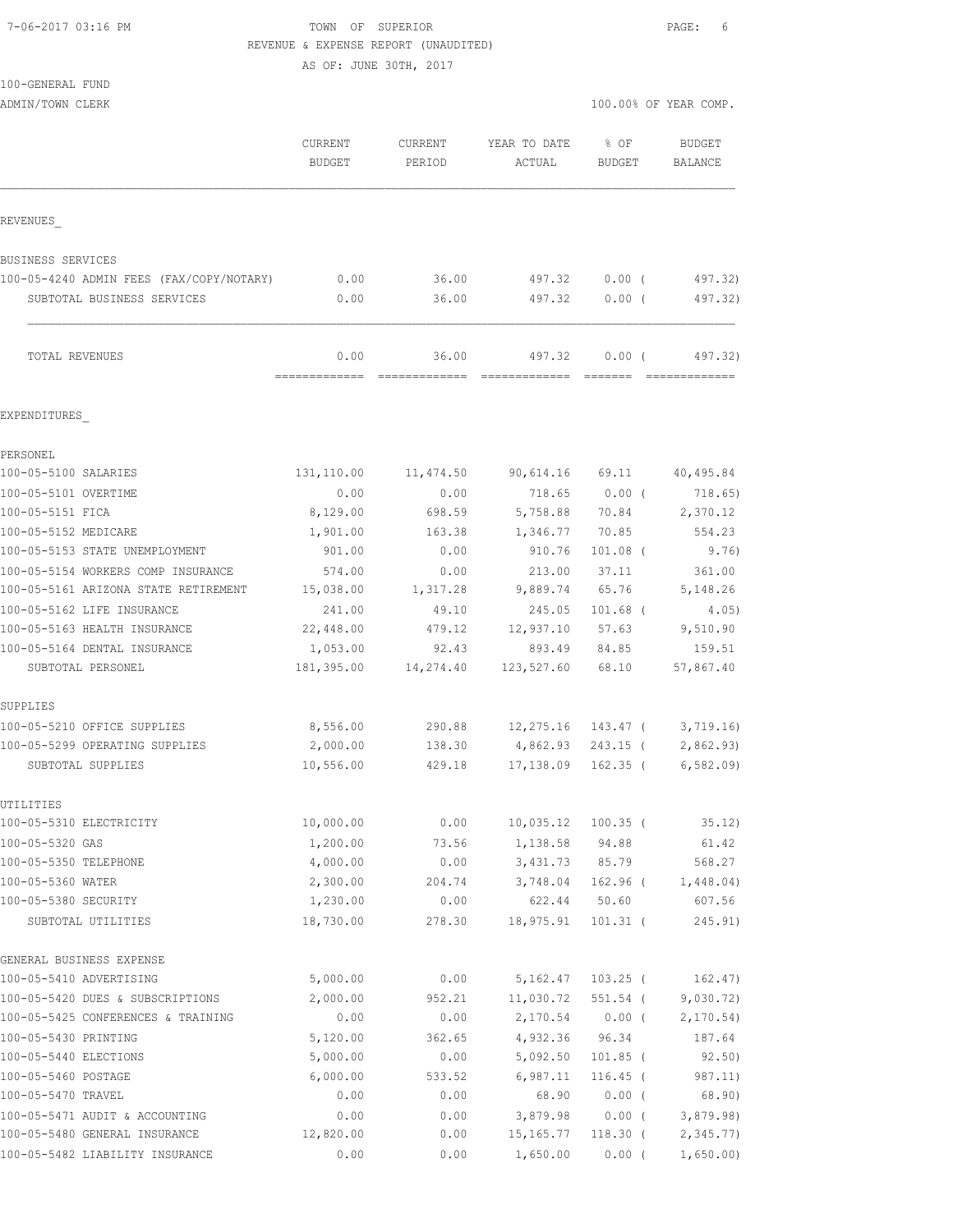#### 7-06-2017 03:16 PM TOWN OF SUPERIOR PAGE: 7 REVENUE & EXPENSE REPORT (UNAUDITED)

AS OF: JUNE 30TH, 2017

#### 100-GENERAL FUND

ADMIN/TOWN CLERK 100.00% OF YEAR COMP.

|                                                | <b>CURRENT</b><br>BUDGET | <b>CURRENT</b><br>PERIOD                       | YEAR TO DATE<br>ACTUAL | $8$ OF<br><b>BUDGET</b> | <b>BUDGET</b><br><b>BALANCE</b>      |
|------------------------------------------------|--------------------------|------------------------------------------------|------------------------|-------------------------|--------------------------------------|
| 100-05-5491 FINANCE/BANK FEES                  | 390.00                   | 0.00                                           | 1,897.89               | 486.64 (                | 1,507.89)                            |
| 100-05-5495 PENALTY                            | 0.00                     | $0.00$ (                                       | 46, 417, 29) 0.00      |                         | 46, 417.29                           |
| SUBTOTAL GENERAL BUSINESS EXPENSE              | 36,330.00                | 1,848.38                                       | $11,620.95$ $31.99$    |                         | 24,709.05                            |
| PROFESSIONAL SERVICES                          |                          |                                                |                        |                         |                                      |
| 100-05-5550 OTHER PROFESSIONAL SERVICES        | 1,797.00                 | 360.00                                         |                        |                         | 123, 532.94 6, 874.40 ( 121, 735.94) |
| 100-05-5590 AUDIT & ACCOUNTING                 | 9,000.00                 | 0.00                                           |                        |                         | 15,100.00 167.78 ( 6,100.00)         |
| SUBTOTAL PROFESSIONAL SERVICES                 | 10,797.00                | 360.00                                         |                        |                         | 138,632.94 1,283.99 ( 127,835.94)    |
| REPAIR/MAINTENANCE                             |                          |                                                |                        |                         |                                      |
| 100-05-5610 PARK & BLDG IMPROVEMENTS           | 0.00                     | 0.00                                           | 121.01                 | 0.00(                   | 121.01)                              |
| 100-05-5640 AUTO & TRUCK REPAIRS               | 0.00                     | 0.00                                           | 175.00                 | 0.00(                   | 175.00)                              |
| 100-05-5641 GAS & OIL                          | 500.00                   | 0.00                                           | 84.67                  | 16.93                   | 415.33                               |
| 100-05-5650 OTHER EQUIPMENT REPAIRS            | 4,000.00                 | 0.00                                           | 0.00                   | 0.00                    | 4,000.00                             |
| SUBTOTAL REPAIR/MAINTENANCE                    | 4,500.00                 | 0.00                                           | 380.68                 | 8.46                    | 4,119.32                             |
| CAPITAL OUTLAY                                 |                          |                                                |                        |                         |                                      |
| 100-05-5710 BUILDING                           | 5,000.00                 | 0.00                                           | 14,748.84              |                         | 294.98 ( 9,748.84)                   |
| 100-05-5720 OFFICE EQUIPMENT                   | 15,000.00                | 0.00                                           |                        | 6,986.14 46.57          | 8,013.86                             |
| 100-05-5780 COMPUTER/INCODE SOFTWARE           | 28,014.00                | 0.00                                           | 4,407.62               | 15.73                   | 23,606.38                            |
| SUBTOTAL CAPITAL OUTLAY                        | 48,014.00                | 0.00                                           | 26,142.60              | 54.45                   | 21,871.40                            |
| TOTAL EXPENDITURES                             | 310,322.00               | 17,190.26 336,418.77 108.41 (                  |                        |                         | 26,096.77                            |
| REVENUES OVER/(UNDER) EXPENDITURES<br>$\left($ |                          | $310, 322.00$ ( $17, 154.26$ ( $335, 921.45$ ) |                        |                         | 25,599.45                            |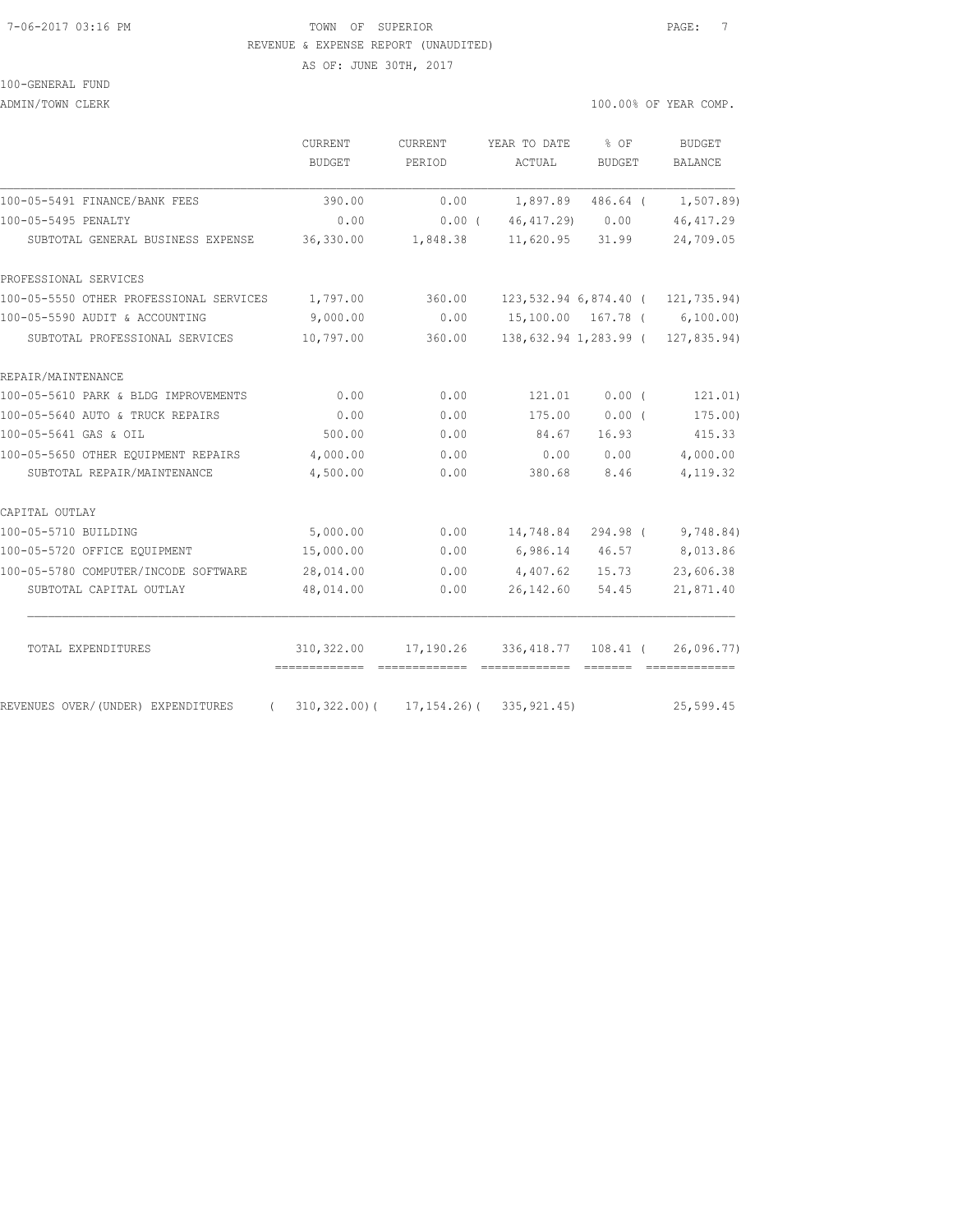| 7-06-2017 03:16 PM |  |
|--------------------|--|
|                    |  |

### TOWN OF SUPERIOR **PAGE:** 8 REVENUE & EXPENSE REPORT (UNAUDITED)

AS OF: JUNE 30TH, 2017

| 100-GENERAL FUND                               |                          |                   |                        |                                    |                             |
|------------------------------------------------|--------------------------|-------------------|------------------------|------------------------------------|-----------------------------|
| FINANCE                                        |                          |                   |                        |                                    | 100.00% OF YEAR COMP.       |
|                                                | CURRENT<br><b>BUDGET</b> | CURRENT<br>PERIOD | YEAR TO DATE<br>ACTUAL | $\frac{8}{10}$ OF<br><b>BUDGET</b> | BUDGET<br><b>BALANCE</b>    |
|                                                |                          |                   |                        |                                    |                             |
| EXPENDITURES                                   |                          |                   |                        |                                    |                             |
| PERSONEL                                       |                          |                   |                        |                                    |                             |
| SUPPLIES                                       |                          |                   |                        |                                    |                             |
| 100-06-5299 OPERATING SUPPLIES                 | $0.00$ (                 | 1.00)             | 25.00                  | $0.00$ (                           | 25.00                       |
| SUBTOTAL SUPPLIES                              | $0.00$ (                 | 1.00)             | 25.00                  | $0.00$ (                           | 25.00                       |
| UTILITIES                                      |                          |                   |                        |                                    |                             |
| GENERAL BUSINESS EXPENSE                       |                          |                   |                        |                                    |                             |
| 100-06-5471 AUDIT & ACCOUNTING                 | 0.00                     | 0.00              | 3,879.98               | $0.00$ (                           | 3,879.98)                   |
| 100-06-5480 GENERAL INSURANCE                  | 12,820.00                | 0.00              | 0.00                   |                                    | $0.00$ 12,820.00            |
| 100-06-5491 FINANCE/BANK FEES                  | 0.00                     | 0.00              |                        |                                    | $3,950.25$ 0.00 ( 3,950.25) |
| SUBTOTAL GENERAL BUSINESS EXPENSE              | 12,820.00                | 0.00              | 7,830.23               | 61.08                              | 4,989.77                    |
| PROFESSIONAL SERVICES                          |                          |                   |                        |                                    |                             |
| 100-06-5550 OTHER PROFESSIONAL SERVICES        | 46,000.00                | 0.00              |                        | 34, 234.32 74.42                   | 11,765.68                   |
| 100-06-5590 AUDIT & ACCOUNTING                 | 9,000.00                 | 0.00              | 0.00                   | 0.00                               | 9,000.00                    |
| SUBTOTAL PROFESSIONAL SERVICES                 | 55,000.00                | 0.00              | 34, 234.32             | 62.24                              | 20,765.68                   |
| CAPITAL OUTLAY                                 |                          |                   |                        |                                    |                             |
| TOTAL EXPENDITURES                             | $67,820.00$ (            |                   | 1.00) 42,089.55 62.06  |                                    | 25,730.45<br>=============  |
| REVENUES OVER/(UNDER) EXPENDITURES<br>$\left($ | 67,820.00)               | $1.00$ (          | 42,089.55              | $\left($                           | 25,730.45                   |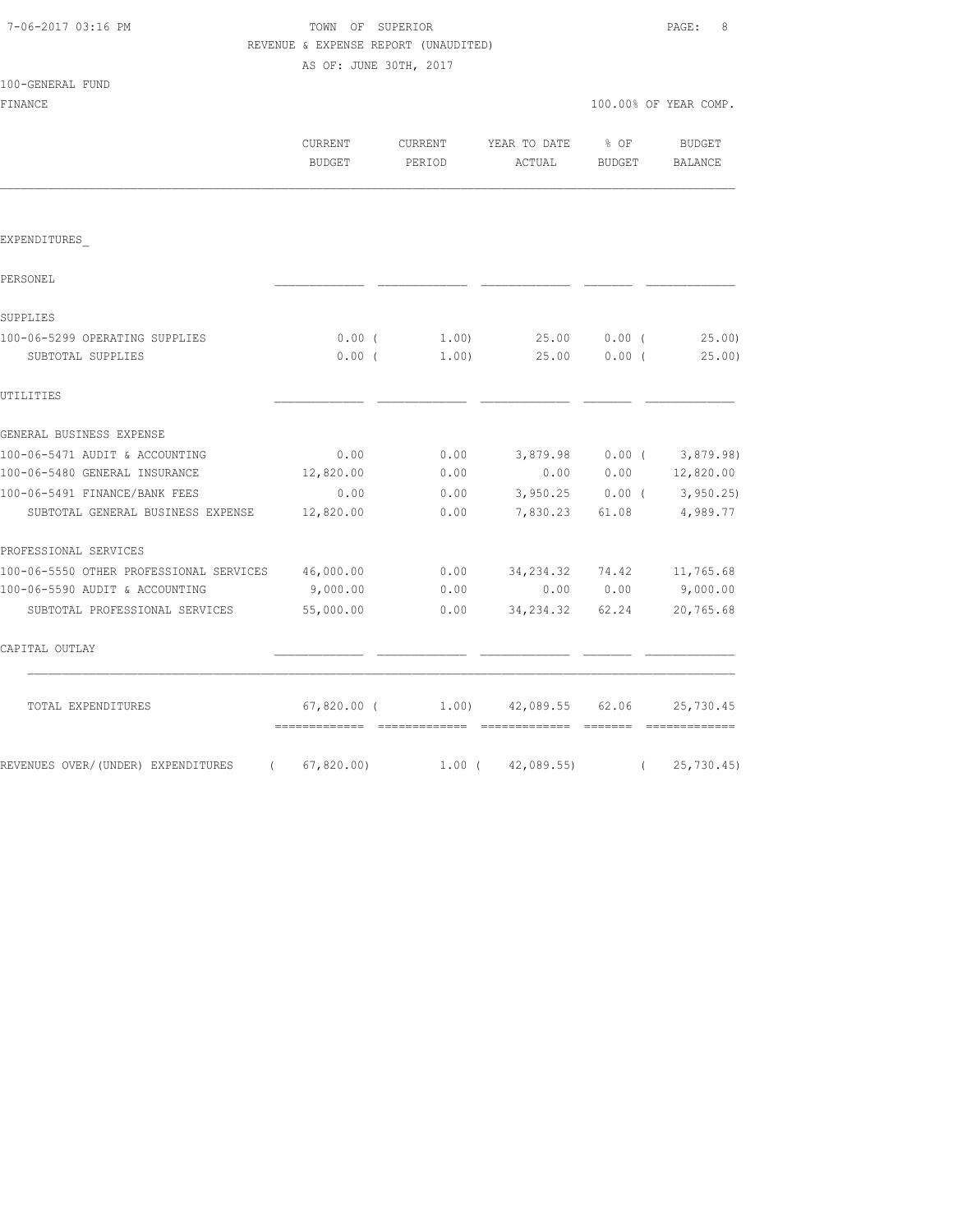#### 7-06-2017 03:16 PM TOWN OF SUPERIOR PAGE: 9 REVENUE & EXPENSE REPORT (UNAUDITED)

AS OF: JUNE 30TH, 2017

| 100-GENERAL FUND |  |
|------------------|--|
|------------------|--|

| POLICE                                   |                          |                   |                        |                       | 100.00% OF YEAR COMP.    |
|------------------------------------------|--------------------------|-------------------|------------------------|-----------------------|--------------------------|
|                                          | CURRENT<br><b>BUDGET</b> | CURRENT<br>PERIOD | YEAR TO DATE<br>ACTUAL | % OF<br><b>BUDGET</b> | <b>BUDGET</b><br>BALANCE |
| REVENUES                                 |                          |                   |                        |                       |                          |
| BUSINESS SERVICES                        |                          |                   |                        |                       |                          |
| 100-07-4230 PD SERVICES-IMPOUND/FING PRI | $0.00$ (                 | 1,083.40)         | 14,908.36              | $0.00$ (              | 14,908.36                |
| 100-07-4240 FEES                         | 20,000.00                | 0.00              | 0.00                   | 0.00                  | 20,000.00                |
| 100-07-4250 TRAFFIC FINES                | 6,000.00                 | 968.95            | 10,179.89              | $169.66$ (            | 4,179.89)                |
| SUBTOTAL BUSINESS SERVICES               | $26,000.00$ (            | 114.45)           | 25,088.25              | 96.49                 | 911.75                   |
| CONTRIBUTIONS                            |                          |                   |                        |                       |                          |
| 100-07-4780 OFF DUTY SALARIES            | 0.00                     | 0.00              | 1,968.67               | 0.00(                 | 1,968.67)                |
| 100-07-4781 OFF DUTY VEHICLE USE         | 0.00                     | 687.50            | 3,222.50               | $0.00$ (              | 3,222.50                 |
| SUBTOTAL CONTRIBUTIONS                   | 0.00                     | 687.50            | 5, 191. 17             | $0.00$ (              | 5, 191.17)               |
| TOTAL REVENUES                           | 26,000.00                | 573.05            | 30,279.42 116.46 (     |                       | 4,279.42)                |
| EXPENDITURES                             |                          |                   |                        |                       |                          |
| PERSONEL                                 |                          |                   |                        |                       |                          |
| 100-07-5100 SALARIES                     | 428,933.00               | 48,814.39         | 395,653.57 92.24       |                       | 33, 279.43               |
| 100-07-5101 OVERTIME                     | 20,000.00                | 3,401.95          | 34, 323.81             | 171.62 (              | 14,323.81)               |
| 100-07-5151 FICA                         | 0.00                     | 313.72            | 3,357.75               | $0.00$ (              | 3,357.75)                |
| 100-07-5152 MEDICARE                     | 5,793.00                 | 710.86            | 5,871.18               | $101.35$ (            | 78.18)                   |
| 100-07-5153 STATE UNEMPLOYMENT           | 2,853.00                 | 5.83              | 2,865.29               | $100.43$ (            | 12.29                    |
| 100-07-5154 WORKERS COMP INSURANCE       | 25,209.00                | 0.00              | 23,290.00              | 92.39                 | 1,919.00                 |
| 100-07-5160 PUBLIC SAFETY RETIREMENT     | 40,350.00                | 6,743.33          | 75,800.80              | 187.86 (              | 35,450.80)               |
| 100-07-5161 ARIZONA STATE RETIREMENT     | 4,046.00                 | 561.08            | 5,402.02               | $133.52$ (            | 1,356.02)                |
| 100-07-5162 LIFE INSURANCE               | 666.00                   | 132.80            | 881.45                 | $132.35$ (            | 215.45)                  |
| 100-07-5163 HEALTH INSURANCE             | 67,344.00                | 2,717.52          | 33,864.05              | 50.29                 | 33, 479.95               |
| 100-07-5164 DENTAL INSURANCE             | 3,160.00                 | 246.48            | 2,926.95               | 92.63                 | 233.05                   |
| SUBTOTAL PERSONEL                        | 598,354.00               | 63,647.96         | 584,236.87             | 97.64                 | 14, 117. 13              |
| SUPPLIES                                 |                          |                   |                        |                       |                          |
| 100-07-5210 OFFICE SUPPLIES              | 3,500.00                 | 0.00              | 195.09                 | 5.57                  | 3,304.91                 |
| 100-07-5227 K9 FOOD & MEDICAL SUPPLIES   | 0.00                     | 121.00            | 1,681.81               | $0.00$ (              | 1,681.81)                |
| 100-07-5299 OPERATING SUPPLIES           | 5,000.00                 | 127.18            | 2,514.60               | 50.29                 | 2,485.40                 |
| SUBTOTAL SUPPLIES                        | 8,500.00                 | 248.18            | 4,391.50               | 51.66                 | 4,108.50                 |
| UTILITIES                                |                          |                   |                        |                       |                          |
| 100-07-5310 ELECTRICITY                  | 14,000.00                | 0.00              | 10, 363.55             | 74.03                 | 3,636.45                 |
| 100-07-5320 GAS                          | 200.00                   | 53.27             | 1,529.31               | 764.66 (              | 1,329.31)                |
| 100-07-5350 TELEPHONE                    | 12,000.00                | 433.87            | 14,683.08              | $122.36$ (            | 2,683.08                 |
| 100-07-5360 WATER                        | 1,500.00                 | 75.13             | 1,355.51               | 90.37                 | 144.49                   |
| SUBTOTAL UTILITIES                       | 27,700.00                | 562.27            | 27,931.45              | $100.84$ (            | 231.45                   |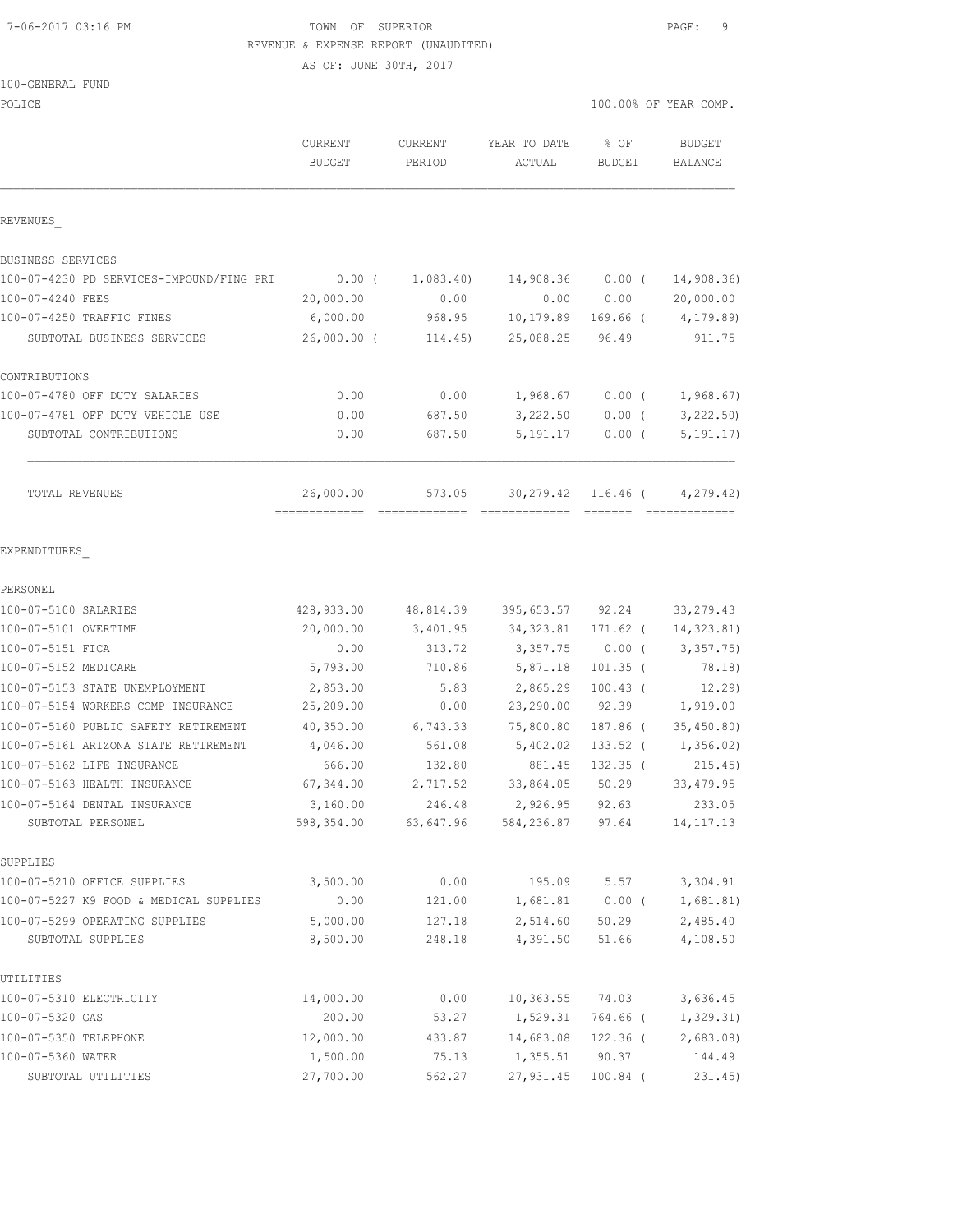#### 7-06-2017 03:16 PM TOWN OF SUPERIOR PAGE: 10 REVENUE & EXPENSE REPORT (UNAUDITED)

AS OF: JUNE 30TH, 2017

#### 100-GENERAL FUND

POLICE THE RIGHT OF POLICE THE RIGHT OF STREET ON THE SERVICE OF STREET ONLY A SERVICE OF STREET ONLY A SERVICE

|                                                   | CURRENT<br><b>BUDGET</b> | <b>CURRENT</b><br>PERIOD              | YEAR TO DATE<br>ACTUAL | $8$ OF<br><b>BUDGET</b> | <b>BUDGET</b><br>BALANCE                                                                                                                                                                                                                                                                                                                                                                                                                                                                            |
|---------------------------------------------------|--------------------------|---------------------------------------|------------------------|-------------------------|-----------------------------------------------------------------------------------------------------------------------------------------------------------------------------------------------------------------------------------------------------------------------------------------------------------------------------------------------------------------------------------------------------------------------------------------------------------------------------------------------------|
| GENERAL BUSINESS EXPENSE                          |                          |                                       |                        |                         |                                                                                                                                                                                                                                                                                                                                                                                                                                                                                                     |
| 100-07-5410 ADVERTISING                           | 500.00                   | 0.00                                  | 0.00                   | 0.00                    | 500.00                                                                                                                                                                                                                                                                                                                                                                                                                                                                                              |
| 100-07-5420 DUES & SUBSCRIPTIONS                  | 500.00                   | 0.00                                  | 701.42                 | 140.28 (                | 201.42)                                                                                                                                                                                                                                                                                                                                                                                                                                                                                             |
| 100-07-5425 CONFERENCES & TRAINING                | 0.00                     | 0.00                                  | 117.89                 | 0.00(                   | 117.89)                                                                                                                                                                                                                                                                                                                                                                                                                                                                                             |
| 100-07-5430 PRINTING                              | 2,000.00                 | 14.00                                 | 3,523.24               | $176.16$ (              | 1, 523.24)                                                                                                                                                                                                                                                                                                                                                                                                                                                                                          |
| 100-07-5460 POSTAGE                               | 300.00                   | 35.10                                 | 432.10                 | 144.03 (                | 132.10)                                                                                                                                                                                                                                                                                                                                                                                                                                                                                             |
| 100-07-5470 TRAVEL                                | 0.00                     | 0.00                                  | 73.68                  | 0.00(                   | 73.68)                                                                                                                                                                                                                                                                                                                                                                                                                                                                                              |
| 100-07-5471 AUDIT & ACCOUNTING                    | 9,000.00                 | 0.00                                  | 3,936.25 43.74         |                         | 5,063.75                                                                                                                                                                                                                                                                                                                                                                                                                                                                                            |
| 100-07-5480 GENERAL INSURANCE                     | 12,820.00                | 0.00                                  | 12,965.77 101.14 (     |                         | 145.77)                                                                                                                                                                                                                                                                                                                                                                                                                                                                                             |
| SUBTOTAL GENERAL BUSINESS EXPENSE                 | 25,120.00                | 49.10                                 | 21,750.35              | 86.59                   | 3,369.65                                                                                                                                                                                                                                                                                                                                                                                                                                                                                            |
| PROFESSIONAL SERVICES                             |                          |                                       |                        |                         |                                                                                                                                                                                                                                                                                                                                                                                                                                                                                                     |
| 100-07-5520 CONTRACTUAL SERVICES                  | 75,000.00                | 0.00                                  | 75,000.00              | 100.00                  | 0.00                                                                                                                                                                                                                                                                                                                                                                                                                                                                                                |
| 100-07-5550 OTHER PROFESSIONAL SERVICES           | 1,000.00                 | 0.00                                  | 1,914.32               | 191.43 (                | 914.32)                                                                                                                                                                                                                                                                                                                                                                                                                                                                                             |
| SUBTOTAL PROFESSIONAL SERVICES                    | 76,000.00                | 0.00                                  | 76,914.32              | $101.20$ (              | 914.32)                                                                                                                                                                                                                                                                                                                                                                                                                                                                                             |
| REPAIR/MAINTENANCE                                |                          |                                       |                        |                         |                                                                                                                                                                                                                                                                                                                                                                                                                                                                                                     |
| 100-07-5640 AUTO & TRUCK REPAIRS                  | 0.00                     | 0.00(                                 | 20.00)                 | 0.00                    | 20.00                                                                                                                                                                                                                                                                                                                                                                                                                                                                                               |
| 100-07-5641 GAS & OIL                             | 10,000.00                | 0.00                                  | 16,768.86 167.69 (     |                         | 6,768.86                                                                                                                                                                                                                                                                                                                                                                                                                                                                                            |
| SUBTOTAL REPAIR/MAINTENANCE                       | 10,000.00                | 0.00                                  | 16,748.86 167.49 (     |                         | 6,748.86                                                                                                                                                                                                                                                                                                                                                                                                                                                                                            |
| CAPITAL OUTLAY                                    |                          |                                       |                        |                         |                                                                                                                                                                                                                                                                                                                                                                                                                                                                                                     |
| TOTAL EXPENDITURES                                | 745,674.00               | 64,507.51                             | 731,973.35             | 98.16                   | 13,700.65<br>$\begin{array}{cccccccccc} \multicolumn{2}{c}{} & \multicolumn{2}{c}{} & \multicolumn{2}{c}{} & \multicolumn{2}{c}{} & \multicolumn{2}{c}{} & \multicolumn{2}{c}{} & \multicolumn{2}{c}{} & \multicolumn{2}{c}{} & \multicolumn{2}{c}{} & \multicolumn{2}{c}{} & \multicolumn{2}{c}{} & \multicolumn{2}{c}{} & \multicolumn{2}{c}{} & \multicolumn{2}{c}{} & \multicolumn{2}{c}{} & \multicolumn{2}{c}{} & \multicolumn{2}{c}{} & \multicolumn{2}{c}{} & \multicolumn{2}{c}{} & \mult$ |
| REVENUES OVER/ (UNDER) EXPENDITURES<br>$\sqrt{2}$ |                          | $719,674.00$ (63,934.46) (701,693.93) |                        |                         | 17,980.07)<br>$\sqrt{2}$                                                                                                                                                                                                                                                                                                                                                                                                                                                                            |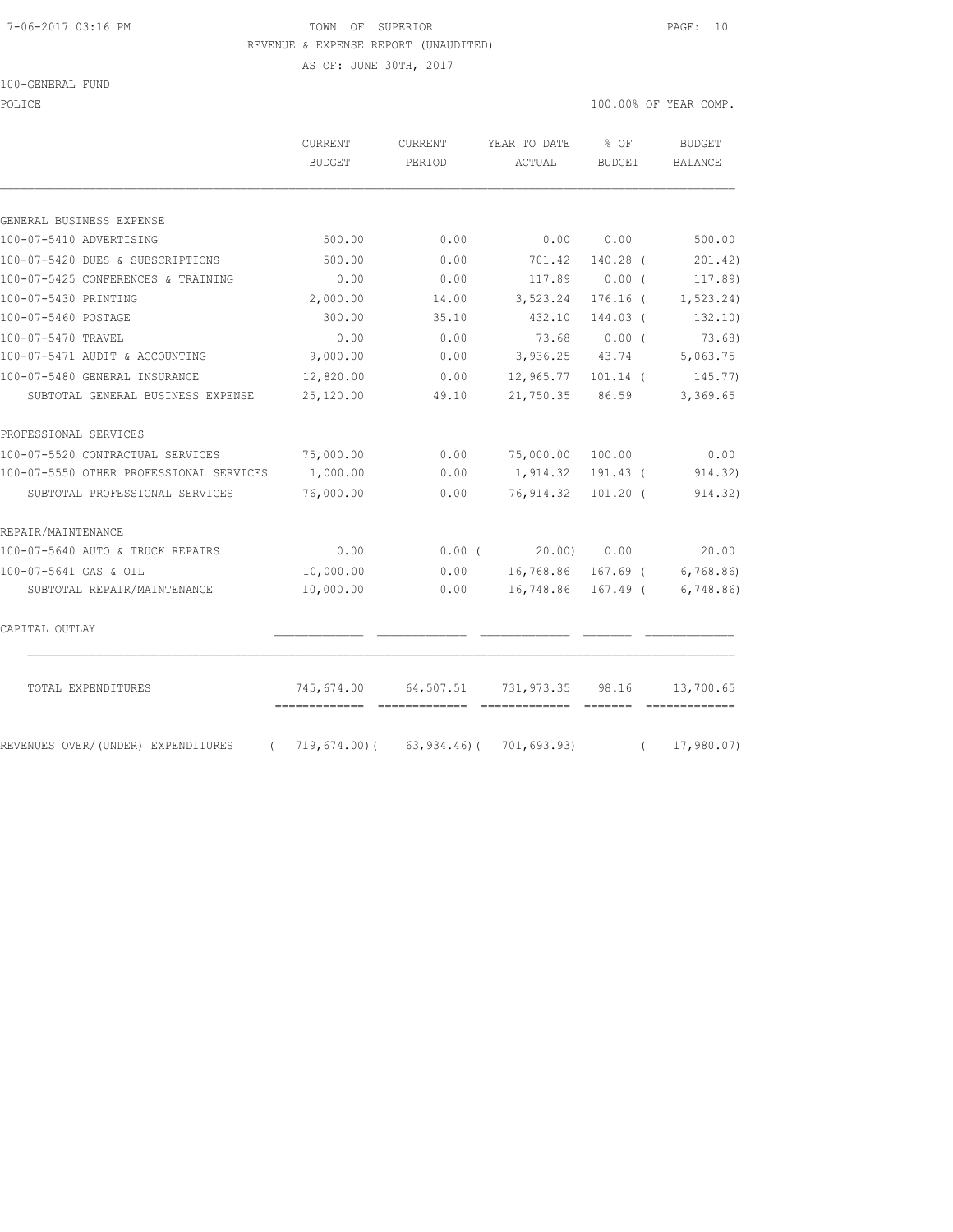#### 7-06-2017 03:16 PM TOWN OF SUPERIOR PAGE: 11 REVENUE & EXPENSE REPORT (UNAUDITED)

AS OF: JUNE 30TH, 2017

| 100-GENERAL FUND |  |
|------------------|--|
|                  |  |

|         |         |        |        | 100.00% OF YEAR COMP. |
|---------|---------|--------|--------|-----------------------|
| CURRENT | CURRENT |        |        | BUDGET                |
| BUDGET  | PERIOD  | ACTUAL | BUDGET | BALANCE               |
|         |         |        |        | YEAR TO DATE % OF     |

|  |  |  |  |  |  | 100.00% OF YEAR COMP |  |
|--|--|--|--|--|--|----------------------|--|
|--|--|--|--|--|--|----------------------|--|

|                                      | CURRENT<br><b>BUDGET</b>                   | <b>CURRENT</b><br>PERIOD | YEAR TO DATE<br>ACTUAL | % OF<br><b>BUDGET</b>                                               | <b>BUDGET</b><br>BALANCE |
|--------------------------------------|--------------------------------------------|--------------------------|------------------------|---------------------------------------------------------------------|--------------------------|
| REVENUES                             |                                            |                          |                        |                                                                     |                          |
| BUSINESS SERVICES                    |                                            |                          |                        |                                                                     |                          |
| 100-08-4240 FEES                     | 23, 177.00                                 | 0.00                     | 7.00                   | 0.03                                                                | 23,170.00                |
| SUBTOTAL BUSINESS SERVICES           | 23,177.00                                  | 0.00                     | 7.00                   | 0.03                                                                | 23,170.00                |
| CONTRIBUTIONS                        |                                            |                          |                        |                                                                     |                          |
| TOTAL REVENUES                       | 23, 177.00<br>-------------- ------------- | 0.00                     | 7.00<br>=============  | 0.03<br>$\begin{array}{cccccc} = & = & = & = & = & = & \end{array}$ | 23,170.00                |
| EXPENDITURES                         |                                            |                          |                        |                                                                     |                          |
| PERSONEL                             |                                            |                          |                        |                                                                     |                          |
| 100-08-5100 SALARIES                 | 50, 592.00                                 | 5,309.96                 | 45,522.76              | 89.98                                                               | 5,069.24                 |
| 100-08-5101 OVERTIME                 | 3,536.00                                   | 859.37                   | 9,431.36               | $266.72$ (                                                          | 5,895.36                 |
| 100-08-5151 FICA                     | 2,962.00                                   | 369.46                   | 3,299.52               | $111.40$ (                                                          | 337.52)                  |
| 100-08-5152 MEDICARE                 | 693.00                                     | 86.42                    | 771.86                 | $111.38$ (                                                          | 78.86)                   |
| 100-08-5153 STATE UNEMPLOYMENT       | 454.00                                     | 29.42                    | 684.12                 | $150.69$ (                                                          | 230.12)                  |
| 100-08-5154 WORKERS COMP INSURANCE   | 3,122.00                                   | 0.00                     | 0.00                   | 0.00                                                                | 3,122.00                 |
| 100-08-5160 PUBLIC SAFETY RETIREMENT | 4,467.00                                   | 0.00                     | 0.00                   | 0.00                                                                | 4,467.00                 |
| 100-08-5161 ARIZONA STATE RETIREMENT | 0.00                                       | 491.93                   | 4,983.67               | $0.00$ (                                                            | 4,983.67                 |
| 100-08-5162 LIFE INSURANCE           | 76.00                                      | 76.45                    | 447.15                 | 588.36 (                                                            | 371.15)                  |
| 100-08-5163 HEALTH INSURANCE         | 7,108.00                                   | 1,437.36                 | 16,929.20              | $238.17$ (                                                          | 9,821.20)                |
| 100-08-5164 DENTAL INSURANCE         | 333.00                                     | 184.86                   | 1,879.41               | 564.39 (                                                            | 1,546.41)                |
| SUBTOTAL PERSONEL                    | 73,343.00                                  | 8,845.23                 | 83,949.05              | 114.46 (                                                            | 10,606.05)               |
| SUPPLIES                             |                                            |                          |                        |                                                                     |                          |
| 100-08-5210 OFFICE SUPPLIES          | 250.00                                     | 0.00                     | 132.02                 | 52.81                                                               | 117.98                   |
| 100-08-5299 OPERATING SUPPLIES       | 3,000.00                                   | 0.00                     | 973.66                 | 32.46                                                               | 2,026.34                 |
| SUBTOTAL SUPPLIES                    | 3,250.00                                   | 0.00                     | 1,105.68               | 34.02                                                               | 2,144.32                 |
| UTILITIES                            |                                            |                          |                        |                                                                     |                          |
| 100-08-5310 ELECTRICITY              | 2,300.00                                   | 0.00                     | 2,805.23               | $121.97$ (                                                          | 505.23                   |
| 100-08-5340 SEWER                    | 1,500.00                                   | 0.00                     | 0.00                   | 0.00                                                                | 1,500.00                 |
| 100-08-5350 TELEPHONE                | 475.00                                     | 63.82                    | 1,397.21               | 294.15 (                                                            | 922.21)                  |
| 100-08-5360 WATER                    | 0.00                                       | 67.49                    | 804.61                 | $0.00$ (                                                            | 804.61)                  |
| SUBTOTAL UTILITIES                   | 4,275.00                                   | 131.31                   | 5,007.05               | $117.12$ (                                                          | 732.05)                  |
| GENERAL BUSINESS EXPENSE             |                                            |                          |                        |                                                                     |                          |
| 100-08-5410 ADVERTISING              | 0.00                                       | 0.00                     | 26.20                  | 0.00(                                                               | 26.20)                   |
| 100-08-5420 DUES & SUBSCRIPTIONS     | 0.00                                       | 0.00                     | 75.00                  | 0.00(                                                               | 75.00)                   |
| 100-08-5430 PRINTING                 | 0.00                                       | 213.07                   | 1,585.90               | $0.00$ (                                                            | 1, 585.90)               |
| 100-08-5460 POSTAGE                  | 250.00                                     | 35.10                    | 326.05                 | $130.42$ (                                                          | 76.05)                   |
| 100-08-5471 AUDIT                    | 9,000.00                                   | 0.00                     | 3,879.98               | 43.11                                                               | 5,120.02                 |
| 100-08-5480 GENERAL INSURANCE        | 6,410.00                                   | 0.00                     | 6,482.92               | $101.14$ (                                                          | 72.92)                   |

SUBTOTAL GENERAL BUSINESS EXPENSE 15,660.00 248.17 12,376.05 79.03 3,283.95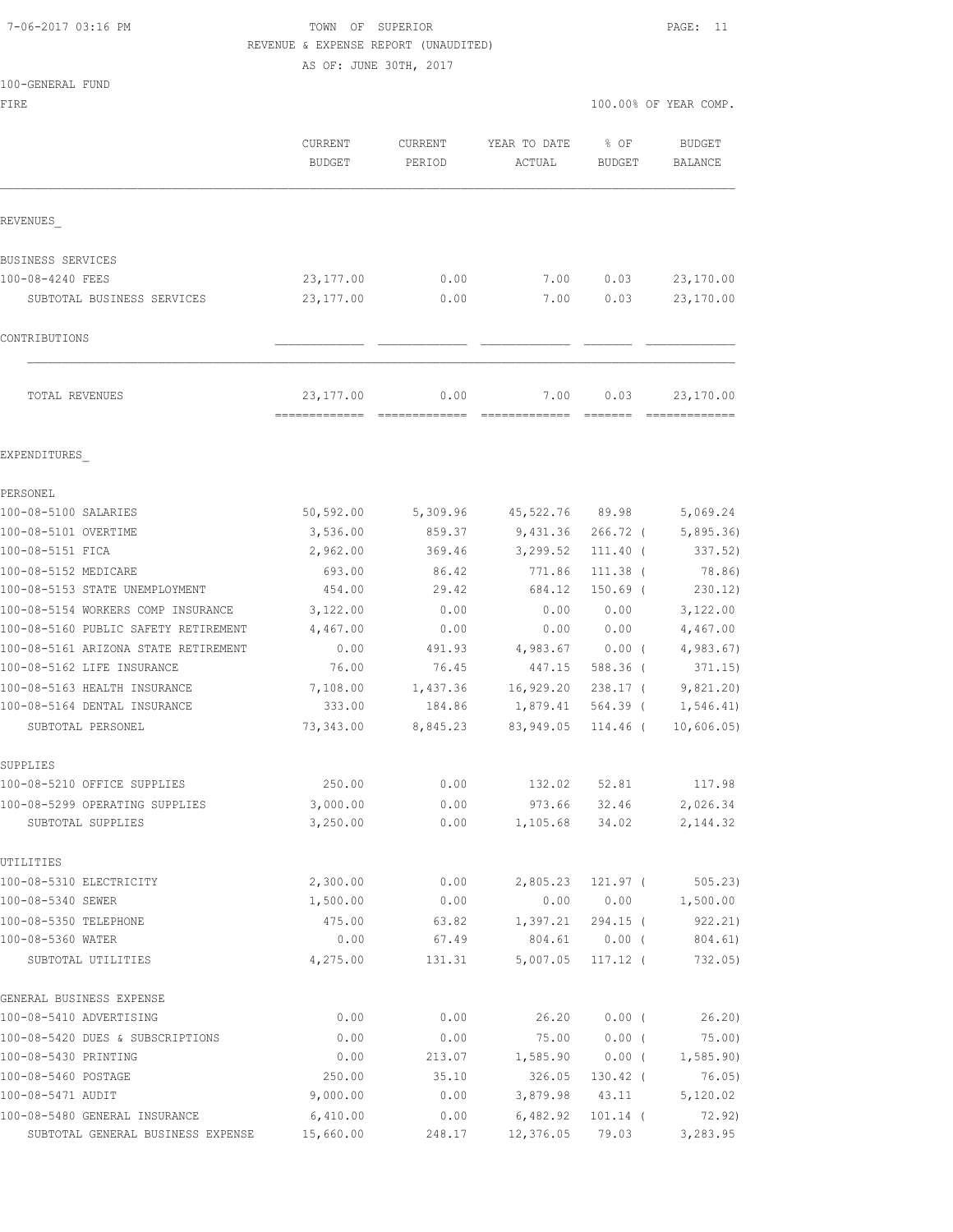## 7-06-2017 03:16 PM TOWN OF SUPERIOR PAGE: 12

REVENUE & EXPENSE REPORT (UNAUDITED)

AS OF: JUNE 30TH, 2017

|                                                  | CURRENT<br><b>BUDGET</b>                        | CURRENT<br>PERIOD | YEAR TO DATE<br>ACTUAL                             | % OF<br>BUDGET  | <b>BUDGET</b><br><b>BALANCE</b> |
|--------------------------------------------------|-------------------------------------------------|-------------------|----------------------------------------------------|-----------------|---------------------------------|
|                                                  |                                                 |                   |                                                    |                 |                                 |
| PROFESSIONAL SERVICES                            |                                                 |                   |                                                    |                 |                                 |
| 100-08-5550 OTHER PROFESSIONAL SERVICES 2,920.00 |                                                 | 0.00              | 12,616.83 432.08 (                                 |                 | 9,696.83                        |
| SUBTOTAL PROFESSIONAL SERVICES                   | 2,920.00                                        | 0.00              | 12,616.83 432.08 (                                 |                 | 9,696.83)                       |
| REPAIR/MAINTENANCE                               |                                                 |                   |                                                    |                 |                                 |
| 100-08-5641 GAS & OIL                            | 6,000.00                                        | 0.00              |                                                    | 2, 135.19 35.59 | 3,864.81                        |
| 100-08-5650 OTHER EQUIPMENT REPAIRS              | 0.00                                            | 0.00              | 450.00 0.00 (                                      |                 | 450.00                          |
| SUBTOTAL REPAIR/MAINTENANCE                      | 6,000.00                                        | 0.00              | 2,585.19                                           | 43.09           | 3, 414.81                       |
| CAPITAL OUTLAY                                   |                                                 |                   |                                                    |                 |                                 |
| 100-08-5710 BUILDING                             | 0.00                                            | 0.00              | 714.32 0.00 (                                      |                 | 714.32)                         |
| SUBTOTAL CAPITAL OUTLAY                          | 0.00                                            | 0.00              | 714.32                                             | 0.00(           | 714.32)                         |
| TOTAL EXPENDITURES                               |                                                 |                   | 105,448.00 9,224.71 118,354.17 112.24 ( 12,906.17) |                 |                                 |
| REVENUES OVER/(UNDER) EXPENDITURES               | $(82, 271, 00)$ $(9, 224, 71)$ $(118, 347, 17)$ |                   |                                                    |                 | 36,076.17                       |
|                                                  |                                                 |                   |                                                    |                 |                                 |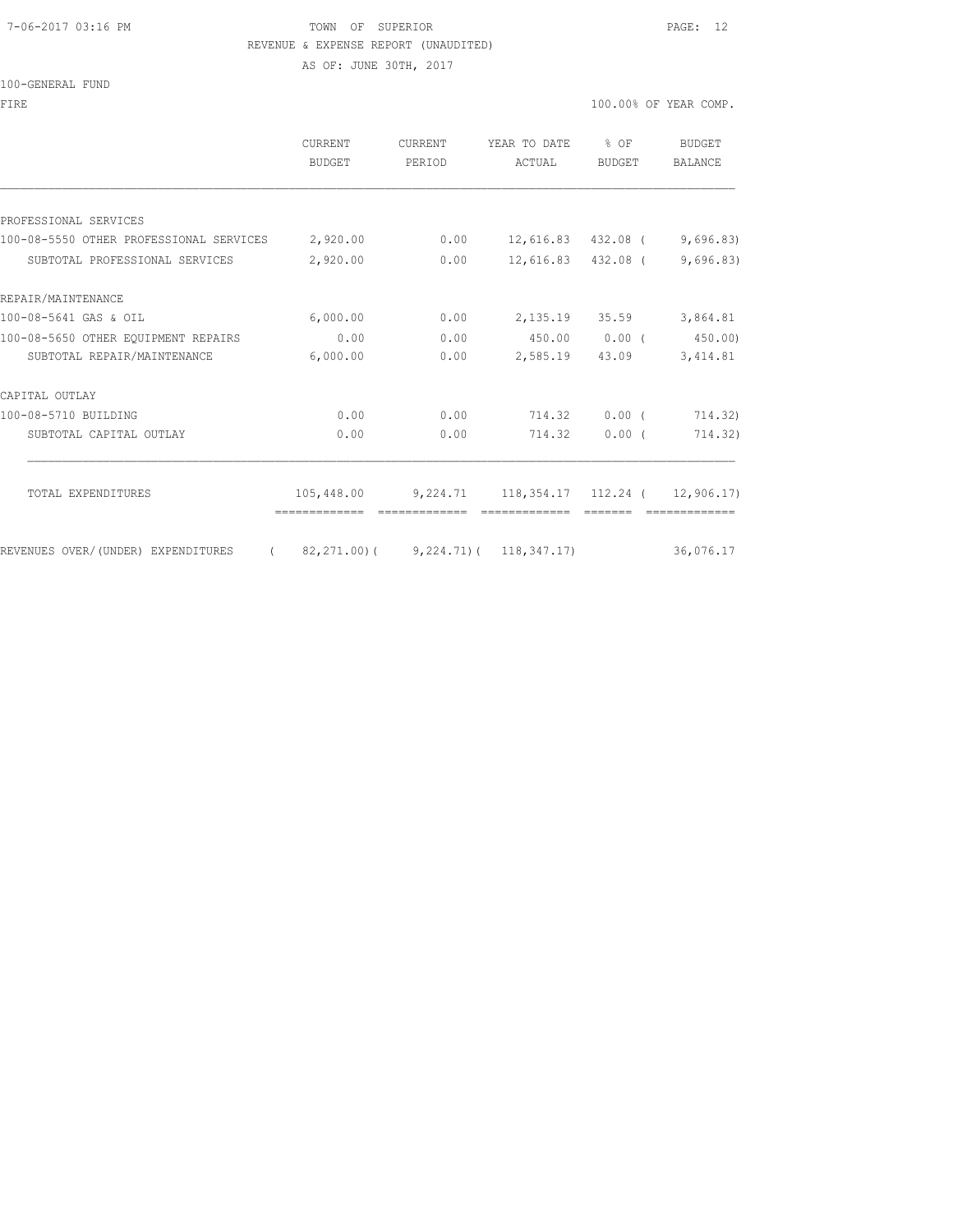#### 7-06-2017 03:16 PM TOWN OF SUPERIOR PAGE: 13 REVENUE & EXPENSE REPORT (UNAUDITED)

AS OF: JUNE 30TH, 2017

100-GENERAL FUND

PW-STREETS/BLDG MAINT 100.00% OF YEAR COMP.

|                                                                    | CURRENT<br><b>BUDGET</b> | CURRENT<br>PERIOD | YEAR TO DATE<br>ACTUAL | % OF<br><b>BUDGET</b>             | <b>BUDGET</b><br><b>BALANCE</b> |
|--------------------------------------------------------------------|--------------------------|-------------------|------------------------|-----------------------------------|---------------------------------|
| REVENUES                                                           |                          |                   |                        |                                   |                                 |
| MISCELLANEOUS                                                      |                          |                   |                        |                                   |                                 |
| 100-09-4820 OTHER INCOME                                           | 0.00                     | 0.00              | 5,601.75               | $0.00$ (                          | 5,601.75)                       |
| 100-09-4821 RESIDENT DECAL                                         | 0.00                     | 0.00              | 640.00                 | 0.00(                             | 640.00)                         |
| 100-09-4822 TIPPING FEES                                           | 0.00                     | 0.00              | 900.00                 | 0.00(                             | 900.00                          |
| SUBTOTAL MISCELLANEOUS                                             | 0.00                     | 0.00              | 7,141.75               | 0.00(                             | 7, 141.75)                      |
| TOTAL REVENUES                                                     | 0.00                     | 0.00              | 7,141.75               | 0.00(                             | 7, 141. 75)                     |
| EXPENDITURES                                                       |                          |                   |                        |                                   |                                 |
| PERSONEL                                                           |                          |                   |                        |                                   |                                 |
| 100-09-5100 SALARIES                                               | 27,777.00                | 6,202.65          | 62,850.46              | 226.27 (                          | 35,073.46                       |
| 100-09-5101 OVERTIME                                               | 0.00                     | 99.53             | 1,557.95               | $0.00$ (                          | 1, 557.95                       |
| 100-09-5120 INMATE LABOR                                           | 0.00                     | 312.50            | 3,337.50               | $0.00$ (                          | 3,337.50                        |
| 100-09-5151 FICA                                                   | 1,722.00                 | 377.29            | 3, 144.63              | $182.61$ (                        | 1,422.63)                       |
| 100-09-5152 MEDICARE                                               | 403.00                   | 88.25             | 735.51                 | $182.51$ (                        | 332.51)                         |
| 100-09-5153 STATE UNEMPLOYMENT                                     | 766.00                   | 96.11             | 923.62                 | $120.58$ (                        | 157.62)                         |
| 100-09-5154 WORKERS COMP INSURANCE                                 | 1,570.00                 | 0.00              | 1,431.00               | 91.15                             | 139.00                          |
| 100-09-5161 ARIZONA STATE RETIREMENT<br>100-09-5162 LIFE INSURANCE | 1,921.00<br>84.00        | 422.45<br>63.05   | 4,202.51<br>467.25     | 218.77 <sup>0</sup><br>$556.25$ ( | 2, 281.51)<br>383.25            |
| 100-09-5163 HEALTH INSURANCE                                       | 7,857.00                 | 0.00              | 958.24                 | 12.20                             | 6,898.76                        |
| 100-09-5164 DENTAL INSURANCE                                       | 193.00                   | 30.81             | 431.34                 | $223.49$ (                        | 238.34)                         |
| SUBTOTAL PERSONEL                                                  | 42,293.00                | 7,692.64          | 80,040.01              | $189.25$ (                        | 37,747.01)                      |
| SUPPLIES                                                           |                          |                   |                        |                                   |                                 |
| 100-09-5225 SAFETY SUPPLIES/EQUIPMENT                              | 0.00                     | 0.00              | 611.76                 | 0.00(                             | 611.76)                         |
| 100-09-5227 K9 FOOD & MEDICAL SUPPLIES                             | 0.00                     | 135.05            | 7,289.41               | $0.00$ (                          | 7,289.41)                       |
| 100-09-5230 SANITATION SUPPLIES                                    | 6,000.00                 | 0.00              |                        | 7,643.08 127.38 (                 | 1,643.08)                       |
| 100-09-5240 CHEMICAL SUPPLIES                                      | 0.00                     | 0.00              | 19.42                  | $0.00$ (                          | 19.42)                          |
| 100-09-5299 OPERATING SUPPLIES<br>SUBTOTAL SUPPLIES                | 4,000.00<br>10,000.00    | 127.73<br>262.78  | 9,380.88<br>24,944.55  | 234.52 (<br>249.45 (              | 5,380.88<br>14,944.55)          |
|                                                                    |                          |                   |                        |                                   |                                 |
| UTILITIES<br>100-09-5310 ELECTRICITY                               | 5,000.00                 | 0.00              | 5,522.29               | $110.45$ (                        | 522.29                          |
| 100-09-5330 REFUSE                                                 | 0.00                     | 0.00              | 3,936.38               | $0.00$ (                          | 3,936.38                        |
| 100-09-5350 TELEPHONE                                              | 450.00                   | 101.92            | 1,076.15               | 239.14 (                          | 626.15)                         |
| 100-09-5360 WATER                                                  | 4,870.00                 | 423.65            | 8,463.96               | $173.80$ (                        | 3, 593.96                       |
| 100-09-5380 SECURITY                                               | 0.00                     | 0.00              | 550.32                 | $0.00$ (                          | 550.32                          |
| SUBTOTAL UTILITIES                                                 | 10,320.00                | 525.57            | 19,549.10              | $189.43$ (                        | 9,229.10                        |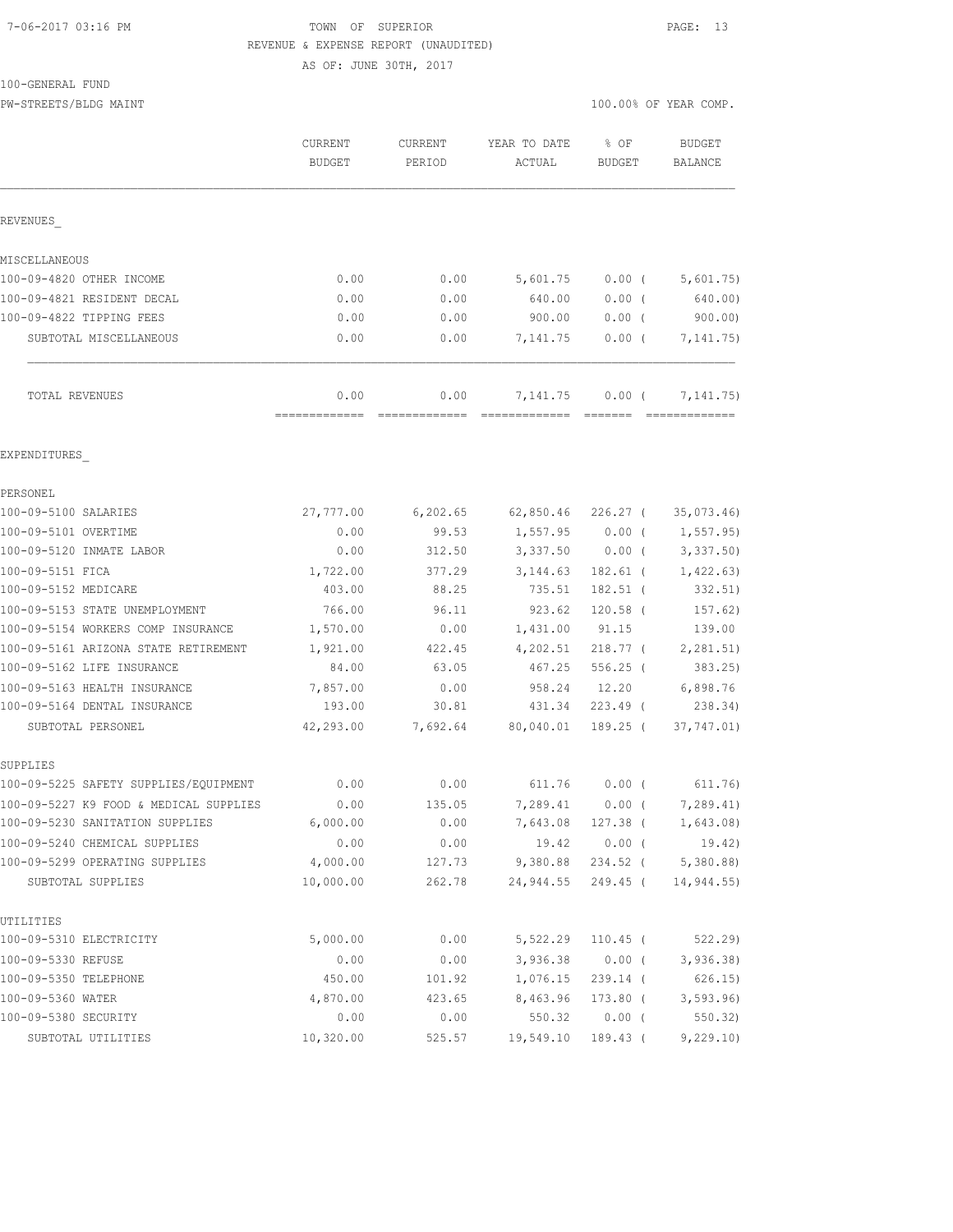#### 7-06-2017 03:16 PM TOWN OF SUPERIOR PAGE: 14 REVENUE & EXPENSE REPORT (UNAUDITED)

AS OF: JUNE 30TH, 2017

100-GENERAL FUND

PW-STREETS/BLDG MAINT 100.00% OF YEAR COMP.

|                                         | <b>CURRENT</b><br><b>BUDGET</b> | CURRENT<br>PERIOD | YEAR TO DATE<br>ACTUAL      | % OF<br><b>BUDGET</b> | <b>BUDGET</b><br><b>BALANCE</b> |
|-----------------------------------------|---------------------------------|-------------------|-----------------------------|-----------------------|---------------------------------|
|                                         |                                 |                   |                             |                       |                                 |
| GENERAL BUSINESS EXPENSE                |                                 |                   |                             |                       |                                 |
| 100-09-5410 ADVERTISING                 | 955.00                          | 0.00              | 275.94                      | 28.89                 | 679.06                          |
| 100-09-5420 DUES & SUBSCRIPTIONS        | 0.00                            | 0.00              | 325.00                      | $0.00$ (              | 325.00)                         |
| 100-09-5425 CONFERENCES & TRAINING      | 0.00                            | 0.00              | 1,560.50                    | $0.00$ (              | 1,560.50)                       |
| 100-09-5430 PRINTING                    | 0.00                            | 14.98             | 14.98                       | 0.00(                 | 14.98)                          |
| 100-09-5450 UNIFORMS                    | 1,537.00                        | 41.45             | 2,258.05                    | $146.91$ (            | 721.05)                         |
| 100-09-5460 POSTAGE                     | 300.00                          | 0.00              | 0.00                        | 0.00                  | 300.00                          |
| 100-09-5471 AUDIT & ACCOUNTING          | 9,000.00                        | 0.00              | 3,929.98                    | 43.67                 | 5,070.02                        |
| 100-09-5480 GENERAL INSURANCE           | 12,820.00                       | 0.00              | 12,965.77                   | $101.14$ (            | 145.77)                         |
| SUBTOTAL GENERAL BUSINESS EXPENSE       | 24,612.00                       | 56.43             | 21,330.22                   | 86.67                 | 3,281.78                        |
| PROFESSIONAL SERVICES                   |                                 |                   |                             |                       |                                 |
| 100-09-5520 CONTRACTUAL SERVICESL       | 0.00                            | 303.15            | 1,942.13                    | $0.00$ (              | 1, 942.13)                      |
| 100-09-5550 OTHER PROFESSIONAL SERVICES | 6,000.00                        | 247.44            | 12,683.30                   | $211.39$ (            | 6,683.30                        |
| SUBTOTAL PROFESSIONAL SERVICES          | 6,000.00                        | 550.59            | 14,625.43                   | 243.76 (              | 8,625.43)                       |
| REPAIR/MAINTENANCE                      |                                 |                   |                             |                       |                                 |
| 100-09-5610 PARK & BLDG IMPROVEMENTS    | 6,980.00                        | 0.00              | 0.00                        | 0.00                  | 6,980.00                        |
| 100-09-5640 AUTO & TRUCK REPAIRS        | 5,000.00                        | 0.00              | 4,344.56                    | 86.89                 | 655.44                          |
| 100-09-5641 GAS & OIL                   | 3,500.00                        | 0.00              | 177.37                      | 5.07                  | 3,322.63                        |
| 100-09-5642 TIRES & TUBES               | 0.00                            | 0.00              | 742.31                      | $0.00$ (              | 742.31)                         |
| 100-09-5643 INMATE FUEL                 | 0.00                            | 186.14            | 2,047.57                    | $0.00$ (              | 2,047.57)                       |
| 100-09-5650 OTHER EQUIPMENT REPAIRS     | 5,000.00                        | 0.00              | 2,537.89                    | 50.76                 | 2,462.11                        |
| SUBTOTAL REPAIR/MAINTENANCE             | 20,480.00                       | 186.14            | 9,849.70                    | 48.09                 | 10,630.30                       |
| CAPITAL OUTLAY                          |                                 |                   |                             |                       |                                 |
| 100-09-5710 BUILDING                    | 0.00                            | 0.00              | 2,964.62                    | 0.00(                 | 2,964.62)                       |
| 100-09-5711 MAGMA BUILDING              | 4,079.00                        | 0.00              | 110.00                      | 2.70                  | 3,969.00                        |
| 100-09-5712 ROOSEVELT BUILDING          | 2,000.00                        | 45.00             | 2,510.20                    | $125.51$ (            | 510.20)                         |
| 100-09-5750 OTHER EQUIP/SMALL TOOLS     | 3,000.00                        | 0.00              | 4,493.22                    | 149.77 (              | 1,493.22                        |
| SUBTOTAL CAPITAL OUTLAY                 | 9,079.00                        | 45.00             | 10,078.04                   | $111.00$ (            | 999.04)                         |
| DEBT SERVICE                            |                                 |                   |                             |                       |                                 |
| 100-09-5999 CONTINGENCY                 | 0.00                            | 0.00              | 40,830.87                   | $0.00$ (              | 40,830.87)                      |
| SUBTOTAL DEBT SERVICE                   | 0.00                            | 0.00              | 40,830.87                   | $0.00$ (              | 40,830.87)                      |
| TOTAL EXPENDITURES                      | 122,784.00                      | 9,319.15          | 221, 247.92                 | 180.19 (              | 98,463.92)                      |
| REVENUES OVER/(UNDER) EXPENDITURES      | 122,784.00)(                    |                   | $9,319.15$ ( $214,106.17$ ) |                       | 91,322.17                       |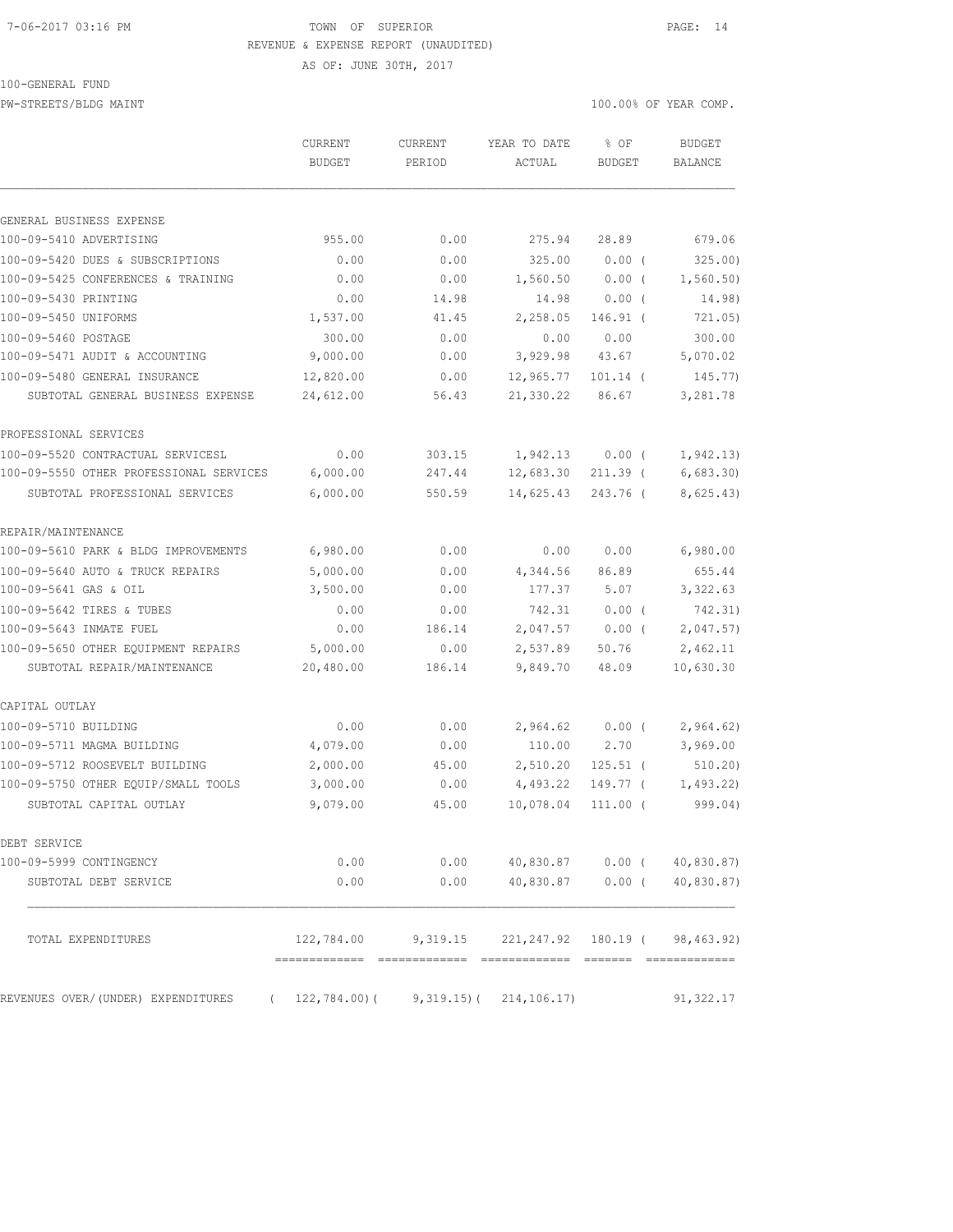| 7-06-2017 03:16 PM       | TOWN OF SUPERIOR                         |  | PAGE: 15              |
|--------------------------|------------------------------------------|--|-----------------------|
|                          | REVENUE & EXPENSE REPORT (UNAUDITED)     |  |                       |
|                          | AS OF: JUNE 30TH, 2017                   |  |                       |
| 100-GENERAL FUND         |                                          |  |                       |
| PW-BLDG REGS/ZONING      |                                          |  | 100.00% OF YEAR COMP. |
|                          |                                          |  |                       |
|                          | CURRENT CURRENT YEAR TO DATE % OF BUDGET |  |                       |
|                          | BUDGET PERIOD ACTUAL BUDGET BALANCE      |  |                       |
|                          |                                          |  |                       |
| REVENUES                 |                                          |  |                       |
| BUSINESS SERVICES        |                                          |  |                       |
|                          |                                          |  |                       |
| EXPENDITURES             |                                          |  |                       |
|                          |                                          |  |                       |
| PERSONEL                 |                                          |  |                       |
| SUPPLIES                 |                                          |  |                       |
|                          |                                          |  |                       |
| UTILITIES                |                                          |  |                       |
| GENERAL BUSINESS EXPENSE |                                          |  |                       |
| PROFESSIONAL SERVICES    |                                          |  |                       |
|                          |                                          |  |                       |
| REPAIR/MAINTENANCE       |                                          |  |                       |
| CAPITAL OUTLAY           |                                          |  |                       |
|                          |                                          |  |                       |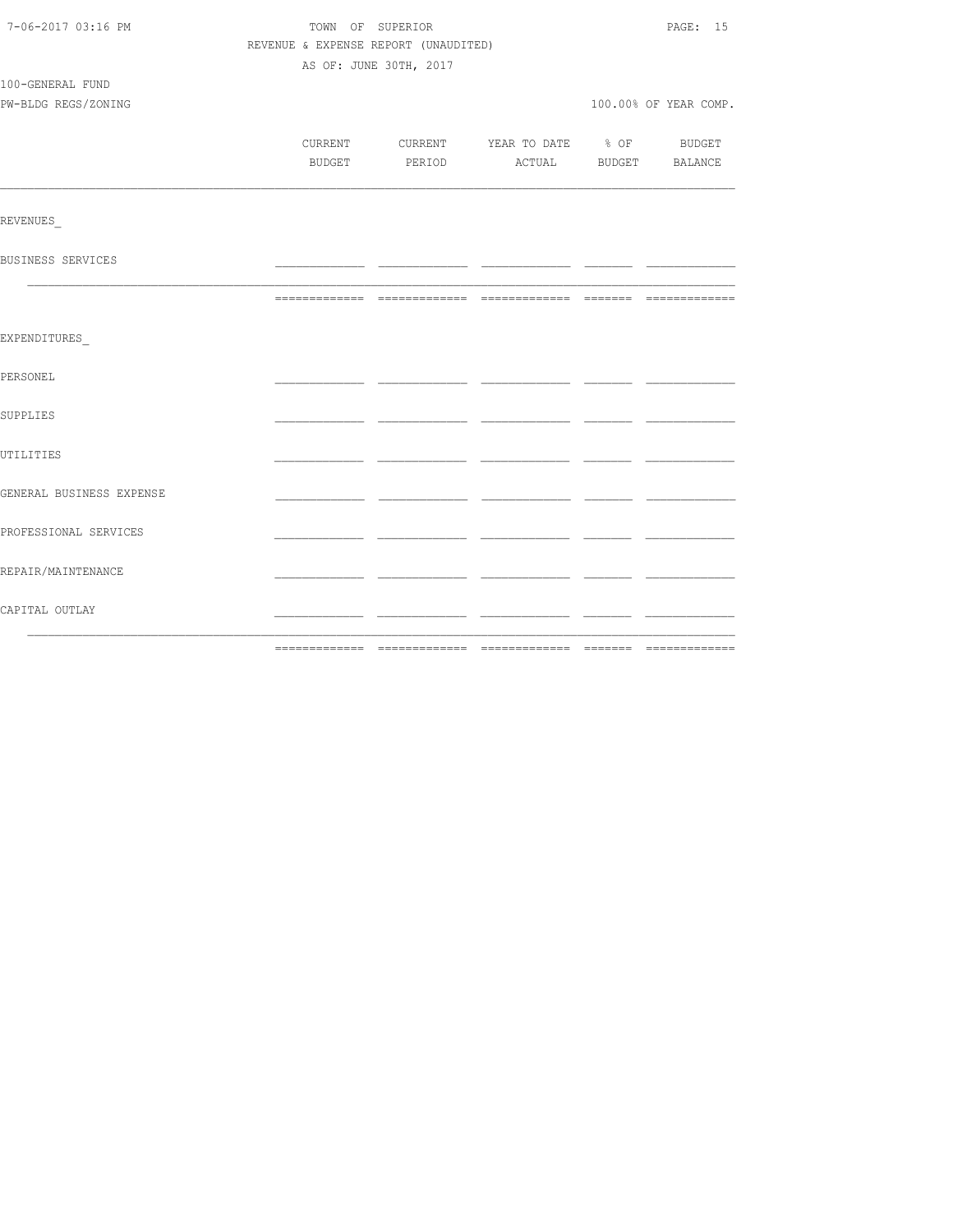#### 7-06-2017 03:16 PM TOWN OF SUPERIOR PAGE: 16 REVENUE & EXPENSE REPORT (UNAUDITED)

AS OF: JUNE 30TH, 2017

| 100-GENERAL FUND |  |  |
|------------------|--|--|
|                  |  |  |

| SWIMMING POOL                                                   |                       |                          |                                           |                     | 100.00% OF YEAR COMP.    |  |  |
|-----------------------------------------------------------------|-----------------------|--------------------------|-------------------------------------------|---------------------|--------------------------|--|--|
|                                                                 | CURRENT<br>BUDGET     | <b>CURRENT</b><br>PERIOD | YEAR TO DATE<br>ACTUAL                    | % OF<br>BUDGET      | <b>BUDGET</b><br>BALANCE |  |  |
| REVENUES                                                        |                       |                          |                                           |                     |                          |  |  |
| BUSINESS SERVICES                                               |                       |                          |                                           |                     |                          |  |  |
| 100-11-4240 POOL SWIM/POOL RENTAL<br>SUBTOTAL BUSINESS SERVICES | 5,000.00<br>5,000.00  | 1,246.00<br>1,246.00     | 3,322.00<br>3,322.00                      | 66.44<br>66.44      | 1,678.00<br>1,678.00     |  |  |
| TOTAL REVENUES                                                  | 5,000.00              | 1,246.00                 | 3,322.00                                  | 66.44               | 1,678.00                 |  |  |
| EXPENDITURES                                                    |                       |                          |                                           |                     |                          |  |  |
| PERSONEL                                                        |                       |                          |                                           |                     |                          |  |  |
| 100-11-5100 SALARIES                                            | 25,169.00             | 9,549.50                 | 18,594.39                                 | 73.88               | 6,574.61                 |  |  |
| 100-11-5151 FICA                                                | 1,560.00              | 592.07                   | 1,146.02                                  | 73.46               | 413.98                   |  |  |
| 100-11-5152 MEDICARE                                            | 365.00                | 138.54                   | 268.14                                    | 73.46               | 96.86                    |  |  |
| 100-11-5153 STATE UNEMPLOYMENT                                  | 300.00                | 305.20                   | 685.67                                    | $228.56$ (          | 385.67)                  |  |  |
| 100-11-5154 WORKERS COMP INSURANCE                              | 629.00                | 0.00                     | 188.00                                    | 29.89               | 441.00                   |  |  |
| SUBTOTAL PERSONEL                                               | 28,023.00             | 10,585.31                | 20,882.22                                 | 74.52               | 7,140.78                 |  |  |
| SUPPLIES                                                        |                       |                          |                                           |                     |                          |  |  |
| 100-11-5240 CHEMICAL SUPPLIES                                   | 1,734.00              | 25.06                    |                                           | 2,500.55 144.21 (   | 766.55)                  |  |  |
| 100-11-5299 OPERATING SUPPLIES                                  | 3,000.00              | 798.87                   | 2,377.17 79.24                            |                     | 622.83                   |  |  |
| SUBTOTAL SUPPLIES                                               | 4,734.00              | 823.93                   | 4,877.72                                  | $103.04$ (          | 143.72)                  |  |  |
| UTILITIES                                                       |                       |                          |                                           |                     |                          |  |  |
| 100-11-5310 ELECTRICITY                                         | 4,500.00              | 0.00                     |                                           | 7,916.18 175.92 (   | 3,416.18)                |  |  |
| 100-11-5350 TELEPHONE                                           | 275.00                | 0.00                     | 406.00                                    | 147.64 (            | 131.00)                  |  |  |
| 100-11-5360 WATER<br>SUBTOTAL UTILITIES                         | 5,666.00<br>10,441.00 | 348.88<br>348.88         | 3,067.65<br>11,389.83                     | 54.14<br>$109.09$ ( | 2,598.35<br>948.83)      |  |  |
|                                                                 |                       |                          |                                           |                     |                          |  |  |
| GENERAL BUSINESS EXPENSE<br>100-11-5410 ADVERTISING             | 100.00                | 0.00                     | 82.80                                     | 82.80               | 17.20                    |  |  |
| 100-11-5420 DUES & SUBSCRIPTIONS                                | 200.00                | 0.00                     | 192.00                                    | 96.00               | 8.00                     |  |  |
| 100-11-5425 CONFERENCES & TRAINING                              | 0.00                  | 0.00                     | 1,950.00                                  | $0.00$ (            | 1,950.00                 |  |  |
| 100-11-5450 UNIFORMS                                            | 0.00                  | 212.54                   |                                           | 212.54 0.00 (       | 212.54)                  |  |  |
| SUBTOTAL GENERAL BUSINESS EXPENSE                               | 300.00                | 212.54                   | 2,437.34                                  | $812.45$ (          | 2, 137.34)               |  |  |
| PROFESSIONAL SERVICES                                           |                       |                          |                                           |                     |                          |  |  |
| 100-11-5550 OTHER PROFESSIONAL SERVICES                         | 500.00                | 0.00                     | 99.00                                     | 19.80               | 401.00                   |  |  |
| SUBTOTAL PROFESSIONAL SERVICES                                  | 500.00                | 0.00                     | 99.00                                     | 19.80               | 401.00                   |  |  |
| REPAIR/MAINTENANCE                                              |                       |                          |                                           |                     |                          |  |  |
| 100-11-5650 OTHER EQUIPMENT REPAIRS                             | 8,000.00              | 0.00                     | 573.67                                    | 7.17                | 7,426.33                 |  |  |
| SUBTOTAL REPAIR/MAINTENANCE                                     | 8,000.00              | 0.00                     | 573.67                                    | 7.17                | 7,426.33                 |  |  |
| TOTAL EXPENDITURES                                              |                       |                          | 51,998.00 11,970.66 40,259.78 77.43       |                     | 11,738.22                |  |  |
| REVENUES OVER/(UNDER) EXPENDITURES<br>$\sqrt{2}$                |                       |                          | $46,998.00$ ( $10,724.66$ ( $36,937.78$ ) | $\left($            | 10,060.22)               |  |  |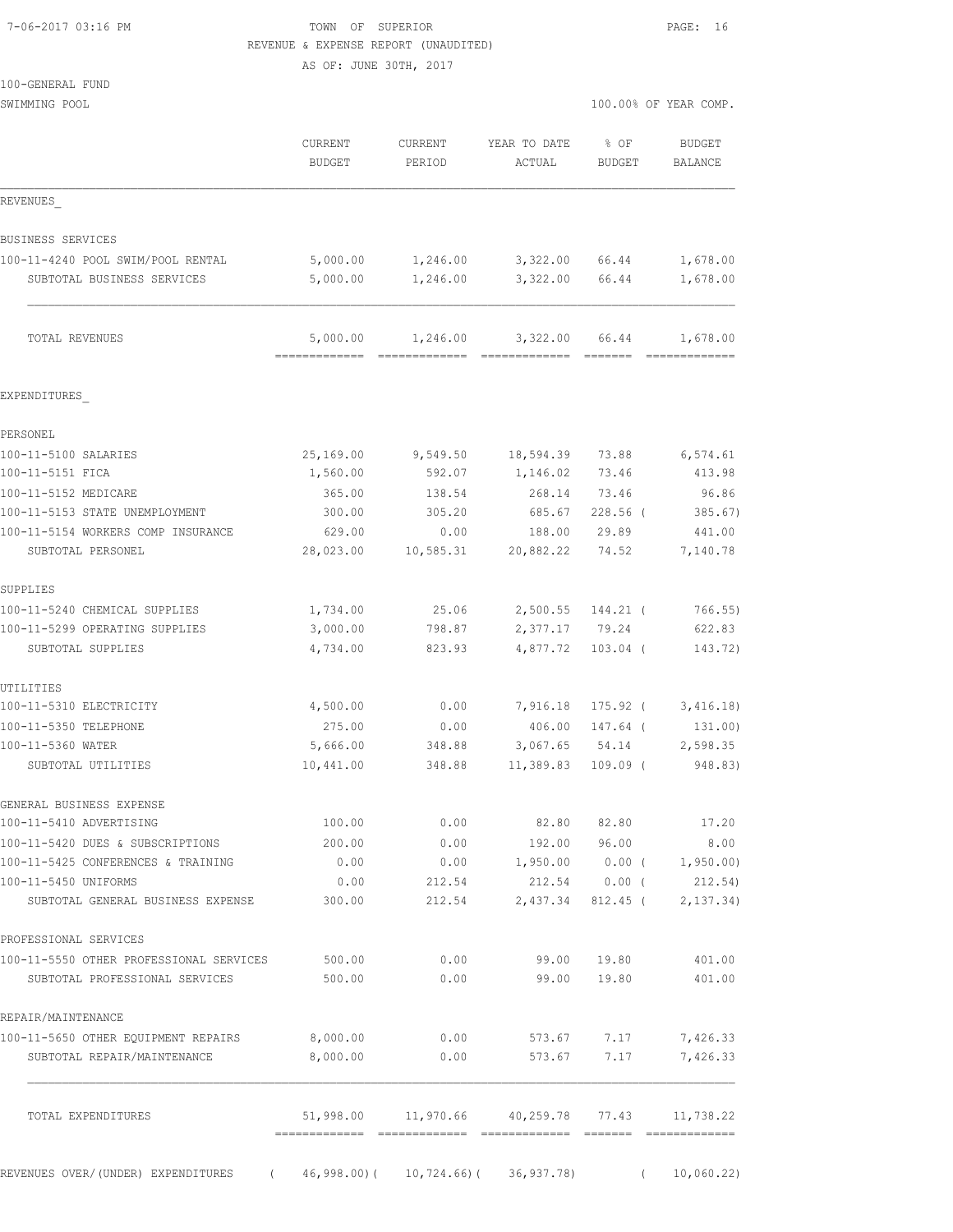#### 7-06-2017 03:16 PM TOWN OF SUPERIOR PAGE: 17 REVENUE & EXPENSE REPORT (UNAUDITED) AS OF: JUNE 30TH, 2017

| 100-GENERAL FUND |  |  |  |  |
|------------------|--|--|--|--|
|------------------|--|--|--|--|

|                                    | CURRENT  | BUDGET PERIOD | CURRENT YEAR TO DATE % OF BUDGET<br>ACTUAL BUDGET BALANCE |          |
|------------------------------------|----------|---------------|-----------------------------------------------------------|----------|
| REVENUES                           |          |               |                                                           |          |
| BUSINESS SERVICES                  |          |               |                                                           |          |
| 100-12-4220 PARK RENTAL            |          |               | $0.00$ 100.00 750.00 0.00 ( 750.00)                       |          |
| SUBTOTAL BUSINESS SERVICES         |          |               | $0.00$ 100.00 750.00 0.00 ( 750.00)                       |          |
| MISCELLANEOUS                      |          |               |                                                           |          |
| TOTAL REVENUES                     |          |               | $0.00$ $100.00$ $750.00$ $0.00$ $($ $750.00)$             |          |
| EXPENDITURES                       |          |               |                                                           |          |
| PERSONEL                           |          |               |                                                           |          |
| SUPPLIES                           |          |               |                                                           |          |
| 100-12-5299 OPERATING SUPPLIES     |          |               | $0.00$ $150.00$ $150.00$ $0.00$ $($ $150.00)$             |          |
| SUBTOTAL SUPPLIES                  |          |               | $0.00$ 150.00 150.00 0.00 ( 150.00)                       |          |
| UTILITIES                          |          |               |                                                           |          |
| GENERAL BUSINESS EXPENSE           |          |               |                                                           |          |
| PROFESSIONAL SERVICES              |          |               |                                                           |          |
| TOTAL EXPENDITURES                 |          |               | $0.00$ 150.00 150.00 0.00 ( 150.00)                       |          |
| REVENUES OVER/(UNDER) EXPENDITURES | $0.00$ ( | 50.00)        | 600.00                                                    | (600.00) |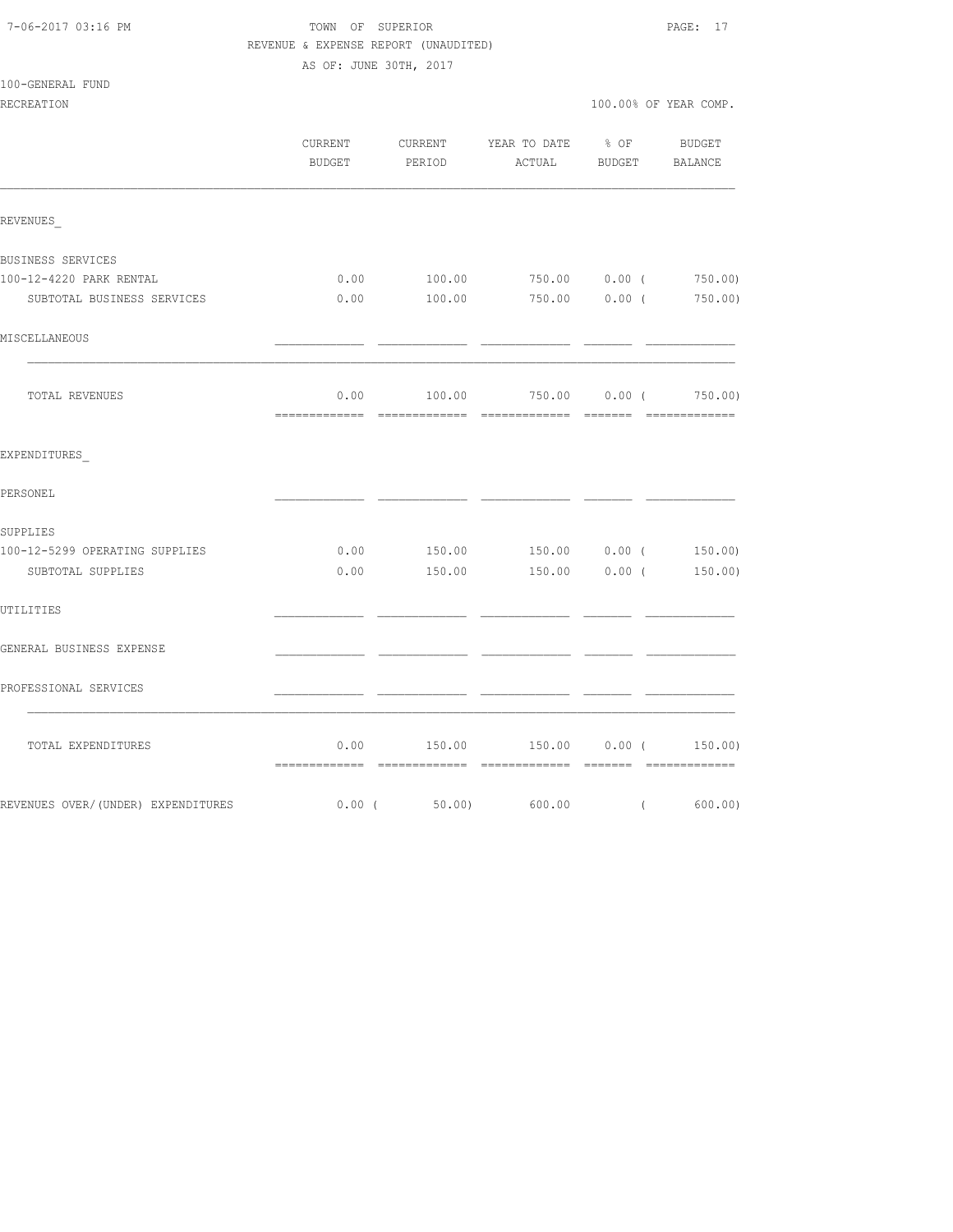#### 7-06-2017 03:16 PM TOWN OF SUPERIOR PAGE: 18 REVENUE & EXPENSE REPORT (UNAUDITED)

AS OF: JUNE 30TH, 2017

| 100-GENERAL FUND |  |
|------------------|--|
|------------------|--|

| LIBRARY                                    |                    |                   |                        | 100.00% OF YEAR COMP. |                           |
|--------------------------------------------|--------------------|-------------------|------------------------|-----------------------|---------------------------|
|                                            | CURRENT<br>BUDGET  | CURRENT<br>PERIOD | YEAR TO DATE<br>ACTUAL | % OF<br>BUDGET        | BUDGET<br>BALANCE         |
| REVENUES                                   |                    |                   |                        |                       |                           |
| BUSINESS SERVICES                          |                    |                   |                        |                       |                           |
| 100-13-4240 FEES                           | 4,000.00           | 0.00              |                        | 0.00 0.00             | 4,000.00                  |
| 100-13-4250 INTERNET/LATE FEES             | 0.00               | 373.26            |                        |                       | 2,941.52 0.00 ( 2,941.52) |
| SUBTOTAL BUSINESS SERVICES                 | 4,000.00           | 373.26            | 2,941.52               | 73.54                 | 1,058.48                  |
| TOTAL REVENUES                             | 4,000.00           | 373.26            | 2,941.52               | 73.54                 | 1,058.48                  |
| EXPENDITURES                               |                    |                   |                        |                       |                           |
| PERSONEL                                   |                    |                   |                        |                       |                           |
| 100-13-5100 SALARIES                       | 30,484.00          |                   | 3,675.43 28,071.96     | 92.09                 | 2,412.04                  |
| 100-13-5151 FICA                           | 1,890.00           | 218.03            | 1,647.66               | 87.18                 | 242.34                    |
| 100-13-5152 MEDICARE                       | 442.00             | 51.00             | 385.44                 | 87.20                 | 56.56                     |
| 100-13-5153 STATE UNEMPLOYMENT             | 744.00             | 84.13             | 503.88                 | 67.73                 | 240.12                    |
| 100-13-5154 WORKERS COMP INSURANCE         | 133.00             | 0.00              | 78.00                  | 58.65                 | 55.00                     |
| 100-13-5161 ARIZONA STATE RETIREMENT       | 3,497.00           |                   | 211.24 1,648.52        | 47.14                 | 1,848.48                  |
| SUBTOTAL PERSONEL                          | 37,190.00          | 4,239.83          | 32, 335.46             | 86.95                 | 4,854.54                  |
| SUPPLIES                                   |                    |                   |                        |                       |                           |
| 100-13-5270 LIBRARY BOOKS                  | 2,000.00           | 0.00              |                        | 1,044.51 52.23        | 955.49                    |
| SUBTOTAL SUPPLIES                          | 2,000.00           | 0.00              | 1,044.51               | 52.23                 | 955.49                    |
| UTILITIES                                  |                    |                   |                        |                       |                           |
| 100-13-5310 ELECTRICITY                    | 5,000.00           | 0.00              | 5,443.26               | 108.87 (              | 443.26)                   |
| 100-13-5320 GAS                            | 1,000.00           | 44.84             | 1,158.46               | $115.85$ (            | 158.46)                   |
| 100-13-5350 TELEPHONE                      | 200.00             | 0.00              | 606.19                 | $303.10$ (            | 406.19                    |
| 100-13-5360 WATER                          | 500.00             | 28.42             | 345.15                 | 69.03                 | 154.85                    |
| 100-13-5380 SECURITY<br>SUBTOTAL UTILITIES | 400.00<br>7,100.00 | 0.00<br>73.26     | 150.00<br>7,703.06     | 37.50<br>$108.49$ (   | 250.00<br>603.06          |
| GENERAL BUSINESS EXPENSE                   |                    |                   |                        |                       |                           |
| 100-13-5410 ADVERTISING                    | 250.00             | 0.00              | 0.00                   | 0.00                  | 250.00                    |
| 100-13-5420 DUES & SUBSCRIPTIONS           | 1,300.00           | 0.00              | 840.49                 | 64.65                 | 459.51                    |
| 100-13-5460 POSTAGE                        | 500.00             | 70.20             | 772.80                 | 154.56 (              | 272.80)                   |
| 100-13-5471 AUDIT                          | 9,000.00           | 0.00              | 3,879.98               | 43.11                 | 5,120.02                  |
| 100-13-5480 GENERAL INSURANCE              | 12,820.00          | 0.00              | 12,965.77              | $101.14$ (            | 145.77)                   |
| SUBTOTAL GENERAL BUSINESS EXPENSE          | 23,870.00          | 70.20             | 18,459.04              | 77.33                 | 5,410.96                  |
| PROFESSIONAL SERVICES                      |                    |                   |                        |                       |                           |
| 100-13-5550 OTHER PROFESSIONAL SERVICES    | 0.00               | 25.00             | 1,584.32               | $0.00$ (              | 1,584.32)                 |
| SUBTOTAL PROFESSIONAL SERVICES             | 0.00               | 25.00             | 1,584.32               | $0.00$ (              | 1,584.32)                 |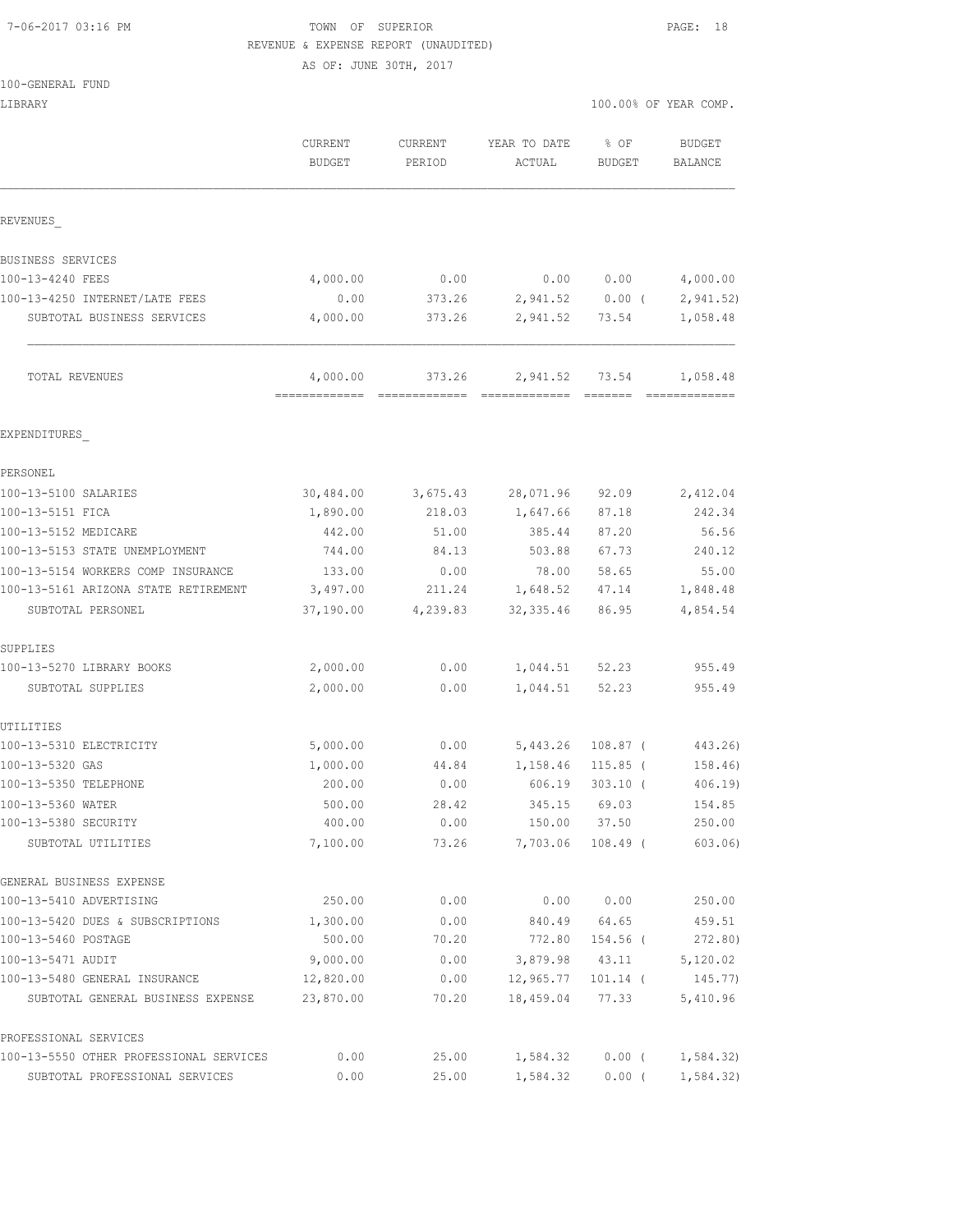#### 7-06-2017 03:16 PM TOWN OF SUPERIOR PAGE: 19 REVENUE & EXPENSE REPORT (UNAUDITED)

AS OF: JUNE 30TH, 2017

| 100-GENERAL FUND |
|------------------|
|------------------|

| LIBRARY                             |                          |                   |                        |                  | 100.00% OF YEAR COMP.    |
|-------------------------------------|--------------------------|-------------------|------------------------|------------------|--------------------------|
|                                     | <b>CURRENT</b><br>BUDGET | CURRENT<br>PERIOD | YEAR TO DATE<br>ACTUAL | $8$ OF<br>BUDGET | <b>BUDGET</b><br>BALANCE |
|                                     |                          |                   |                        |                  |                          |
| REPAIR/MAINTENANCE                  |                          |                   |                        |                  |                          |
| 100-13-5650 OTHER EQUIPMENT REPAIRS | 0.00                     | 0.00              | 532.50                 | 0.00(            | 532.50)                  |
| SUBTOTAL REPAIR/MAINTENANCE         | 0.00                     | 0.00              | 532.50                 | 0.00             | 532.50)                  |

| TOTAL EXPENDITURES                 | 70,160.00 | 4,408.29 | 61,658.89 87.88                   | 8,501.11  |
|------------------------------------|-----------|----------|-----------------------------------|-----------|
|                                    |           |          |                                   |           |
| REVENUES OVER/(UNDER) EXPENDITURES |           |          | 66,160,00) (4,035,03) (58,717,37) | 7,442,63) |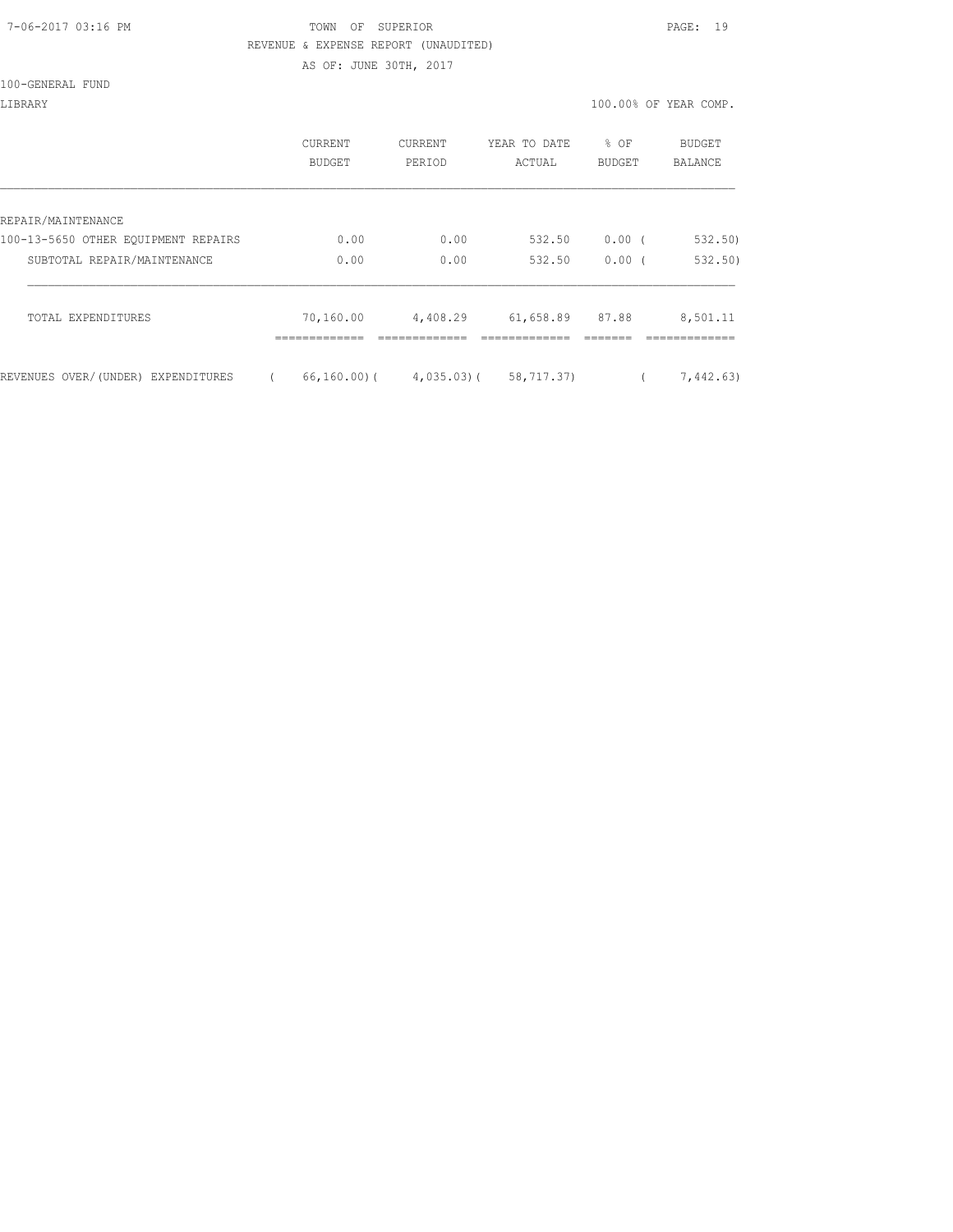| REVENUE & EXPENSE REPORT (UNAUDITED) |                        |          |                                          |        |                       |  |  |  |  |
|--------------------------------------|------------------------|----------|------------------------------------------|--------|-----------------------|--|--|--|--|
|                                      | AS OF: JUNE 30TH, 2017 |          |                                          |        |                       |  |  |  |  |
| 100-GENERAL FUND<br>BUILDING RENTALS |                        |          |                                          |        | 100.00% OF YEAR COMP. |  |  |  |  |
|                                      |                        |          |                                          |        |                       |  |  |  |  |
|                                      | CURRENT                | CURRENT  | YEAR TO DATE                             | $8$ OF | BUDGET                |  |  |  |  |
|                                      | <b>BUDGET</b>          | PERIOD   | ACTUAL                                   | BUDGET | BALANCE               |  |  |  |  |
| REVENUES                             |                        |          |                                          |        |                       |  |  |  |  |
| ENTERPRISE SERVICES                  |                        |          |                                          |        |                       |  |  |  |  |
| 100-14-4330 RENTAL INCOME            | 30,000.00              |          | 1,841.00 20,113.00 67.04                 |        | 9,887.00              |  |  |  |  |
| SUBTOTAL ENTERPRISE SERVICES         | 30,000.00              | 1,841.00 | 20,113.00 67.04                          |        | 9,887.00              |  |  |  |  |
| TOTAL REVENUES                       |                        |          | 30,000.00   1,841.00   20,113.00   67.04 |        | 9,887.00              |  |  |  |  |
| EXPENDITURES                         |                        |          |                                          |        |                       |  |  |  |  |
| SUPPLIES                             |                        |          |                                          |        |                       |  |  |  |  |
| UTILITIES                            |                        |          |                                          |        |                       |  |  |  |  |
| 100-14-5310 ELECTRICITY              | 11,000.00              |          | $0.00$ $4,653.31$ $42.30$                |        | 6,346.69              |  |  |  |  |
| 100-14-5360 WATER                    | 2,000.00               | 124.02   | 735.60                                   | 36.78  | 1,264.40              |  |  |  |  |
| SUBTOTAL UTILITIES                   | 13,000.00              | 124.02   | 5,388.91 41.45                           |        | 7,611.09              |  |  |  |  |
| GENERAL BUSINESS EXPENSE             |                        |          |                                          |        |                       |  |  |  |  |
| PROFESSIONAL SERVICES                |                        |          |                                          |        |                       |  |  |  |  |
| REPAIR/MAINTENANCE                   |                        |          |                                          |        |                       |  |  |  |  |
| TOTAL EXPENDITURES                   | 13,000.00              | 124.02   | 5,388.91                                 | 41.45  | 7,611.09              |  |  |  |  |
| REVENUES OVER/(UNDER) EXPENDITURES   | 17,000.00              | 1,716.98 | 14,724.09                                |        | 2,275.91              |  |  |  |  |

7-06-2017 03:16 PM TOWN OF SUPERIOR PAGE: 20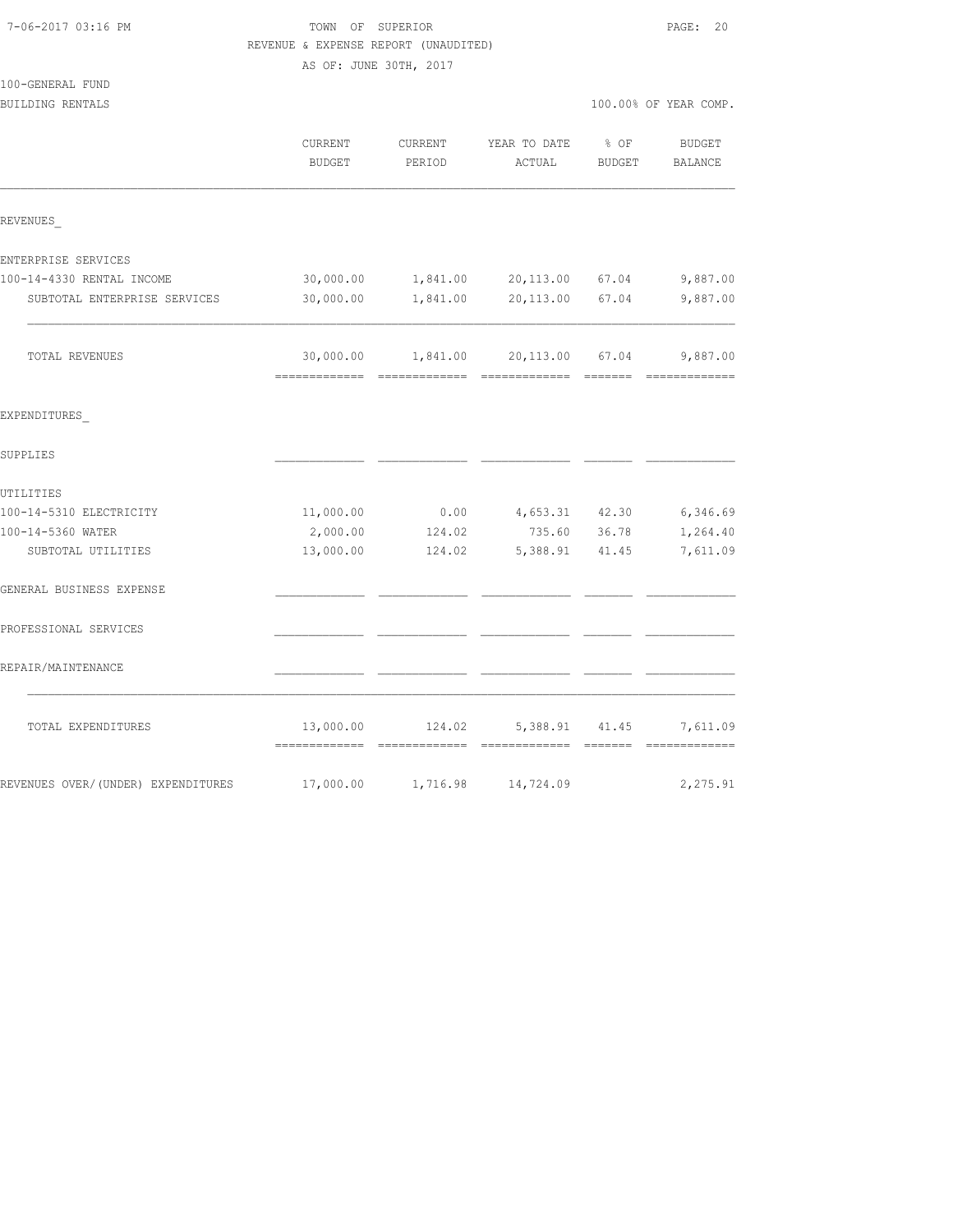#### 7-06-2017 03:16 PM TOWN OF SUPERIOR PAGE: 21 REVENUE & EXPENSE REPORT (UNAUDITED)

AS OF: JUNE 30TH, 2017

100-GENERAL FUND

SR CITIZENS-CONGREGATE SERVICES AND RESOLUTION OF SERVICES AND RESOLUTION OF SERVICES AND RESOLUTION OF SERVICES AND RESOLUTION OF SERVICES AND RESOLUTION OF SERVICES AND RESOLUTION OF SERVICES AND RESOLUTION OF SERVICES A

|                                                                          | CURRENT<br><b>BUDGET</b> | <b>CURRENT</b><br>PERIOD | YEAR TO DATE<br>ACTUAL                     | % OF<br>BUDGET       | <b>BUDGET</b><br>BALANCE   |
|--------------------------------------------------------------------------|--------------------------|--------------------------|--------------------------------------------|----------------------|----------------------------|
| REVENUES                                                                 |                          |                          |                                            |                      |                            |
|                                                                          |                          |                          |                                            |                      |                            |
| BUSINESS SERVICES<br>100-15-4215 SRC AAA DOLLARS                         |                          | 0.00                     | 0.00                                       |                      | 65,793.00                  |
|                                                                          | 65,793.00                |                          |                                            | 0.00                 |                            |
| 100-15-4217 SRC PROGRAM REVENUE<br>SUBTOTAL BUSINESS SERVICES            | 0.00<br>65,793.00        | 4,125.17                 | $4,125.17$ $43,862.06$ 0.00 (<br>43,862.06 | 66.67                | 43,862.06)<br>21,930.94    |
| TOTAL REVENUES                                                           | 65,793.00                | 4,125.17                 | 43,862.06                                  | 66.67                | 21,930.94<br>============= |
| EXPENDITURES                                                             |                          |                          |                                            |                      |                            |
| PERSONEL                                                                 |                          |                          |                                            |                      |                            |
| 100-15-5100 SALARIES                                                     | 12,116.00                | 1,346.53                 | 9,415.27                                   | 77.71                | 2,700.73                   |
| 100-15-5120 INMATE LABOR                                                 | 800.00                   | 32.00                    | 356.00                                     | 44.50                | 444.00                     |
| 100-15-5151 FICA                                                         | 751.00                   | 83.49                    | 579.96                                     | 77.23                | 171.04                     |
| 100-15-5152 MEDICARE                                                     | 176.00                   | 19.51                    | 135.59                                     | 77.04                | 40.41                      |
| 100-15-5153 STATE UNEMPLOYMENT                                           | 225.00                   | 18.83                    | 164.01                                     | 72.89                | 60.99                      |
| 100-15-5154 WORKERS COMP INSURANCE                                       | 506.00                   | 0.00                     | 372.00                                     | 73.52                | 134.00                     |
| 100-15-5161 ARIZONA STATE RETIREMENT                                     | 1,212.00                 | 154.59                   | 1,073.81                                   | 88.60                | 138.19                     |
| 100-15-5162 LIFE INSURANCE                                               | 11.00                    | 0.00                     | 0.00                                       | 0.00                 | 11.00                      |
| 100-15-5163 HEALTH INSURANCE                                             | 537.00                   | 0.00                     | 0.00                                       | 0.00                 | 537.00                     |
| 100-15-5164 DENTAL INSURANCE                                             | 50.00                    | 0.00                     | 0.00                                       | 0.00                 | 50.00                      |
| SUBTOTAL PERSONEL                                                        | 16,384.00                | 1,654.95                 | 12,096.64                                  | 73.83                | 4,287.36                   |
| SUPPLIES                                                                 | 0.00                     | 0.00                     | 408.41                                     | $0.00$ (             | 408.41)                    |
| 100-15-5210 OFFICE SUPPLIES                                              |                          |                          |                                            |                      |                            |
| 100-15-5225 SAFETY SUPPLIES/EQUIPMENT<br>100-15-5230 SANITATION SUPPLIES | 0.00<br>0.00             | 0.00<br>0.00             | 212.01<br>458.22                           | $0.00$ (<br>$0.00$ ( | 212.01)<br>458.22)         |
| 100-15-5240 CHEMICALS & SUPPLIES                                         | 114.00                   | 0.00                     | 0.00                                       | 0.00                 | 114.00                     |
| 100-15-5250 KITCHEN SUPPLIES                                             | 300.00                   | 0.00                     |                                            | 325.75 108.58 (      | 25.75)                     |
| 100-15-5260 FOOD SUPPLIES                                                | 50.00                    | 0.00                     |                                            | 722.51 1,445.02 (    | 672.51)                    |
| 100-15-5299 OPERATING SUPPLIES                                           | 400.00                   | 95.00                    |                                            | 401.15 100.29 (      | 1.15)                      |
| SUBTOTAL SUPPLIES                                                        | 864.00                   | 95.00                    |                                            | 2,528.05 292.60 (    | 1,664.05)                  |
| UTILITIES                                                                |                          |                          |                                            |                      |                            |
| 100-15-5310 ELECTRICITY                                                  | 0.00                     | 0.00                     |                                            | 3,721.97 0.00 (      | 3,721.97)                  |
| 100-15-5320 GAS                                                          | 746.00                   | 46.65                    |                                            | 494.80 66.33         | 251.20                     |
| 100-15-5350 TELEPHONE                                                    | 0.00                     | 0.00                     | 278.15                                     | $0.00$ (             | 278.15)                    |
| 100-15-5360 WATER<br>SUBTOTAL UTILITIES                                  | 0.00<br>746.00           | 15.12<br>61.77           | 198.11<br>4,693.03                         | $0.00$ (<br>629.09 ( | 198.11)<br>3, 947.03)      |
| GENERAL BUSINESS EXPENSE                                                 |                          |                          |                                            |                      |                            |
| 100-15-5410 ADVERTISING                                                  | 0.00                     | 0.00                     | 45.86                                      | $0.00$ (             | 45.86)                     |
| 100-15-5420 DUES & SUBSCRIPTIONS                                         | 200.00                   | 0.00                     | 0.00                                       | 0.00                 | 200.00                     |
| 100-15-5460 POSTAGE                                                      | 0.00                     | 10.53                    | 115.94                                     | $0.00$ (             | 115.94)                    |
| 100-15-5471 AUDIT                                                        | 4,500.00                 | 0.00                     | 1,293.34                                   | 28.74                | 3,206.66                   |
| 100-15-5480 GENERAL INSURANCE                                            | 4,273.00                 | 0.00                     | 4,321.93                                   | $101.15$ (           | 48.93)                     |
| SUBTOTAL GENERAL BUSINESS EXPENSE                                        | 8,973.00                 | 10.53                    | 5,777.07                                   | 64.38                | 3, 195.93                  |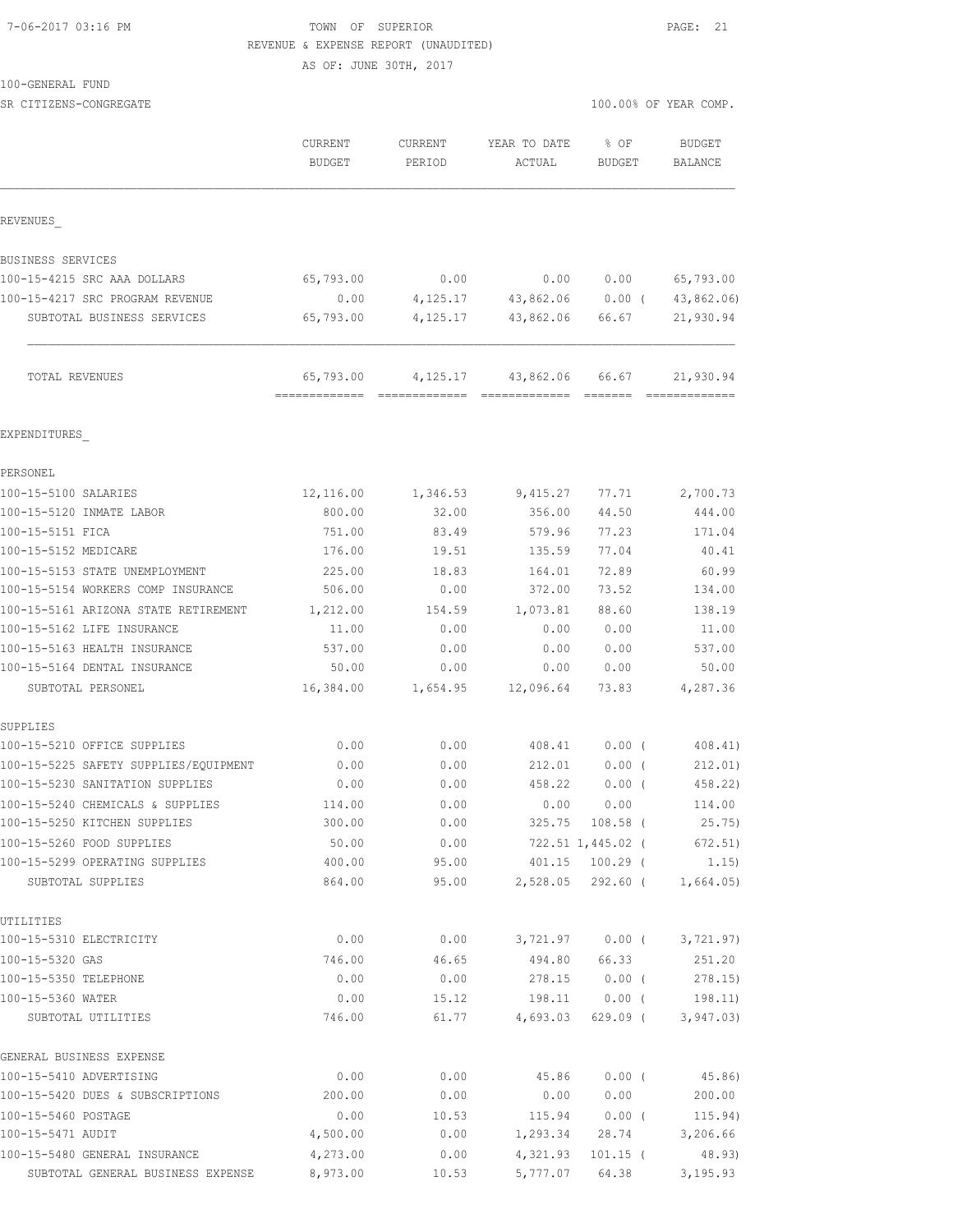#### 7-06-2017 03:16 PM TOWN OF SUPERIOR PAGE: 22 REVENUE & EXPENSE REPORT (UNAUDITED)

AS OF: JUNE 30TH, 2017

#### 100-GENERAL FUND

SR CITIZENS-CONGREGATE **100.000 OF YEAR COMP**.

| <b>CURRENT</b><br>BUDGET | <b>CURRENT</b><br>PERIOD | YEAR TO DATE<br>ACTUAL | % OF<br>BUDGET | <b>BUDGET</b><br><b>BALANCE</b>                                                                                                            |
|--------------------------|--------------------------|------------------------|----------------|--------------------------------------------------------------------------------------------------------------------------------------------|
|                          |                          |                        |                |                                                                                                                                            |
|                          |                          |                        |                |                                                                                                                                            |
| 16,000.00                | 0.00                     |                        |                | 1,613.97)                                                                                                                                  |
| 16,000.00                | 0.00                     |                        |                | 1,613.97)                                                                                                                                  |
|                          |                          |                        |                |                                                                                                                                            |
| 0.00                     | 30.50                    |                        |                | 378.47)                                                                                                                                    |
| 150.00                   | 2,000.00                 |                        |                | 1,850.00)                                                                                                                                  |
| 150.00                   | 2,030.50                 |                        |                | 2, 228.47                                                                                                                                  |
|                          |                          |                        |                |                                                                                                                                            |
|                          |                          |                        |                | 1,970.23)                                                                                                                                  |
| 22,676.00                |                          |                        |                | 23,901.17                                                                                                                                  |
|                          | 43,117.00                | 3,852.75               | 272.42 (       | 17,613.97 110.09 (<br>17,613.97 110.09 (<br>378.47 0.00 (<br>2,000.00 1,333.33 (<br>2,378.47 1,585.65 (<br>45,087.23 104.57 (<br>1,225.17) |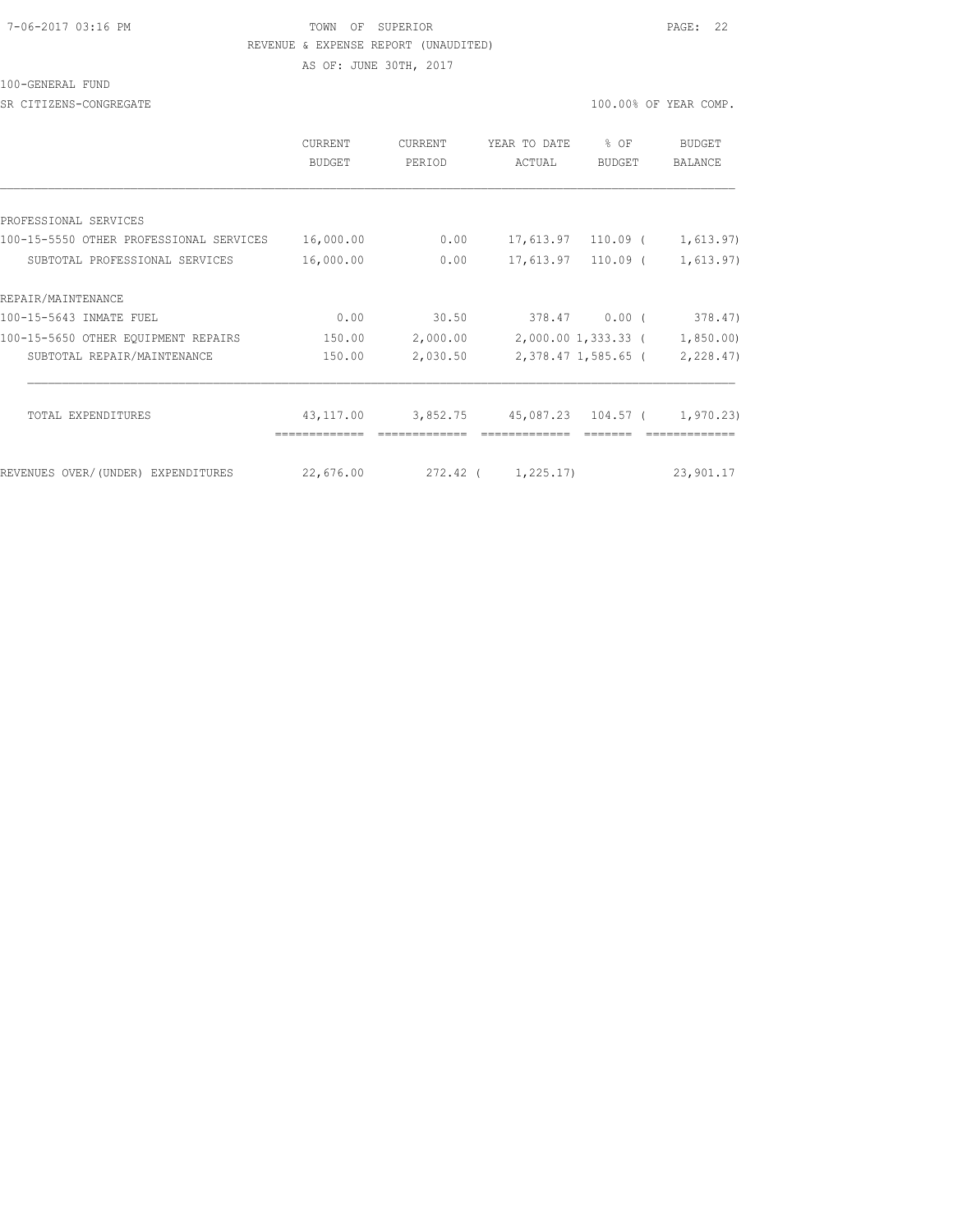#### 7-06-2017 03:16 PM TOWN OF SUPERIOR PAGE: 23 REVENUE & EXPENSE REPORT (UNAUDITED)

AS OF: JUNE 30TH, 2017

#### 100-GENERAL FUND

| SR CITIZENS-HOME DELIVERY            |                                 |                          |                                                   | 100.00% OF YEAR COMP. |                                 |  |
|--------------------------------------|---------------------------------|--------------------------|---------------------------------------------------|-----------------------|---------------------------------|--|
|                                      | <b>CURRENT</b><br><b>BUDGET</b> | <b>CURRENT</b><br>PERIOD | YEAR TO DATE<br>ACTUAL                            | % OF<br><b>BUDGET</b> | <b>BUDGET</b><br><b>BALANCE</b> |  |
| REVENUES                             |                                 |                          |                                                   |                       |                                 |  |
| BUSINESS SERVICES                    |                                 |                          |                                                   |                       |                                 |  |
| 100-16-4217 SRC PROGRAM REVENUE      | 0.00                            |                          | 4,777.45 41,156.54                                | $0.00$ (              | 41, 156.54)                     |  |
| 100-16-4220 FEMA                     | 0.00                            | 0.00                     | 1,800.00                                          | $0.00$ (              | 1,800.00)                       |  |
| SUBTOTAL BUSINESS SERVICES           | 0.00                            | 4,777.45                 | 42,956.54                                         | $0.00$ (              | 42,956.54)                      |  |
| TOTAL REVENUES                       | 0.00<br>=============           | 4,777.45                 | 42,956.54<br>-------------- -------------- ------ | $0.00$ (              | 42, 956.54)<br>=============    |  |
| EXPENDITURES                         |                                 |                          |                                                   |                       |                                 |  |
| PERSONEL                             |                                 |                          |                                                   |                       |                                 |  |
| 100-16-5100 SALARIES                 | 11,865.00                       | 1,397.78                 | 9,680.92                                          | 81.59                 | 2,184.08                        |  |
| 100-16-5120 INMATE LABOR             | 1,100.00                        | 48.00                    | 474.00                                            | 43.09                 | 626.00                          |  |
| 100-16-5151 FICA                     | 736.00                          | 86.67                    | 596.46                                            | 81.04                 | 139.54                          |  |
| 100-16-5152 MEDICARE                 | 172.00                          | 20.27                    | 139.50                                            | 81.10                 | 32.50                           |  |
| 100-16-5153 STATE UNEMPLOYMENT       | 270.00                          | 32.90                    | 185.31                                            | 68.63                 | 84.69                           |  |
| 100-16-5154 WORKERS COMP INSURANCE   | 495.00                          | 0.00                     | 168.00                                            | 33.94                 | 327.00                          |  |
| 100-16-5161 ARIZONA STATE RETIREMENT | 1,186.00                        | 160.47                   | 1,104.32                                          | 93.11                 | 81.68                           |  |
| SUBTOTAL PERSONEL                    | 15,824.00                       | 1,746.09                 | 12,348.51                                         | 78.04                 | 3,475.49                        |  |
| SUPPLIES                             |                                 |                          |                                                   |                       |                                 |  |
| 100-16-5240 CHEMICALS & SUPPLIES     | 76.00                           | 0.00                     | 0.00                                              | 0.00                  | 76.00                           |  |
| 100-16-5250 KITCHEN SUPPLIES         | 500.00                          | 0.00                     | 0.00                                              | 0.00                  | 500.00                          |  |
| 100-16-5260 FOOD SUPPLIES            | 19,224.00                       | 0.00                     | 0.00                                              | 0.00                  | 19,224.00                       |  |
| 100-16-5299 OPERATING SUPPLIES       | 0.00                            | 95.00                    | 95.00                                             | $0.00$ (              | 95.00                           |  |
| SUBTOTAL SUPPLIES                    | 19,800.00                       | 95.00                    | 95.00                                             | 0.48                  | 19,705.00                       |  |
| UTILITIES                            |                                 |                          |                                                   |                       |                                 |  |
| 100-16-5310 ELECTRICITY              | 0.00                            | 0.00                     | 3,721.94                                          | $0.00$ (              | 3,721.94)                       |  |
| 100-16-5320 GAS                      | 802.00                          | 46.66                    | 535.21                                            | 66.73                 | 266.79                          |  |
| 100-16-5350 TELEPHONE                | 600.00                          | 0.00                     | 278.17                                            | 46.36                 | 321.83                          |  |
| 100-16-5360 WATER                    | 0.00                            | 15.11                    | 198.03                                            | $0.00$ (              | 198.03)                         |  |
| SUBTOTAL UTILITIES                   | 1,402.00                        | 61.77                    | 4,733.35                                          | $337.61$ (            | 3,331.35)                       |  |
| GENERAL BUSINESS EXPENSE             |                                 |                          |                                                   |                       |                                 |  |
| 100-16-5410 ADVERTISING              | 0.00                            | 0.00                     | 45.86                                             | 0.00(                 | 45.86)                          |  |
| 100-16-5460 POSTAGE                  | 0.00                            | 10.53                    | 115.90                                            | $0.00$ (              | 115.90)                         |  |
| 100-16-5471 AUDIT                    | 4,500.00                        | 0.00                     | 1,293.35                                          | 28.74                 | 3,206.65                        |  |
| 100-16-5480 GENERAL INSURANCE        | 4,273.00                        | 0.00                     | 4,321.93                                          | $101.15$ (            | 48.93)                          |  |
| SUBTOTAL GENERAL BUSINESS EXPENSE    | 8,773.00                        | 10.53                    | 5,777.04                                          | 65.85                 | 2,995.96                        |  |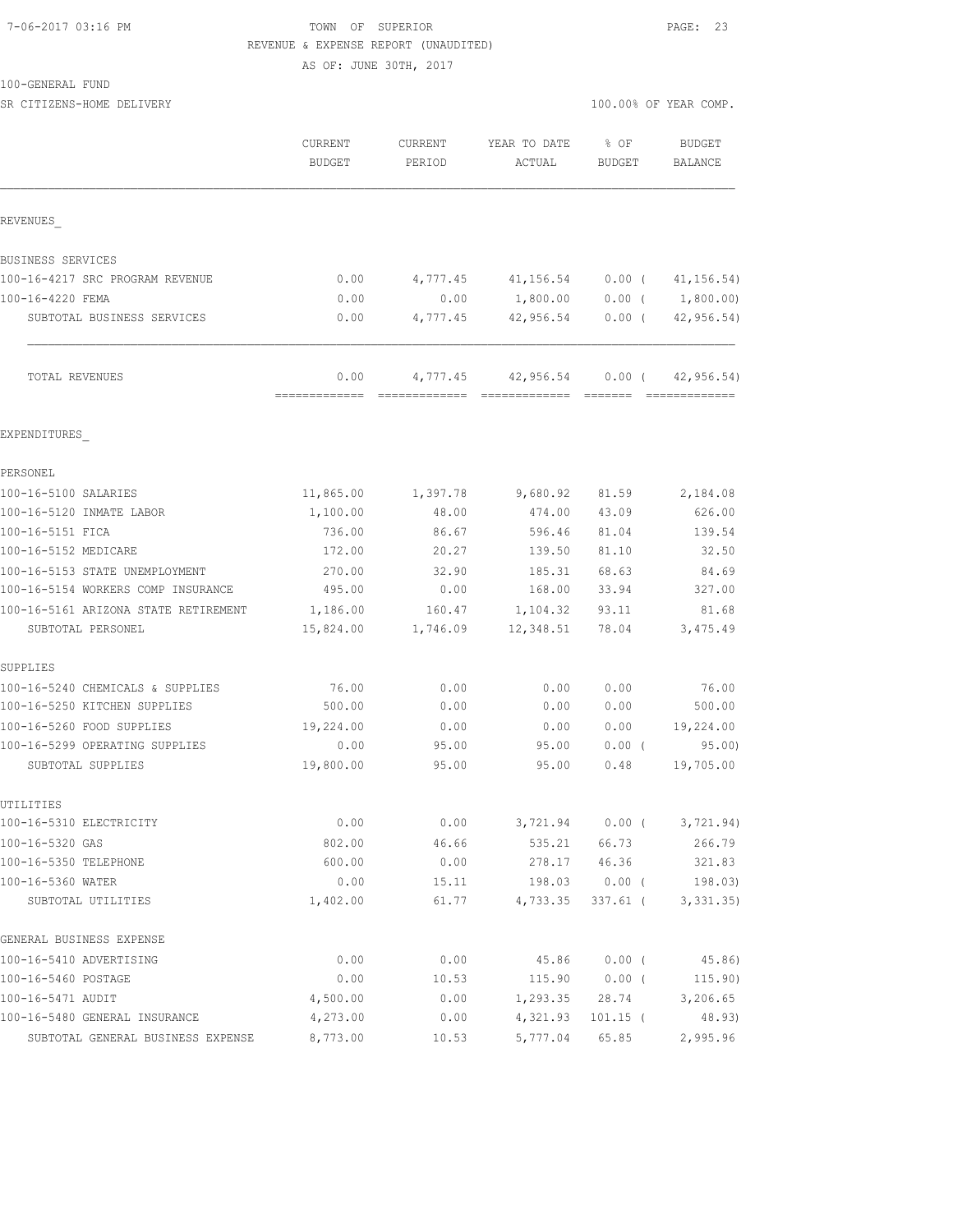#### 7-06-2017 03:16 PM TOWN OF SUPERIOR PAGE: 24 REVENUE & EXPENSE REPORT (UNAUDITED)

AS OF: JUNE 30TH, 2017

100-GENERAL FUND

SR CITIZENS-HOME DELIVERY 100.00% OF YEAR COMP.

|                                         | <b>CURRENT</b><br>BUDGET | <b>CURRENT</b><br>PERIOD | YEAR TO DATE<br>ACTUAL | $8$ OF<br>BUDGET | <b>BUDGET</b><br>BALANCE |
|-----------------------------------------|--------------------------|--------------------------|------------------------|------------------|--------------------------|
|                                         |                          |                          |                        |                  |                          |
| PROFESSIONAL SERVICES                   |                          |                          |                        |                  |                          |
| 100-16-5550 OTHER PROFESSIONAL SERVICES | 0.00                     | 0.00                     | 26,400.49 0.00 (       |                  | 26, 400.49               |
| SUBTOTAL PROFESSIONAL SERVICES          | 0.00                     | 0.00                     | 26,400.49              | $0.00$ (         | 26, 400.49               |
| REPAIR/MAINTENANCE                      |                          |                          |                        |                  |                          |
| 100-16-5640 AUTO & TRUCK REPAIRS        | 45.00                    | 0.00                     | 0.00                   | 0.00             | 45.00                    |
| 100-16-5641 GAS & OIL                   | 2,134.00                 | 0.00                     | 633.99                 | 29.71            | 1,500.01                 |
| 100-16-5643 INMATE FUEL                 | 0.00                     | 45.76                    | 460.46                 | $0.00$ (         | 460.46)                  |
| 100-16-5650 OTHER EQUIPMENT REPAIRS     | 0.00                     | 2,000.00                 | 2,000.00               | $0.00$ (         | 2,000.00)                |
| SUBTOTAL REPAIR/MAINTENANCE             | 2,179.00                 | 2,045.76                 | 3,094.45               | $142.01$ (       | 915.45)                  |
|                                         |                          |                          |                        |                  |                          |
| TOTAL EXPENDITURES                      | 47,978.00                | 3,959.15                 | 52,448.84 109.32 (     |                  | 4,470.84)                |
| REVENUES OVER/(UNDER) EXPENDITURES      | 47,978.00)               | 818.30 (                 | 9,492,30               |                  | 38,485.70)               |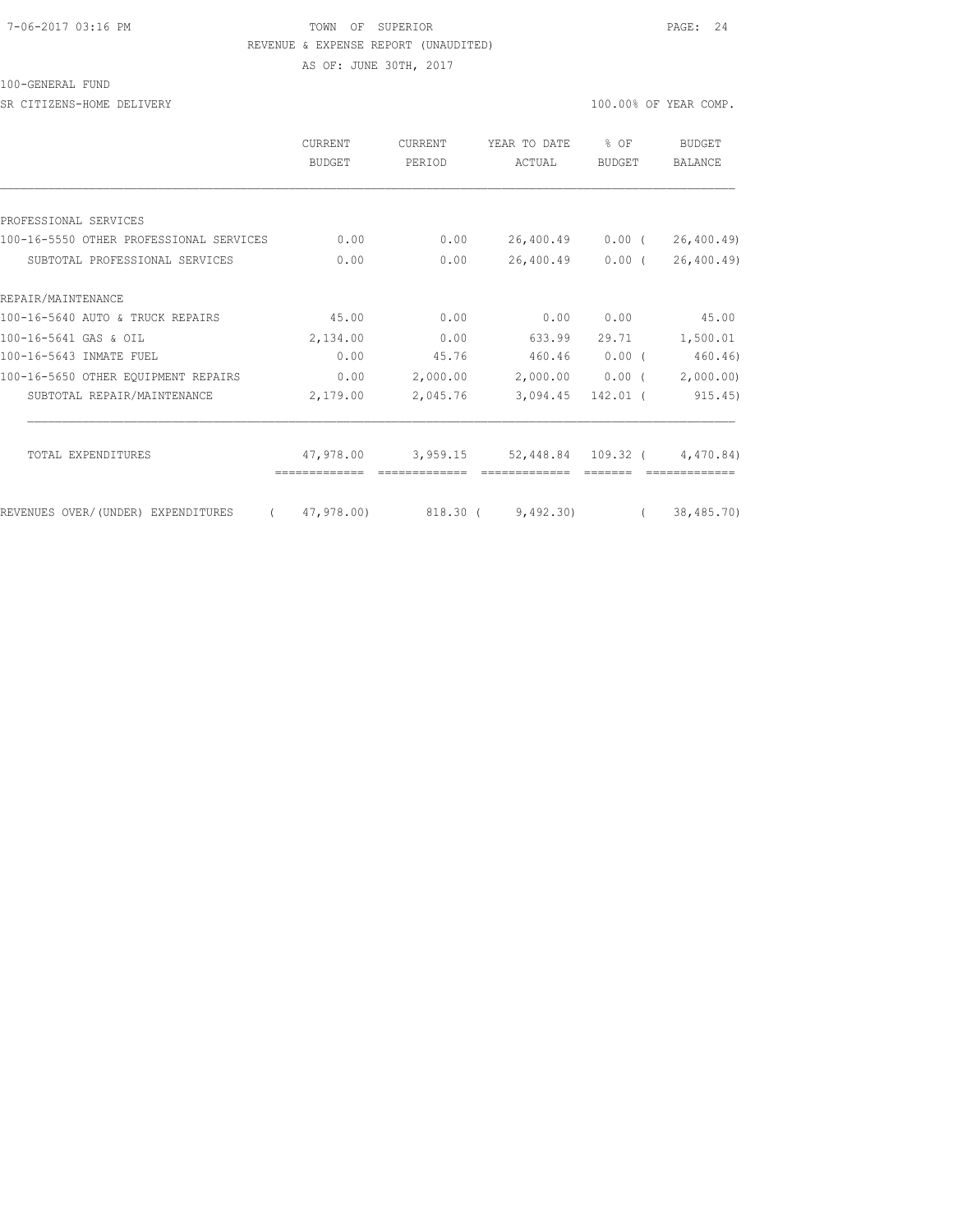#### 7-06-2017 03:16 PM TOWN OF SUPERIOR PAGE: 25 REVENUE & EXPENSE REPORT (UNAUDITED)

AS OF: JUNE 30TH, 2017

100-GENERAL FUND

SR CITIZENS-TRANSPORTATIO 100.00% OF YEAR COMP.

|                                                                   | CURRENT<br><b>BUDGET</b> | CURRENT<br>PERIOD | YEAR TO DATE<br>ACTUAL             | % OF<br>BUDGET         | BUDGET<br>BALANCE                |
|-------------------------------------------------------------------|--------------------------|-------------------|------------------------------------|------------------------|----------------------------------|
| REVENUES                                                          |                          |                   |                                    |                        |                                  |
| BUSINESS SERVICES                                                 |                          |                   |                                    |                        |                                  |
| 100-17-4217 SRC PROGRAM REVENUE                                   | 0.00                     | 174.03            |                                    | 4,913.24 0.00 (        | 4,913.24)                        |
| SUBTOTAL BUSINESS SERVICES                                        | 0.00                     | 174.03            |                                    | 4,913.24 0.00 (        | 4,913.24)                        |
| TOTAL REVENUES                                                    | 0.00                     | 174.03            | 4,913.24                           |                        | 0.00(4, 913.24)<br>============= |
| EXPENDITURES                                                      |                          |                   |                                    |                        |                                  |
| PERSONEL                                                          |                          |                   |                                    |                        |                                  |
| 100-17-5100 SALARIES                                              | 4,518.00                 | 534.93            | 11,443.13                          | 253.28 (               | 6, 925.13                        |
| 100-17-5151 FICA                                                  | 280.00                   | 33.15             | 705.56                             | $251.99$ (             | 425.56)                          |
| 100-17-5152 MEDICARE                                              | 65.00                    | 7.77              | 165.05                             | $253.92$ (             | 100.05)                          |
| 100-17-5153 STATE UNEMPLOYMENT                                    | 105.00                   | 13.19             | 347.45                             | $330.90$ (             | 242.45)                          |
| 100-17-5154 WORKERS COMP INSURANCE                                | 189.00                   | 0.00              | 259.00                             | 137.04 (               | 70.00)                           |
| 100-17-5161 ARIZONA STATE RETIREMENT<br>SUBTOTAL PERSONEL         | 452.00<br>5,609.00       | 61.42<br>650.46   | 1,306.55<br>14,226.74              | $289.06$ (<br>253.64 ( | 854.55)<br>8,617.74)             |
| SUPPLIES                                                          |                          |                   |                                    |                        |                                  |
| UTILITIES                                                         |                          |                   |                                    |                        |                                  |
| 100-17-5320 GAS                                                   | 0.00                     | 0.00              |                                    | 41.38 0.00 (           | 41.38)                           |
| 100-17-5350 TELEPHONE                                             | 506.00                   | 40.28             | 443.14                             | 87.58                  | 62.86                            |
| SUBTOTAL UTILITIES                                                | 506.00                   | 40.28             | 484.52                             | 95.75                  | 21.48                            |
| GENERAL BUSINESS EXPENSE                                          |                          |                   |                                    |                        |                                  |
| 100-17-5471 AUDIT                                                 | 0.00                     | 0.00              |                                    | 1,293.36 0.00 (        | 1,293.36)                        |
| 100-17-5480 GENERAL INSURANCE                                     | 4,273.00                 | 0.00              | 4,321.93                           | $101.15$ (             | 48.93)                           |
| SUBTOTAL GENERAL BUSINESS EXPENSE                                 | 4,273.00                 | 0.00              |                                    |                        | 5, 615.29 131.41 ( 1, 342.29)    |
| PROFESSIONAL SERVICES                                             |                          |                   |                                    |                        |                                  |
| 100-17-5550 OTHER PROFESSIONAL SERVICES 4,500.00                  |                          | 0.00              | 478.12                             |                        | 10.62 4,021.88                   |
| SUBTOTAL PROFESSIONAL SERVICES                                    | 4,500.00                 | 0.00              | 478.12                             |                        | 10.62 4,021.88                   |
| REPAIR/MAINTENANCE                                                |                          |                   |                                    |                        |                                  |
| 100-17-5640 AUTO & TRUCK REPAIRS                                  | 0.00                     | 0.00              |                                    |                        | 2,765.69 0.00 ( 2,765.69)        |
| 100-17-5641 GAS & OIL                                             | 4,505.00                 | 0.00              | 970.93                             | 21.55                  | 3,534.07                         |
| 100-17-5642 TIRES & TUBES<br>SUBTOTAL REPAIR/MAINTENANCE          | 0.00<br>4,505.00         | 0.00              | 56.42<br>$0.00$ $3,793.04$ $84.20$ | $0.00$ (               | 56.42)<br>711.96                 |
| TOTAL EXPENDITURES                                                | 19,393.00                | 690.74            |                                    |                        | 24,597.71 126.84 ( 5,204.71)     |
|                                                                   |                          |                   |                                    |                        |                                  |
| REVENUES OVER/(UNDER) EXPENDITURES (19,393.00)(516.71)(19,684.47) |                          |                   |                                    |                        | 291.47                           |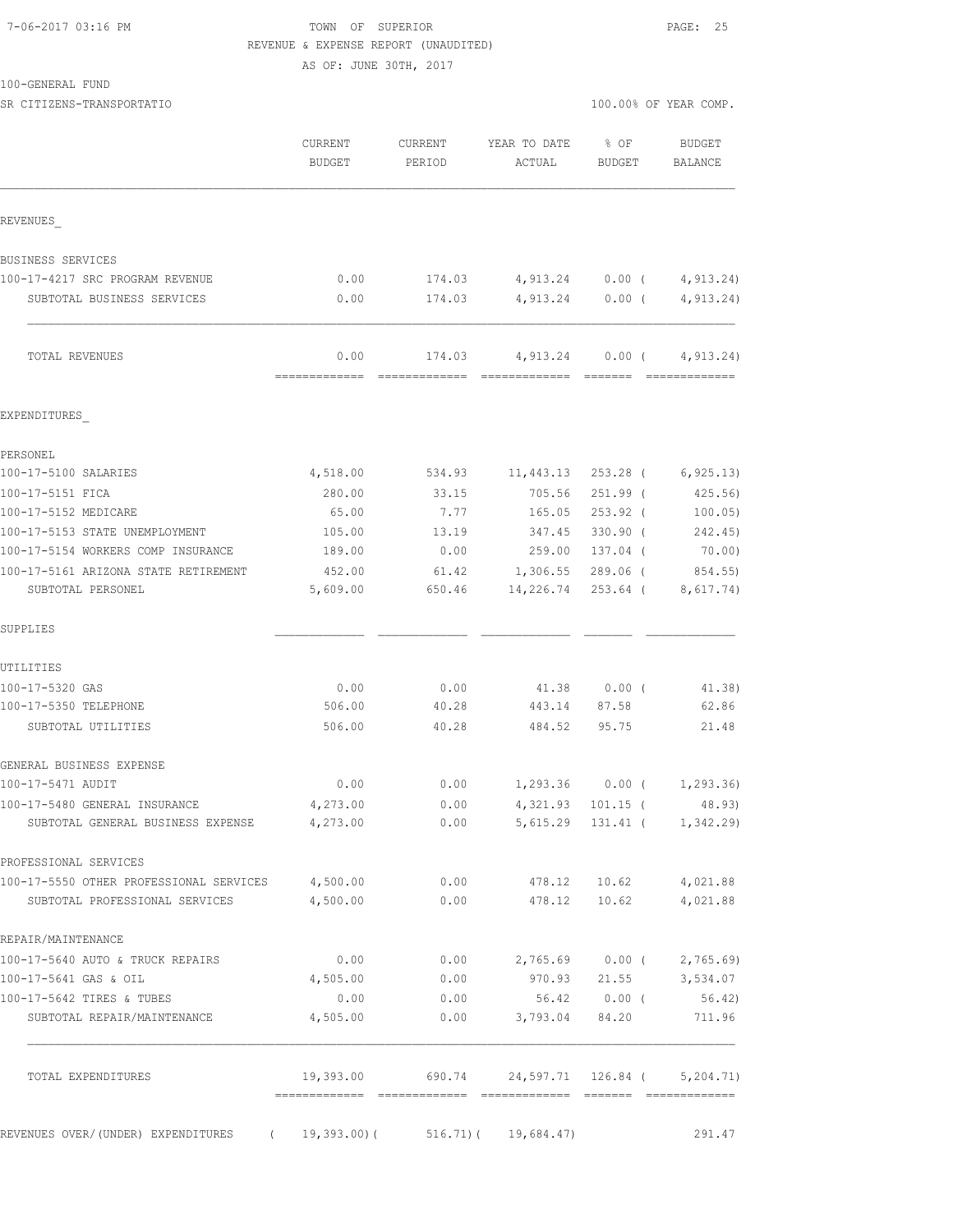| 7-06-2017 03:16 PM | TOWN    | OF<br>SUPERIOR                       |              |                  | PAGE: 26              |
|--------------------|---------|--------------------------------------|--------------|------------------|-----------------------|
|                    |         | REVENUE & EXPENSE REPORT (UNAUDITED) |              |                  |                       |
|                    |         | AS OF: JUNE 30TH, 2017               |              |                  |                       |
| 100-GENERAL FUND   |         |                                      |              |                  |                       |
| CODE ENFORCEMENT   |         |                                      |              |                  | 100.00% OF YEAR COMP. |
|                    | CURRENT | CURRENT                              | YEAR TO DATE | $\frac{8}{3}$ OF | BUDGET                |
|                    | BUDGET  | PERIOD                               | ACTUAL       | BUDGET           | BALANCE               |
|                    |         |                                      |              |                  |                       |
|                    |         |                                      |              |                  |                       |
|                    |         |                                      |              |                  |                       |

EXPENDITURES\_

 $PERSONEL$ 

============= ============= ============= ======= =============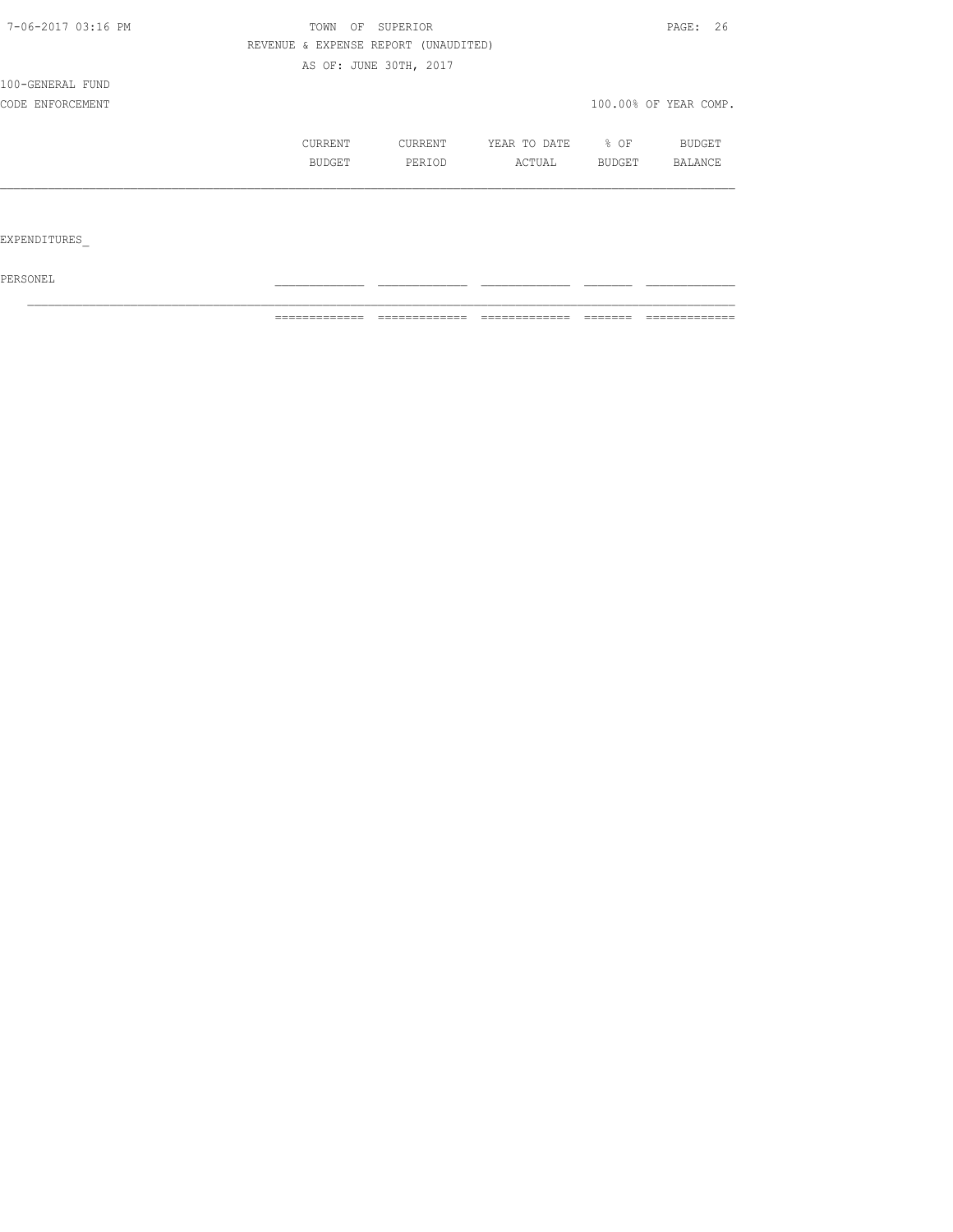|                          | ============= | =============                        | =============     | ======= |                       |
|--------------------------|---------------|--------------------------------------|-------------------|---------|-----------------------|
| PROFESSIONAL SERVICES    |               |                                      |                   |         |                       |
| GENERAL BUSINESS EXPENSE |               |                                      |                   |         |                       |
| SUPPLIES                 |               |                                      |                   |         |                       |
| EXPENDITURES             |               |                                      |                   |         |                       |
|                          | BUDGET        | PERIOD                               | ACTUAL            |         | BUDGET BALANCE        |
|                          | CURRENT       | CURRENT                              | YEAR TO DATE % OF |         | <b>BUDGET</b>         |
| <b>EDC</b>               |               |                                      |                   |         | 100.00% OF YEAR COMP. |
| 100-GENERAL FUND         |               |                                      |                   |         |                       |
|                          |               | AS OF: JUNE 30TH, 2017               |                   |         |                       |
|                          |               | REVENUE & EXPENSE REPORT (UNAUDITED) |                   |         |                       |
| 7-06-2017 03:16 PM       |               | TOWN OF SUPERIOR                     |                   |         | PAGE: 27              |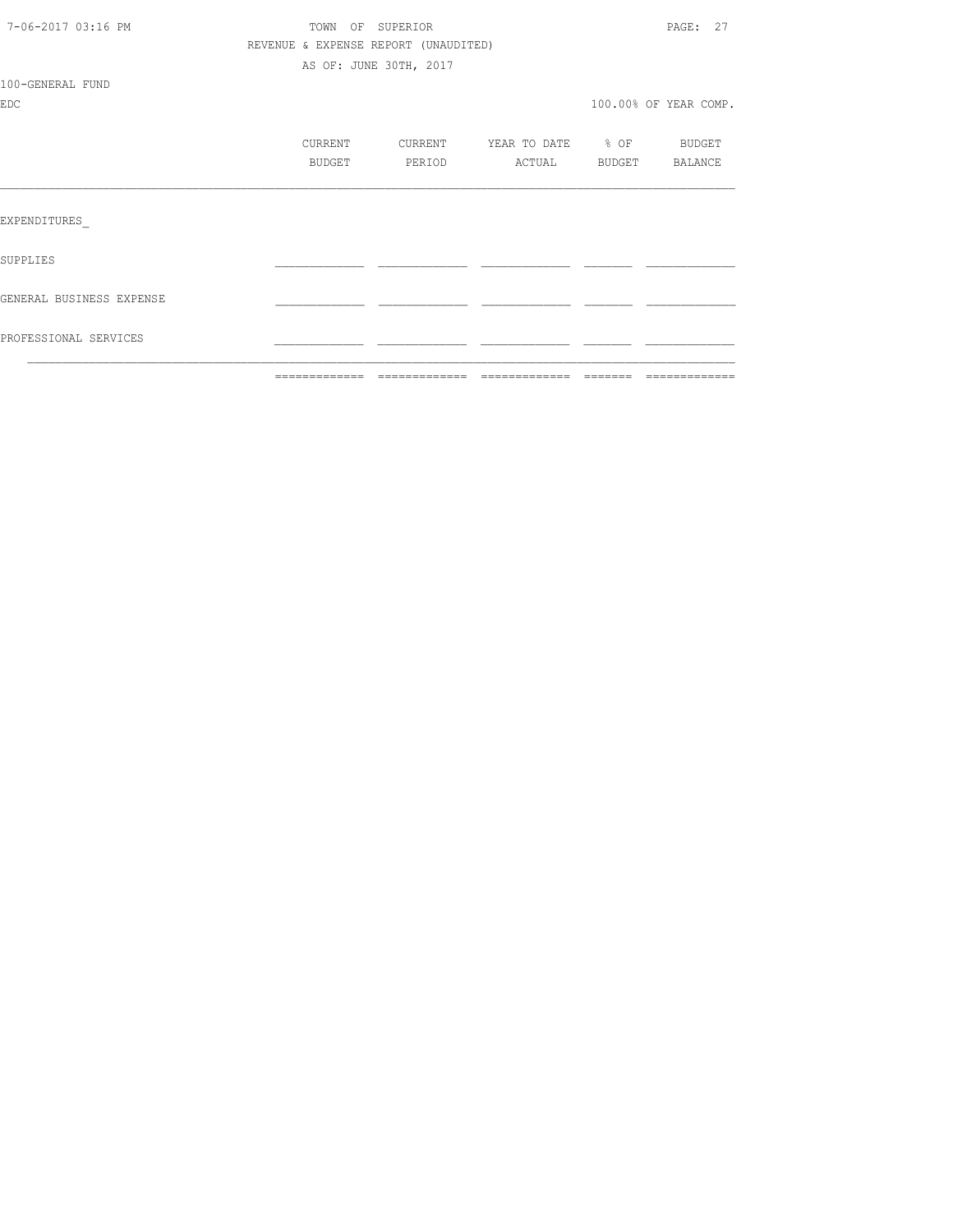| 7-06-2017 03:16 PM | TOWN                                 | OF SUPERIOR |              |        | PAGE: 28              |  |
|--------------------|--------------------------------------|-------------|--------------|--------|-----------------------|--|
|                    | REVENUE & EXPENSE REPORT (UNAUDITED) |             |              |        |                       |  |
|                    | AS OF: JUNE 30TH, 2017               |             |              |        |                       |  |
| 100-GENERAL FUND   |                                      |             |              |        |                       |  |
| LOST TRAIL         |                                      |             |              |        | 100.00% OF YEAR COMP. |  |
|                    | CURRENT                              | CURRENT     | YEAR TO DATE | % OF   | BUDGET                |  |
|                    | BUDGET                               | PERIOD      | ACTUAL       | BUDGET | BALANCE               |  |
|                    |                                      |             |              |        |                       |  |
| EXPENDITURES       |                                      |             |              |        |                       |  |
| SUPPLIES           |                                      |             |              |        |                       |  |

 $\mathcal{L}_\text{max}$ 

 $\blacksquare$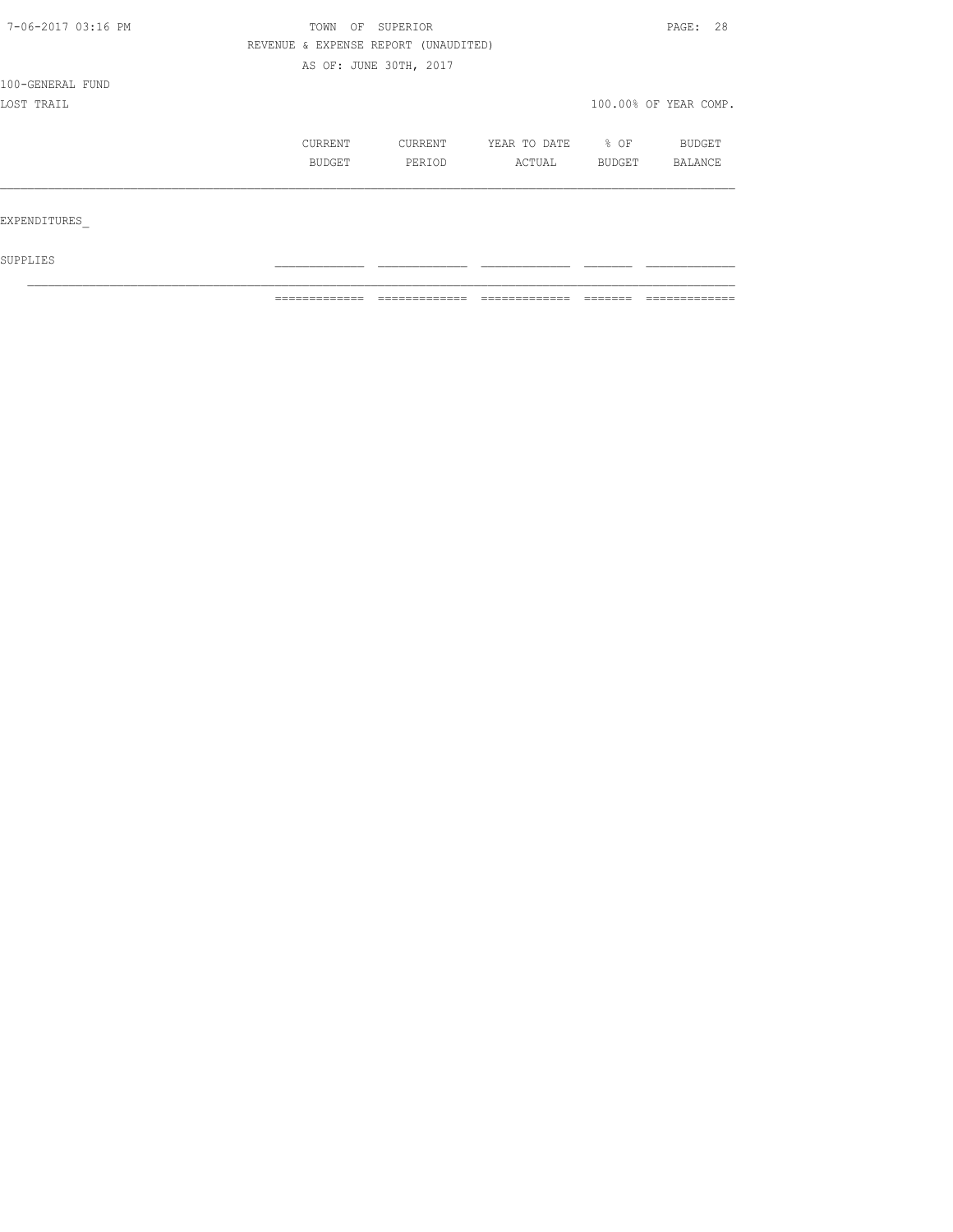| 7-06-2017 03:16 PM        |                                      | TOWN OF SUPERIOR       |                               |                         | PAGE: 29              |
|---------------------------|--------------------------------------|------------------------|-------------------------------|-------------------------|-----------------------|
|                           | REVENUE & EXPENSE REPORT (UNAUDITED) |                        |                               |                         |                       |
|                           |                                      | AS OF: JUNE 30TH, 2017 |                               |                         |                       |
| 100-GENERAL FUND          |                                      |                        |                               |                         |                       |
| SOCIO-ECONOMIC CONTINGNCY |                                      |                        |                               |                         | 100.00% OF YEAR COMP. |
|                           | CURRENT                              | CURRENT                | YEAR TO DATE % OF             |                         | BUDGET                |
|                           | BUDGET                               | PERIOD                 | ACTUAL BUDGET BALANCE         |                         |                       |
| REVENUES                  |                                      |                        |                               |                         |                       |
| CONTRIBUTIONS             |                                      |                        |                               |                         |                       |
|                           | =============                        |                        | -------------- -------------- | $=$ $=$ $=$ $=$ $=$ $=$ | -------------         |
| EXPENDITURES              |                                      |                        |                               |                         |                       |
| SUPPLIES                  |                                      |                        |                               |                         |                       |
|                           |                                      |                        |                               |                         |                       |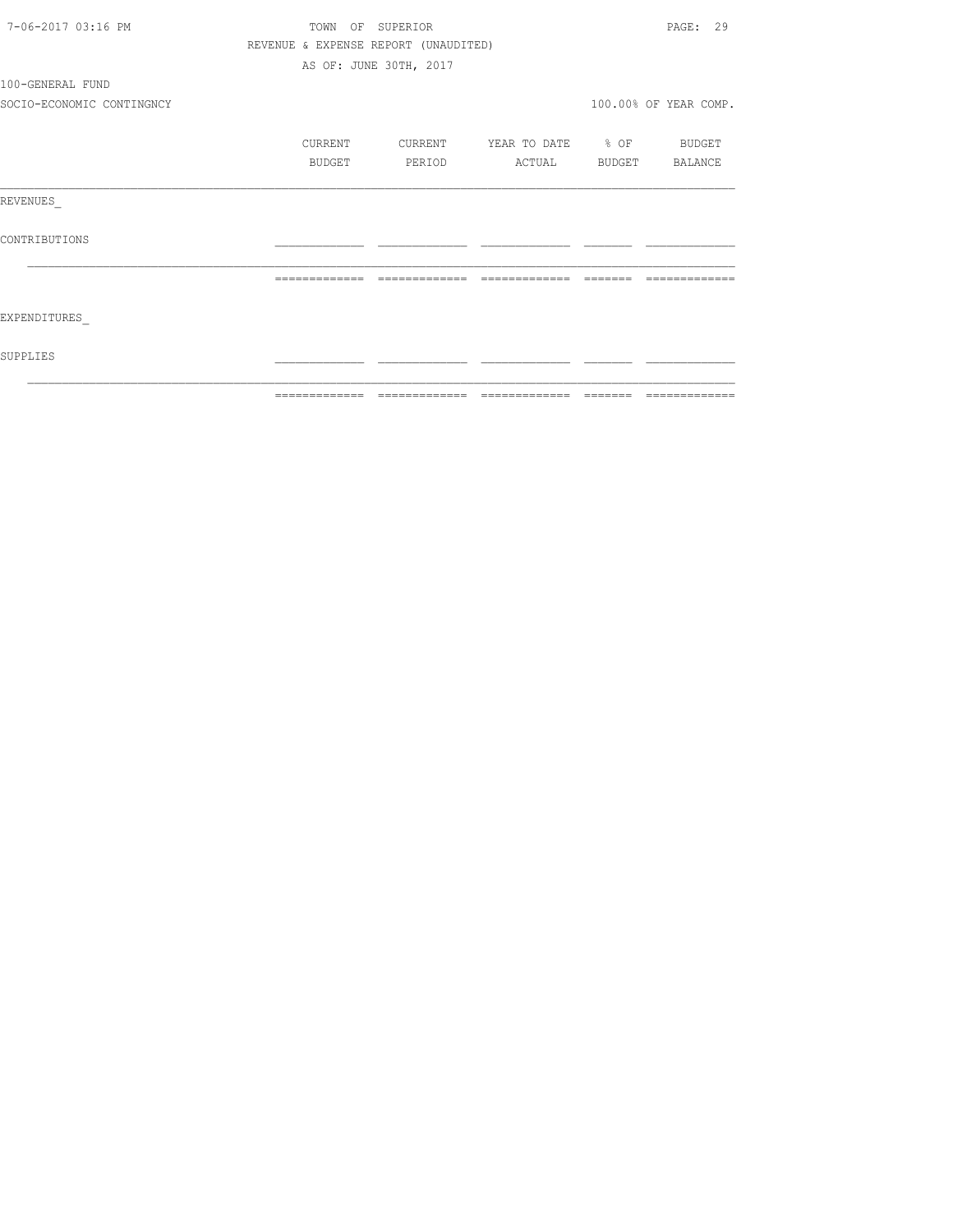#### 7-06-2017 03:16 PM TOWN OF SUPERIOR PAGE: 30 REVENUE & EXPENSE REPORT (UNAUDITED) AS OF: JUNE 30TH, 2017

100-GENERAL FUND

|                                    | <b>CURRENT</b><br>BUDGET | <b>CURRENT</b><br>PERIOD | YEAR TO DATE<br>ACTUAL | $8$ OF<br><b>BUDGET</b> | BUDGET<br>BALANCE |
|------------------------------------|--------------------------|--------------------------|------------------------|-------------------------|-------------------|
| EXPENDITURES                       |                          |                          |                        |                         |                   |
| SUPPLIES                           |                          |                          |                        |                         |                   |
| 100-99-5299 OPERATING SUPPLIES     | 0.00                     | 0.00                     | 41,791.45 0.00 (       |                         | 41,791.45)        |
| SUBTOTAL SUPPLIES                  | 0.00                     | 0.00                     | 41,791.45 0.00 (       |                         | 41,791.45)        |
| TOTAL EXPENDITURES                 | 0.00                     | 0.00                     |                        |                         |                   |
|                                    |                          |                          |                        |                         |                   |
| REVENUES OVER/(UNDER) EXPENDITURES | 0.00                     |                          | 0.00(41,791.45)        |                         | 41,791.45         |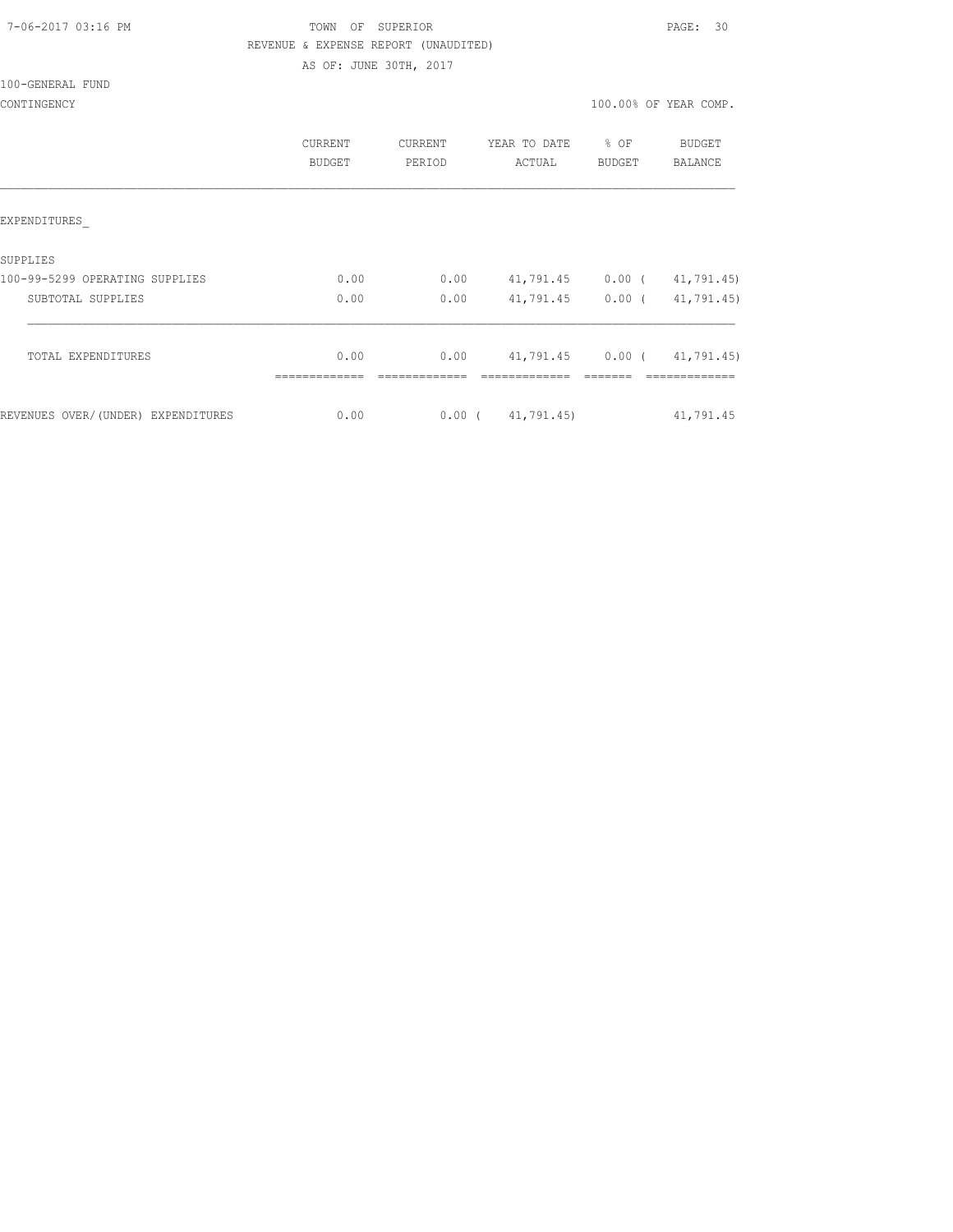#### 7-06-2017 03:16 PM TOWN OF SUPERIOR PAGE: 31 REVENUE & EXPENSE REPORT (UNAUDITED)

AS OF: JUNE 30TH, 2017

100-GENERAL FUND

100.00% OF YEAR COMP.

|                                    | CURRENT<br>BUDGET | CURRENT<br>PERIOD | YEAR TO DATE<br>ACTUAL | % OF<br><b>BUDGET</b> | BUDGET<br>BALANCE |
|------------------------------------|-------------------|-------------------|------------------------|-----------------------|-------------------|
|                                    |                   |                   |                        |                       |                   |
| FUND TOTAL REVENUES                | 2,392,759.00      | 196,496.68        | 2,365,290.26           | 98.85                 | 27,468.74         |
| FUND TOTAL EXPENDITURES            | 1,811,056.00      | 141,066.07        | 1,906,760.71           | 105.28                | 95,704.71)        |
| REVENUES OVER/(UNDER) EXPENDITURES | 581,703.00        | 55,430.61         | 458,529.55             |                       | 123, 173. 45      |
|                                    |                   |                   |                        |                       |                   |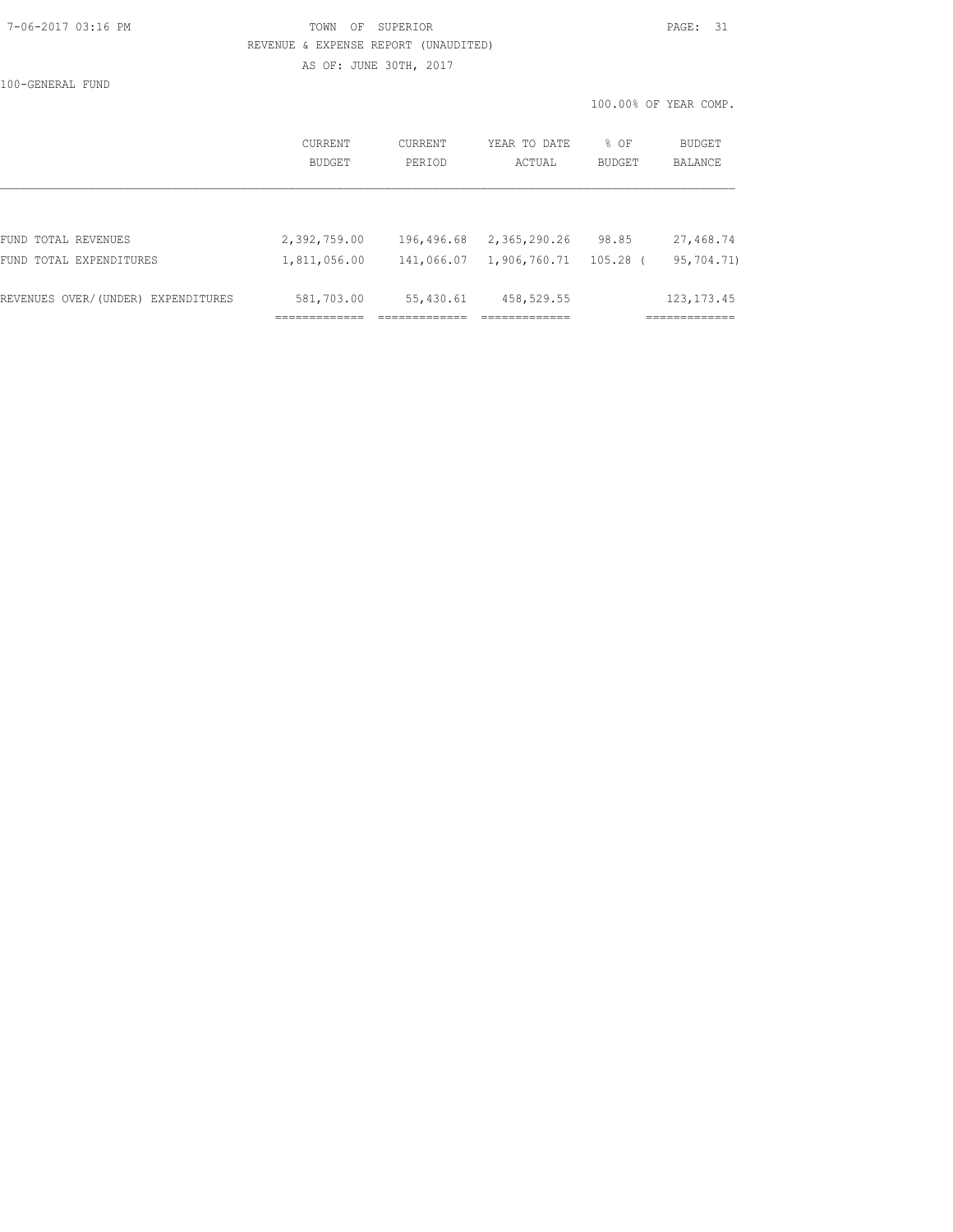#### 7-06-2017 03:16 PM TOWN OF SUPERIOR PAGE: 1 REVENUE & EXPENSE REPORT (UNAUDITED)

AS OF: JUNE 30TH, 2017

200-REFUSE SERVICE

|                                          | CURRENT<br>BUDGET | CURRENT<br>PERIOD | YEAR TO DATE<br>ACTUAL               | % OF<br>BUDGET          | <b>BUDGET</b><br>BALANCE    |
|------------------------------------------|-------------------|-------------------|--------------------------------------|-------------------------|-----------------------------|
| REVENUES                                 |                   |                   |                                      |                         |                             |
| BUSINESS SERVICES                        |                   |                   |                                      |                         |                             |
| 200-00-4240 REFUSE FEES                  | 0.00              |                   | 40.00   1,240.00   0.00 $1,240.00$   |                         |                             |
| 200-00-4241 TIPPING FEES-                | 0.00              | 460.00            | $1,580.00$ 0.00 ( 1,580.00)          |                         |                             |
| SUBTOTAL BUSINESS SERVICES               | 0.00              | 500.00            |                                      |                         | 2,820.00 0.00 (2,820.00)    |
| ENTERPRISE SERVICES                      |                   |                   |                                      |                         |                             |
| TOTAL REVENUES                           | 0.00              | 500.00            | 2,820.00                             | $0.00$ (<br>--- ------- | 2,820.00)                   |
| EXPENDITURES                             |                   |                   |                                      |                         |                             |
| UTILITIES                                |                   |                   |                                      |                         |                             |
| 200-00-5330 REFUSE                       | 0.00              | 0.00              |                                      |                         | $5,869.78$ 0.00 ( 5,869.78) |
| SUBTOTAL UTILITIES                       | 0.00              | 0.00              | 5,869.78                             | $0.00$ (                | 5,869.78)                   |
| GENERAL BUSINESS EXPENSE                 |                   |                   |                                      |                         |                             |
| 200-00-5420 DUES, PERMITS, SUBSCRIPTIONS | 0.00              | 0.00              | 876.33                               | $0.00$ (                | 876.33)                     |
| 200-00-5425 CONFERENCE/TRAINING          | 0.00              | 0.00              |                                      |                         | $1,040.00$ 0.00 ( 1,040.00) |
| SUBTOTAL GENERAL BUSINESS EXPENSE        | 0.00              | 0.00              | 1,916.33                             | $0.00$ (                | 1, 916.33)                  |
| PROFESSIONAL SERVICES                    |                   |                   |                                      |                         |                             |
| 200-00-5520 CONTRACT SERVICES            | 0.00              | 0.00              | 1,128.00 0.00 (                      |                         | 1,128.00)                   |
| SUBTOTAL PROFESSIONAL SERVICES           | 0.00              | 0.00              | $1,128.00$ 0.00 (                    |                         | 1,128.00)                   |
| CAPITAL OUTLAY                           |                   |                   |                                      |                         |                             |
| TOTAL EXPENDITURES                       | 0.00              | 0.00              | 8,914.11<br>======================== | $0.00$ (                | 8, 914.11)                  |
| REVENUES OVER/(UNDER) EXPENDITURES       | 0.00              | $500.00$ (        | 6,094.11)                            |                         | 6,094.11                    |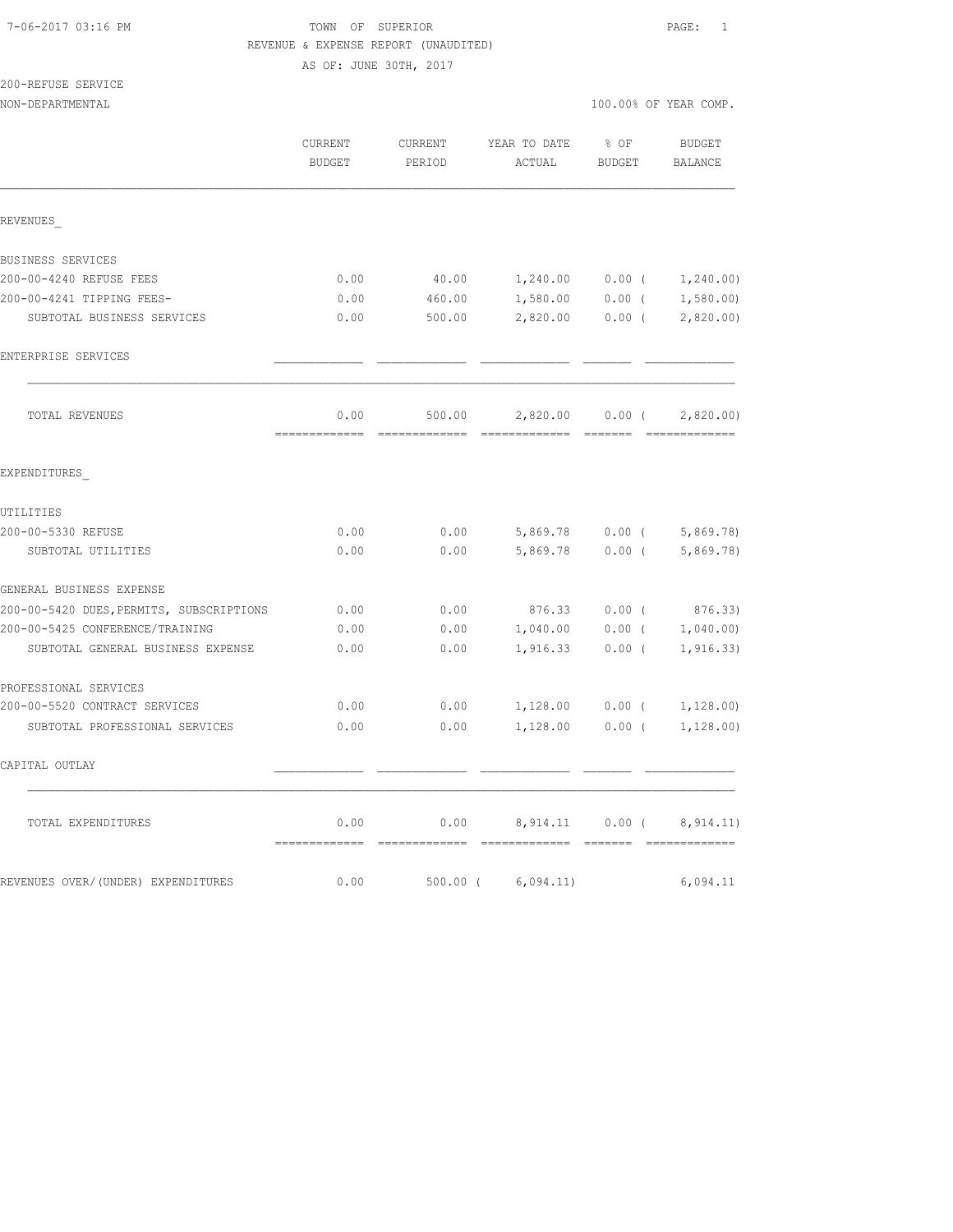#### 7-06-2017 03:16 PM TOWN OF SUPERIOR PAGE: 2 REVENUE & EXPENSE REPORT (UNAUDITED) AS OF: JUNE 30TH, 2017

200-REFUSE SERVICE

100.00% OF YEAR COMP.

|                                    | CURRENT<br><b>BUDGET</b> | <b>CURRENT</b><br>PERTOD | YEAR TO DATE<br>ACTUAL | % OF<br><b>BUDGET</b> | BUDGET<br><b>BALANCE</b> |
|------------------------------------|--------------------------|--------------------------|------------------------|-----------------------|--------------------------|
|                                    |                          |                          |                        |                       |                          |
| FUND TOTAL REVENUES                | 0.00                     | 500.00                   | 2,820.00               | $0.00$ (              | 2,820.00                 |
| FUND TOTAL EXPENDITURES            | 0.00                     | 0.00                     | 8,914.11               | 0.00(                 | 8, 914.11)               |
| REVENUES OVER/(UNDER) EXPENDITURES | 0.00                     | $500.00$ $($             | 6,094.11)              |                       | 6,094.11                 |
|                                    |                          |                          |                        |                       |                          |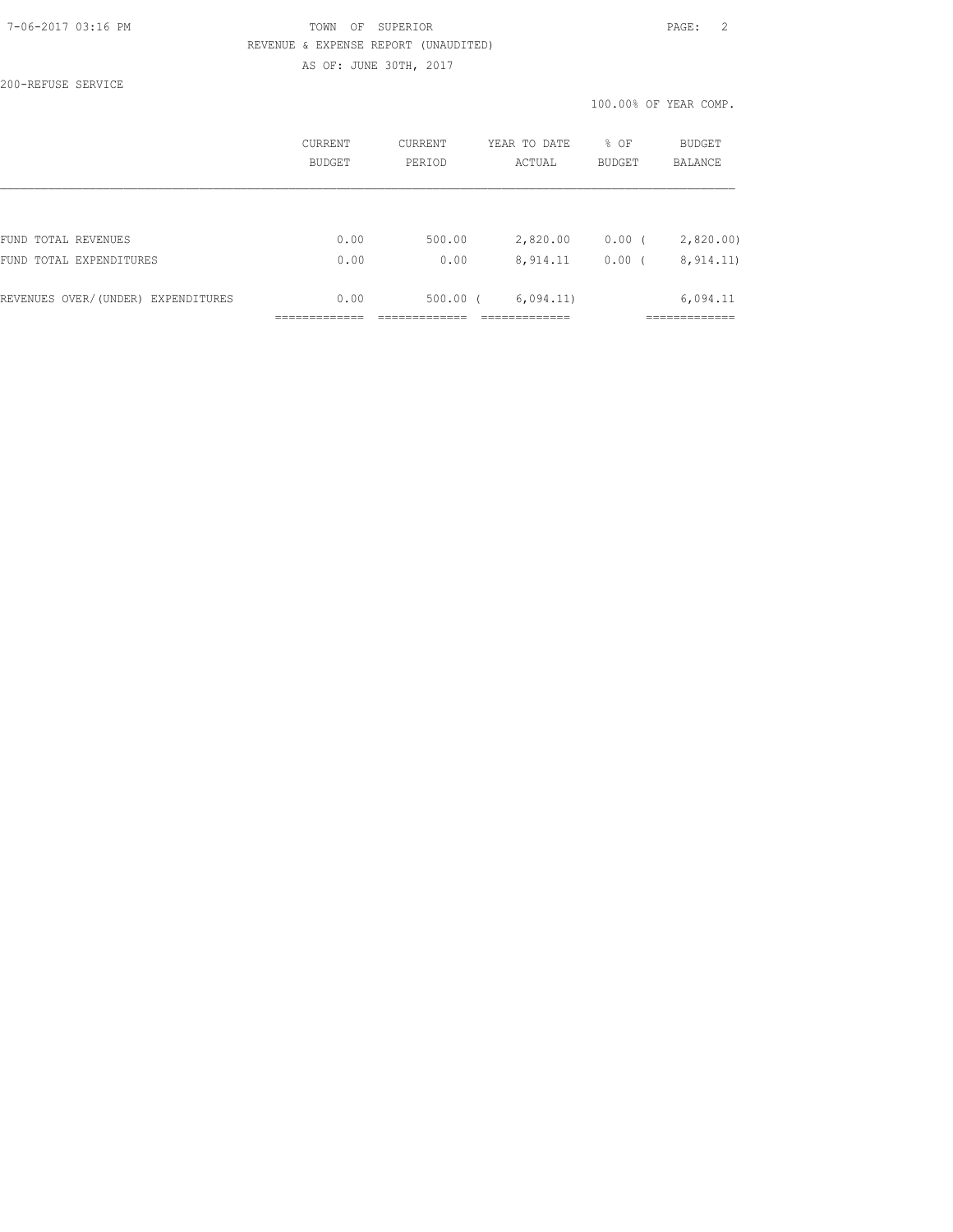#### 7-06-2017 03:16 PM TOWN OF SUPERIOR PAGE: 1 REVENUE & EXPENSE REPORT (UNAUDITED) AS OF: JUNE 30TH, 2017

210-SEWER

|                                                                    | CURRENT<br><b>BUDGET</b> | <b>CURRENT</b><br>PERIOD | YEAR TO DATE<br>ACTUAL | % OF<br>BUDGET      | <b>BUDGET</b><br>BALANCE |
|--------------------------------------------------------------------|--------------------------|--------------------------|------------------------|---------------------|--------------------------|
| REVENUES                                                           |                          |                          |                        |                     |                          |
| TAXES                                                              |                          |                          |                        |                     |                          |
| 210-00-4133 PROPERTY TAX                                           | 0.00                     | 0.00                     | 112,956.18             |                     | $0.00$ ( 112, 956.18)    |
| SUBTOTAL TAXES                                                     | 0.00                     | 0.00                     | 112,956.18             | $0.00$ (            | 112, 956, 18             |
| BUSINESS SERVICES                                                  |                          |                          |                        |                     |                          |
| 210-00-4240 SEWER FEES                                             | 340,000.00               | 15,566.64                | 274,859.85             | 80.84               | 65,140.15                |
| SUBTOTAL BUSINESS SERVICES                                         | 340,000.00               | 15,566.64                | 274,859.85             | 80.84               | 65, 140. 15              |
| GRANTS                                                             |                          |                          |                        |                     |                          |
| 210-00-4600 GRANT REVENUE                                          | 302, 300.00              | 0.00                     | 186,285.90             | 61.62               | 116,014.10               |
| SUBTOTAL GRANTS                                                    | 302,300.00               | 0.00                     | 186,285.90             | 61.62               | 116,014.10               |
| CONTINGENCY                                                        |                          |                          |                        |                     |                          |
| 210-00-4900 CONTINGENCY                                            | 0.00                     | 0.00                     | 2,500.00               | $0.00$ (            | 2,500.00                 |
| SUBTOTAL CONTINGENCY                                               | 0.00                     | 0.00                     | 2,500.00               | 0.00(               | 2,500.00)                |
| TOTAL REVENUES                                                     | 642,300.00               | 15,566.64                | 576,601.93             | 89.77               | 65,698.07                |
| EXPENDITURES                                                       |                          |                          |                        |                     |                          |
| PERSONEL                                                           |                          |                          |                        |                     |                          |
| 210-00-5100 SALARIES                                               | 77,339.00                | 8,550.96                 | 71,799.56 92.84        |                     | 5,539.44                 |
| 210-00-5101 OVERTIME                                               | 4,000.00                 | 424.53                   | 4,826.41               | $120.66$ (          | 826.41)                  |
| 210-00-5151 FICA                                                   | 4,795.00                 | 548.74                   | 4,666.34               | 97.32               | 128.66                   |
| 210-00-5152 MEDICARE                                               | 1,121.00                 | 128.33                   | 1,091.35               | 97.36               | 29.65                    |
| 210-00-5153 STATE UNEMPLOYMENT                                     | 691.00                   | 0.00                     | 595.23                 | 86.14               | 95.77                    |
| 210-00-5154 WORKERS COMP INSURANCE                                 | 4,850.00                 | 0.00                     | 2,615.00               | 53.92               | 2,235.00                 |
| 210-00-5161 ARIZONA STATE RETIREMENT<br>210-00-5162 LIFE INSURANCE | 8,871.00<br>185.00       | 1,030.38<br>27.90        | 8,775.33<br>189.80     | 98.92<br>$102.59$ ( | 95.67<br>4.80)           |
| 210-00-5163 HEALTH INSURANCE                                       | 17,210.00                | 958.24                   | 8,624.16               | 50.11               | 8,585.84                 |
| 210-00-5164 DENTAL INSURANCE                                       | 808.00                   | 61.62                    | 708.63                 | 87.70               | 99.37                    |
| SUBTOTAL PERSONEL                                                  | 119,870.00               | 11,730.70                | 103,891.81             | 86.67               | 15,978.19                |
| SUPPLIES                                                           |                          |                          |                        |                     |                          |
| 210-00-5210 OFFICE SUPPLIES                                        | 100.00                   | 0.00                     | 126.19                 | $126.19$ (          | 26.19                    |
| 210-00-5240 CHEMICAL SUPPLIES                                      | 15,146.00                | 0.00                     | 6,593.28               | 43.53               | 8,552.72                 |
| 210-00-5299 OPERATING SUPPLIES                                     | 30,000.00                | 818.40                   | 9,789.85               | 32.63               | 20, 210.15               |
| SUBTOTAL SUPPLIES                                                  | 45,246.00                | 818.40                   | 16,509.32              | 36.49               | 28,736.68                |
| UTILITIES                                                          |                          |                          |                        |                     |                          |
| 210-00-5310 ELECTRICITY                                            | 56,919.00                | 0.00                     | 55,100.16              | 96.80               | 1,818.84                 |
| 210-00-5330 REFUSE                                                 | 0.00                     | 0.00                     | 3,487.20               | $0.00$ (            | 3,487.20                 |
| 210-00-5350 TELEPHONE                                              | 1,000.00                 | 40.70                    | 1,234.30               | $123.43$ (          | 234.30)                  |
| 210-00-5360 WATER                                                  | 3,000.00                 | 232.39                   | 2,824.02               | 94.13               | 175.98                   |
| 210-00-5380 SECURITY                                               | 300.00                   | 0.00                     | 360.33                 | $120.11$ (          | 60.33                    |
| SUBTOTAL UTILITIES                                                 | 61, 219.00               | 273.09                   | 63,006.01              | 102.92 (            | 1,787.01)                |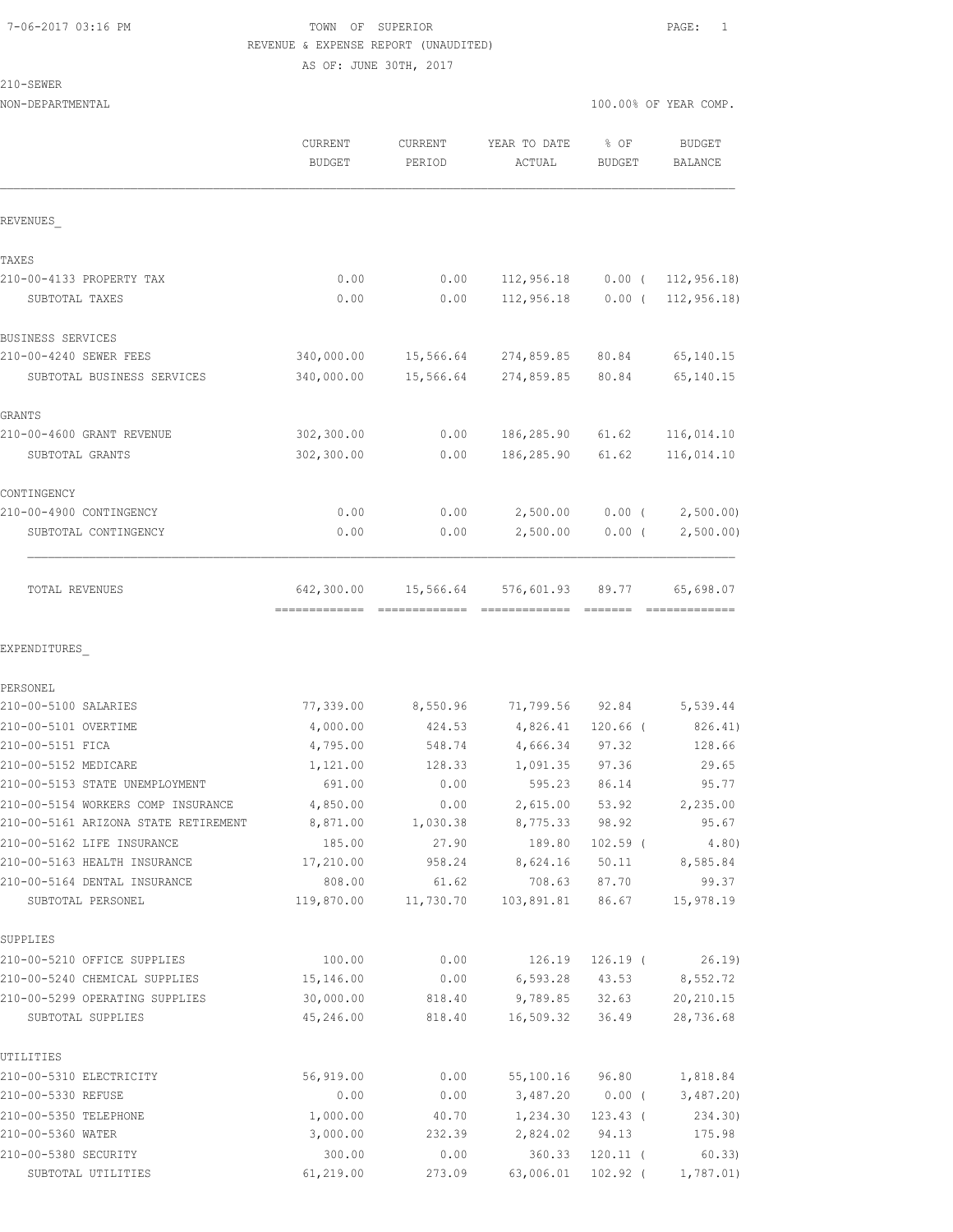#### 7-06-2017 03:16 PM TOWN OF SUPERIOR PAGE: 2 REVENUE & EXPENSE REPORT (UNAUDITED)

AS OF: JUNE 30TH, 2017

210-SEWER

NON-DEPARTMENTAL 100.00% OF YEAR COMP.

|                                        | <b>CURRENT</b><br><b>BUDGET</b> | <b>CURRENT</b><br>PERIOD | YEAR TO DATE<br>ACTUAL                         | % OF<br>BUDGET | <b>BUDGET</b><br><b>BALANCE</b> |
|----------------------------------------|---------------------------------|--------------------------|------------------------------------------------|----------------|---------------------------------|
| GENERAL BUSINESS EXPENSE               |                                 |                          |                                                |                |                                 |
| 210-00-5410 ADVERTISING                | 0.00                            | 0.00                     | 126.67                                         | $0.00$ (       | 126.67)                         |
| 210-00-5420 DUES & SUBSCRIPTIONS       | 5,000.00                        | 0.00                     | 3,451.87                                       | 69.04          | 1,548.13                        |
| 210-00-5425 CONFERENCES & TRAINING     | 2,000.00                        | 0.00                     | 281.98                                         | 14.10          | 1,718.02                        |
| 210-00-5450 UNIFORMS                   | 659.00                          | 10.61                    | 555.33                                         | 84.27          | 103.67                          |
| 210-00-5471 AUDIT                      | 9,000.00                        | 0.00                     | 3,879.96                                       | 43.11          | 5,120.04                        |
| 210-00-5480 GENERAL INSURANCE          | 12,820.00                       | 0.00                     | 12,965.76                                      | $101.14$ (     | 145.76)                         |
| 210-00-5492 BAD DEBT EXPENSE           | 15,000.00                       | 0.00                     | 0.00                                           | 0.00           | 15,000.00                       |
| SUBTOTAL GENERAL BUSINESS EXPENSE      | 44,479.00                       | 10.61                    | 21, 261.57                                     | 47.80          | 23, 217.43                      |
| PROFESSIONAL SERVICES                  |                                 |                          |                                                |                |                                 |
| 210-00-5550 OTHER PROFESSIONAL SERVICE | 73,161.00                       | 379.45                   | 181,949.27                                     | 248.70 (       | 108,788.27)                     |
| 210-00-5570 ROLL OFF REMOVAL           | 0.00                            | 0.00                     | 1,295.43                                       | $0.00$ (       | 1,295.43)                       |
| 210-00-5580 SLUDGE REMOVAL             | 9,000.00                        | 0.00                     | 2,405.41                                       | 26.73          | 6, 594.59                       |
| 210-00-5581 BACKFLOW TESTING           | 1,439.00                        | 0.00                     | 0.00                                           | 0.00           | 1,439.00                        |
| SUBTOTAL PROFESSIONAL SERVICES         | 83,600.00                       | 379.45                   | 185,650.11                                     | $222.07$ (     | 102,050.11)                     |
| REPAIR/MAINTENANCE                     |                                 |                          |                                                |                |                                 |
| 210-00-5640 AUTO & TRUCK REPAIRS       | 2,000.00                        | 0.00                     | 623.37                                         | 31.17          | 1,376.63                        |
| 210-00-5641 GAS & OIL                  | 3,000.00                        | 0.00                     | 1,042.90                                       | 34.76          | 1,957.10                        |
| 210-00-5642 TIRES & TUBES              | 1,000.00                        | 20.00                    | 20.00                                          | 2.00           | 980.00                          |
| 210-00-5650 OTHER EQUIPMENT REPAIRS    | 8,085.00                        | 0.00                     | 10,379.27                                      | $128.38$ (     | 2, 294.27                       |
| SUBTOTAL REPAIR/MAINTENANCE            | 14,085.00                       | 20.00                    | 12,065.54                                      | 85.66          | 2,019.46                        |
| CAPITAL OUTLAY                         |                                 |                          |                                                |                |                                 |
| 210-00-5710 BUILDING                   | 500.00                          | 0.00                     | 0.00                                           | 0.00           | 500.00                          |
| 210-00-5750 OTHER EQUIP/SMALL TOOLS    | 8,151.00                        | 0.00                     | 61.98                                          | 0.76           | 8,089.02                        |
| 210-00-5760 R&M WELLS & PUMPS          | 25,000.00                       | 0.00                     | 0.00                                           | 0.00           | 25,000.00                       |
| 210-00-5790 MACHINERY AND EQUIPMENT    | 45,000.00                       | 0.00                     | 1,061.27                                       | 2.36           | 43,938.73                       |
| SUBTOTAL CAPITAL OUTLAY                | 78,651.00                       | 0.00                     | 1,123.25                                       | 1.43           | 77,527.75                       |
| NON-OPERATING                          |                                 |                          |                                                |                |                                 |
| DEBT SERVICE                           |                                 |                          |                                                |                |                                 |
| 210-00-5999 CONTINGENCY                | 57,939.00                       | 0.00                     | 0.00                                           | 0.00           | 57,939.00                       |
| SUBTOTAL DEBT SERVICE                  | 57,939.00                       | 0.00                     | 0.00                                           | 0.00           | 57,939.00                       |
| TOTAL EXPENDITURES                     | ============================    |                          | 505,089.00    13,232.25    403,507.61    79.89 |                | 101,581.39                      |
| REVENUES OVER/(UNDER) EXPENDITURES     | 137,211.00                      | 2,334.39                 | 173,094.32                                     | $\left($       | 35,883.32)                      |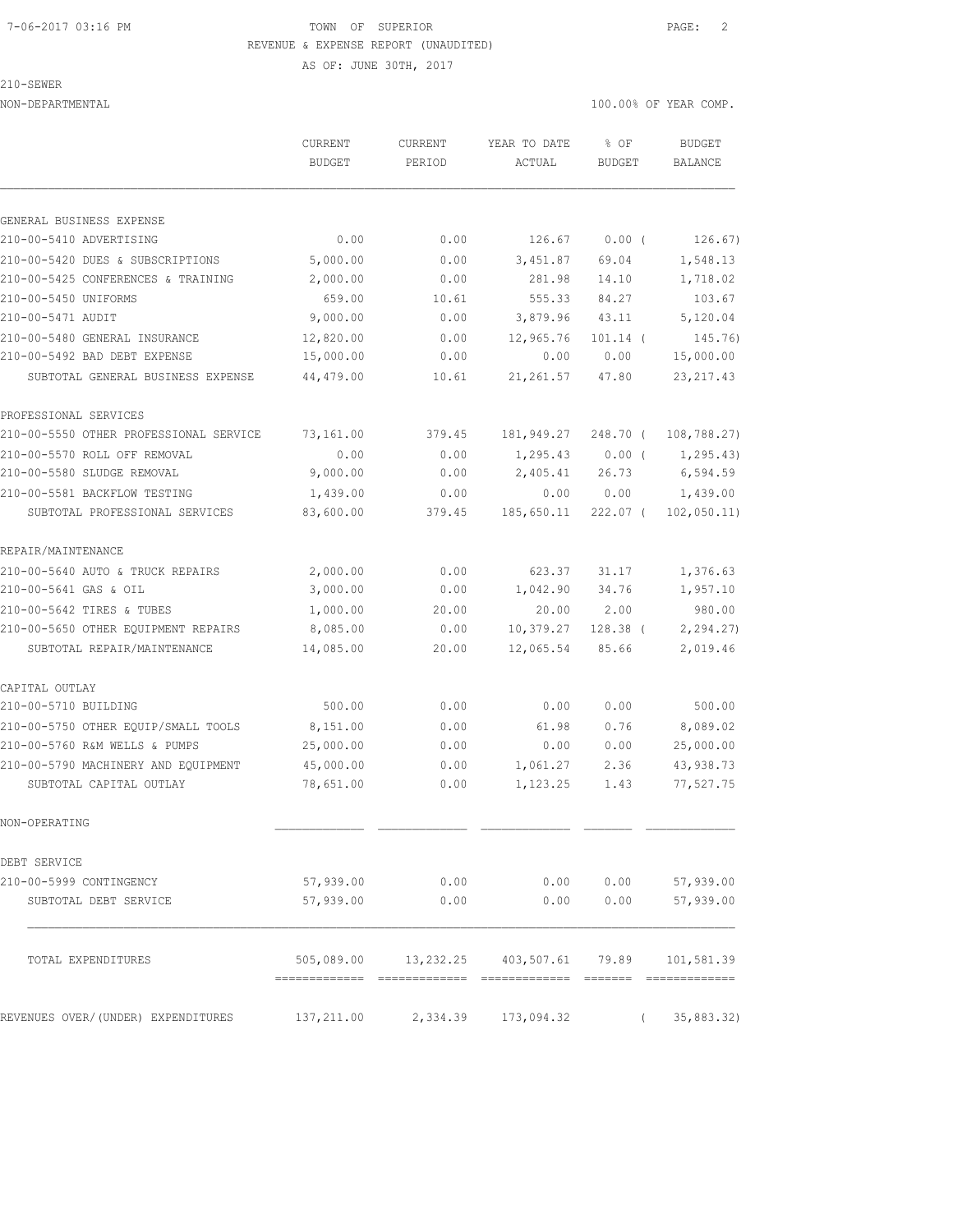#### 7-06-2017 03:16 PM TOWN OF SUPERIOR PAGE: 3 REVENUE & EXPENSE REPORT (UNAUDITED)

AS OF: JUNE 30TH, 2017

210-SEWER

100.00% OF YEAR COMP.

|                                       | CURRENT<br><b>BUDGET</b>          | <b>CURRENT</b><br>PERIOD           | YEAR TO DATE<br>ACTUAL                     | % OF<br><b>BUDGET</b> | BUDGET<br><b>BALANCE</b>        |
|---------------------------------------|-----------------------------------|------------------------------------|--------------------------------------------|-----------------------|---------------------------------|
|                                       |                                   |                                    |                                            |                       |                                 |
| FUND TOTAL REVENUES                   | 642,300.00                        | 15,566.64                          | 576,601.93                                 | 89.77                 | 65,698.07                       |
| FUND TOTAL EXPENDITURES               | 505,089.00                        | 13, 232.25                         | 403,507.61                                 | 79.89                 | 101,581.39                      |
| REVENUES OVER/(UNDER)<br>EXPENDITURES | 137,211.00<br>--------------<br>. | 2,334.39<br>__________<br>________ | 173,094.32<br>____________<br>------------ |                       | 35,883.32)<br>____________<br>. |
|                                       |                                   |                                    |                                            |                       |                                 |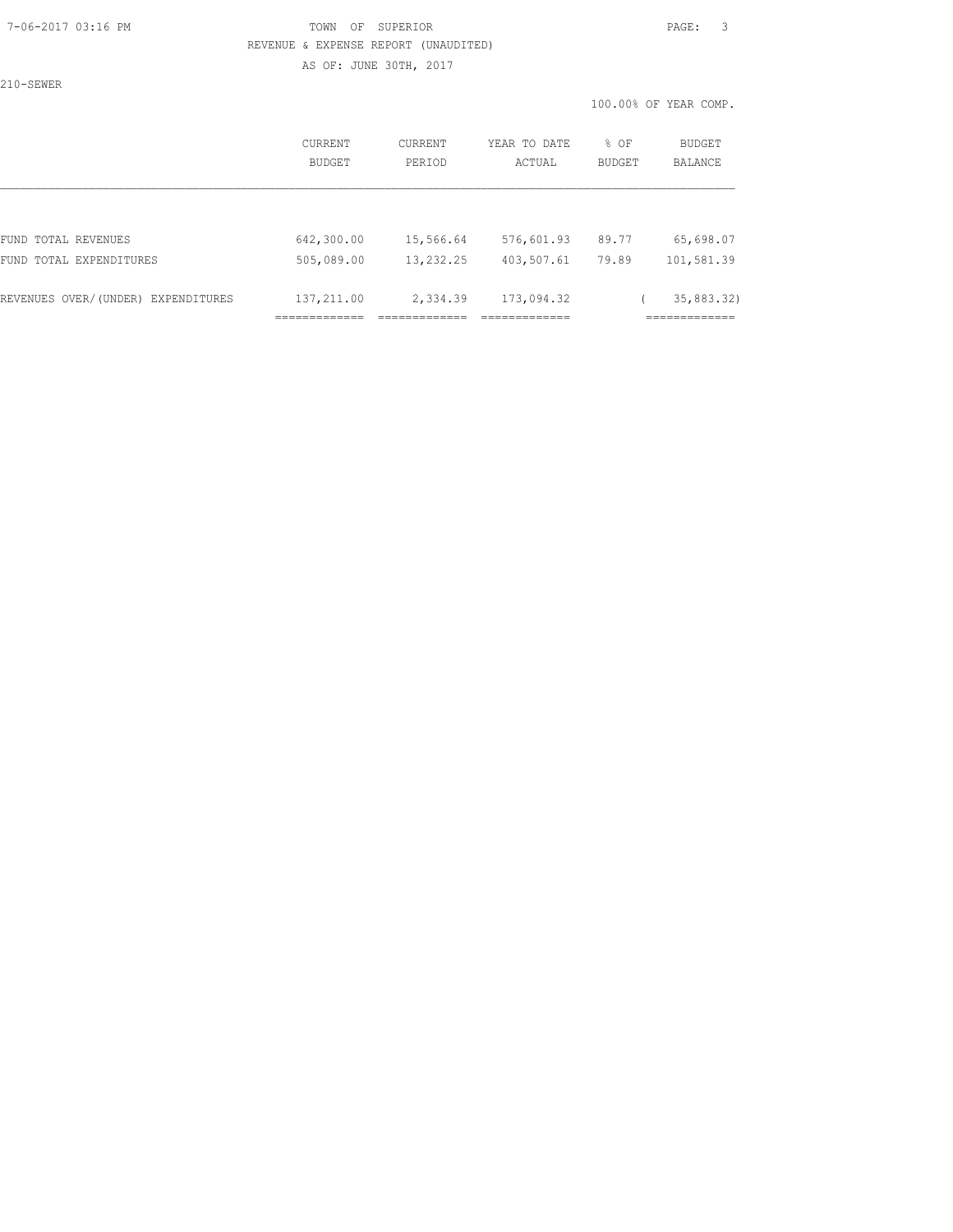# TOWN OF SUPERIOR **PAGE:** 1 REVENUE & EXPENSE REPORT (UNAUDITED)

GENERAL BUSINESS EXPENSE

|                                                                            | AS OF: JUNE 30TH, 2017 |                      |                         |                      |                          |
|----------------------------------------------------------------------------|------------------------|----------------------|-------------------------|----------------------|--------------------------|
| 220-AMBULANCE<br>NON-DEPARTMENTAL                                          |                        |                      |                         |                      | 100.00% OF YEAR COMP.    |
|                                                                            | CURRENT<br>BUDGET      | CURRENT<br>PERIOD    | YEAR TO DATE<br>ACTUAL  | % OF<br>BUDGET       | <b>BUDGET</b><br>BALANCE |
| REVENUES                                                                   |                        |                      |                         |                      |                          |
| TAXE S                                                                     |                        |                      |                         |                      |                          |
| BUSINESS SERVICES                                                          |                        |                      |                         |                      |                          |
| ENTERPRISE SERVICES                                                        |                        |                      |                         |                      |                          |
| 220-00-4310 AMBULANCE BILLINGS                                             | 400,000.00             | 100.00               | 300,944.40 75.24        |                      | 99,055.60                |
| SUBTOTAL ENTERPRISE SERVICES                                               | 400,000.00             | 100.00               | 300,944.40              | 75.24                | 99,055.60                |
| CONTINGENCY                                                                |                        |                      |                         |                      |                          |
| TOTAL REVENUES                                                             | 400,000.00             |                      | 100.00 300,944.40 75.24 |                      | 99,055.60                |
| EXPENDITURES                                                               |                        |                      |                         |                      |                          |
| PERSONEL                                                                   |                        |                      |                         |                      |                          |
| 220-00-5100 SALARIES                                                       |                        | 202,366.00 21,239.91 | 181,499.77 89.69        |                      | 20,866.23                |
| 220-00-5101 OVERTIME                                                       | 14,143.00              | 3,437.51             | 37,725.50               | 266.74 (             | 23, 582.50               |
| 220-00-5151 FICA                                                           | 11,848.00              | 1,477.80             | 13,198.06               | 111.39 (             | 1,350.06)                |
| 220-00-5152 MEDICARE                                                       | 2,771.00               | 345.64               | 3,086.72                | $111.39$ (           | 315.72)                  |
| 220-00-5153 STATE UNEMPLOYMENT                                             | 1,814.00               | 117.69               | 2,443.92                | 134.73 (             | 629.92)                  |
| 220-00-5154 WORKERS COMP INSURANCE<br>220-00-5160 PUBLIC SAFETY RETIREMENT | 12,487.00<br>17,868.00 | 0.00<br>1,966.82     | 10,784.00<br>19,889.67  | 86.36                | 1,703.00<br>2,021.67)    |
| 220-00-5161 ARIZONA STATE RETIREMENT                                       | 0.00                   | 0.91                 | 45.03                   | $111.31$ (<br>0.00(  | 45.03)                   |
| 220-00-5162 LIFE INSURANCE                                                 | 306.00                 | 0.00                 | 0.00                    | 0.00                 | 306.00                   |
| 220-00-5163 HEALTH INSURANCE                                               | 28,434.00              | 0.00                 | 160.00                  | 0.56                 | 28, 274.00               |
| 220-00-5164 DENTAL INSURANCE                                               | 1,334.00               | 0.00                 | 0.00                    | 0.00                 | 1,334.00                 |
| SUBTOTAL PERSONEL                                                          | 293,371.00             | 28,586.28            | 268,832.67              | 91.64                | 24,538.33                |
| SUPPLIES                                                                   |                        |                      |                         |                      |                          |
| 220-00-5220 MEDICAL SUPPLIES                                               | 13,000.00              | 525.92               | 15,639.38               | 120.30 (             | 2,639.38)                |
| 220-00-5225 SAFETY SUPPLIES/EQUIPMENT<br>SUBTOTAL SUPPLIES                 | 0.00<br>13,000.00      | 0.00<br>525.92       | 1,124.10<br>16,763.48   | $0.00$ (<br>128.95 ( | 1, 124.10<br>3,763.48    |
| UTILITIES                                                                  |                        |                      |                         |                      |                          |
| 220-00-5310 ELECTRICITY                                                    | 2,125.00               | 0.00                 | 2,805.17                | 132.01 (             | 680.17)                  |
| 220-00-5350 TELEPHONE                                                      | 1,804.00               | 0.00                 | 1,732.67                | 96.05                | 71.33                    |
| 220-00-5360 WATER                                                          | 500.00                 | 67.49                | 804.62                  | $160.92$ (           | 304.62)                  |
| SUBTOTAL UTILITIES                                                         | 4,429.00               | 67.49                | 5,342.46                | $120.62$ (           | 913.46)                  |
|                                                                            |                        |                      |                         |                      |                          |

220-00-5420 DUES & SUBSCRIPTIONS 550.00 0.00 650.00 118.18 ( 100.00) 220-00-5425 CONFERENCES & TRAINING 1,200.00 0.00 0.00 0.00 1,200.00 220-00-5471 AUDIT<br>220-00-5480 GENERAL INSURANCE 6,410.00 0.00 0.00 6,482.92 101.14 (20.92) 220-00-5480 GENERAL INSURANCE 6,410.00 0.00 6,482.92 101.14 ( 72.92) SUBTOTAL GENERAL BUSINESS EXPENSE 8,160.00 0.00 11,012.89 134.96 ( 2,852.89)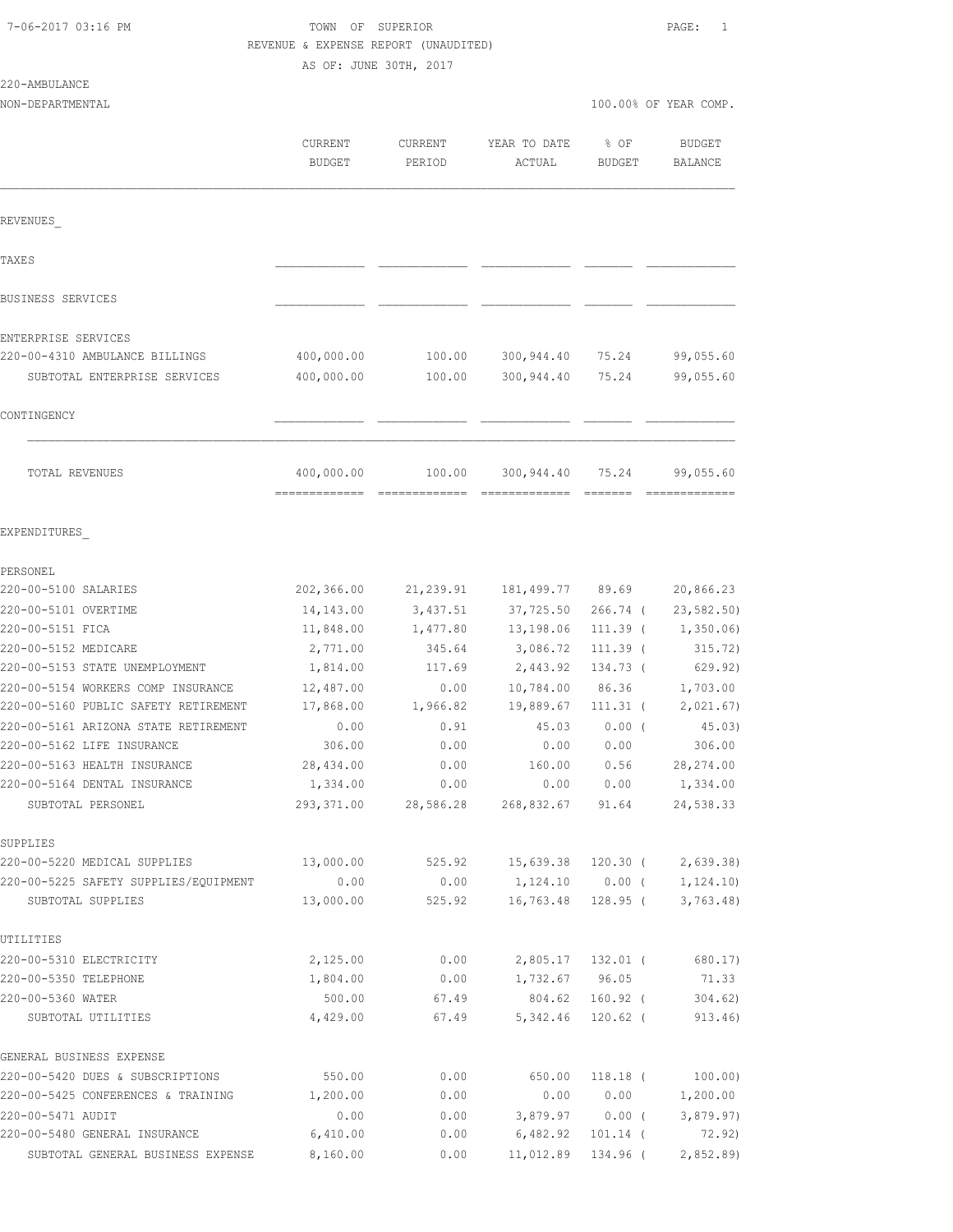## 7-06-2017 03:16 PM TOWN OF SUPERIOR PAGE: 2 REVENUE & EXPENSE REPORT (UNAUDITED)

AS OF: JUNE 30TH, 2017

220-AMBULANCE

| NON-DEPARTMENTAL                       |                                             |                          |                                                   |                | 100.00% OF YEAR COMP.    |
|----------------------------------------|---------------------------------------------|--------------------------|---------------------------------------------------|----------------|--------------------------|
|                                        | CURRENT<br><b>BUDGET</b>                    | <b>CURRENT</b><br>PERIOD | YEAR TO DATE<br>ACTUAL                            | % OF<br>BUDGET | <b>BUDGET</b><br>BALANCE |
|                                        |                                             |                          |                                                   |                |                          |
| PROFESSIONAL SERVICES                  |                                             |                          |                                                   |                |                          |
| 220-00-5520 CONTRACTUAL SERVICES       | 24,000.00                                   | 0.00                     | 20,205.41                                         | 84.19          | 3,794.59                 |
| 220-00-5540 LEGAL SERVICES             | 9,000.00                                    | 0.00                     | 0.00                                              | 0.00           | 9,000.00                 |
| 220-00-5550 OTHER PROFESSIONAL SERVICE | 10,080.00                                   | 1,908.74                 | 3,358.56                                          | 33.32          | 6,721.44                 |
| SUBTOTAL PROFESSIONAL SERVICES         | 43,080.00                                   | 1,908.74                 | 23,563.97                                         | 54.70          | 19,516.03                |
| REPAIR/MAINTENANCE                     |                                             |                          |                                                   |                |                          |
| 220-00-5640 AUTO & TRUCK REPAIRS       | 2,625.00                                    | 0.00                     | 0.00                                              | 0.00           | 2,625.00                 |
| 220-00-5641 GAS & OIL                  | 10,100.00                                   | 0.00                     | 6, 555.29                                         | 64.90          | 3,544.71                 |
| 220-00-5642 TIRES & TUBES              | 2,500.00                                    | 0.00                     | 0.00                                              | 0.00           | 2,500.00                 |
| SUBTOTAL REPAIR/MAINTENANCE            | 15,225.00                                   | 0.00                     | 6, 555.29                                         | 43.06          | 8,669.71                 |
| CAPITAL OUTLAY                         |                                             |                          |                                                   |                |                          |
| NON-OPERATING                          |                                             |                          |                                                   |                |                          |
| DEBT SERVICE                           |                                             |                          |                                                   |                |                          |
| 220-00-5999 CONTINGENCY                | 65,438.00                                   | 0.00                     | 0.00                                              | 0.00           | 65,438.00                |
| SUBTOTAL DEBT SERVICE                  | 65,438.00                                   | 0.00                     | 0.00                                              | 0.00           | 65,438.00                |
|                                        |                                             |                          |                                                   |                |                          |
| TOTAL EXPENDITURES                     | 442,703.00<br>-------------- -------------- |                          | 31,088.43 332,070.76 75.01<br>eccessessess eccess |                | 110,632.24               |
| REVENUES OVER/(UNDER) EXPENDITURES     | $(42, 703.00) (30, 988.43) (31, 126.36)$    |                          |                                                   | $\sqrt{2}$     | 11, 576.64)              |
|                                        |                                             |                          |                                                   |                |                          |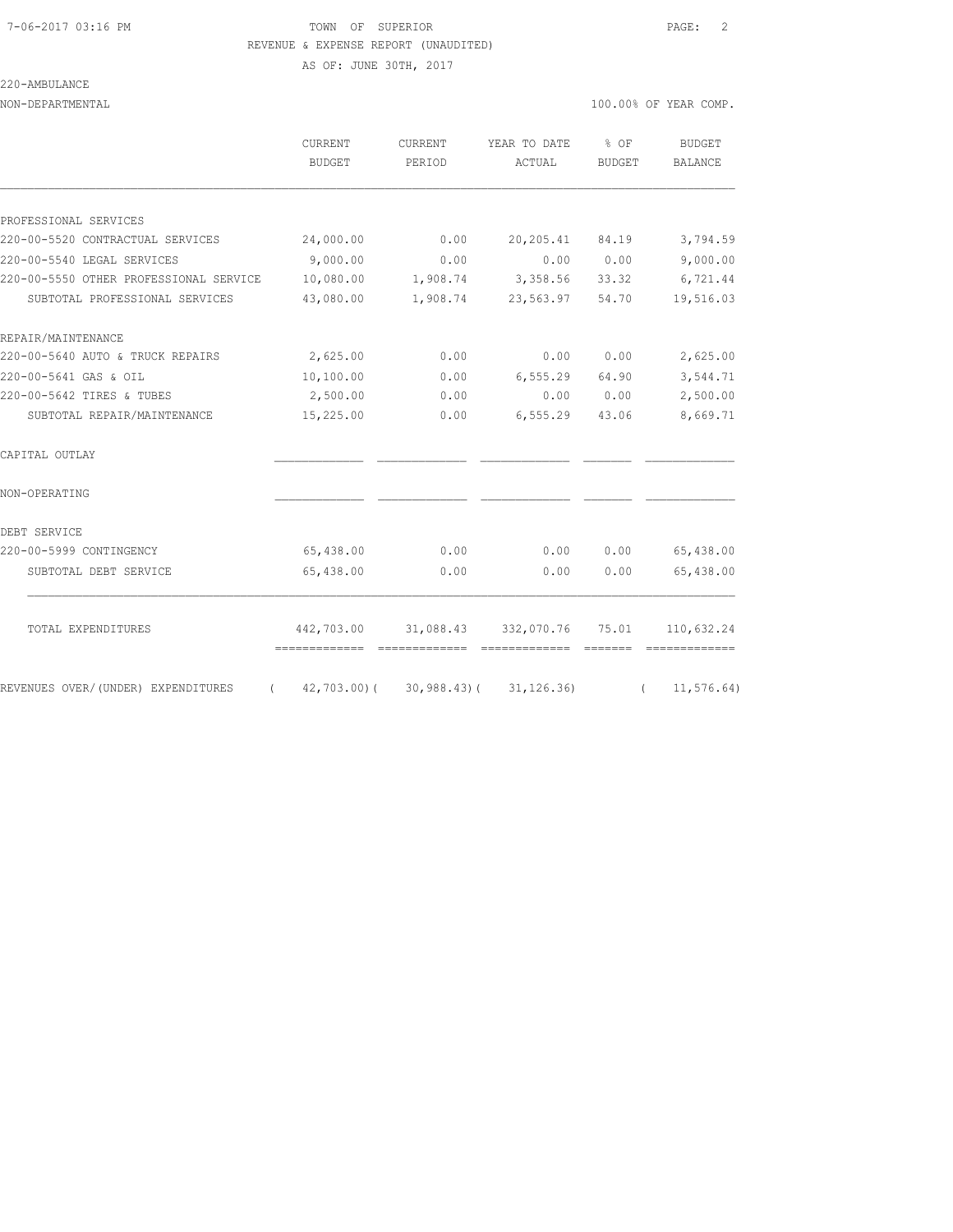#### 7-06-2017 03:16 PM TOWN OF SUPERIOR PAGE: 3 REVENUE & EXPENSE REPORT (UNAUDITED)

AS OF: JUNE 30TH, 2017

220-AMBULANCE

|                                    | <b>CURRENT</b><br>BUDGET                       | CURRENT<br>PERIOD                           | YEAR TO DATE<br>ACTUAL                        | % OF<br><b>BUDGET</b> | <b>BUDGET</b><br>BALANCE          |
|------------------------------------|------------------------------------------------|---------------------------------------------|-----------------------------------------------|-----------------------|-----------------------------------|
|                                    |                                                |                                             |                                               |                       |                                   |
| FUND TOTAL REVENUES                | 400,000.00                                     | 100.00                                      | 300,944.40                                    | 75.24                 | 99,055.60                         |
| FUND TOTAL EXPENDITURES            | 442,703.00                                     | 31,088.43                                   | 332,070.76                                    | 75.01                 | 110,632.24                        |
| REVENUES OVER/(UNDER) EXPENDITURES | $42,703,00$ (<br>_____________<br>------------ | $30,988.43$ (<br>__________<br>------------ | 31, 126, 36)<br>_____________<br>------------ |                       | 11, 576, 64)<br>____________<br>. |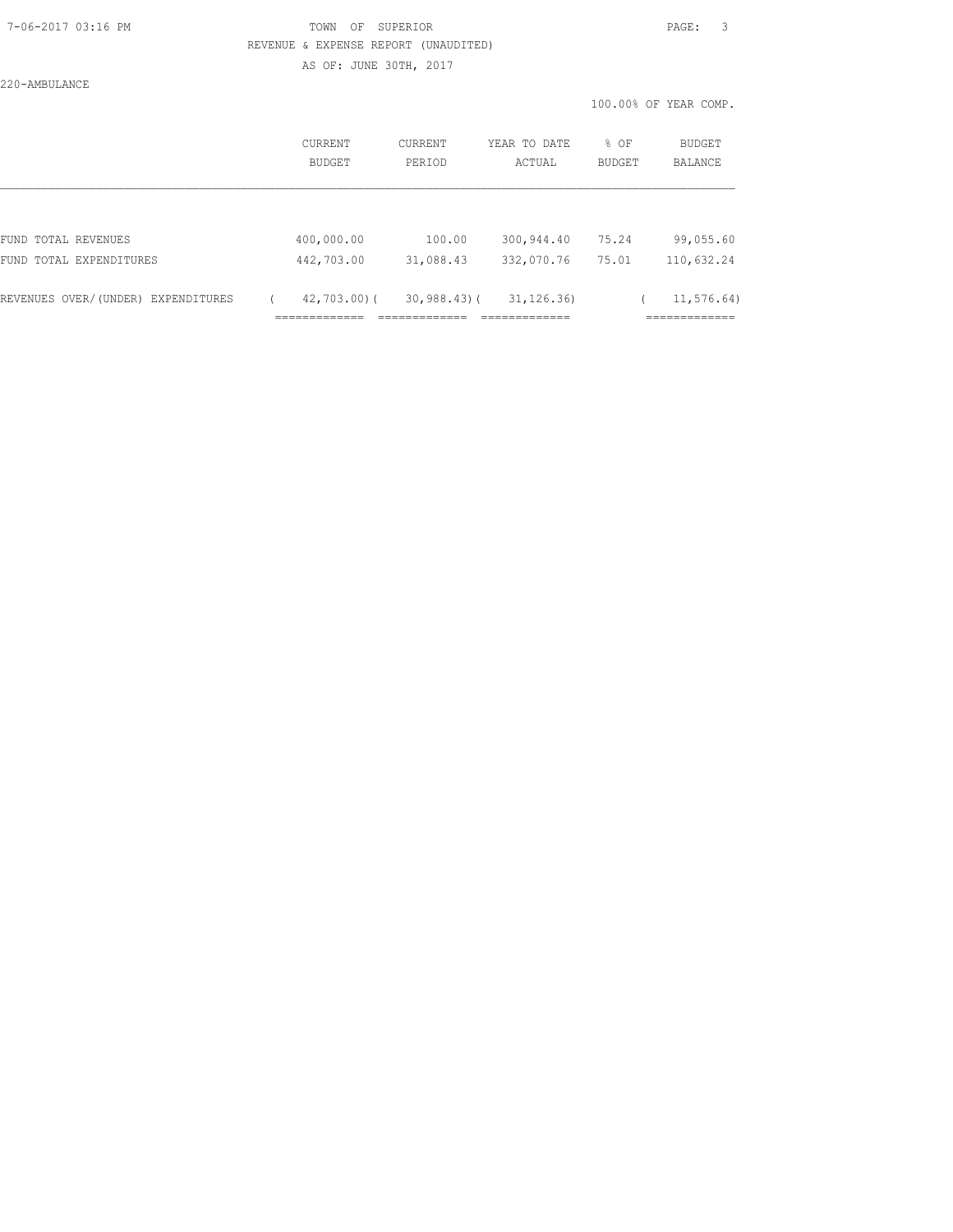## 7-06-2017 03:16 PM TOWN OF SUPERIOR PAGE: 1 REVENUE & EXPENSE REPORT (UNAUDITED) AS OF: JUNE 30TH, 2017

230-CEMETARY

|                                                                            | CURRENT<br><b>BUDGET</b> | CURRENT<br>PERIOD | YEAR TO DATE<br>ACTUAL | % OF<br><b>BUDGET</b> | <b>BUDGET</b><br><b>BALANCE</b> |
|----------------------------------------------------------------------------|--------------------------|-------------------|------------------------|-----------------------|---------------------------------|
| REVENUES                                                                   |                          |                   |                        |                       |                                 |
| BUSINESS SERVICES                                                          |                          |                   |                        |                       |                                 |
| 230-00-4220 CEMETARY WORK PERMITS                                          | 500.00                   | 0.00              | 120.00                 | 24.00                 | 380.00                          |
| 230-00-4240 WEEKEND FEE                                                    | 0.00                     | 0.00              | 2,600.00               | $0.00$ (              | 2,600.00                        |
| SUBTOTAL BUSINESS SERVICES                                                 | 500.00                   | 0.00              | 2,720.00               | 544.00 (              | 2,220.00                        |
| ENTERPRISE SERVICES                                                        |                          |                   |                        |                       |                                 |
| 230-00-4320 PLOT PURCHASE                                                  | 20,000.00                | 200.00            | 6,000.00               | 30.00                 | 14,000.00                       |
| 230-00-4321 OPEN/CLOSE                                                     | 20,000.00                | 0.00              | 10,650.00              | 53.25                 | 9,350.00                        |
| SUBTOTAL ENTERPRISE SERVICES                                               | 40,000.00                | 200.00            | 16,650.00              | 41.63                 | 23,350.00                       |
| CONTINGENCY                                                                |                          |                   |                        |                       |                                 |
| TOTAL REVENUES                                                             | 40,500.00                | 200.00            | 19,370.00              | 47.83                 | 21,130.00                       |
| EXPENDITURES                                                               |                          |                   |                        |                       |                                 |
| PERSONEL                                                                   |                          |                   |                        |                       |                                 |
| 230-00-5100 SALARIES                                                       | 4,234.00                 | 435.60            | 3,213.90               | 75.91                 | 1,020.10                        |
| 230-00-5101 OVERTIME                                                       | 0.00                     | 44.55             | 301.05                 | 0.00(                 | 301.05)                         |
| 230-00-5151 FICA                                                           | 263.00                   | 29.51             | 216.14                 | 82.18                 | 46.86                           |
| 230-00-5152 MEDICARE                                                       | 61.00                    | 6.89              | 50.56                  | 82.89                 | 10.44                           |
| 230-00-5153 STATE UNEMPLOYMENT                                             | 30.00                    | 0.00              | 26.43                  | 88.10                 | 3.57                            |
| 230-00-5154 WORKERS COMP INSURANCE<br>230-00-5161 ARIZONA STATE RETIREMENT | 239.00<br>486.00         | 0.00<br>55.12     | 0.00<br>403.51         | 0.00<br>83.03         | 239.00<br>82.49                 |
| 230-00-5162 LIFE INSURANCE                                                 | 8.00                     | 0.00              | 0.00                   | 0.00                  | 8.00                            |
| 230-00-5163 HEALTH INSURANCE                                               | 748.00                   | 0.00              | 0.00                   | 0.00                  | 748.00                          |
| 230-00-5164 DENTAL INSURANCE                                               | 35.00                    | 0.00              | 0.00                   | 0.00                  | 35.00                           |
| SUBTOTAL PERSONEL                                                          | 6,104.00                 | 571.67            | 4,211.59               | 69.00                 | 1,892.41                        |
| SUPPLIES                                                                   |                          |                   |                        |                       |                                 |
| 230-00-5299 OPERATING SUPPLIES                                             | 1,000.00                 | 0.00              | 0.00                   | 0.00                  | 1,000.00                        |
| SUBTOTAL SUPPLIES                                                          | 1,000.00                 | 0.00              | 0.00                   | 0.00                  | 1,000.00                        |
| UTILITIES                                                                  |                          |                   |                        |                       |                                 |
| 230-00-5310 ELECTRICITY                                                    | 600.00                   | 0.00              | 554.71                 | 92.45                 | 45.29                           |
| 230-00-5350 TELEPHONE                                                      | 500.00                   | 0.00              | 0.00                   | 0.00                  | 500.00                          |
| 230-00-5360 WATER                                                          | 700.00                   | 131.54            | 3,486.40               | 498.06 (              | 2,786.40                        |
| SUBTOTAL UTILITIES                                                         | 1,800.00                 | 131.54            | 4,041.11               | $224.51$ (            | 2, 241.11)                      |

GENERAL BUSINESS EXPENSE \_\_\_\_\_\_\_\_\_\_\_\_\_ \_\_\_\_\_\_\_\_\_\_\_\_\_ \_\_\_\_\_\_\_\_\_\_\_\_\_ \_\_\_\_\_\_\_ \_\_\_\_\_\_\_\_\_\_\_\_\_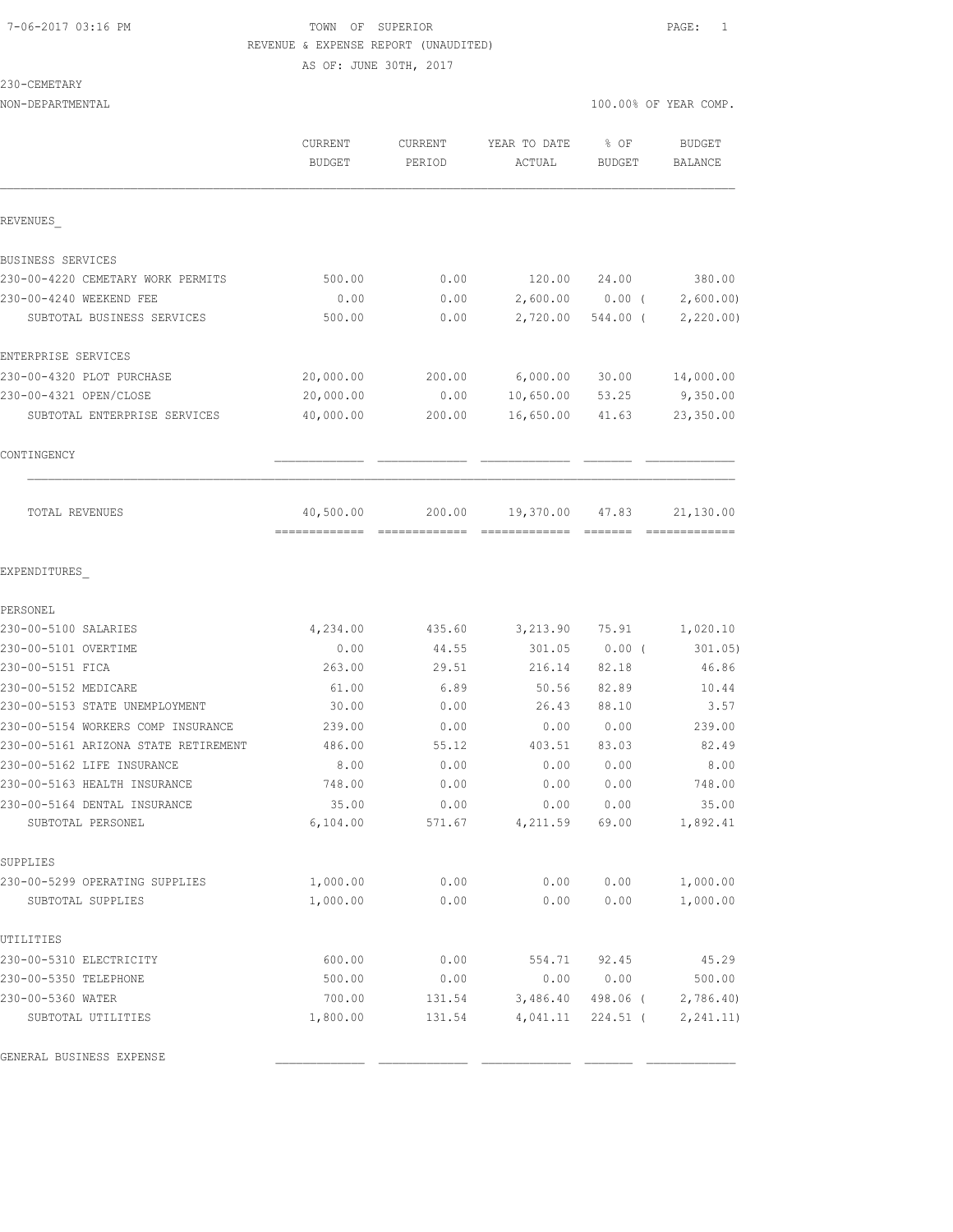## 7-06-2017 03:16 PM TOWN OF SUPERIOR PAGE: 2 REVENUE & EXPENSE REPORT (UNAUDITED) AS OF: JUNE 30TH, 2017

## 230-CEMETARY

|                                                                                             | CURRENT<br><b>BUDGET</b> | CURRENT<br>PERIOD | YEAR TO DATE % OF<br>ACTUAL               | BUDGET   | <b>BUDGET</b><br><b>BALANCE</b> |
|---------------------------------------------------------------------------------------------|--------------------------|-------------------|-------------------------------------------|----------|---------------------------------|
| PROFESSIONAL SERVICES                                                                       |                          |                   |                                           |          |                                 |
| REPAIR/MAINTENANCE                                                                          |                          |                   |                                           |          |                                 |
| 230-00-5650 OTHER EQUIPMENT REPAIRS                                                         | 4,620.00                 | 0.00              | 0.00                                      | 0.00     | 4,620.00                        |
| SUBTOTAL REPAIR/MAINTENANCE                                                                 | 4,620.00                 | 0.00              | 0.00                                      | 0.00     | 4,620.00                        |
| CAPITAL OUTLAY                                                                              |                          |                   |                                           |          |                                 |
| NON-OPERATING                                                                               |                          |                   |                                           |          |                                 |
| DEBT SERVICE                                                                                |                          |                   |                                           |          |                                 |
| 230-00-5999 CONTINGENCY                                                                     | 8,671.00                 | 0.00              | 0.00                                      |          | $0.00$ 8,671.00                 |
| SUBTOTAL DEBT SERVICE                                                                       | 8,671.00                 | 0.00              | 0.00                                      | 0.00     | 8,671.00                        |
| TOTAL EXPENDITURES                                                                          |                          |                   | 22,195.00 703.21 8,252.70 37.18 13,942.30 |          |                                 |
|                                                                                             | =============            | =============     | =============                             | -------- | =============                   |
| REVENUES OVER/(UNDER) EXPENDITURES      18,305.00 (    503.21)   11,117.30         7,187.70 |                          |                   |                                           |          |                                 |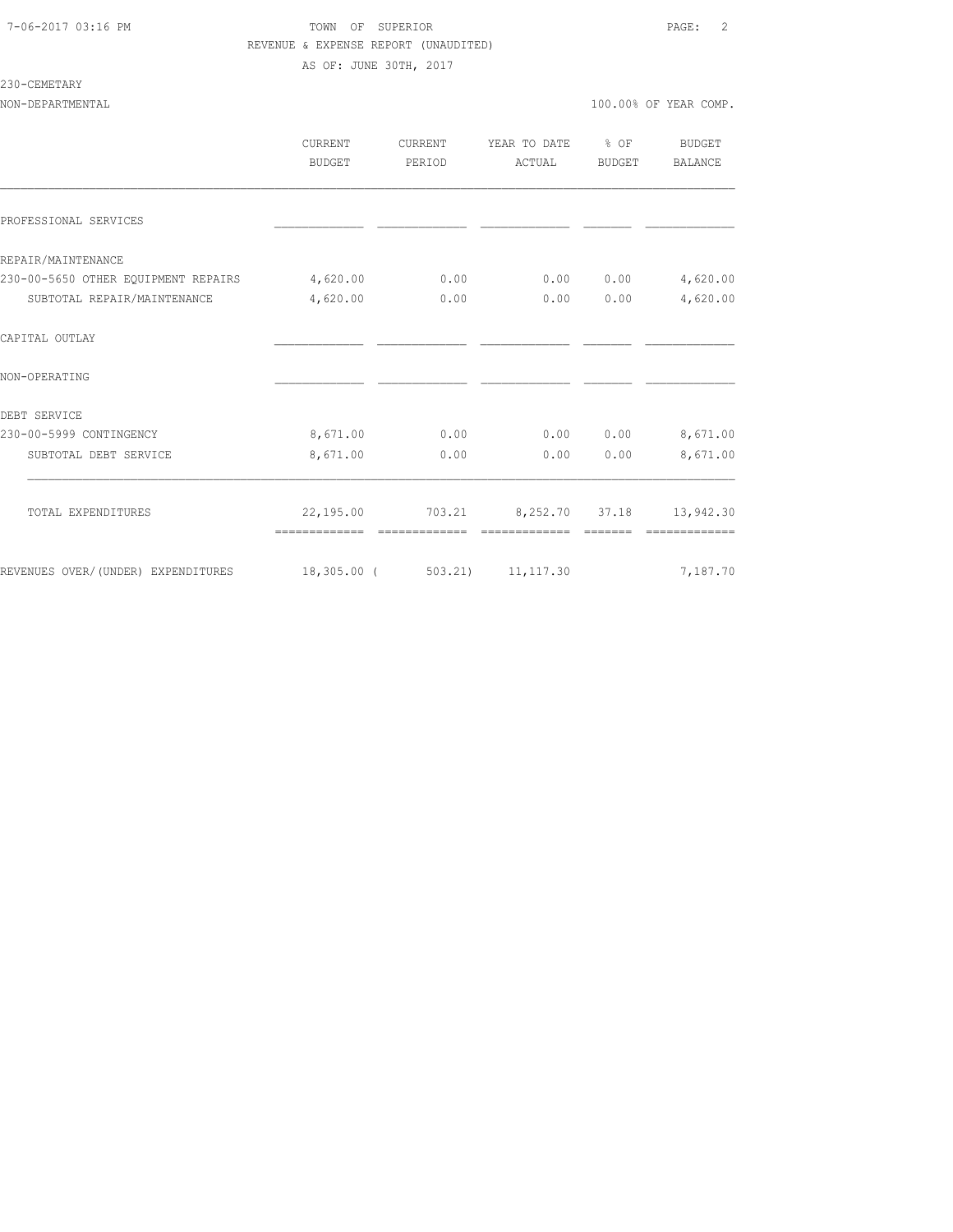## 7-06-2017 03:16 PM TOWN OF SUPERIOR PAGE: 3 REVENUE & EXPENSE REPORT (UNAUDITED) AS OF: JUNE 30TH, 2017

230-CEMETARY

|                                    | CURRENT     | CURRENT | YEAR TO DATE | % OF   | <b>BUDGET</b> |
|------------------------------------|-------------|---------|--------------|--------|---------------|
|                                    | BUDGET      | PERIOD  | ACTUAL       | BUDGET | BALANCE       |
| FUND TOTAL REVENUES                | 40,500.00   | 200.00  | 19,370.00    | 47.83  | 21,130.00     |
| FUND TOTAL EXPENDITURES            | 22,195.00   | 703.21  | 8,252.70     | 37.18  | 13,942.30     |
| REVENUES OVER/(UNDER) EXPENDITURES | 18,305.00 ( | 503.21) | 11, 117.30   |        | 7,187.70      |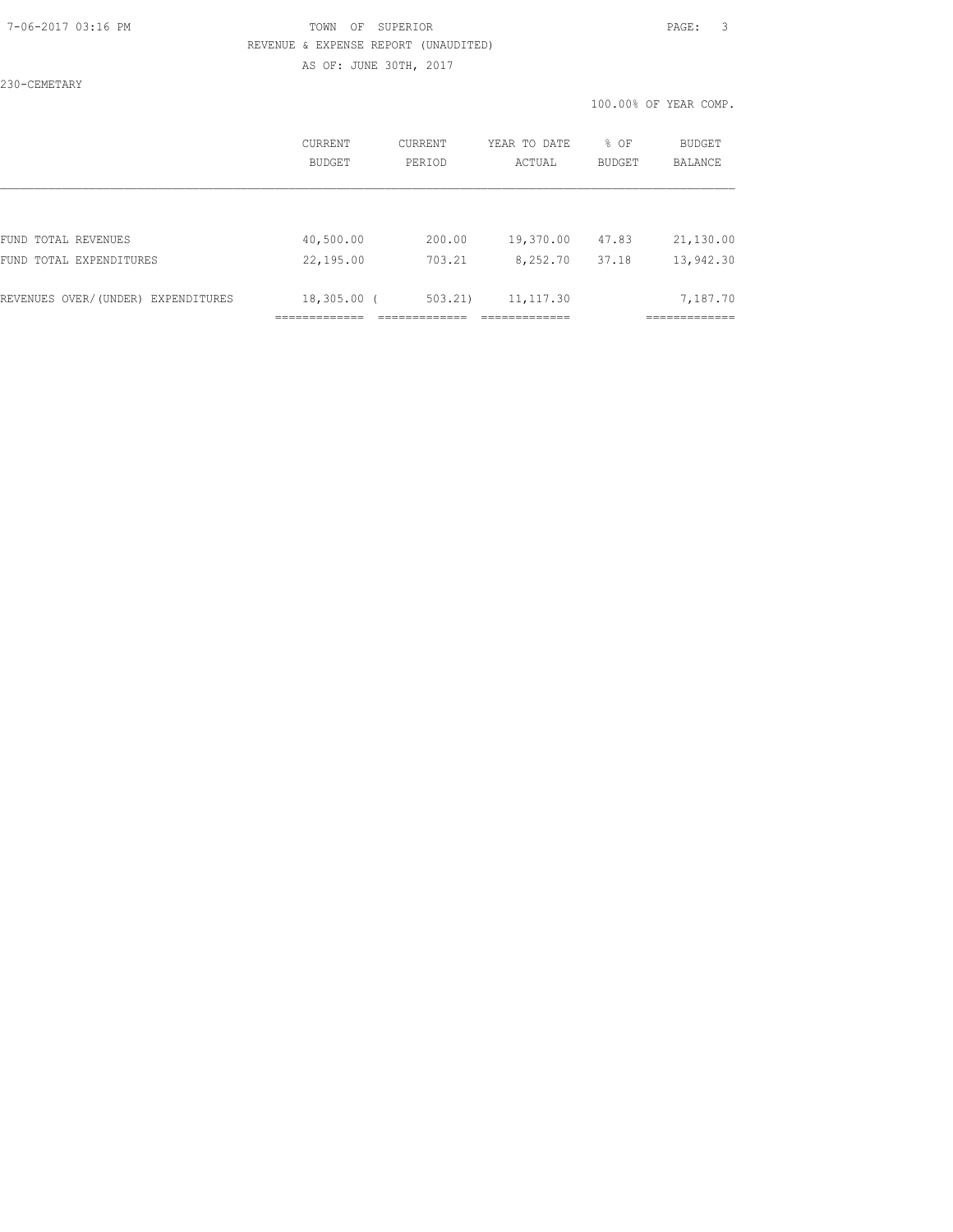|  | 7-06-2017 03:16 PM |  |
|--|--------------------|--|
|  |                    |  |

TOWN OF SUPERIOR **PAGE:** 1 REVENUE & EXPENSE REPORT (UNAUDITED)

AS OF: JUNE 30TH, 2017

300-HIGHWAY USERS REVENUE

| NON-DEPARTMENTAL                       |                                             |                   |                              |                              | 100.00% OF YEAR COMP.             |
|----------------------------------------|---------------------------------------------|-------------------|------------------------------|------------------------------|-----------------------------------|
|                                        | <b>CURRENT</b><br><b>BUDGET</b>             | CURRENT<br>PERIOD | YEAR TO DATE<br>ACTUAL       | % OF<br><b>BUDGET</b>        | <b>BUDGET</b><br>BALANCE          |
| REVENUES                               |                                             |                   |                              |                              |                                   |
| TAXES                                  |                                             |                   |                              |                              |                                   |
| 300-00-4132 HIGHWAY USERS REVENUE FUND | 213,620.00                                  | 18,660.35         | 220, 154.46                  | 103.06 (                     | 6,534.46                          |
| SUBTOTAL TAXES                         | 213,620.00                                  | 18,660.35         | 220,154.46                   | $103.06$ (                   | 6, 534.46                         |
| CONTINGENCY                            |                                             |                   |                              |                              |                                   |
| TOTAL REVENUES                         | 213,620.00<br>-------------- -------------- | 18,660.35         | 220,154.46<br>- cooccooccooc | $103.06$ (<br><b>COSSESS</b> | 6, 534.46<br><b>COOSSESSESSES</b> |
| EXPENDITURES                           |                                             |                   |                              |                              |                                   |
| PERSONEL                               |                                             |                   |                              |                              |                                   |
| 300-00-5100 SALARIES                   | 51,770.00                                   | 7,256.83          | 57,520.40                    | $111.11$ (                   | 5,750.40                          |
| 300-00-5101 OVERTIME                   | 0.00                                        | 324.38            | 3,276.81                     | $0.00$ (                     | 3, 276.81)                        |
| 300-00-5120 INMATE LABOR               | 3,500.00                                    | 156.25            | 1,668.75                     | 47.68                        | 1,831.25                          |
| 300-00-5151 FICA                       | 3,210.00                                    | 460.65            | 3,294.63                     | $102.64$ (                   | 84.63)                            |
| 300-00-5152 MEDICARE                   | 750.00                                      | 107.75            | 770.55                       | $102.74$ (                   | $20.55$ )                         |
| 300-00-5153 STATE UNEMPLOYMENT         | 931.00                                      | 38.99             | 756.05                       | 81.21                        | 174.95                            |
| 300-00-5154 WORKERS COMP INSURANCE     | 2,925.00                                    | 0.00              | 2,270.00                     | 77.61                        | 655.00                            |
| 300-00-5161 ARIZONA STATE RETIREMENT   | 5,787.00                                    | 760.40            | 5,806.60                     | $100.34$ (                   | 19.60)                            |
| 300-00-5162 LIFE INSURANCE             | 145.00                                      | 0.00              | 0.00                         | 0.00                         | 145.00                            |
| 300-00-5163 HEALTH INSURANCE           | 13,469.00                                   | 0.00              | 0.00                         | 0.00                         | 13,469.00                         |
| 300-00-5164 DENTAL INSURANCE           | 527.00                                      | 0.00              | 0.00                         | 0.00                         | 527.00                            |
| SUBTOTAL PERSONEL                      | 83,014.00                                   | 9,105.25          | 75,363.79                    | 90.78                        | 7,650.21                          |
| SUPPLIES                               |                                             |                   |                              |                              |                                   |
| 300-00-5225 SAFETY SUPPLIES/EQUIPMENT  | 0.00                                        | 0.00              | 29.05                        | $0.00$ (                     | 29.05)                            |
| 300-00-5299 OPERATING SUPPLIES         | 492.00                                      | 0.00              |                              | 13,900.24 2,825.25 (         | 13,408.24)                        |
| SUBTOTAL SUPPLIES                      | 492.00                                      | 0.00              |                              | 13,929.29 2,831.16 (         | 13, 437.29)                       |
| UTILITIES                              |                                             |                   |                              |                              |                                   |
| 300-00-5310 ELECTRICITY                | 1,000.00                                    | 0.00              |                              | 38,899.33 3,889.93 (         | 37,899.33)                        |
| 300-00-5315 APS CONTRACT               | 39,500.00                                   | 0.00              | 12,948.08                    | 32.78                        | 26,551.92                         |
| 300-00-5330 REFUSE                     | 0.00                                        | 0.00              | 645.86                       | $0.00$ (                     | 645.86)                           |
| 300-00-5350 TELEPHONE                  | 0.00                                        | 0.00              | 41.96                        | $0.00$ (                     | 41.96)                            |
| SUBTOTAL UTILITIES                     | 40,500.00                                   | 0.00              | 52,535.23                    | 129.72 (                     | 12,035.23                         |

| GENERAL BUSINESS EXPENSE          |           |      |                    |                               |
|-----------------------------------|-----------|------|--------------------|-------------------------------|
| 300-00-5471 AUDIT                 | 15,954.00 | 0.00 | 3,879.97 24.32     | 12,074.03                     |
| 300-00-5480 GENERAL INSURANCE     | 0.00      | 0.00 |                    | $12,965.53$ 0.00 ( 12,965.53) |
| SUBTOTAL GENERAL BUSINESS EXPENSE | 15,954.00 | 0.00 | 16,845.50 105.59 ( | 891.50)                       |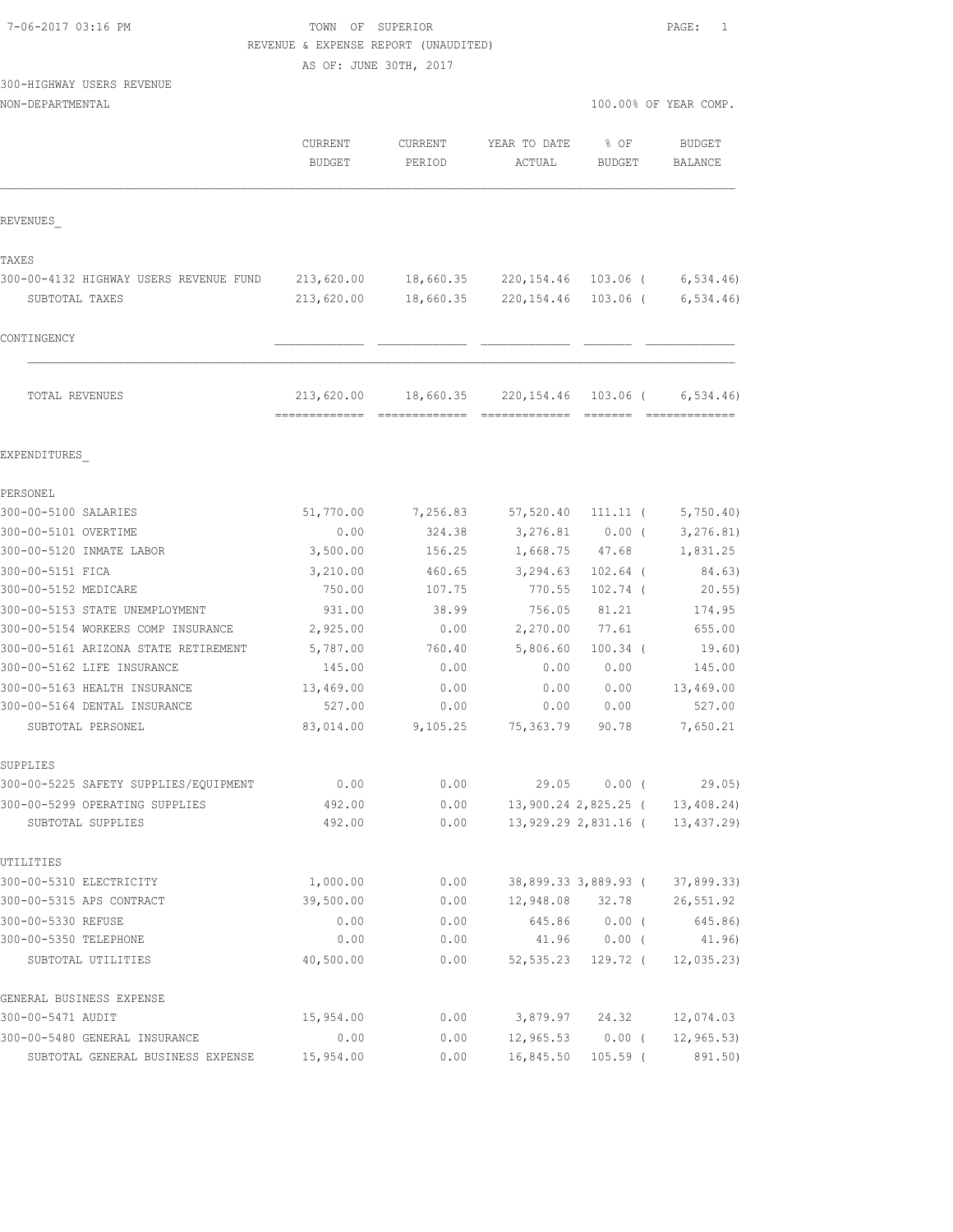## 7-06-2017 03:16 PM TOWN OF SUPERIOR PAGE: 2 REVENUE & EXPENSE REPORT (UNAUDITED)

AS OF: JUNE 30TH, 2017

300-HIGHWAY USERS REVENUE

|                                                | <b>CURRENT</b><br><b>BUDGET</b> | <b>CURRENT</b><br>PERIOD | YEAR TO DATE<br>ACTUAL | % OF<br><b>BUDGET</b> | <b>BUDGET</b><br><b>BALANCE</b> |
|------------------------------------------------|---------------------------------|--------------------------|------------------------|-----------------------|---------------------------------|
|                                                |                                 |                          |                        |                       |                                 |
| PROFESSIONAL SERVICES                          |                                 |                          |                        |                       |                                 |
| 300-00-5520 CONTRACTUAL SERVICES               | 0.00                            | 181.89                   | 1,165.28               | $0.00$ (              | 1, 165.28                       |
| 300-00-5550 OTHER PROFESSIONAL SERVICES        | 13,000.00                       | 0.00                     | 2,416.82               | 18.59                 | 10,583.18                       |
| SUBTOTAL PROFESSIONAL SERVICES                 | 13,000.00                       | 181.89                   | 3,582.10               | 27.55                 | 9,417.90                        |
| REPAIR/MAINTENANCE                             |                                 |                          |                        |                       |                                 |
| 300-00-5640 AUTO & TRUCK REPAIRS               | 35,000.00                       | 0.00                     | 780.73                 | 2.23                  | 34, 219.27                      |
| 300-00-5641 GAS & OIL                          | 2,000.00                        | 0.00                     | 3,554.24               | $177.71$ (            | 1, 554.24)                      |
| 300-00-5642 TIRES & TUBES                      | 0.00                            | 0.00                     | 1,075.00               | 0.00(                 | 1,075.00                        |
| 300-00-5643 INMATE FUEL                        | 0.00                            | 93.08                    | 1,023.86               | 0.00(                 | 1,023.86                        |
| 300-00-5650 OTHER EQUIPMENT REPAIRS            | 0.00                            | 0.00                     | 3,210.43               | 0.00(                 | 3, 210.43)                      |
| 300-00-5670 STREET & SIDEWALK REPAIR           | 0.00                            | 0.00                     | 13,362.06              | $0.00$ (              | 13, 362.06                      |
| SUBTOTAL REPAIR/MAINTENANCE                    | 37,000.00                       | 93.08                    | 23,006.32              | 62.18                 | 13,993.68                       |
| CAPITAL OUTLAY                                 |                                 |                          |                        |                       |                                 |
| 300-00-5750 OTHER EQUIP/SMALL TOOLS            | 0.00                            | 0.00                     | 5, 211.28              | 0.00(                 | 5, 211.28)                      |
| 300-00-5770 TRAFFIC SIGNS                      | 0.00                            | 0.00                     | 2,732.38               | 0.00(                 | 2,732.38                        |
| 300-00-5790 MACHINERY & EQUIPMENT              | 0.00                            | 0.00                     | 10,088.47              | 0.00(                 | 10,088.47                       |
| SUBTOTAL CAPITAL OUTLAY                        | 0.00                            | 0.00                     | 18,032.13              | 0.00(                 | 18,032.13)                      |
| NON-OPERATING                                  |                                 |                          |                        |                       |                                 |
| DEBT SERVICE                                   |                                 |                          |                        |                       |                                 |
| 300-00-5900 PAYBACK FROM GF                    | 5,000.00                        | 0.00                     | 0.00                   | 0.00                  | 5,000.00                        |
| 300-00-5999 CONTINGENCY                        | 400,000.00                      | 0.00                     | 1,340.63               | 0.34                  | 398,659.37                      |
| SUBTOTAL DEBT SERVICE                          | 405,000.00                      | 0.00                     | 1,340.63               | 0.33                  | 403,659.37                      |
| TOTAL EXPENDITURES                             | 594,960.00                      | 9,380.22                 | 204,634.99             | 34.39                 | 390, 325.01                     |
| REVENUES OVER/(UNDER) EXPENDITURES<br>$\left($ | 381,340.00)                     | 9,280.13                 | 15,519.47              | $\left($              | 396,859.47)                     |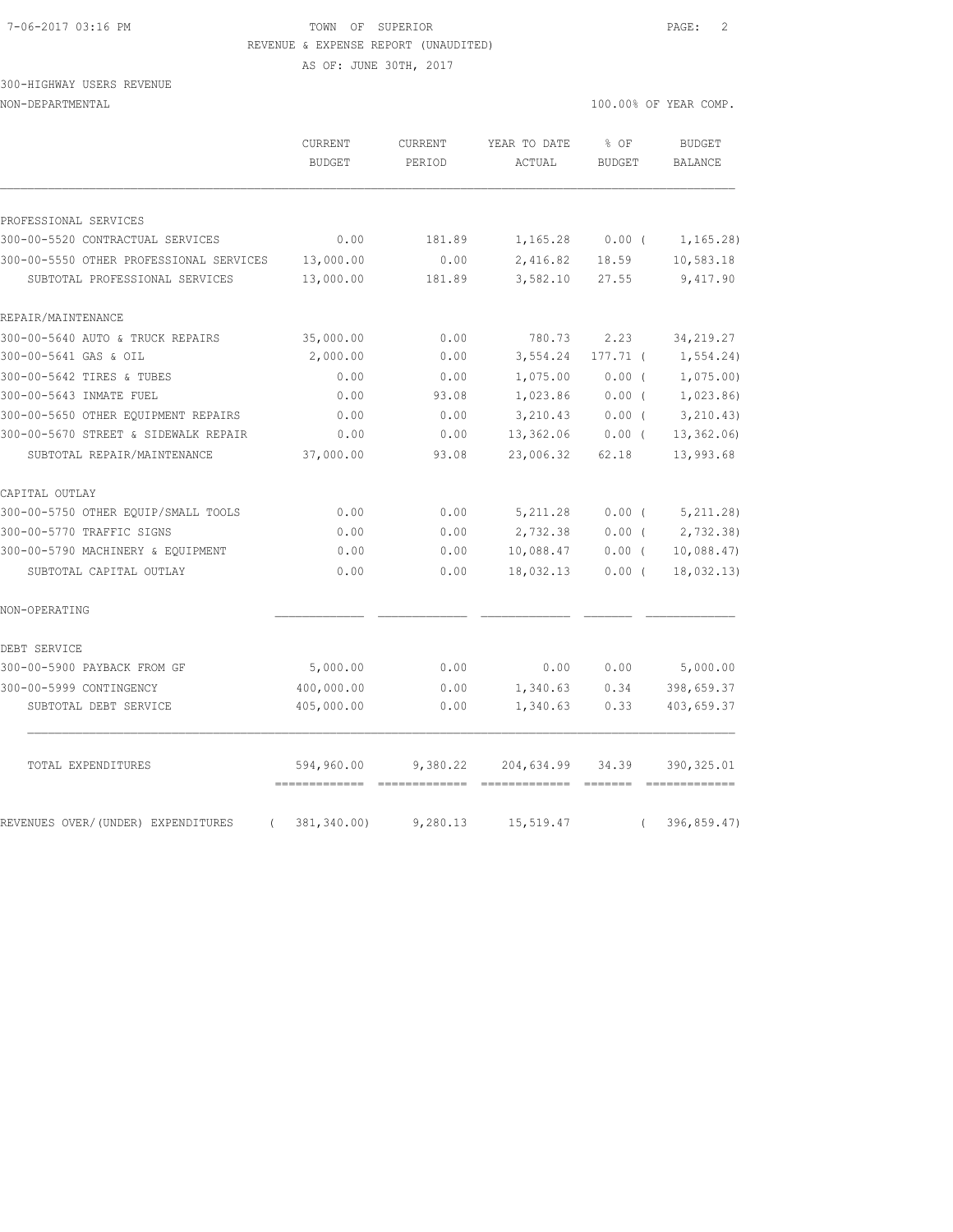# 7-06-2017 03:16 PM TOWN OF SUPERIOR PAGE: 3 REVENUE & EXPENSE REPORT (UNAUDITED) AS OF: JUNE 30TH, 2017

100.00% OF YEAR COMP.

300-HIGHWAY USERS REVENUE

|                                    | CURRENT<br>BUDGET           | CURRENT<br>PERIOD | YEAR TO DATE<br>ACTUAL     | % OF<br>BUDGET | BUDGET<br><b>BALANCE</b>     |
|------------------------------------|-----------------------------|-------------------|----------------------------|----------------|------------------------------|
| FUND TOTAL REVENUES                | 213,620.00                  | 18,660.35         | 220, 154.46                | $103.06$ (     | 6, 534.46                    |
| FUND TOTAL EXPENDITURES            | 594,960.00                  | 9,380.22          | 204,634.99                 | 34.39          | 390, 325.01                  |
| REVENUES OVER/(UNDER) EXPENDITURES | 381,340.00)<br>============ | 9,280.13          | 15,519.47<br>------------- |                | 396,859.47)<br>============= |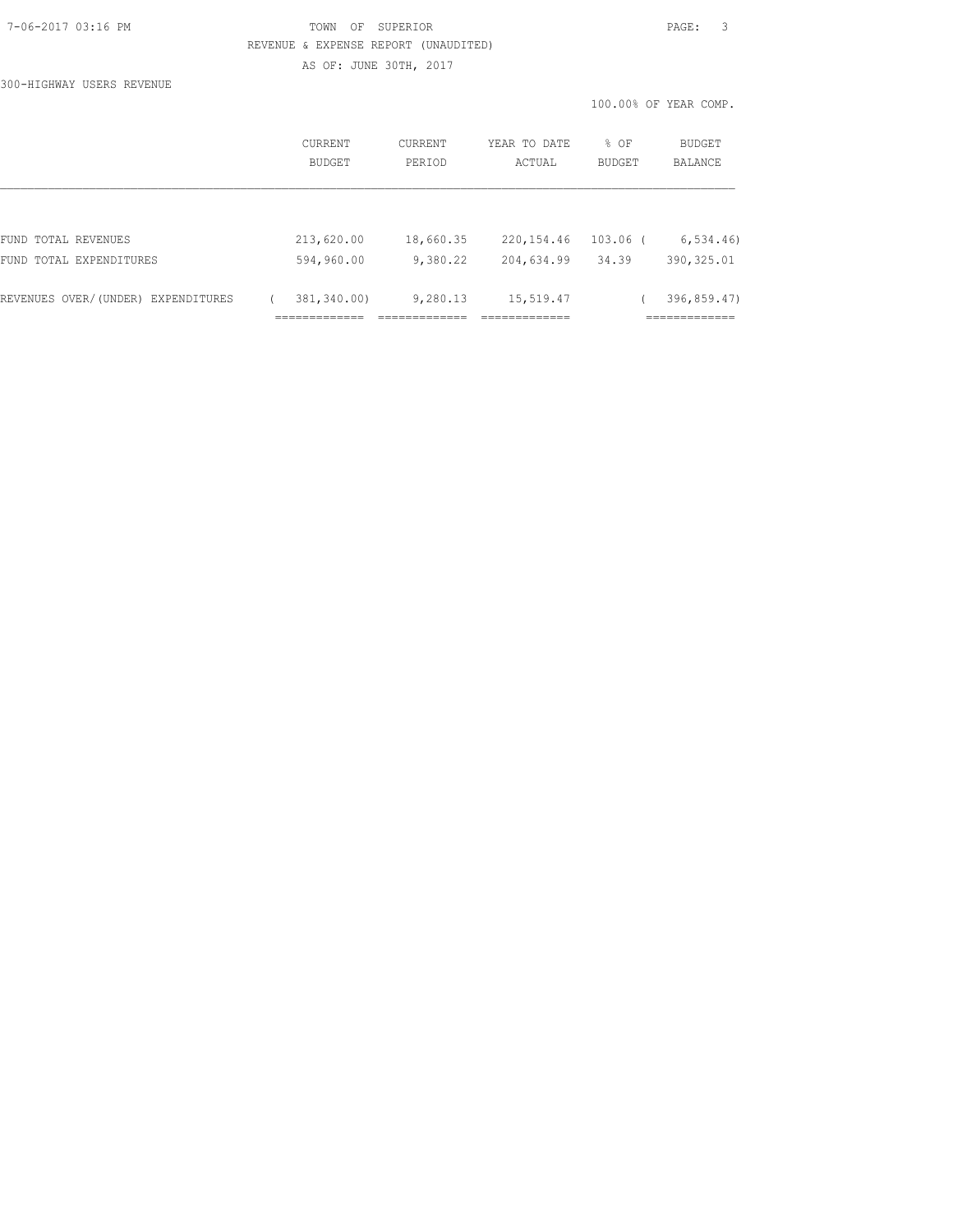#### 7-06-2017 03:16 PM TOWN OF SUPERIOR PAGE: 1 REVENUE & EXPENSE REPORT (UNAUDITED)

AS OF: JUNE 30TH, 2017

310-EXCISE TAX

|                                         | <b>CURRENT</b><br><b>BUDGET</b> | CURRENT<br>PERIOD | YEAR TO DATE<br>ACTUAL  | % OF<br><b>BUDGET</b> | <b>BUDGET</b><br>BALANCE |
|-----------------------------------------|---------------------------------|-------------------|-------------------------|-----------------------|--------------------------|
| REVENUES                                |                                 |                   |                         |                       |                          |
| TAXES                                   |                                 |                   |                         |                       |                          |
| 310-00-4130 EXCISE TAX-1/2 SALES PINAL  | 240,138.00                      | 0.00              | 0.00                    | 0.00                  | 240,138.00               |
| SUBTOTAL TAXES                          | 240,138.00                      | 0.00              | 0.00                    | 0.00                  | 240,138.00               |
| TOTAL REVENUES                          | 240,138.00                      | 0.00              | 0.00                    | 0.00                  | 240,138.00               |
| EXPENDITURES                            |                                 |                   |                         |                       |                          |
| PERSONEL                                |                                 |                   |                         |                       |                          |
| 310-00-5100 SALARIES                    | 18,979.00                       | 3,271.55          | 38,280.82               | $201.70$ (            | 19,301.82)               |
| 310-00-5101 OVERTIME                    | 0.00                            | 122.69            | 1,771.24                | 0.00(                 | 1,771.24)                |
| 310-00-5120 INMATE LABOR                | 1,550.00                        | 156.25            | 1,668.75                | $107.66$ (            | 118.75)                  |
| 310-00-5151 FICA                        | 1,177.00                        | 205.66            | 1,845.10                | 156.76 (              | 668.10)                  |
| 310-00-5152 MEDICARE                    | 275.00                          | 48.09             | 431.43                  | 156.88 (              | 156.43)                  |
| 310-00-5153 STATE UNEMPLOYMENT          | 285.00                          | 25.99             | 372.65                  | $130.75$ (            | 87.65)                   |
| 310-00-5154 WORKERS COMP INSURANCE      | 1,073.00                        | 0.00              | 1,068.00                | 99.53                 | 5.00                     |
| 310-00-5161 ARIZONA STATE RETIREMENT    | 2,076.00                        | 316.43            | 3,220.34                | $155.12$ (            | 1, 144.34)               |
| 310-00-5162 LIFE INSURANCE              | 60.00                           | 0.00              | 0.00                    | 0.00                  | 60.00                    |
| 310-00-5163 HEALTH INSURANCE            | 5,612.00                        | 0.00              | 0.00                    | 0.00                  | 5,612.00                 |
| 310-00-5164 DENTAL INSURANCE            | 193.00                          | 0.00              | 0.00                    | 0.00                  | 193.00                   |
| SUBTOTAL PERSONEL                       | 31,280.00                       | 4,146.66          | 48,658.33               | $155.56$ (            | 17, 378.33               |
| SUPPLIES                                |                                 |                   |                         |                       |                          |
| 310-00-5299 OPERATING SUPPLIES          | 0.00                            | 211.61            | 1,463.85                | $0.00$ (              | 1,463.85)                |
| SUBTOTAL SUPPLIES                       | 0.00                            | 211.61            | 1,463.85                | 0.00(                 | 1,463.85)                |
| UTILITIES                               |                                 |                   |                         |                       |                          |
| 310-00-5310 ELECTRICITY                 | 3,400.00                        | 0.00              | 1,478.95                | 43.50                 | 1,921.05                 |
| SUBTOTAL UTILITIES                      | 3,400.00                        | 0.00              | 1,478.95                | 43.50                 | 1,921.05                 |
| GENERAL BUSINESS EXPENSE                |                                 |                   |                         |                       |                          |
| PROFESSIONAL SERVICES                   |                                 |                   |                         |                       |                          |
| 310-00-5520 CONTRACTUAL SERVICES        | 0.00                            | 121.26            | 776.84                  | $0.00$ (              | 776.84)                  |
| 310-00-5550 OTHER PROFESSIONAL SERVICES | 0.00                            | 0.00              | 15,222.25               | $0.00$ (              | 15, 222.25               |
| SUBTOTAL PROFESSIONAL SERVICES          | 0.00                            | 121.26            | 15,999.09               | $0.00$ (              | 15, 999.09               |
| REPAIR/MAINTENANCE                      |                                 |                   |                         |                       |                          |
| 310-00-5640 AUTO & TRUCK REPAIRS        | 2,000.00                        | 0.00              | 2,106.47                | $105.32$ (            | 106.47)                  |
| 310-00-5641 GAS & OIL                   | 3,000.00                        | 0.00              | 3,554.21                | $118.47$ (            | 554.21)                  |
| 310-00-5642 TIRES & TUBES               | 0.00                            | 0.00              | 781.06                  | $0.00$ (              | 781.06)                  |
| 310-00-5643 INMATE FUEL                 | 0.00                            | 93.08             | 1,023.86                | $0.00$ (              | 1,023.86                 |
| 310-00-5670 STREET & SIDEWALK REPAIR    | 5,000.00                        | 115,283.81        | 126, 324.45 2, 526.49 ( |                       | 121, 324.45              |
| SUBTOTAL REPAIR/MAINTENANCE             | 10,000.00                       | 115,376.89        | 133,790.05 1,337.90 (   |                       | 123,790.05)              |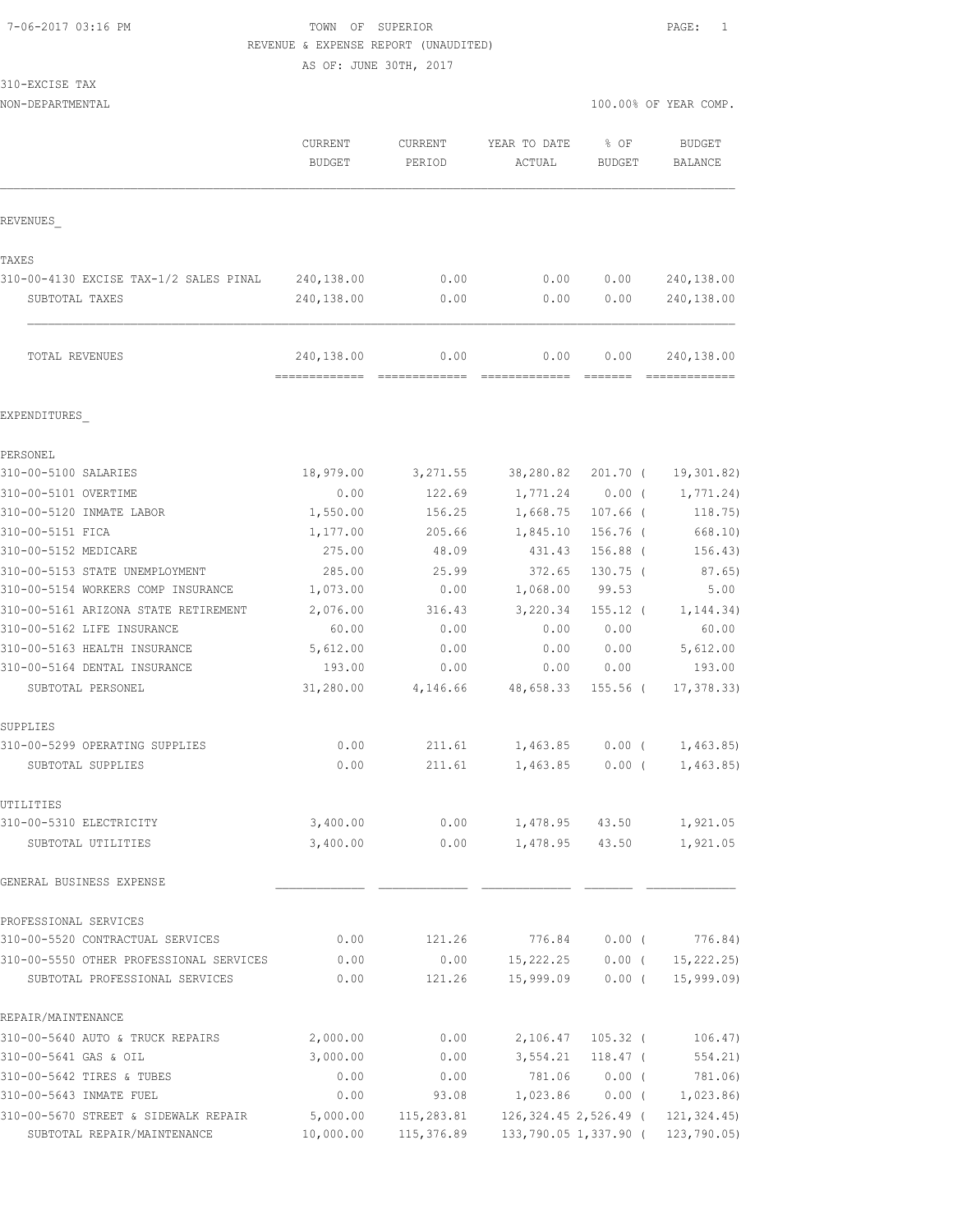#### 7-06-2017 03:16 PM TOWN OF SUPERIOR PAGE: 2 REVENUE & EXPENSE REPORT (UNAUDITED)

AS OF: JUNE 30TH, 2017

# 310-EXCISE TAX

|                                    | CURRENT<br>BUDGET                          | <b>CURRENT</b><br>PERIOD | YEAR TO DATE<br>ACTUAL                    | % OF<br>BUDGET | BUDGET<br><b>BALANCE</b>   |
|------------------------------------|--------------------------------------------|--------------------------|-------------------------------------------|----------------|----------------------------|
|                                    |                                            |                          |                                           |                |                            |
| CAPITAL OUTLAY                     |                                            |                          |                                           |                |                            |
| 310-00-5790 MACHINERY & EQUIPMENT  | 0.00                                       | 0.00                     |                                           |                | 21,407.87 0.00 (21,407.87) |
| SUBTOTAL CAPITAL OUTLAY            | 0.00                                       | 0.00                     | $21,407.87$ 0.00 (                        |                | 21,407.87)                 |
| NON-OPERATING                      |                                            |                          |                                           |                |                            |
| DEBT SERVICE                       |                                            |                          |                                           |                |                            |
| 310-00-5999 CONTINGENCY            | 283,634.00                                 | 0.00                     | 0.00                                      | 0.00           | 283,634.00                 |
| SUBTOTAL DEBT SERVICE              | 283,634.00                                 | 0.00                     | 0.00                                      | 0.00           | 283,634.00                 |
| TOTAL EXPENDITURES                 |                                            |                          | 328, 314.00 119, 856.42 222, 798.14 67.86 |                | 105,515.86                 |
| REVENUES OVER/(UNDER) EXPENDITURES | $(88, 176.00) (119, 856.42) (222, 798.14)$ |                          |                                           |                | 134,622.14                 |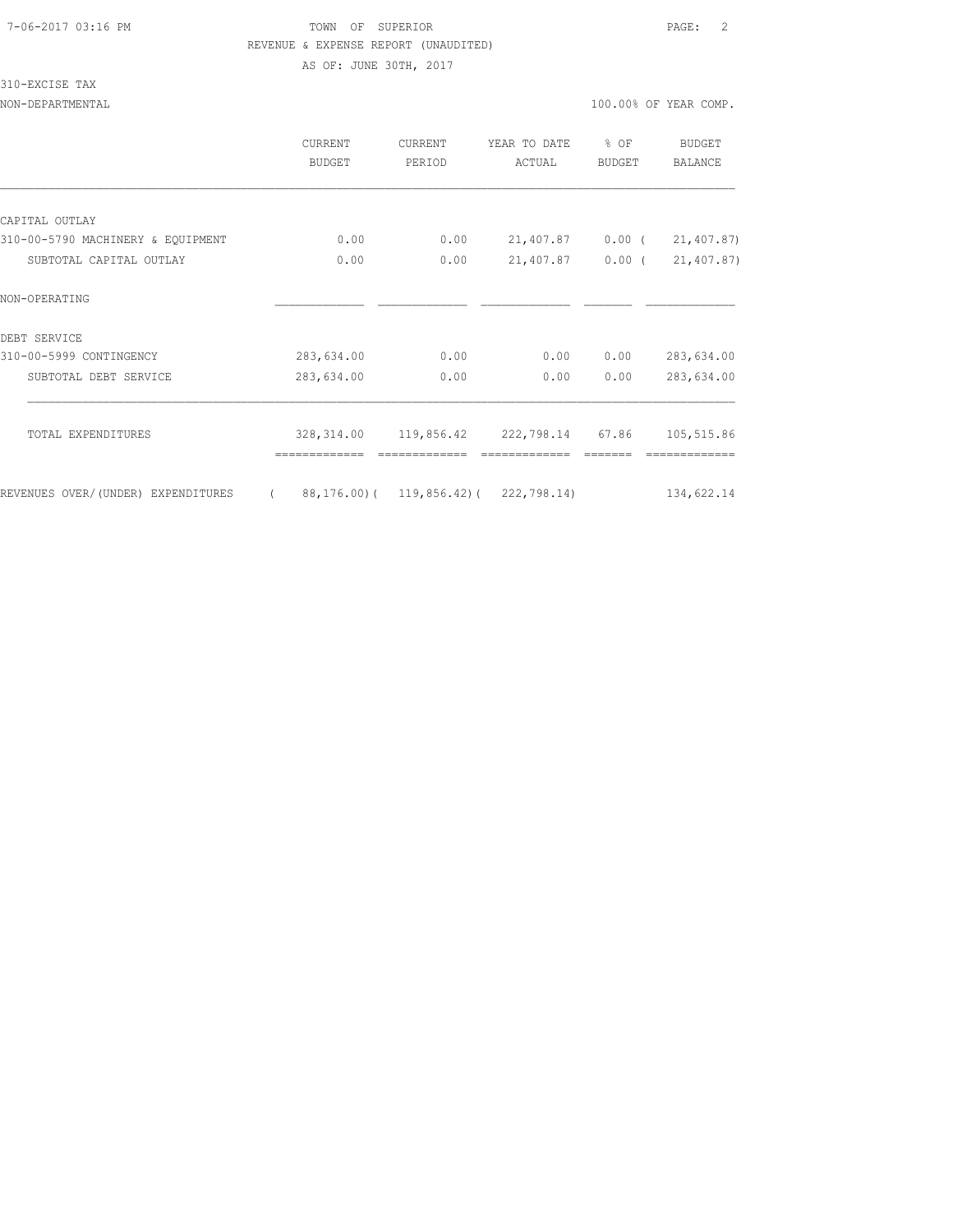#### 7-06-2017 03:16 PM TOWN OF SUPERIOR PAGE: 3 REVENUE & EXPENSE REPORT (UNAUDITED)

AS OF: JUNE 30TH, 2017 310-EXCISE TAX

|                                    | CURRENT<br><b>BUDGET</b> | <b>CURRENT</b><br>PERIOD | YEAR TO DATE<br>ACTUAL | % OF<br>BUDGET | <b>BUDGET</b><br><b>BALANCE</b> |
|------------------------------------|--------------------------|--------------------------|------------------------|----------------|---------------------------------|
|                                    |                          |                          |                        |                |                                 |
| FUND TOTAL REVENUES                | 240,138.00               | 0.00                     | 0.00                   | 0.00           | 240,138.00                      |
| FUND TOTAL EXPENDITURES            | 328, 314.00              | 119,856.42               | 222,798.14             | 67.86          | 105,515.86                      |
| REVENUES OVER/(UNDER) EXPENDITURES | 88,176.00)(              | $119,856.42$ ) (         | 222,798.14)            |                | 134,622.14                      |
|                                    |                          |                          |                        |                |                                 |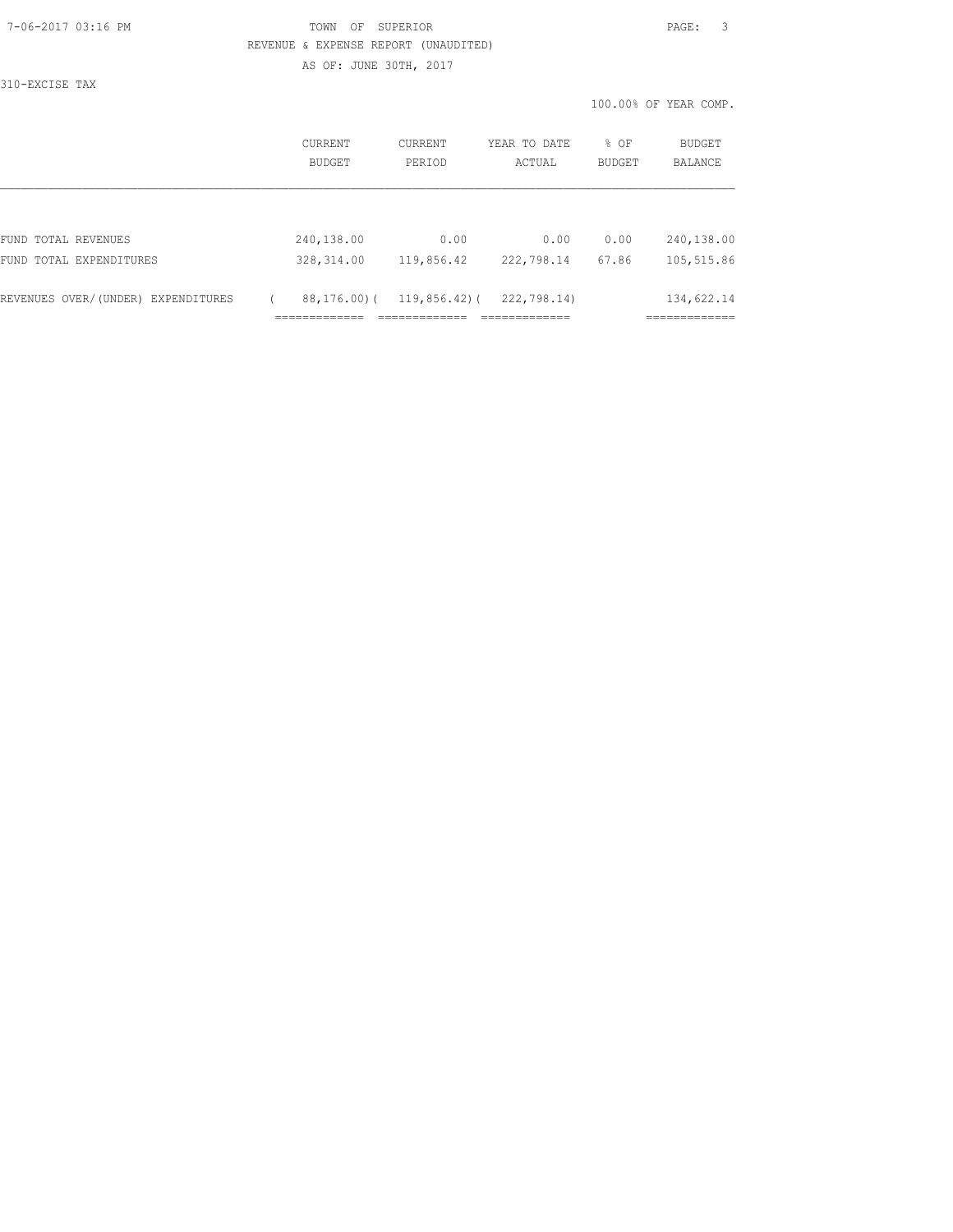| 7-06-2017 03:16 PM         | TOWN OF SUPERIOR                     |  |                                          |  |                       |  |  |  |
|----------------------------|--------------------------------------|--|------------------------------------------|--|-----------------------|--|--|--|
|                            | REVENUE & EXPENSE REPORT (UNAUDITED) |  |                                          |  |                       |  |  |  |
|                            | AS OF: JUNE 30TH, 2017               |  |                                          |  |                       |  |  |  |
| 320-LOCAL TRANS ASSISTANCE |                                      |  |                                          |  |                       |  |  |  |
| NON-DEPARTMENTAL           |                                      |  |                                          |  | 100.00% OF YEAR COMP. |  |  |  |
|                            |                                      |  |                                          |  |                       |  |  |  |
|                            |                                      |  | CURRENT CURRENT YEAR TO DATE % OF BUDGET |  |                       |  |  |  |
|                            |                                      |  | BUDGET PERIOD ACTUAL BUDGET BALANCE      |  |                       |  |  |  |
| REVENUES                   |                                      |  |                                          |  |                       |  |  |  |
|                            |                                      |  |                                          |  |                       |  |  |  |
| <b>TAXES</b>               |                                      |  |                                          |  |                       |  |  |  |
|                            |                                      |  |                                          |  |                       |  |  |  |
| EXPENDITURES               |                                      |  |                                          |  |                       |  |  |  |
| <b>SUPPLIES</b>            |                                      |  |                                          |  |                       |  |  |  |
| PROFESSIONAL SERVICES      |                                      |  |                                          |  |                       |  |  |  |
| REPAIR/MAINTENANCE         |                                      |  |                                          |  |                       |  |  |  |
| CAPITAL OUTLAY             |                                      |  |                                          |  |                       |  |  |  |
| NON-OPERATING              |                                      |  |                                          |  |                       |  |  |  |
| DEBT SERVICE               |                                      |  |                                          |  |                       |  |  |  |
|                            |                                      |  |                                          |  |                       |  |  |  |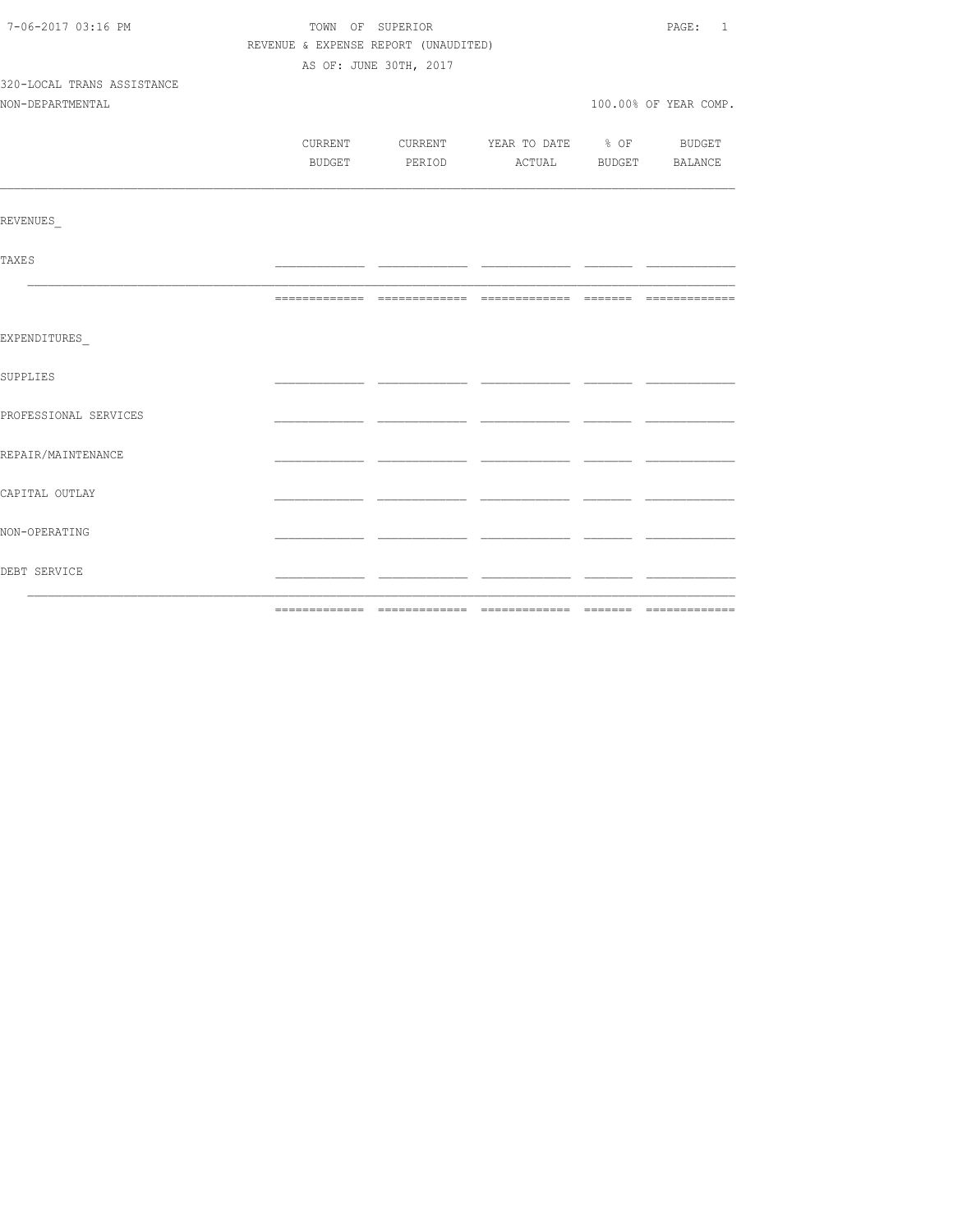# TOWN OF SUPERIOR **PAGE:** 2 REVENUE & EXPENSE REPORT (UNAUDITED)

AS OF: JUNE 30TH, 2017

320-LOCAL TRANS ASSISTANCE

#### 100.00% OF YEAR COMP.

| <b>ATIT</b> | DATE.<br>$- - -$<br>m <sub>c</sub><br>$\sim$<br>--- | ΟF |  |
|-------------|-----------------------------------------------------|----|--|
|             | .                                                   |    |  |

============= ============= ============= =============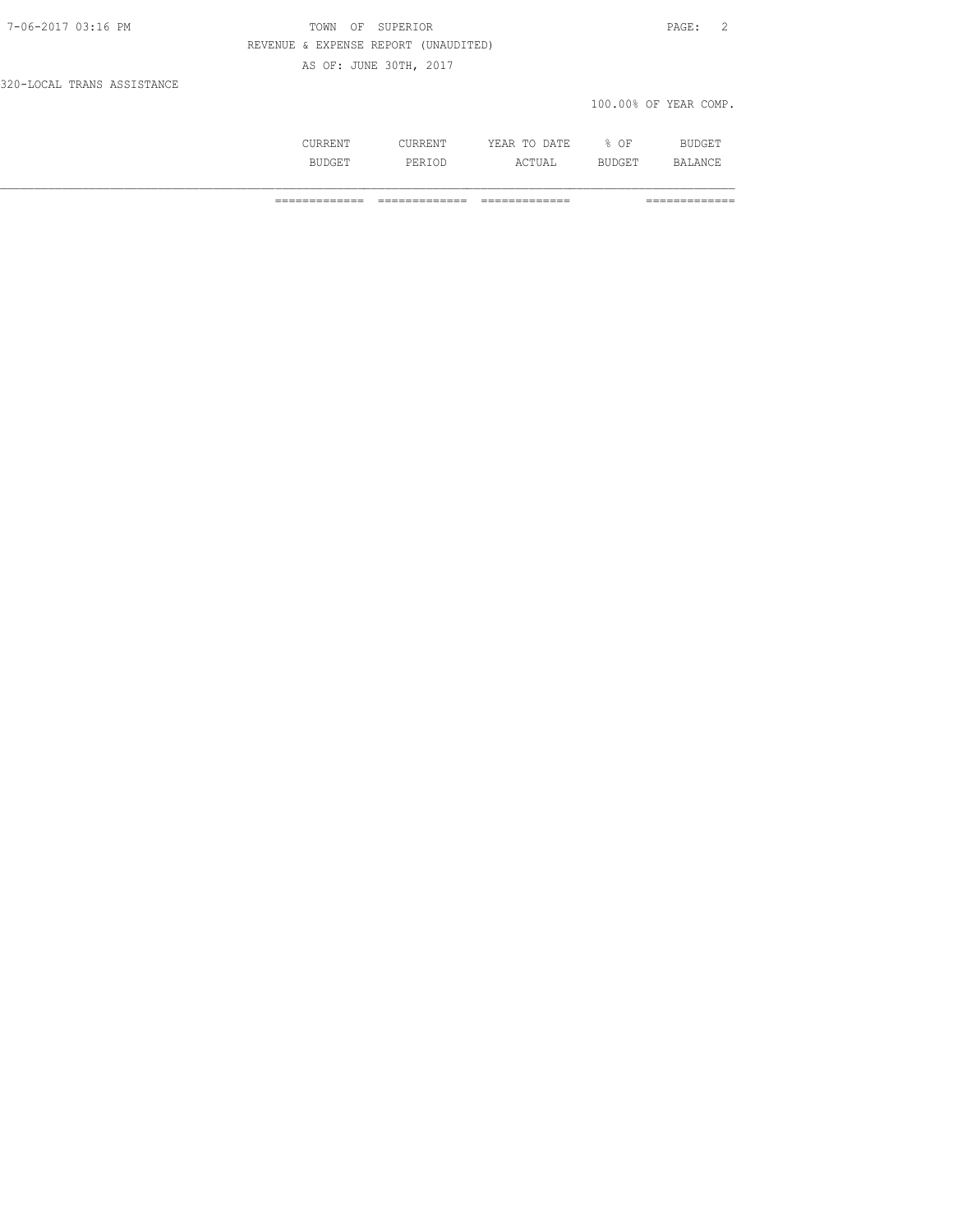| 7-06-2017 03:16 PM       | TOWN OF SUPERIOR                     | PAGE: 1                |                                          |  |                       |  |  |
|--------------------------|--------------------------------------|------------------------|------------------------------------------|--|-----------------------|--|--|
|                          | REVENUE & EXPENSE REPORT (UNAUDITED) |                        |                                          |  |                       |  |  |
|                          |                                      | AS OF: JUNE 30TH, 2017 |                                          |  |                       |  |  |
| 400-GADA BOND            |                                      |                        |                                          |  |                       |  |  |
| NON-DEPARTMENTAL         |                                      |                        |                                          |  | 100.00% OF YEAR COMP. |  |  |
|                          |                                      |                        |                                          |  |                       |  |  |
|                          |                                      |                        | CURRENT CURRENT YEAR TO DATE % OF BUDGET |  |                       |  |  |
|                          | BUDGET                               |                        |                                          |  |                       |  |  |
|                          |                                      |                        |                                          |  |                       |  |  |
|                          |                                      |                        |                                          |  |                       |  |  |
| REVENUES                 |                                      |                        |                                          |  |                       |  |  |
|                          |                                      |                        |                                          |  |                       |  |  |
| CONTINGENCY              |                                      |                        |                                          |  |                       |  |  |
|                          |                                      |                        |                                          |  |                       |  |  |
|                          |                                      |                        |                                          |  |                       |  |  |
|                          |                                      |                        |                                          |  |                       |  |  |
| EXPENDITURES             |                                      |                        |                                          |  |                       |  |  |
|                          |                                      |                        |                                          |  |                       |  |  |
| <b>SUPPLIES</b>          |                                      |                        |                                          |  |                       |  |  |
|                          |                                      |                        |                                          |  |                       |  |  |
| GENERAL BUSINESS EXPENSE |                                      |                        |                                          |  |                       |  |  |
|                          |                                      |                        |                                          |  |                       |  |  |
| NON-OPERATING            |                                      |                        |                                          |  |                       |  |  |
|                          |                                      |                        |                                          |  |                       |  |  |
| DEBT SERVICE             |                                      |                        |                                          |  |                       |  |  |
|                          |                                      |                        |                                          |  |                       |  |  |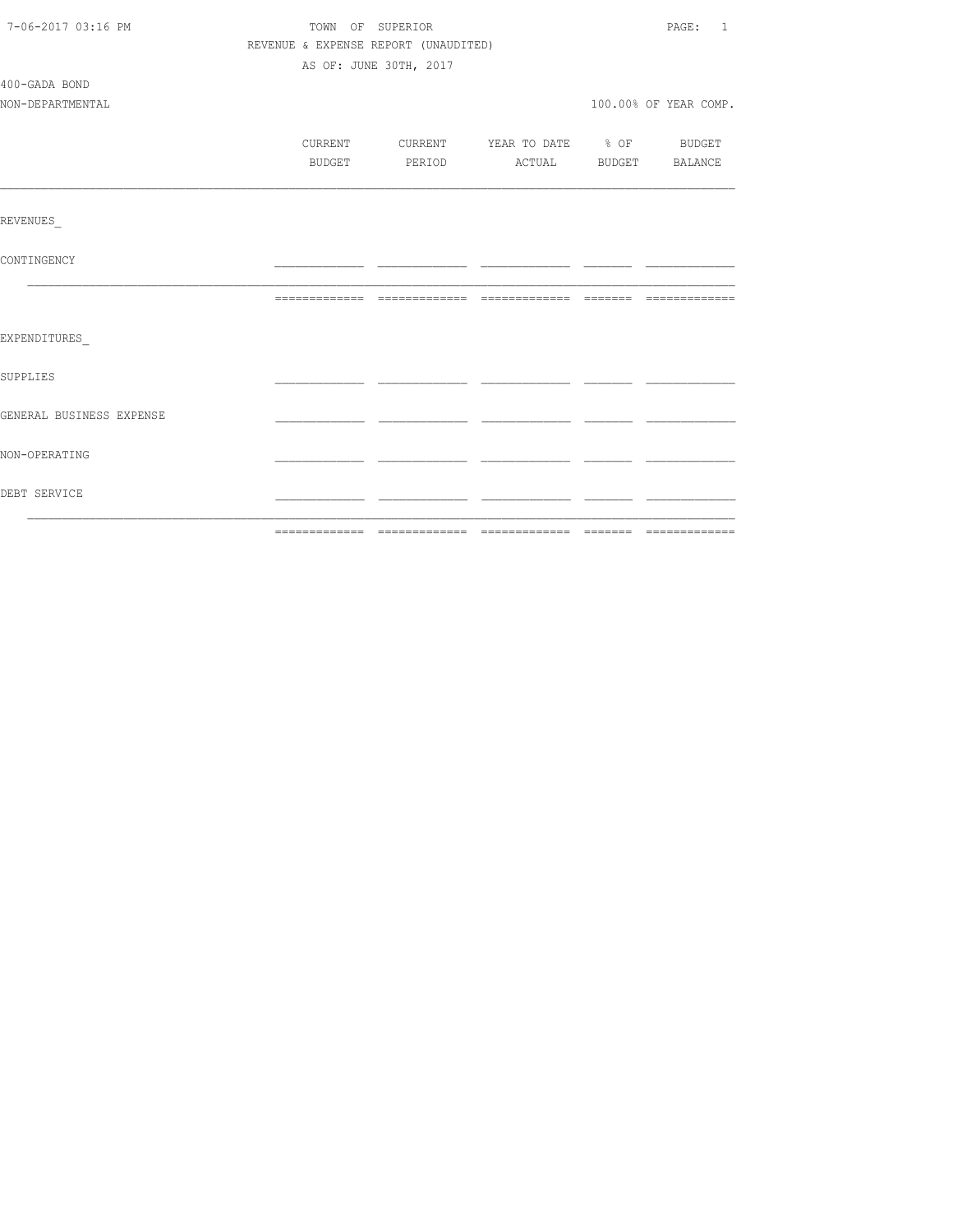AS OF: JUNE 30TH, 2017

400-GADA BOND

# 100.00% OF YEAR COMP.

|         | DATE.<br>---<br>m <sub>c</sub><br>. | ΟF<br>$\sim$ $\sim$ |  |
|---------|-------------------------------------|---------------------|--|
| التالان | ۰д.<br>.                            | ◡∸                  |  |

============= ============= ============= =============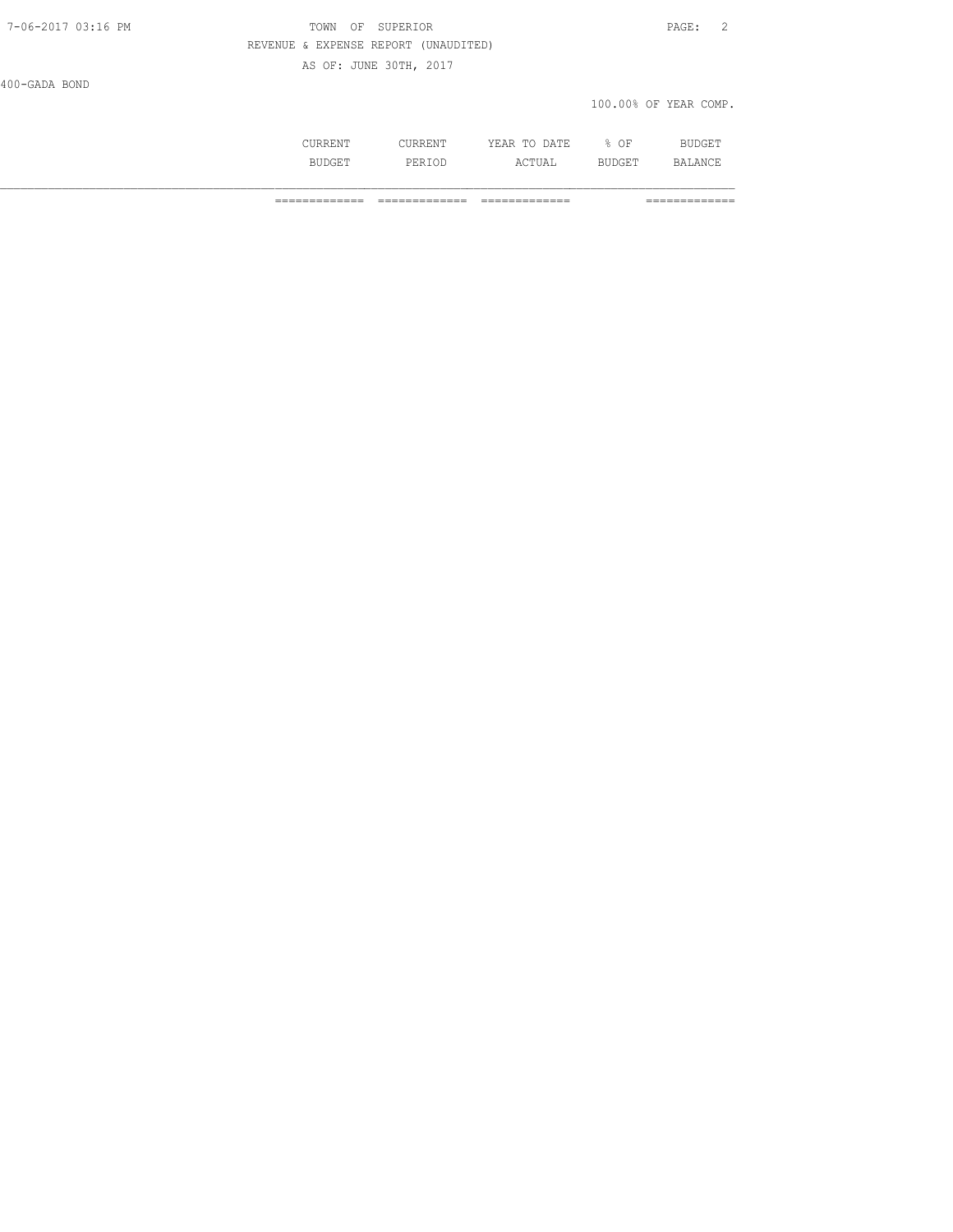| 7-06-2017 03:16 PM                                                 | TOWN OF SUPERIOR<br>REVENUE & EXPENSE REPORT (UNAUDITED)<br>AS OF: JUNE 30TH, 2017 |                   |                                |                | $\texttt{PAGE}$ :<br>$\overline{1}$ |
|--------------------------------------------------------------------|------------------------------------------------------------------------------------|-------------------|--------------------------------|----------------|-------------------------------------|
| 410-MPC BOND<br>NON-DEPARTMENTAL                                   |                                                                                    |                   |                                |                | 100.00% OF YEAR COMP.               |
|                                                                    | CURRENT<br>BUDGET                                                                  | CURRENT<br>PERIOD | YEAR TO DATE<br>ACTUAL         | % OF<br>BUDGET | BUDGET<br>BALANCE                   |
| REVENUES                                                           |                                                                                    |                   |                                |                |                                     |
| BUSINESS SERVICES                                                  |                                                                                    |                   |                                |                |                                     |
| CONTINGENCY                                                        |                                                                                    |                   |                                |                |                                     |
|                                                                    |                                                                                    |                   |                                |                | _______________                     |
| EXPENDITURES                                                       |                                                                                    |                   |                                |                |                                     |
| SUPPLIES                                                           |                                                                                    |                   |                                |                |                                     |
| GENERAL BUSINESS EXPENSE                                           |                                                                                    |                   |                                |                |                                     |
| 410-00-5491 FINANCE/BANK FEES<br>SUBTOTAL GENERAL BUSINESS EXPENSE | 0.00<br>0.00                                                                       | 0.00<br>0.00      | 3,000.00<br>3,000.00           | $0.00$ (       | $0.00$ ( $3,000.00$ )<br>3,000.00)  |
| NON-OPERATING                                                      |                                                                                    |                   |                                |                |                                     |
| DEBT SERVICE                                                       |                                                                                    |                   |                                |                |                                     |
| 410-00-5920 MPC BOND DEBT: SERVICE                                 | 225,000.00                                                                         | 19,987.50         | 239,850.00 106.60 ( 14,850.00) |                |                                     |
| SUBTOTAL DEBT SERVICE                                              | 225,000.00                                                                         | 19,987.50         | 239,850.00                     |                | $106.60$ ( $14,850.00$ )            |
| TOTAL EXPENDITURES                                                 | 225,000.00<br>=============                                                        | 19,987.50         |                                |                | 242,850.00 107.93 ( 17,850.00)      |
| REVENUES OVER/(UNDER) EXPENDITURES                                 | $(225,000.00)$ (                                                                   | 19,987.50)(       | 242,850.00)                    |                | 17,850.00                           |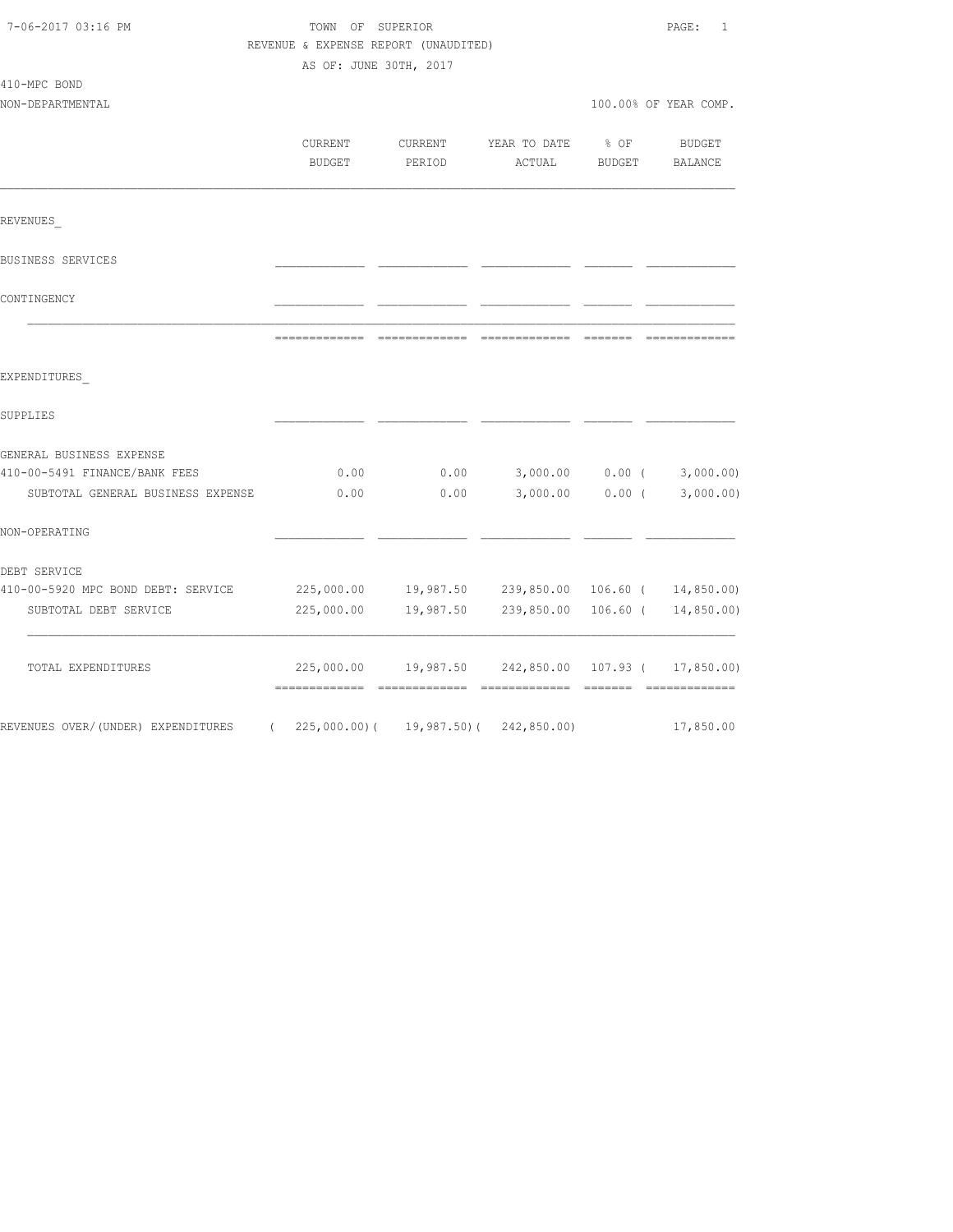#### 7-06-2017 03:16 PM TOWN OF SUPERIOR PAGE: 2 REVENUE & EXPENSE REPORT (UNAUDITED)

AS OF: JUNE 30TH, 2017

410-MPC BOND

|                                    | <b>CURRENT</b><br>BUDGET | CURRENT<br>PERIOD | YEAR TO DATE<br>ACTUAL | % OF<br>BUDGET | BUDGET<br>BALANCE         |
|------------------------------------|--------------------------|-------------------|------------------------|----------------|---------------------------|
| FUND TOTAL EXPENDITURES            | 225,000.00               | 19,987.50         | 242,850.00             | 107.93 (       | 17,850.00)                |
| REVENUES OVER/(UNDER) EXPENDITURES | $225,000.00)$ (          | $19,987.50$ (     | 242,850.00)            |                | 17,850.00                 |
|                                    |                          |                   |                        |                | . _ _ _ _ _ _ _ _ _ _ _ _ |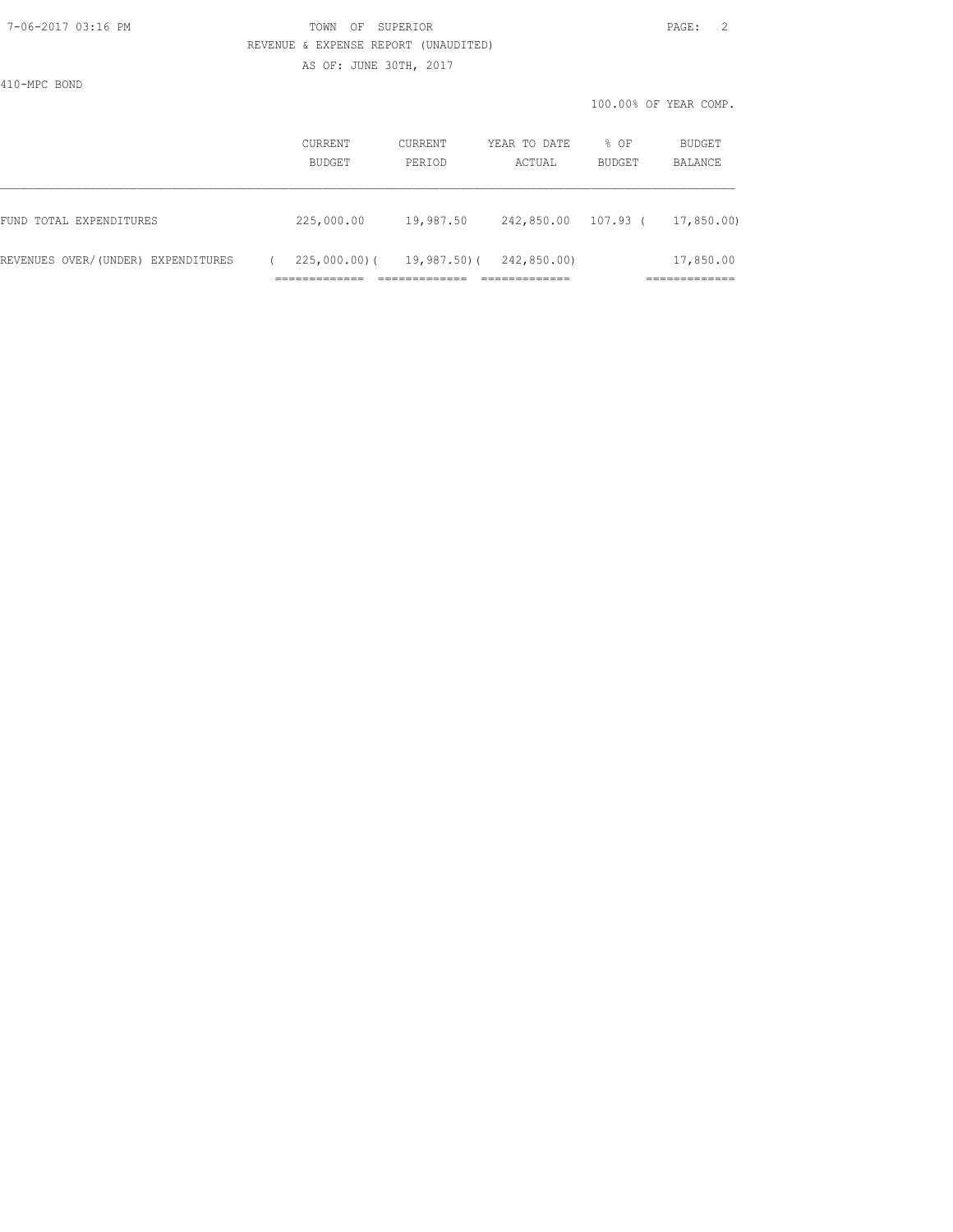| 7-06-2017 03:16 PM |  |
|--------------------|--|
|                    |  |

TOWN OF SUPERIOR **PAGE:** 1 REVENUE & EXPENSE REPORT (UNAUDITED)

AS OF: JUNE 30TH, 2017

| 500-GRANTS |  |
|------------|--|
|------------|--|

| NON-DEPARTMENTAL | 100.00% OF YEAR COMP. |
|------------------|-----------------------|

|                                    | <b>CURRENT</b><br><b>BUDGET</b>                | <b>CURRENT</b><br>PERIOD | YEAR TO DATE<br>ACTUAL    | % OF<br><b>BUDGET</b>   | <b>BUDGET</b><br>BALANCE     |
|------------------------------------|------------------------------------------------|--------------------------|---------------------------|-------------------------|------------------------------|
| REVENUES                           |                                                |                          |                           |                         |                              |
| GRANTS                             |                                                |                          |                           |                         |                              |
| 500-00-4600 GRANT REVENUES         | 3,025,000.00                                   | 800.00                   |                           |                         | 131,032.10 4.33 2,893,967.90 |
| SUBTOTAL GRANTS                    | 3,025,000.00                                   | 800.00                   | 131,032.10 4.33           |                         | 2,893,967.90                 |
| CONTINGENCY                        |                                                |                          |                           |                         |                              |
| TOTAL REVENUES                     | 3,025,000.00<br>-------------- --------------  | 800.00                   | 131,032.10 4.33           |                         | 2,893,967.90                 |
| EXPENDITURES                       |                                                |                          |                           |                         |                              |
| PERSONEL                           |                                                |                          |                           |                         |                              |
| SUPPLIES                           |                                                |                          |                           |                         |                              |
| 500-00-5299 OPERATING SUPPLIES     | 3,025,000.00                                   | 0.00                     | 2,707.72                  | 0.09                    | 3,022,292.28                 |
| SUBTOTAL SUPPLIES                  | 3,025,000.00                                   | 0.00                     | 2,707.72                  | 0.09                    | 3,022,292.28                 |
| GENERAL BUSINESS EXPENSE           |                                                |                          |                           |                         |                              |
| TOTAL EXPENDITURES                 | 3,025,000.00<br>============================== | 0.00                     | 2,707.72<br>============= | 0.09<br><b>COOSSESS</b> | 3,022,292.28                 |
| REVENUES OVER/(UNDER) EXPENDITURES | 0.00                                           | 800.00                   | 128, 324.38               |                         | (128, 324.38)                |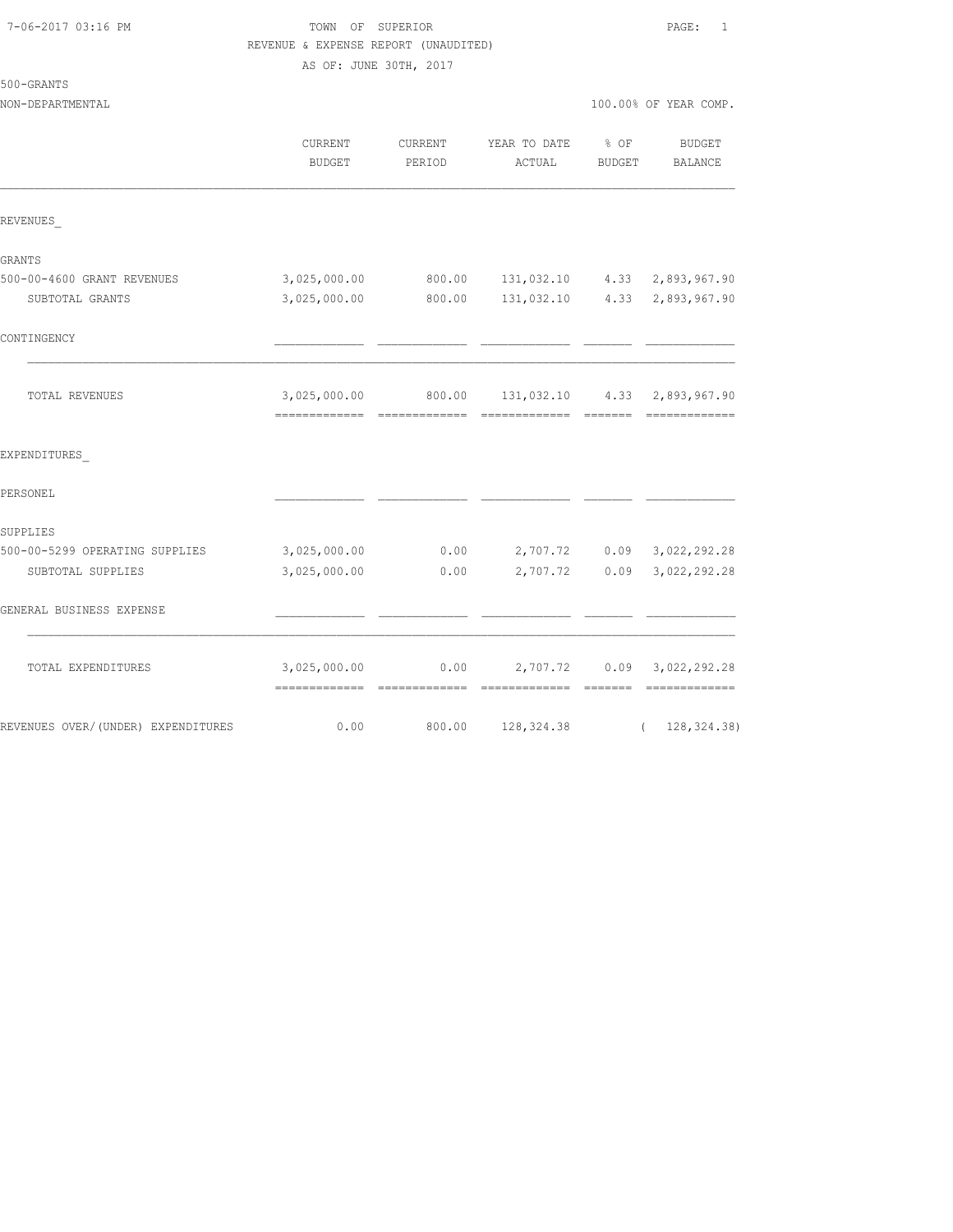## 7-06-2017 03:16 PM TOWN OF SUPERIOR PAGE: 2 REVENUE & EXPENSE REPORT (UNAUDITED) AS OF: JUNE 30TH, 2017

|                                    | CURRENT<br>BUDGET     | CURRENT<br>PERIOD      | YEAR TO DATE<br>ACTUAL                          | $\frac{6}{6}$ OF<br><b>BUDGET</b>                                                                                                                                                                                                                                                                                                                                                                                                                                                      | <b>BUDGET</b><br>BALANCE |
|------------------------------------|-----------------------|------------------------|-------------------------------------------------|----------------------------------------------------------------------------------------------------------------------------------------------------------------------------------------------------------------------------------------------------------------------------------------------------------------------------------------------------------------------------------------------------------------------------------------------------------------------------------------|--------------------------|
| REVENUES                           |                       |                        |                                                 |                                                                                                                                                                                                                                                                                                                                                                                                                                                                                        |                          |
| GRANTS                             |                       |                        |                                                 |                                                                                                                                                                                                                                                                                                                                                                                                                                                                                        |                          |
| 500-30-4600 GRANT REVENUE          | 0.00                  | 0.00                   | $4,525.00$ 0.00 ( $4,525.00$ )                  |                                                                                                                                                                                                                                                                                                                                                                                                                                                                                        |                          |
| SUBTOTAL GRANTS                    | 0.00                  | 0.00                   |                                                 | $4,525.00$ 0.00 (                                                                                                                                                                                                                                                                                                                                                                                                                                                                      | 4,525.00)                |
| <b>TOTAL REVENUES</b>              | 0.00<br>============= | 0.00                   | $4,525.00$ 0.00 ( $4,525.00$ )<br>============= | $\begin{array}{cccccccccc} \multicolumn{2}{c}{} & \multicolumn{2}{c}{} & \multicolumn{2}{c}{} & \multicolumn{2}{c}{} & \multicolumn{2}{c}{} & \multicolumn{2}{c}{} & \multicolumn{2}{c}{} & \multicolumn{2}{c}{} & \multicolumn{2}{c}{} & \multicolumn{2}{c}{} & \multicolumn{2}{c}{} & \multicolumn{2}{c}{} & \multicolumn{2}{c}{} & \multicolumn{2}{c}{} & \multicolumn{2}{c}{} & \multicolumn{2}{c}{} & \multicolumn{2}{c}{} & \multicolumn{2}{c}{} & \multicolumn{2}{c}{} & \mult$ | =============            |
| EXPENDITURES                       |                       |                        |                                                 |                                                                                                                                                                                                                                                                                                                                                                                                                                                                                        |                          |
| SUPPLIES                           |                       |                        |                                                 |                                                                                                                                                                                                                                                                                                                                                                                                                                                                                        |                          |
| 500-30-5299 OPERATING SUPPLIES     | 0.00                  | 0.00                   | $4,467.77$ 0.00 (4,467.77)                      |                                                                                                                                                                                                                                                                                                                                                                                                                                                                                        |                          |
| SUBTOTAL SUPPLIES                  | 0.00                  | 0.00                   |                                                 | $4,467.77$ 0.00 (                                                                                                                                                                                                                                                                                                                                                                                                                                                                      | 4,467.77)                |
| TOTAL EXPENDITURES                 | 0.00<br>============= | 0.00<br>-------------- | $4,467,77$ 0.00 (4,467.77)<br>--------------    | --------                                                                                                                                                                                                                                                                                                                                                                                                                                                                               | =============            |
| REVENUES OVER/(UNDER) EXPENDITURES | 0.00                  | 0.00                   | 57.23                                           | $\left($                                                                                                                                                                                                                                                                                                                                                                                                                                                                               | 57, 23                   |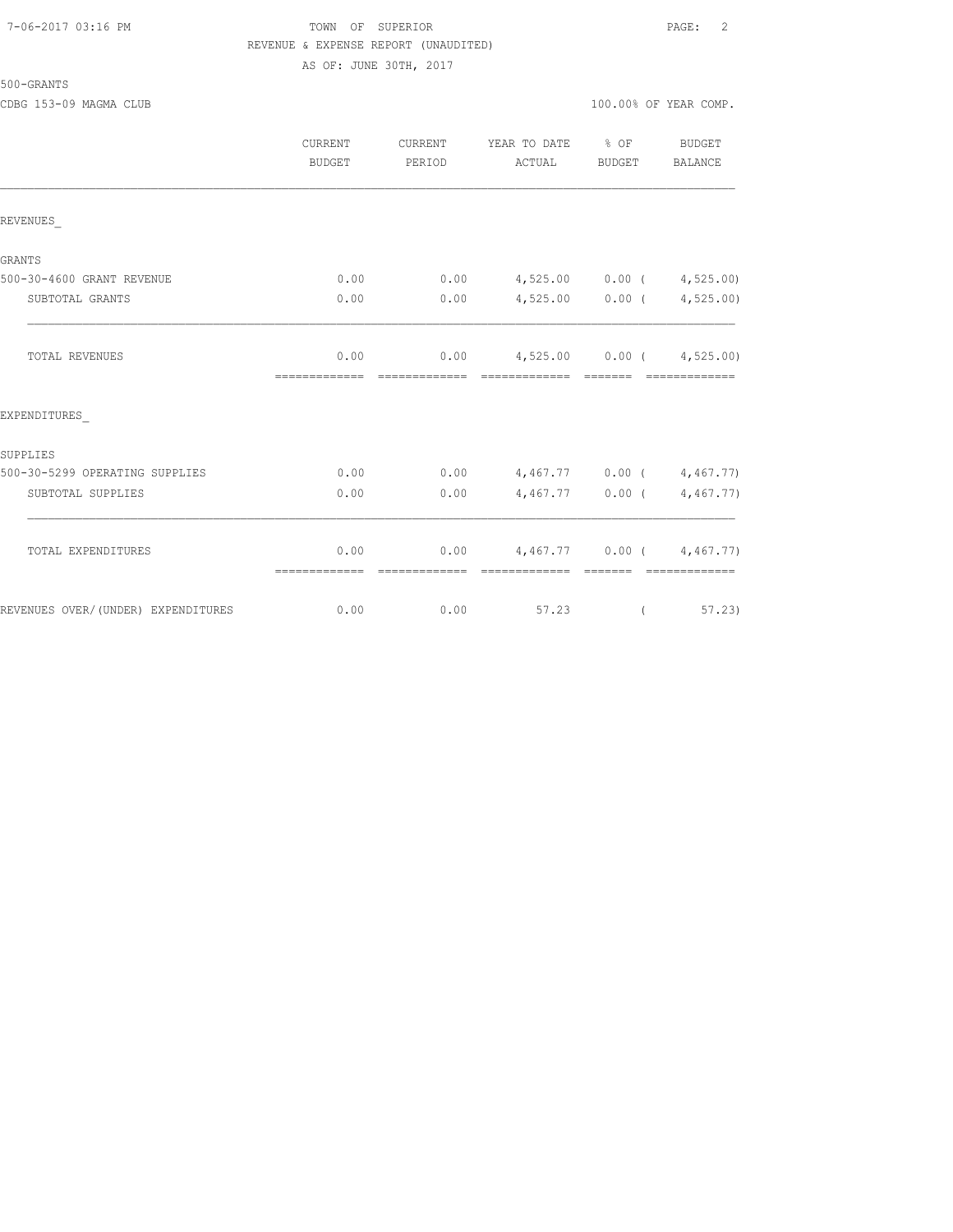| 7-06-2017 03:16 PM    |                                      | TOWN OF SUPERIOR       |                          | $\overline{3}$<br>PAGE: |
|-----------------------|--------------------------------------|------------------------|--------------------------|-------------------------|
|                       | REVENUE & EXPENSE REPORT (UNAUDITED) |                        |                          |                         |
|                       |                                      | AS OF: JUNE 30TH, 2017 |                          |                         |
| 500-GRANTS            |                                      |                        |                          |                         |
| DEPT OF COMM-STIMULUS |                                      |                        |                          | 100.00% OF YEAR COMP.   |
|                       | CURRENT                              | CURRENT                | YEAR TO DATE % OF BUDGET |                         |
|                       | BUDGET                               | PERIOD                 | ACTUAL BUDGET BALANCE    |                         |
| REVENUES              |                                      |                        |                          |                         |
|                       |                                      |                        |                          |                         |
| <b>GRANTS</b>         |                                      |                        |                          |                         |
|                       |                                      |                        |                          |                         |
| EXPENDITURES          |                                      |                        |                          |                         |
| SUPPLIES              |                                      |                        |                          |                         |
|                       |                                      |                        |                          |                         |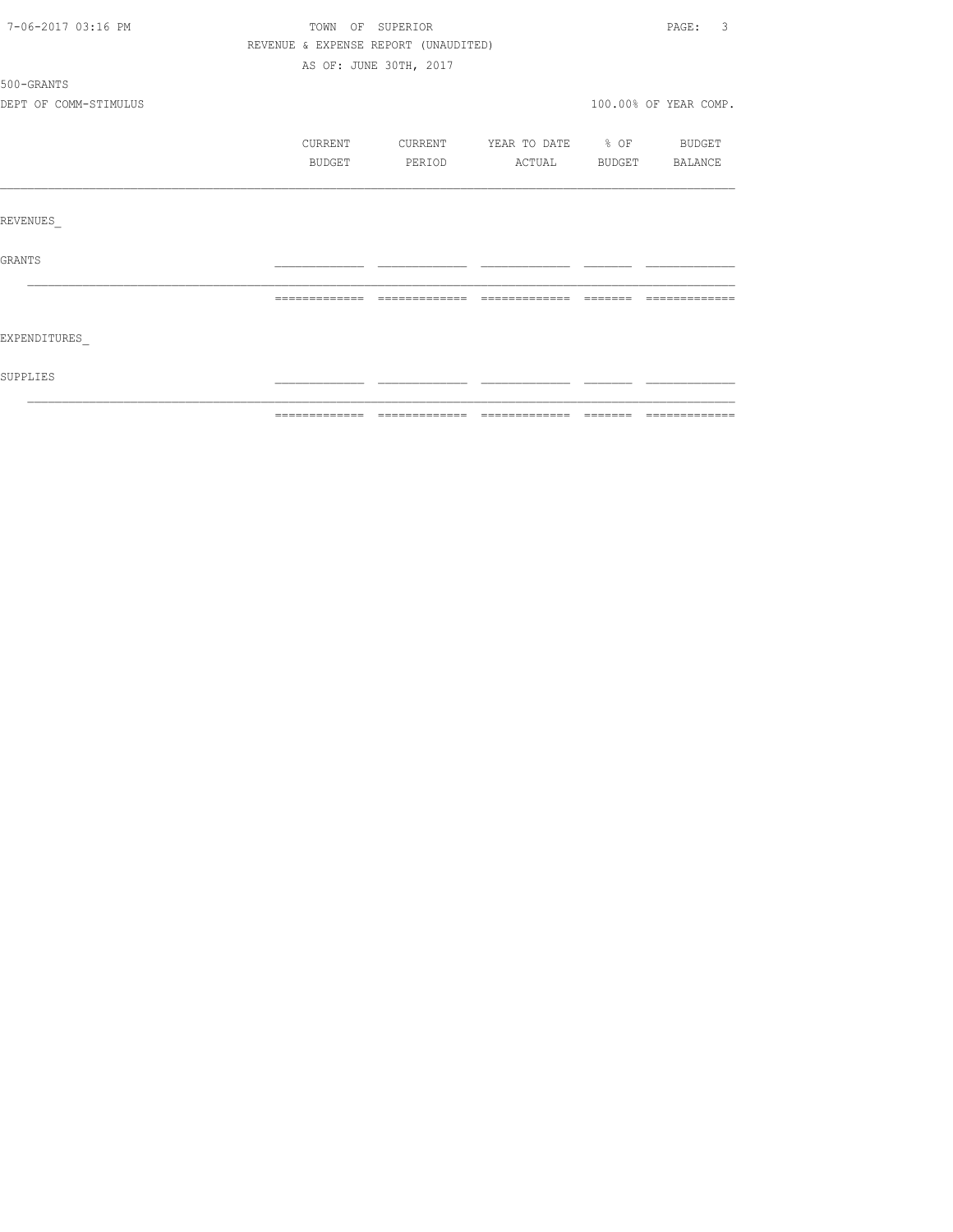| 7-06-2017 03:16 PM    | TOWN          |         | OF SUPERIOR                          |                                                                                                                                                                                                                                                                                                                                                                                                                                                                  |         | PAGE:<br>4            |
|-----------------------|---------------|---------|--------------------------------------|------------------------------------------------------------------------------------------------------------------------------------------------------------------------------------------------------------------------------------------------------------------------------------------------------------------------------------------------------------------------------------------------------------------------------------------------------------------|---------|-----------------------|
|                       |               |         | REVENUE & EXPENSE REPORT (UNAUDITED) |                                                                                                                                                                                                                                                                                                                                                                                                                                                                  |         |                       |
|                       |               |         | AS OF: JUNE 30TH, 2017               |                                                                                                                                                                                                                                                                                                                                                                                                                                                                  |         |                       |
| 500-GRANTS            |               |         |                                      |                                                                                                                                                                                                                                                                                                                                                                                                                                                                  |         |                       |
| PINAL COUNTY-STIMULUS |               |         |                                      |                                                                                                                                                                                                                                                                                                                                                                                                                                                                  |         | 100.00% OF YEAR COMP. |
|                       |               | CURRENT | CURRENT                              | YEAR TO DATE % OF                                                                                                                                                                                                                                                                                                                                                                                                                                                |         | BUDGET                |
|                       |               | BUDGET  | PERIOD                               | ACTUAL                                                                                                                                                                                                                                                                                                                                                                                                                                                           | BUDGET  | BALANCE               |
| REVENUES              |               |         |                                      |                                                                                                                                                                                                                                                                                                                                                                                                                                                                  |         |                       |
| <b>GRANTS</b>         |               |         |                                      |                                                                                                                                                                                                                                                                                                                                                                                                                                                                  |         |                       |
|                       |               |         |                                      |                                                                                                                                                                                                                                                                                                                                                                                                                                                                  |         |                       |
| EXPENDITURES          |               |         |                                      |                                                                                                                                                                                                                                                                                                                                                                                                                                                                  |         |                       |
| SUPPLIES              |               |         |                                      |                                                                                                                                                                                                                                                                                                                                                                                                                                                                  |         |                       |
|                       | ------------- |         | =============                        | $\begin{array}{c} \multicolumn{2}{c} {\textbf{2.4}} & \multicolumn{2}{c} {\textbf{2.5}} & \multicolumn{2}{c} {\textbf{2.6}} \\ \multicolumn{2}{c} {\textbf{2.6}} & \multicolumn{2}{c} {\textbf{2.6}} & \multicolumn{2}{c} {\textbf{2.6}} \\ \multicolumn{2}{c} {\textbf{2.6}} & \multicolumn{2}{c} {\textbf{2.6}} & \multicolumn{2}{c} {\textbf{2.6}} \\ \multicolumn{2}{c} {\textbf{2.6}} & \multicolumn{2}{c} {\textbf{2.6}} & \multicolumn{2}{c} {\textbf{2.$ | ======= | -------------         |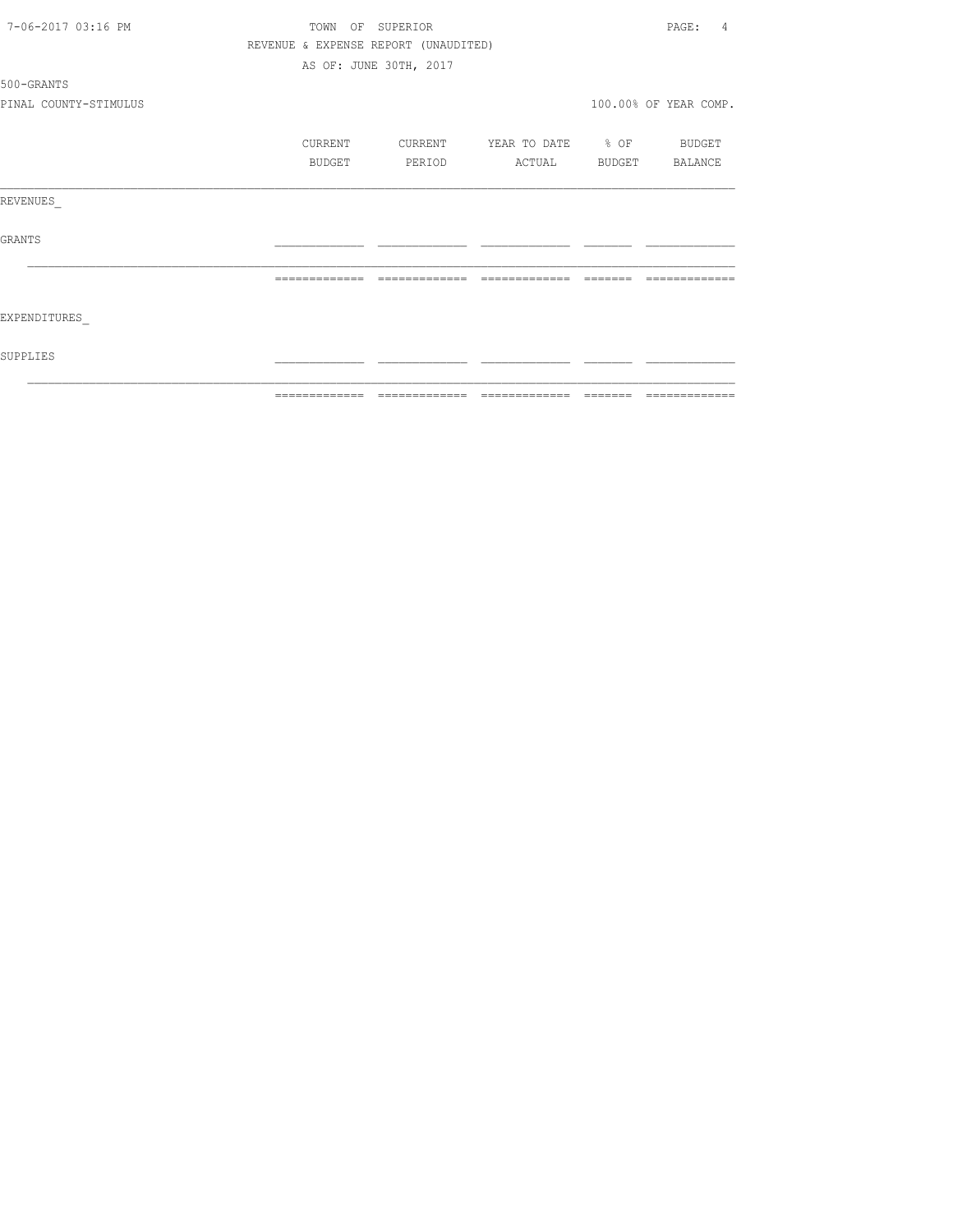| 7-06-2017 03:16 PM       |         | TOWN OF SUPERIOR                     |                   | .5<br>PAGE:           |
|--------------------------|---------|--------------------------------------|-------------------|-----------------------|
|                          |         | REVENUE & EXPENSE REPORT (UNAUDITED) |                   |                       |
|                          |         | AS OF: JUNE 30TH, 2017               |                   |                       |
| 500-GRANTS               |         |                                      |                   |                       |
| AZ DEPT OF HOMELAND SRTY |         |                                      |                   | 100.00% OF YEAR COMP. |
|                          | CURRENT | CURRENT                              | YEAR TO DATE % OF | <b>BUDGET</b>         |
|                          | BUDGET  | PERIOD                               | ACTUAL            | BUDGET BALANCE        |
| REVENUES                 |         |                                      |                   |                       |
| <b>GRANTS</b>            |         |                                      |                   |                       |
|                          |         | -------------                        | -------------     |                       |
| EXPENDITURES             |         |                                      |                   |                       |
| SUPPLIES                 |         |                                      |                   |                       |
|                          |         |                                      |                   | =============         |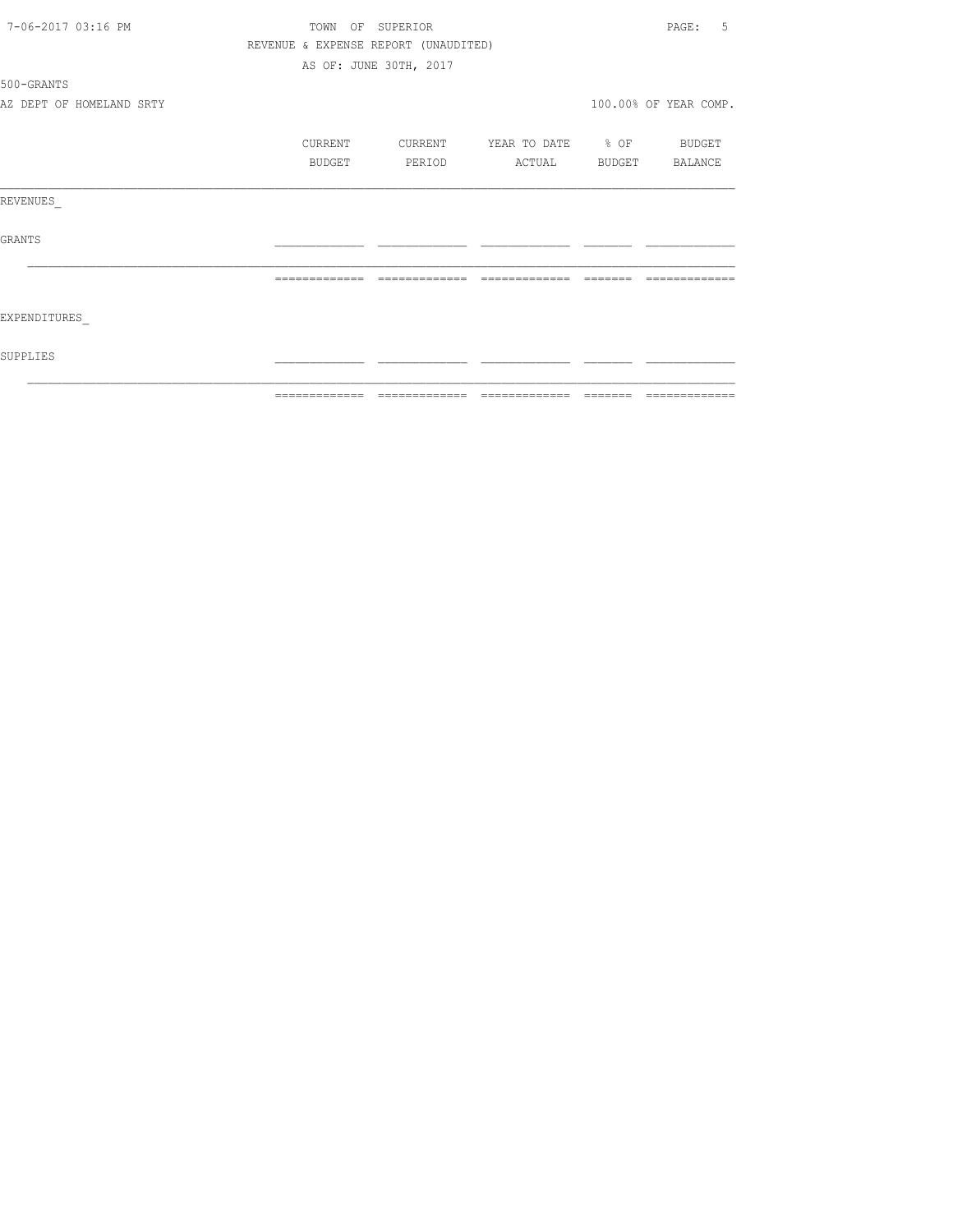#### 7-06-2017 03:16 PM TOWN OF SUPERIOR PAGE: 6 REVENUE & EXPENSE REPORT (UNAUDITED)

AS OF: JUNE 30TH, 2017

#### 500-GRANTS

|                                    | CURRENT<br><b>BUDGET</b> | CURRENT<br>PERIOD     | YEAR TO DATE % OF BUDGET<br>ACTUAL                                         | BUDGET | BALANCE                                                  |
|------------------------------------|--------------------------|-----------------------|----------------------------------------------------------------------------|--------|----------------------------------------------------------|
| REVENUES                           |                          |                       |                                                                            |        |                                                          |
| <b>GRANTS</b>                      |                          |                       |                                                                            |        |                                                          |
| 500-36-4600 GRANT REVENUE-FEMA     | 0.00                     |                       | $0.00$ 1,054.16 0.00 ( 1,054.16)                                           |        |                                                          |
| SUBTOTAL GRANTS                    | 0.00                     | 0.00                  | $1,054.16$ 0.00 ( 1,054.16)                                                |        |                                                          |
| TOTAL REVENUES                     | 0.00<br>=============    | =============         | $0.00$ 1,054.16 0.00 ( 1,054.16)<br>====================================== |        |                                                          |
| EXPENDITURES                       |                          |                       |                                                                            |        |                                                          |
| SUPPLIES                           |                          |                       |                                                                            |        |                                                          |
| 500-36-5299 OPERATING SUPPLIES     | 0.00                     |                       | $0.00$ 2,679.16 0.00 ( 2,679.16)                                           |        |                                                          |
| SUBTOTAL SUPPLIES                  | 0.00                     | 0.00                  |                                                                            |        | $2,679.16$ 0.00 ( 2,679.16)                              |
| TOTAL EXPENDITURES                 | 0.00<br>=============    | 0.00<br>------------- | =============                                                              |        | $2,679.16$ 0.00 ( 2,679.16)<br>- coccoco - coccococococo |
| REVENUES OVER/(UNDER) EXPENDITURES | 0.00                     | 0.00(1,625.00)        |                                                                            |        | 1,625.00                                                 |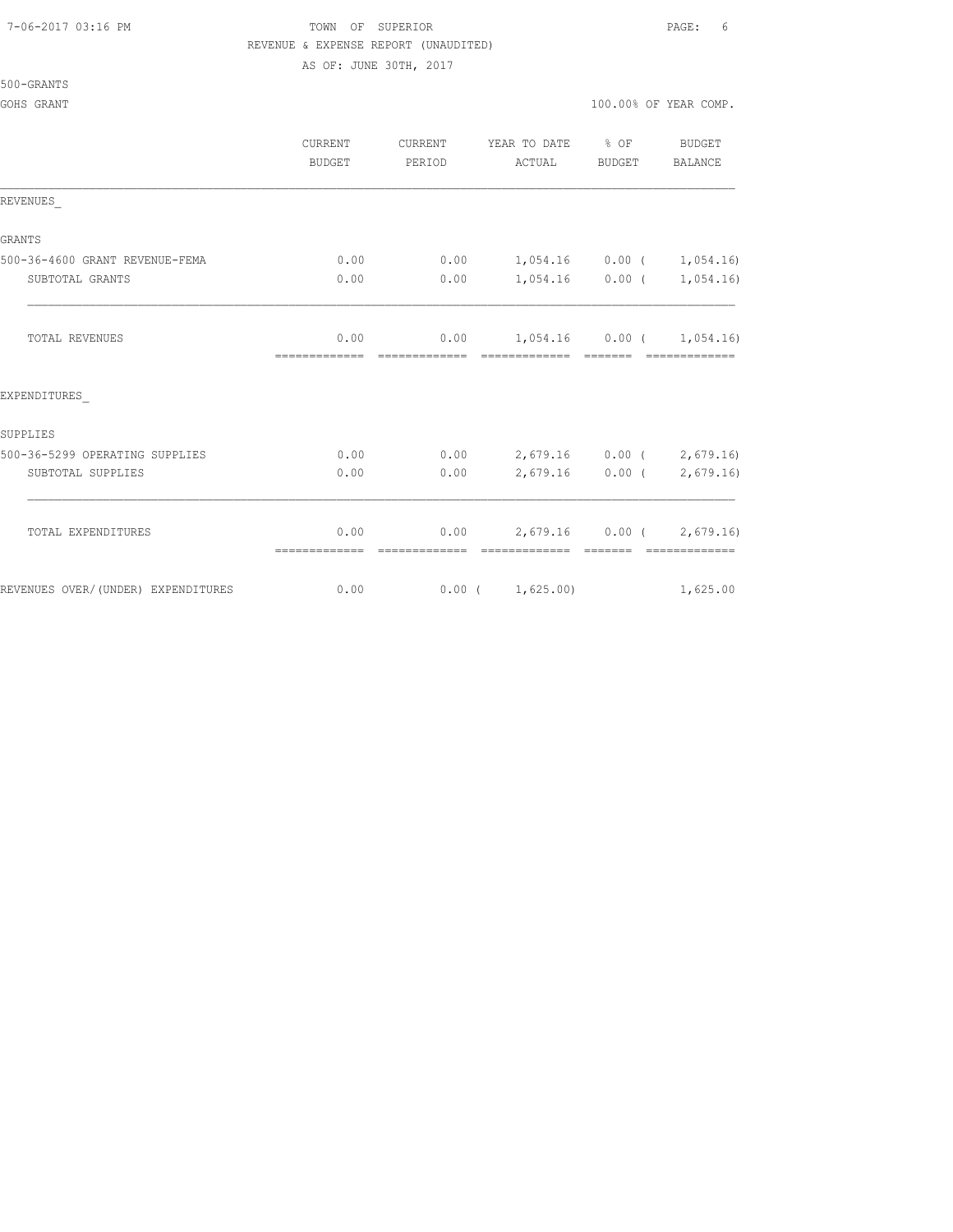| 7-06-2017 03:16 PM      |                                      | TOWN OF SUPERIOR       |                          |        | 7<br>PAGE:            |
|-------------------------|--------------------------------------|------------------------|--------------------------|--------|-----------------------|
|                         | REVENUE & EXPENSE REPORT (UNAUDITED) |                        |                          |        |                       |
|                         |                                      | AS OF: JUNE 30TH, 2017 |                          |        |                       |
| 500-GRANTS              |                                      |                        |                          |        |                       |
| ENERGY EFFICIENCY GRANT |                                      |                        |                          |        | 100.00% OF YEAR COMP. |
|                         | CURRENT                              | CURRENT                | YEAR TO DATE % OF BUDGET |        |                       |
|                         | BUDGET                               | PERIOD                 | ACTUAL                   | BUDGET | BALANCE               |
|                         |                                      |                        |                          |        |                       |
| REVENUES                |                                      |                        |                          |        |                       |
| GRANTS                  |                                      |                        |                          |        |                       |
|                         |                                      |                        |                          |        |                       |
| EXPENDITURES            |                                      |                        |                          |        |                       |
|                         |                                      |                        |                          |        |                       |
| <b>SUPPLIES</b>         |                                      |                        |                          |        |                       |
|                         |                                      |                        |                          |        |                       |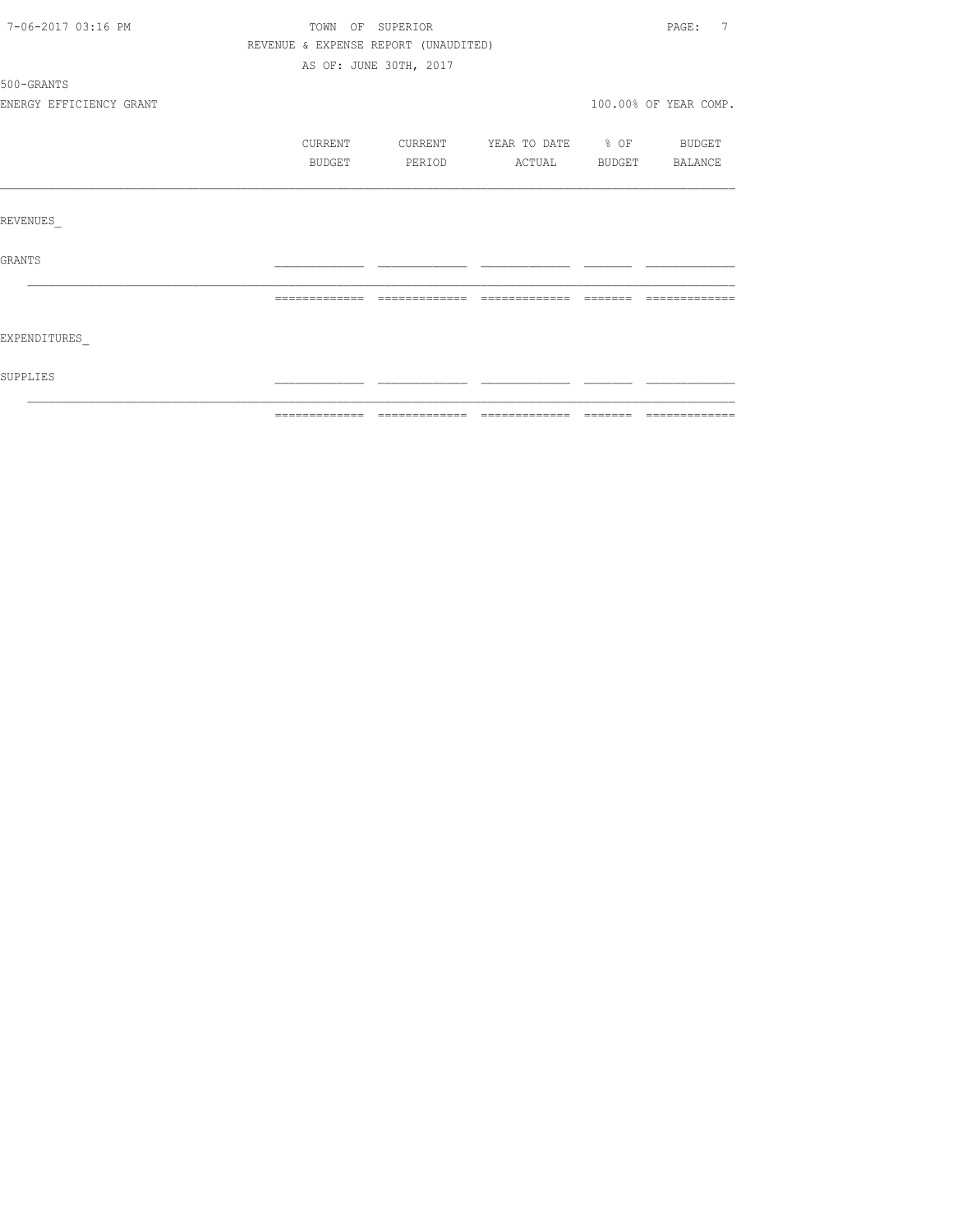| 7-06-2017 03:16 PM | TOWN          | OF SUPERIOR                          |                   |          | 8<br>PAGE:            |
|--------------------|---------------|--------------------------------------|-------------------|----------|-----------------------|
|                    |               | REVENUE & EXPENSE REPORT (UNAUDITED) |                   |          |                       |
|                    |               | AS OF: JUNE 30TH, 2017               |                   |          |                       |
| 500-GRANTS         |               |                                      |                   |          |                       |
| TTAC GRANT         |               |                                      |                   |          | 100.00% OF YEAR COMP. |
|                    |               |                                      |                   |          |                       |
|                    | CURRENT       | CURRENT                              | YEAR TO DATE % OF |          | BUDGET                |
|                    | BUDGET        | PERIOD                               | ACTUAL            | BUDGET   | BALANCE               |
|                    |               |                                      |                   |          |                       |
| REVENUES           |               |                                      |                   |          |                       |
|                    |               |                                      |                   |          |                       |
| <b>GRANTS</b>      |               |                                      |                   |          |                       |
|                    |               |                                      |                   |          |                       |
|                    | ============= | -------------                        | -------------     |          |                       |
|                    |               |                                      |                   |          |                       |
| EXPENDITURES       |               |                                      |                   |          |                       |
|                    |               |                                      |                   |          |                       |
| SUPPLIES           |               |                                      |                   |          |                       |
|                    |               |                                      |                   |          |                       |
|                    | ------------- |                                      | -------------     | -------- | -------------         |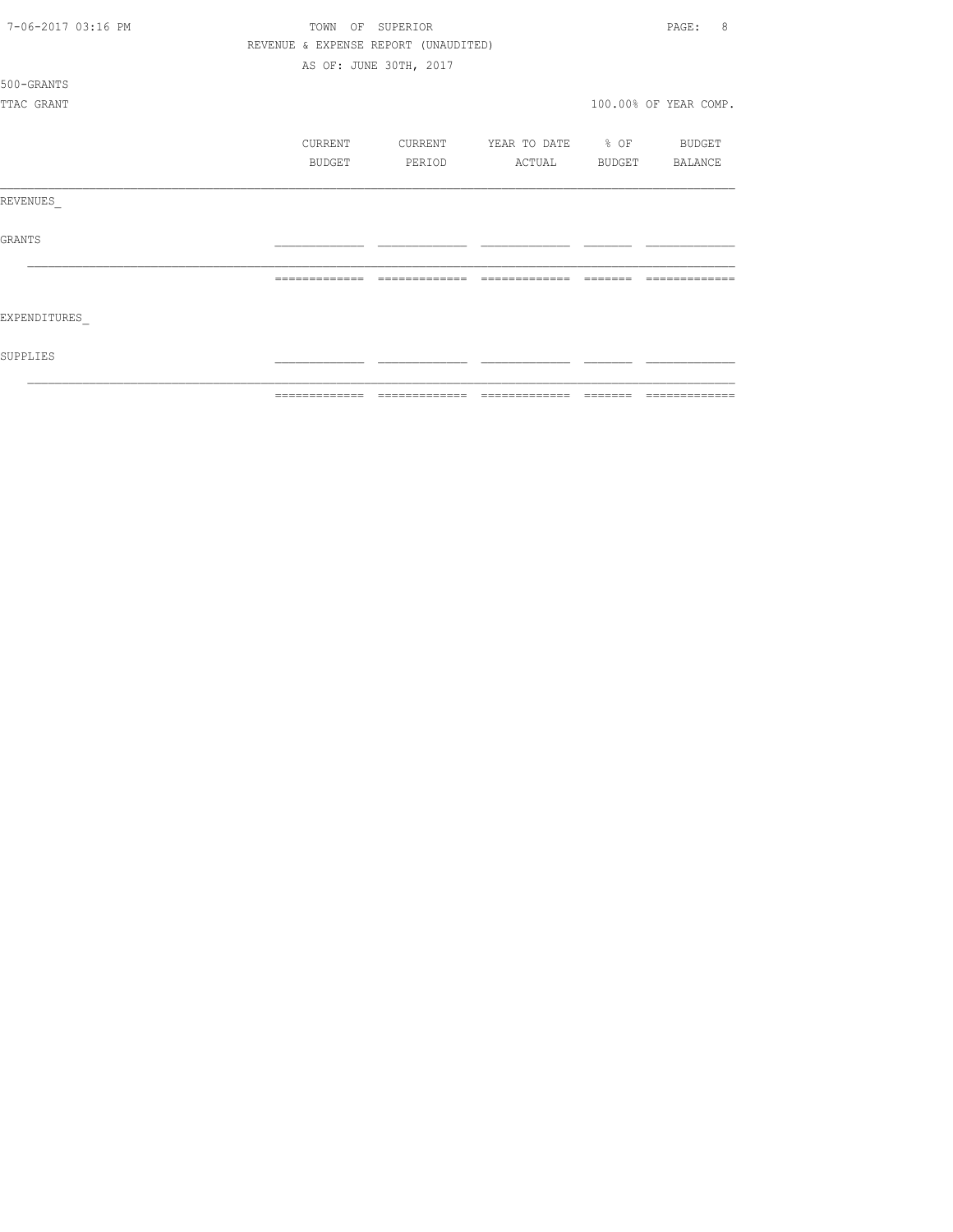| 7-06-2017 03:16 PM | TOWN OF SUPERIOR |                                      |                          |          | 9<br>PAGE:            |
|--------------------|------------------|--------------------------------------|--------------------------|----------|-----------------------|
|                    |                  | REVENUE & EXPENSE REPORT (UNAUDITED) |                          |          |                       |
|                    |                  | AS OF: JUNE 30TH, 2017               |                          |          |                       |
| 500-GRANTS         |                  |                                      |                          |          |                       |
| CDBG 2011 WWTP     |                  |                                      |                          |          | 100.00% OF YEAR COMP. |
|                    |                  |                                      |                          |          |                       |
|                    | CURRENT          | CURRENT                              | YEAR TO DATE % OF BUDGET |          |                       |
|                    | BUDGET           | PERIOD                               | ACTUAL                   |          | BUDGET BALANCE        |
| REVENUES           |                  |                                      |                          |          |                       |
| GRANTS             |                  |                                      |                          |          |                       |
|                    | =============    | =============                        | =============            | -------- |                       |
| EXPENDITURES       |                  |                                      |                          |          |                       |
| SUPPLIES           |                  |                                      |                          |          |                       |
|                    | =============    | =============                        | =============            | =======  | =============         |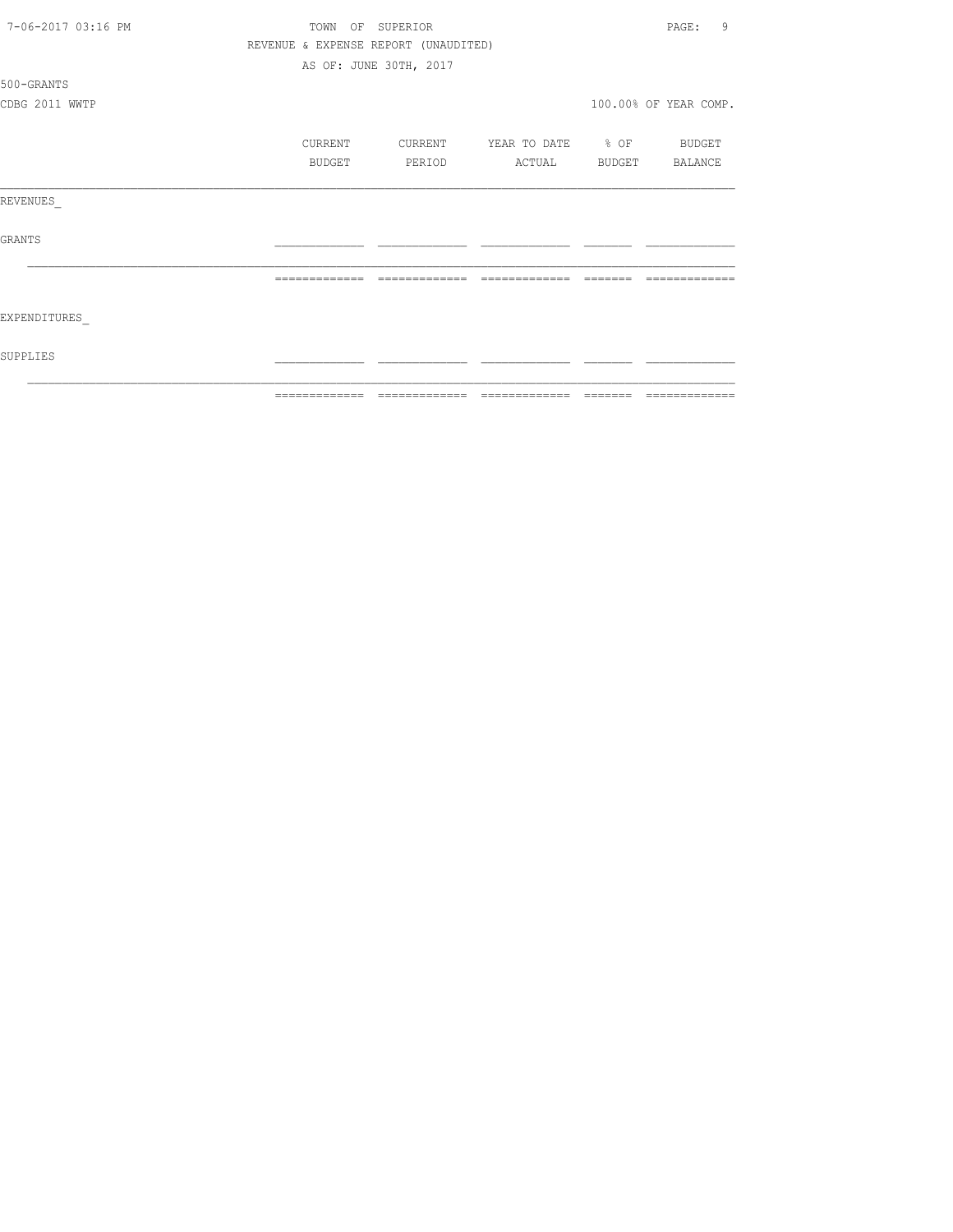| 7-06-2017 03:16 PM | TOWN<br>OF     | SUPERIOR                             |                   |          | PAGE: 10              |
|--------------------|----------------|--------------------------------------|-------------------|----------|-----------------------|
|                    |                | REVENUE & EXPENSE REPORT (UNAUDITED) |                   |          |                       |
|                    |                | AS OF: JUNE 30TH, 2017               |                   |          |                       |
| 500-GRANTS         |                |                                      |                   |          |                       |
| PSSP GRANT         |                |                                      |                   |          | 100.00% OF YEAR COMP. |
|                    |                |                                      |                   |          |                       |
|                    | CURRENT        | CURRENT                              | YEAR TO DATE % OF |          | BUDGET                |
|                    | BUDGET         | PERIOD                               | ACTUAL            | BUDGET   | BALANCE               |
| REVENUES           |                |                                      |                   |          |                       |
| GRANTS             |                |                                      |                   |          |                       |
|                    | =============  | -------------                        | =============     |          |                       |
| EXPENDITURES       |                |                                      |                   |          |                       |
| SUPPLIES           |                |                                      |                   |          |                       |
|                    | -------------- |                                      | -------------     | -------- | --------------        |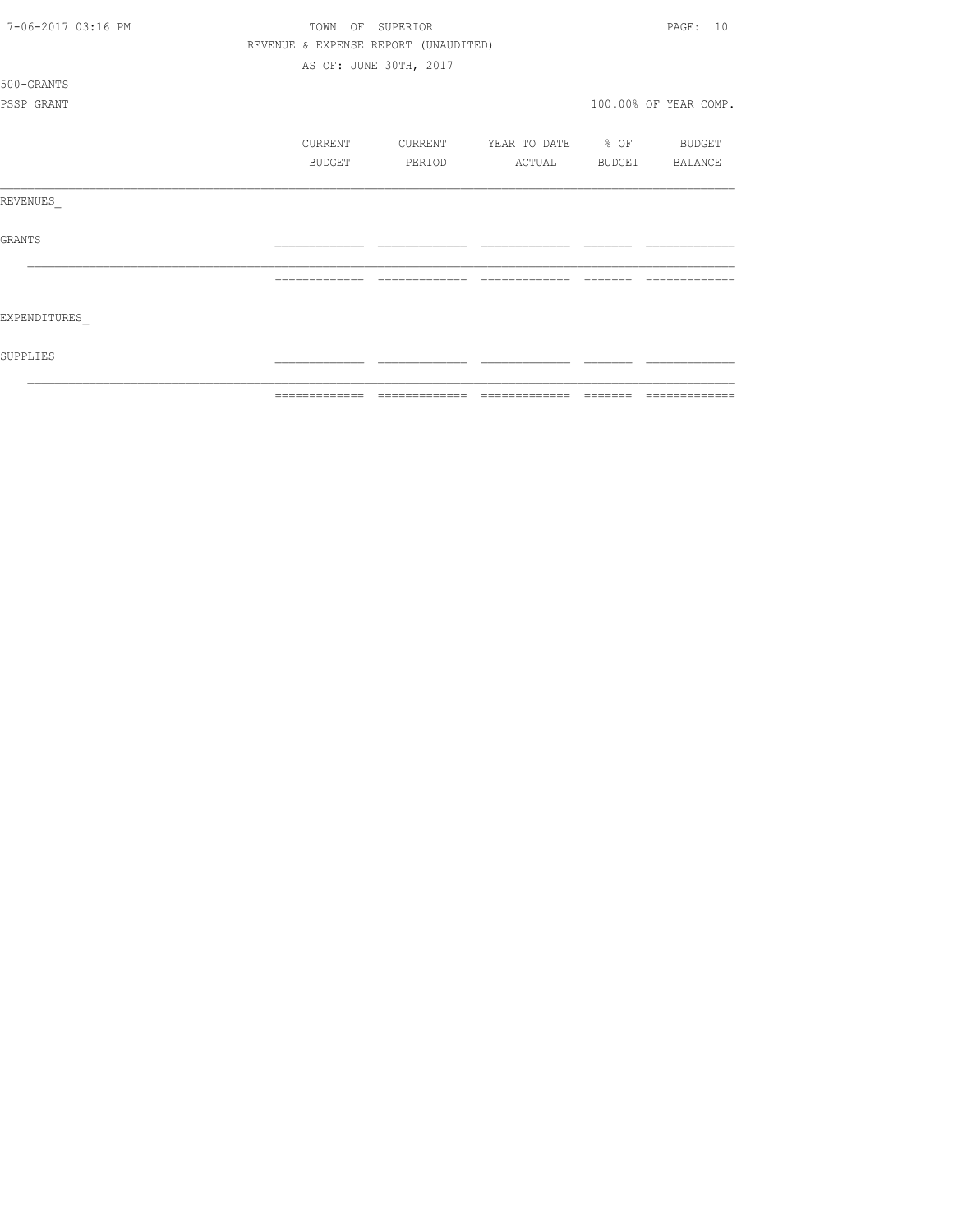# 7-06-2017 03:16 PM TOWN OF SUPERIOR PAGE: 11 REVENUE & EXPENSE REPORT (UNAUDITED)

AS OF: JUNE 30TH, 2017

| 500-GRANTS |  |
|------------|--|
|------------|--|

RESOLUTION COPPER GIVING  $100.00\%$  OF YEAR COMP.

|                                                                 | CURRENT<br><b>BUDGET</b>              | CURRENT<br>PERIOD | YEAR TO DATE<br>ACTUAL                                            | % OF<br>BUDGET    | BUDGET<br>BALANCE             |
|-----------------------------------------------------------------|---------------------------------------|-------------------|-------------------------------------------------------------------|-------------------|-------------------------------|
| REVENUES                                                        |                                       |                   |                                                                   |                   |                               |
| GRANTS                                                          |                                       |                   |                                                                   |                   |                               |
| 500-41-4600 GRANT REVENUE-RCC EMRGNCY                           | 0.00                                  | 0.00              | 450,676.05                                                        | $0.00$ (          | 450,676.05)                   |
| SUBTOTAL GRANTS                                                 | 0.00                                  | 0.00              | 450,676.05                                                        | $0.00$ (          | 450,676.05)                   |
| <b>TOTAL REVENUES</b>                                           | 0.00<br>--------------                | 0.00              | 450,676.05<br>-------------- ------                               | $0.00$ (          | 450,676.05)<br>-------------- |
| EXPENDITURES                                                    |                                       |                   |                                                                   |                   |                               |
| PERSONEL                                                        |                                       |                   |                                                                   |                   |                               |
| 500-41-5100 SALARIES                                            | 0.00                                  | 0.00              | 2,662.22                                                          | $0.00$ (          | 2,662.22                      |
| SUBTOTAL PERSONEL                                               | 0.00                                  | 0.00              | 2,662.22                                                          | $0.00$ (          | 2,662.22)                     |
| SUPPLIES                                                        |                                       |                   |                                                                   |                   |                               |
| 500-41-5299 OPERATING SUPPLIES-RCC EMRGN                        | 0.00                                  | 10,299.58         | 25, 259.68                                                        | $0.00$ (          | 25, 259.68                    |
| SUBTOTAL SUPPLIES                                               | 0.00                                  | 10,299.58         | 25, 259.68                                                        | $0.00$ (          | 25, 259.68                    |
| UTILITIES                                                       |                                       |                   |                                                                   |                   |                               |
| 500-41-5370 RADIO EQUIPMENT                                     | 0.00                                  | 0.00              | 352.50                                                            | $0.00$ (          | 352.50                        |
| SUBTOTAL UTILITIES                                              | 0.00                                  | 0.00              | 352.50                                                            | 0.00(             | $352.50$ )                    |
| GENERAL BUSINESS EXPENSE                                        |                                       |                   |                                                                   |                   |                               |
| 500-41-5425 CONFERENCES & TRAINING                              | 0.00                                  | 150.00            | 5,576.74                                                          | $0.00$ (          | 5,576.74)                     |
| 500-41-5450 UNIFORM PURCHASE                                    | 0.00                                  | 35.00             | 3,852.28                                                          | $0.00$ (          | 3,852.28                      |
| SUBTOTAL GENERAL BUSINESS EXPENSE                               | 0.00                                  | 185.00            | 9,429.02                                                          | 0.00(             | 9,429.02)                     |
| PROFESSIONAL SERVICES                                           |                                       |                   |                                                                   |                   |                               |
| 500-41-5550 PROFESSIONAL SERVICES                               | 0.00                                  | 0.00              | 5,825.39                                                          | $0.00$ (          | 5,825.39                      |
| 500-41-5555 HEALTH AND SAFETY<br>SUBTOTAL PROFESSIONAL SERVICES | 0.00<br>0.00                          | 0.00<br>0.00      | 21,960.38<br>27,785.77 0.00 (                                     | $0.00$ (          | 21, 960.38<br>27,785.77)      |
| REPAIR/MAINTENANCE                                              |                                       |                   |                                                                   |                   |                               |
| 500-41-5640 VEHICLE REPAIRS                                     | 0.00                                  | 262.50            | 80,982.98                                                         | $0.00$ (          | 80,982.98)                    |
| 500-41-5642 TIRES AND TUBES                                     | 0.00                                  | 0.00              | 3,555.83                                                          | $0.00$ (          | 3, 555.83                     |
| 500-41-5650 OTHER EOUIPMENT REPAIRS                             | 0.00                                  | 0.00              | 2,038.81                                                          | $0.00$ (          | 2,038.81)                     |
| SUBTOTAL REPAIR/MAINTENANCE                                     | 0.00                                  | 262.50            | 86,577.62                                                         | $0.00$ (          | 86,577.62)                    |
| CAPITAL OUTLAY                                                  |                                       |                   |                                                                   |                   |                               |
| 500-41-5750 FIRE/PPE                                            | 0.00                                  | 0.00              |                                                                   | $1,829.44$ 0.00 ( | 1,829.44)                     |
| 500-41-5780 SOFTWARE                                            | 0.00                                  | 3,345.09          | 3,345.09                                                          | $0.00$ (          | 3,345.09                      |
| SUBTOTAL CAPITAL OUTLAY                                         | 0.00                                  | 3,345.09          | 5, 174.53                                                         | $0.00$ (          | 5, 174.53)                    |
| TOTAL EXPENDITURES                                              | 0.00<br>-------------- -------------- |                   | 14,092.17  157,241.34  0.00  ( 157,241.34)<br>eccessessess essess |                   | <b>CONSECTIONS</b>            |
|                                                                 |                                       |                   |                                                                   |                   |                               |
| REVENUES OVER/(UNDER) EXPENDITURES                              | $0.00$ (                              |                   | 14,092.17) 293,434.71                                             | $\sqrt{2}$        | 293, 434.71)                  |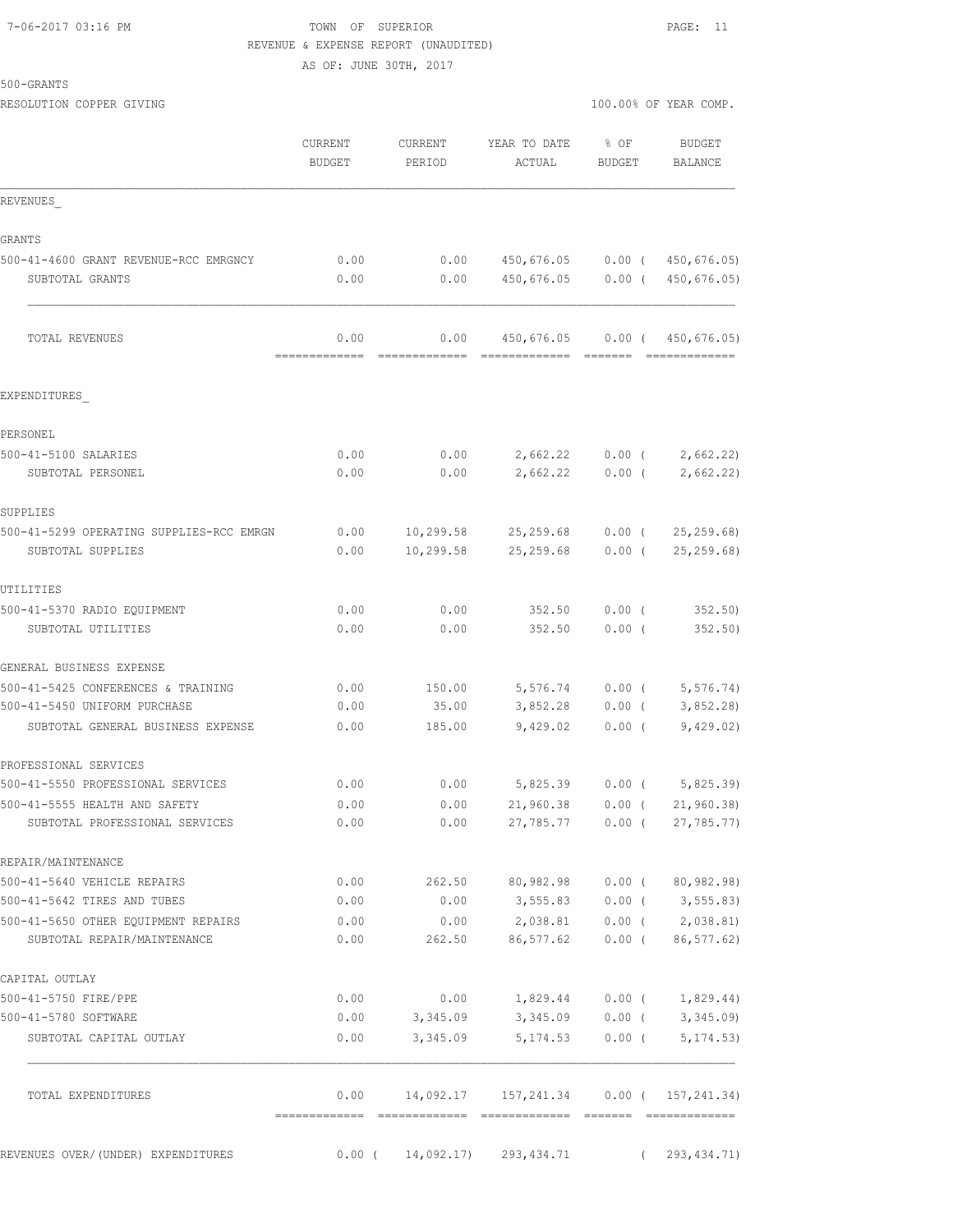| 7-06-2017 03:16 PM                 | REVENUE & EXPENSE REPORT (UNAUDITED) | TOWN OF SUPERIOR<br>AS OF: JUNE 30TH, 2017 |                                                           | PAGE: 12              |
|------------------------------------|--------------------------------------|--------------------------------------------|-----------------------------------------------------------|-----------------------|
| 500-GRANTS<br>MISC                 |                                      |                                            |                                                           | 100.00% OF YEAR COMP. |
|                                    | CURRENT<br>BUDGET                    | PERIOD                                     | CURRENT YEAR TO DATE % OF BUDGET<br>ACTUAL BUDGET BALANCE |                       |
| REVENUES                           |                                      |                                            |                                                           |                       |
| GRANTS                             |                                      |                                            |                                                           |                       |
|                                    |                                      |                                            |                                                           |                       |
| EXPENDITURES                       |                                      |                                            |                                                           |                       |
| SUPPLIES                           |                                      |                                            |                                                           |                       |
| 500-42-5299 OPERATING SUPPLIES     | 0.00                                 | 0.00                                       | 251.24 0.00 (251.24)                                      |                       |
| SUBTOTAL SUPPLIES                  | 0.00                                 | 0.00                                       | 251.24                                                    | $0.00$ ( $251.24$ )   |
| TOTAL EXPENDITURES                 |                                      |                                            | $0.00$ 0.00 251.24 0.00 (251.24)                          |                       |
| REVENUES OVER/(UNDER) EXPENDITURES | $0.00$ $0.00$ $0.00$ $251.24$ )      |                                            |                                                           | 251.24                |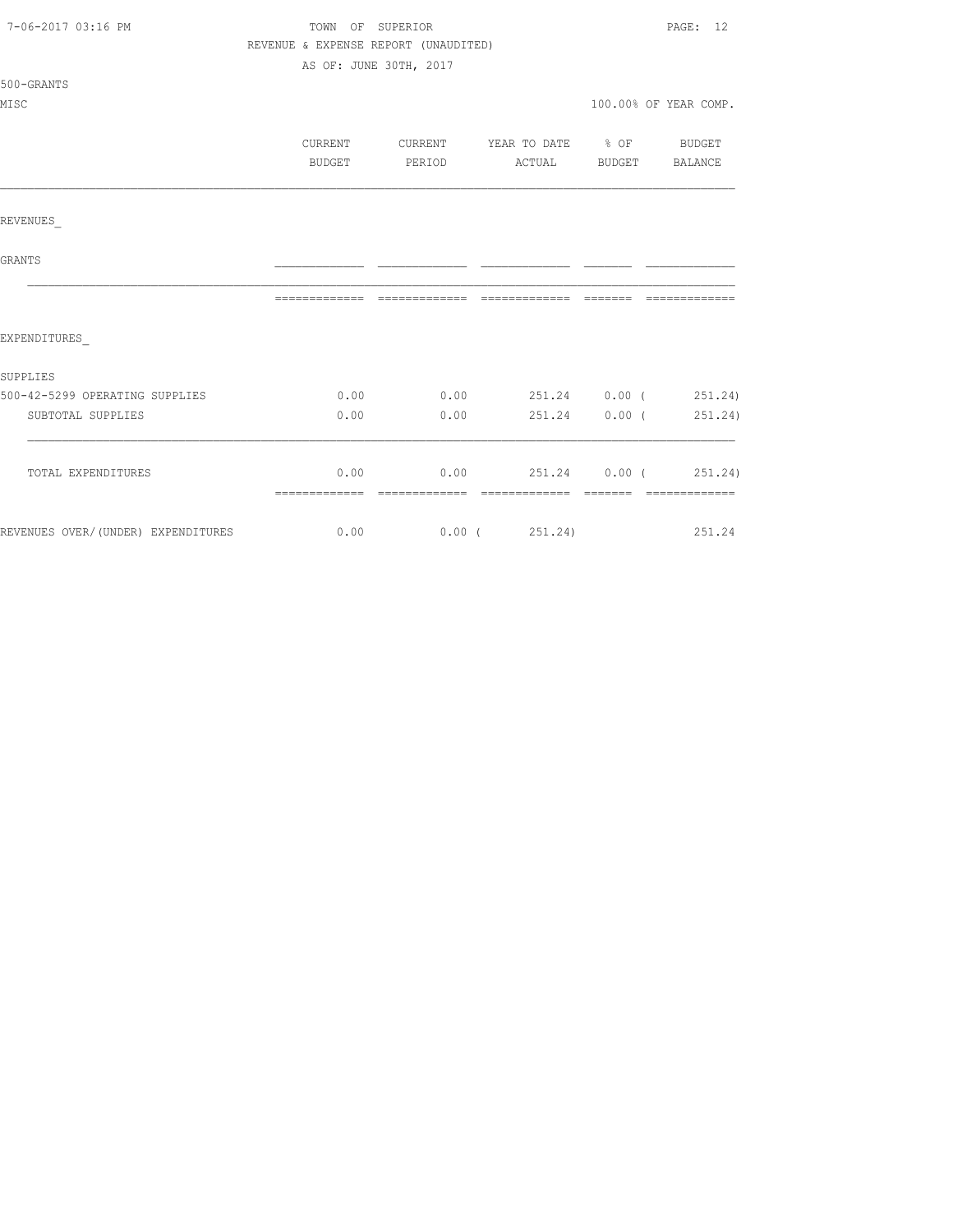| 7-06-2017 03:16 PM |                                      | TOWN OF SUPERIOR       |                          |         | PAGE: 13              |
|--------------------|--------------------------------------|------------------------|--------------------------|---------|-----------------------|
|                    | REVENUE & EXPENSE REPORT (UNAUDITED) |                        |                          |         |                       |
|                    |                                      | AS OF: JUNE 30TH, 2017 |                          |         |                       |
| 500-GRANTS         |                                      |                        |                          |         |                       |
| CONTINGENCY        |                                      |                        |                          |         | 100.00% OF YEAR COMP. |
|                    | CURRENT                              | CURRENT                | YEAR TO DATE % OF BUDGET |         |                       |
|                    | BUDGET                               | PERIOD                 | ACTUAL                   |         | BUDGET BALANCE        |
|                    |                                      |                        |                          |         |                       |
| REVENUES           |                                      |                        |                          |         |                       |
| <b>GRANTS</b>      |                                      |                        |                          |         |                       |
|                    | =============                        | --------------         | --------------           | ======= |                       |
| EXPENDITURES       |                                      |                        |                          |         |                       |
| SUPPLIES           |                                      |                        |                          |         |                       |
|                    |                                      |                        |                          |         |                       |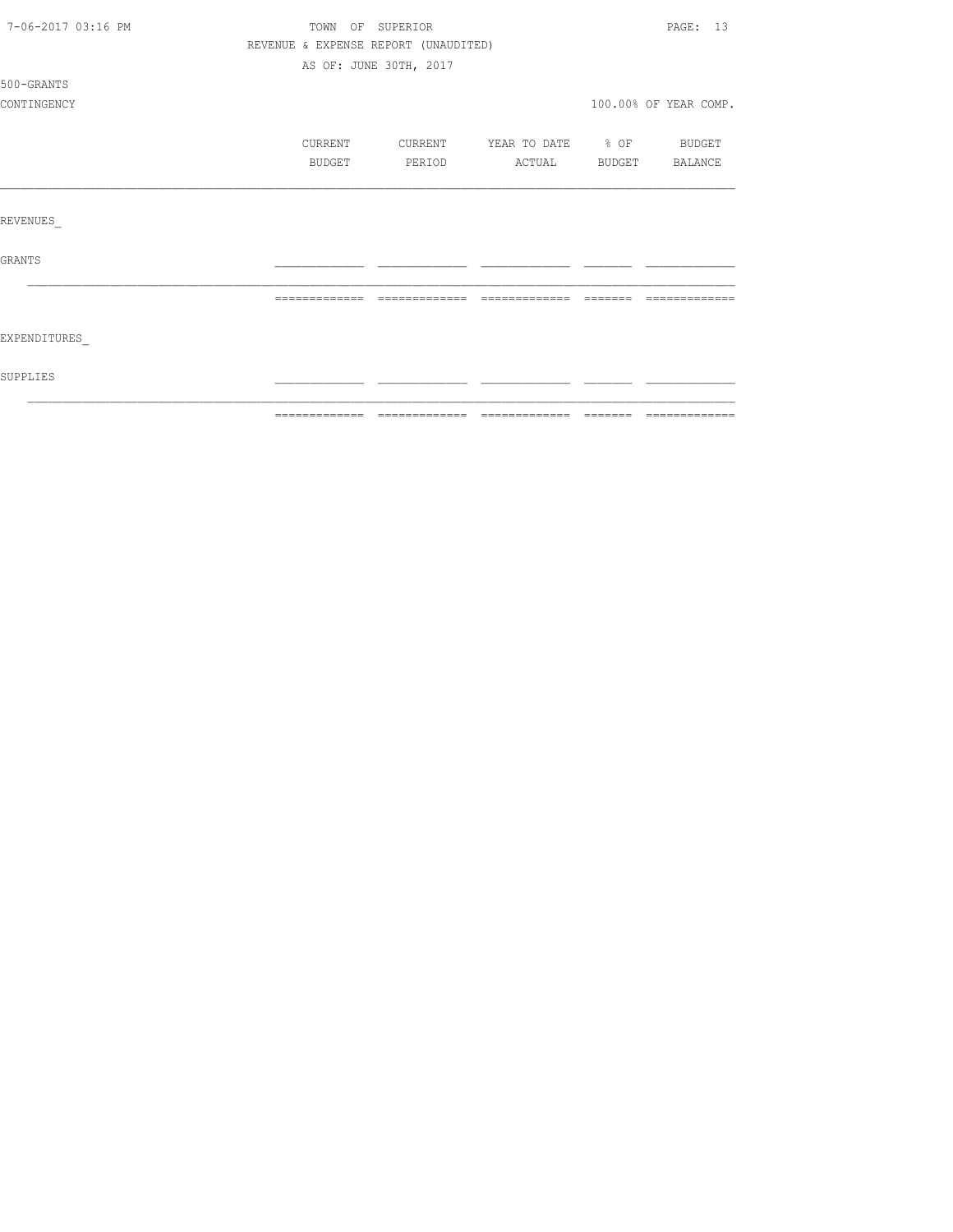#### 7-06-2017 03:16 PM TOWN OF SUPERIOR PAGE: 14 REVENUE & EXPENSE REPORT (UNAUDITED)

500-GRANTS

AS OF: JUNE 30TH, 2017

|                                    | CURRENT<br>BUDGET | <b>CURRENT</b><br>PERIOD | YEAR TO DATE<br>ACTUAL | $8$ OF<br><b>BUDGET</b> | BUDGET<br>BALANCE |
|------------------------------------|-------------------|--------------------------|------------------------|-------------------------|-------------------|
| FUND TOTAL REVENUES                | 3,025,000.00      | 800.00                   | 587,287.31             | 19.41                   | 2,437,712.69      |
| FUND TOTAL EXPENDITURES            | 3,025,000.00      | 14,092.17                | 167, 347.23            | 5.53                    | 2,857,652.77      |
| REVENUES OVER/(UNDER) EXPENDITURES | 0.00(             | 13, 292, 17)             | 419,940.08             |                         | 419,940.08)       |
|                                    |                   |                          |                        |                         |                   |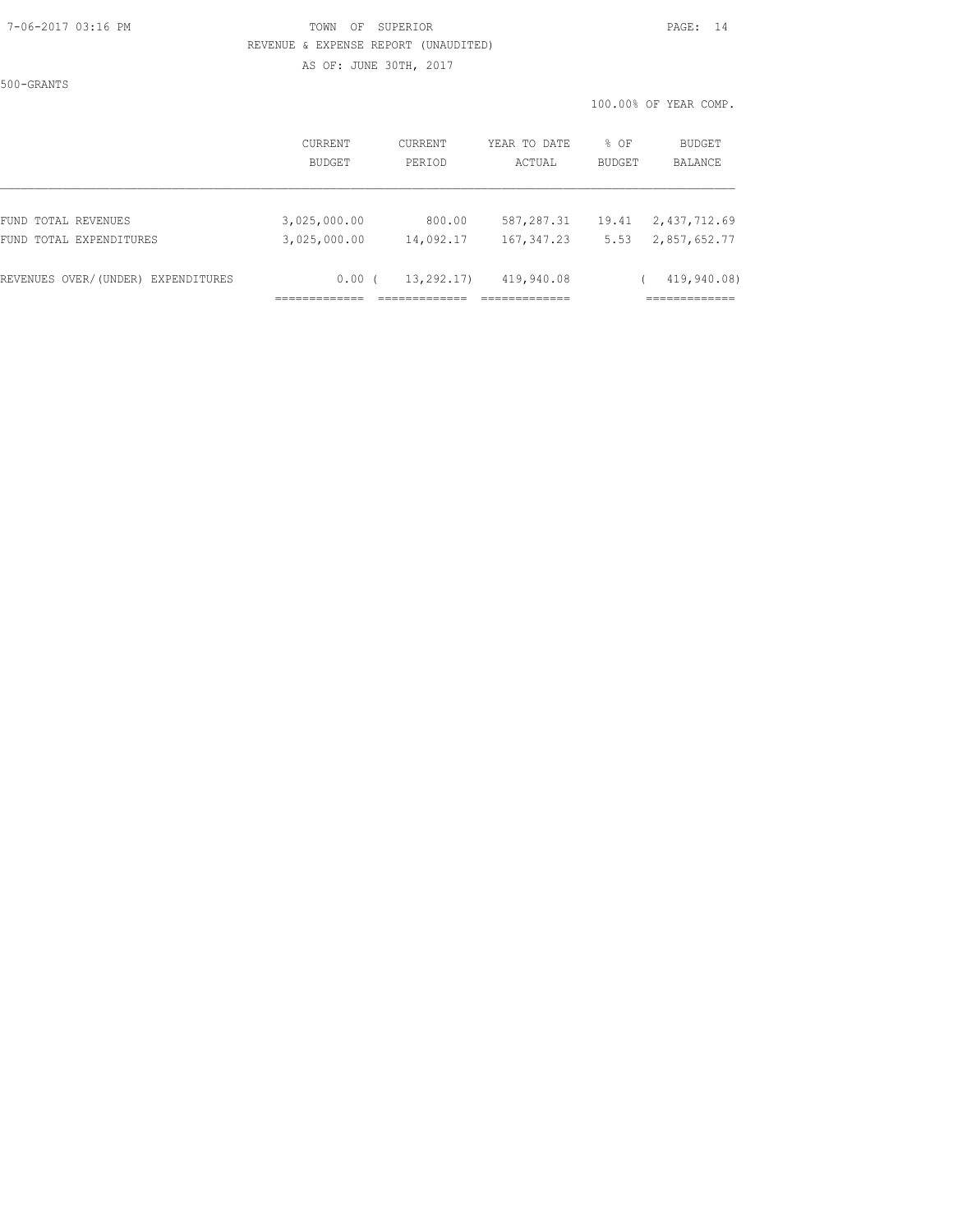| 7-06-2017 03:16 PM       | TOWN OF SUPERIOR                     | PAGE: 1                                  |  |                       |
|--------------------------|--------------------------------------|------------------------------------------|--|-----------------------|
|                          | REVENUE & EXPENSE REPORT (UNAUDITED) |                                          |  |                       |
|                          |                                      | AS OF: JUNE 30TH, 2017                   |  |                       |
| 800-FIRE DEPT PENSION    |                                      |                                          |  |                       |
| NON-DEPARTMENTAL         |                                      |                                          |  | 100.00% OF YEAR COMP. |
|                          |                                      |                                          |  |                       |
|                          |                                      | CURRENT CURRENT YEAR TO DATE % OF BUDGET |  |                       |
|                          | BUDGET                               | PERIOD ACTUAL BUDGET BALANCE             |  |                       |
|                          |                                      |                                          |  |                       |
| <b>REVENUES</b>          |                                      |                                          |  |                       |
| <b>BUSINESS SERVICES</b> |                                      |                                          |  |                       |
| MISCELLANEOUS            |                                      |                                          |  |                       |
| CONTINGENCY              |                                      |                                          |  |                       |
|                          |                                      |                                          |  |                       |
|                          |                                      |                                          |  |                       |
| EXPENDITURES             |                                      |                                          |  |                       |
| SUPPLIES                 |                                      |                                          |  |                       |
| DEBT SERVICE             |                                      |                                          |  |                       |
|                          |                                      |                                          |  |                       |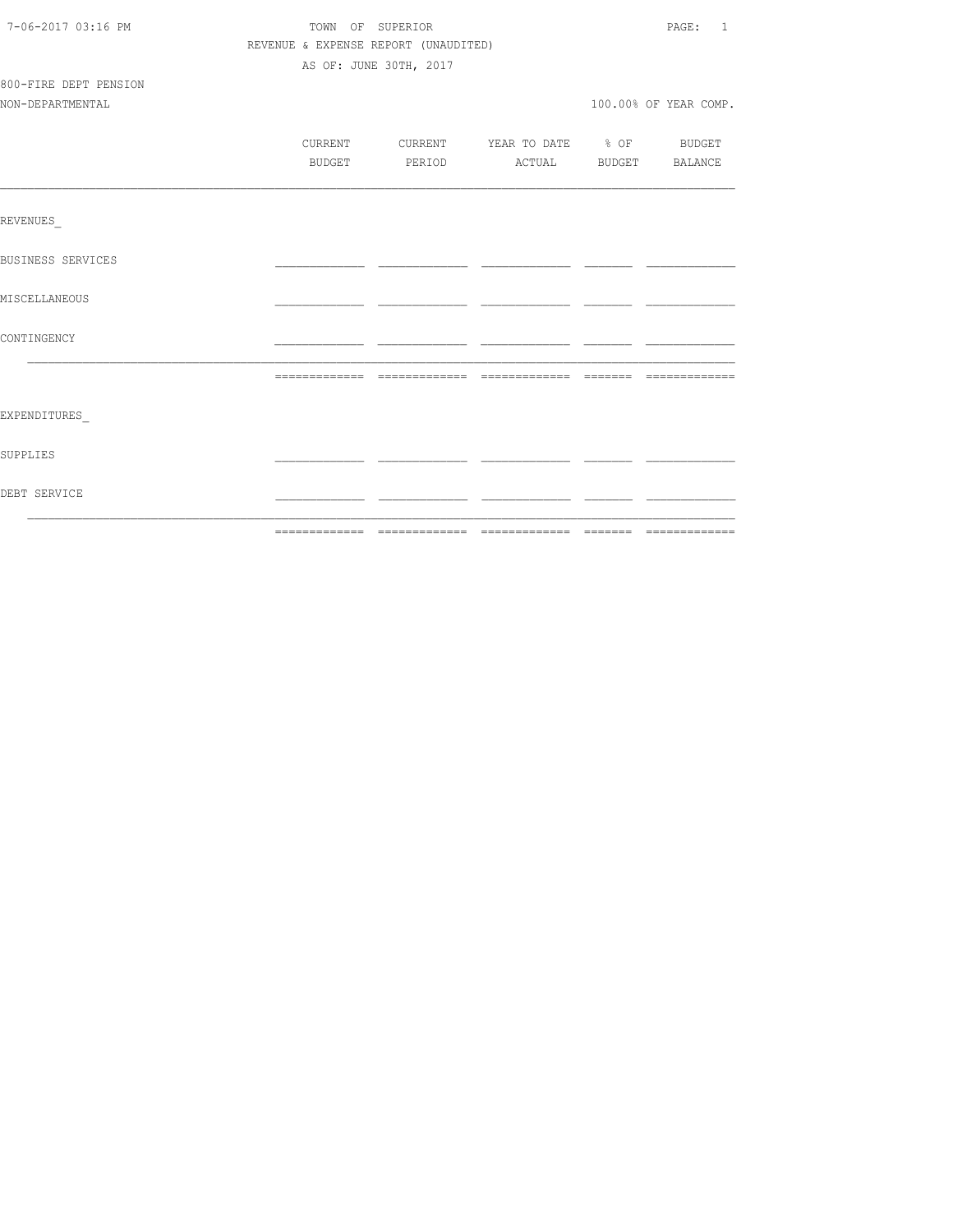| 7-06-2017 03:16 PM    | TOWN OF SUPERIOR                     | 2<br>PAGE: |
|-----------------------|--------------------------------------|------------|
|                       | REVENUE & EXPENSE REPORT (UNAUDITED) |            |
|                       | AS OF: JUNE 30TH, 2017               |            |
| 800-FIRE DEPT PENSION |                                      |            |

100.00% OF YEAR COMP.

|                          |   | 고 따고<br>.<br>----<br>the contract of the contract of the contract of the contract of the contract of the contract of the contract of | ΟF<br>$\sim$ $\sim$ |  |
|--------------------------|---|--------------------------------------------------------------------------------------------------------------------------------------|---------------------|--|
| <b>BIIDCET</b><br>------ | . | ιΔ<br>---                                                                                                                            | ---                 |  |

============= ============= ============= =============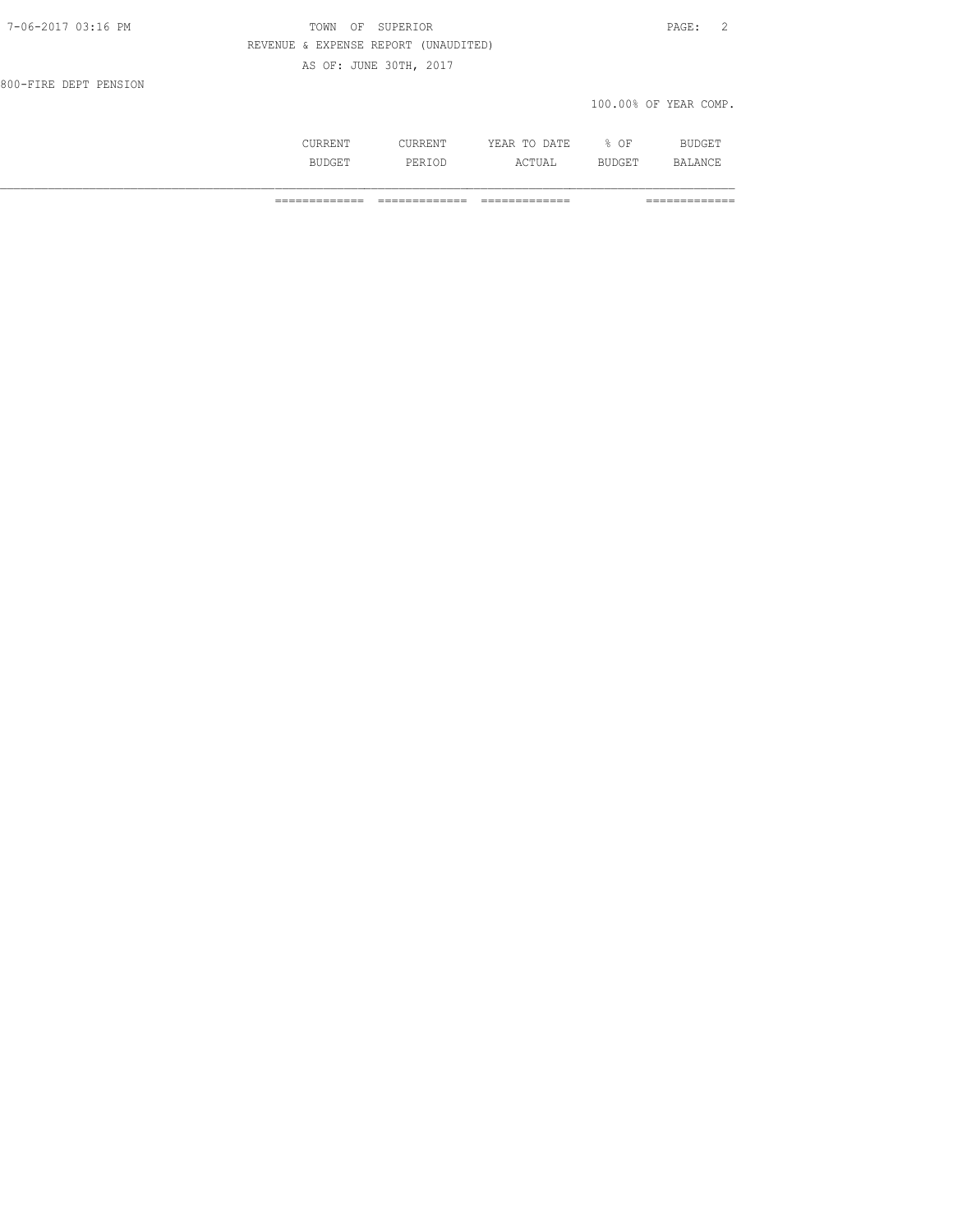| 7-06-2017 03:16 PM | TOWN OF SUPERIOR                     |                        |                          |         | PAGE: 1               |
|--------------------|--------------------------------------|------------------------|--------------------------|---------|-----------------------|
|                    | REVENUE & EXPENSE REPORT (UNAUDITED) |                        |                          |         |                       |
|                    |                                      | AS OF: JUNE 30TH, 2017 |                          |         |                       |
| 810-LGIP           |                                      |                        |                          |         |                       |
| NON-DEPARTMENTAL   |                                      |                        |                          |         | 100.00% OF YEAR COMP. |
|                    | CURRENT                              | CURRENT                | YEAR TO DATE % OF BUDGET |         |                       |
|                    | BUDGET                               | PERIOD                 | ACTUAL                   |         | BUDGET BALANCE        |
|                    |                                      |                        |                          |         |                       |
| REVENUES           |                                      |                        |                          |         |                       |
| BUSINESS SERVICES  |                                      |                        |                          |         |                       |
|                    |                                      | =============          | =============            | eessess |                       |
| EXPENDITURES       |                                      |                        |                          |         |                       |
| SUPPLIES           |                                      |                        |                          |         |                       |
|                    |                                      |                        |                          |         |                       |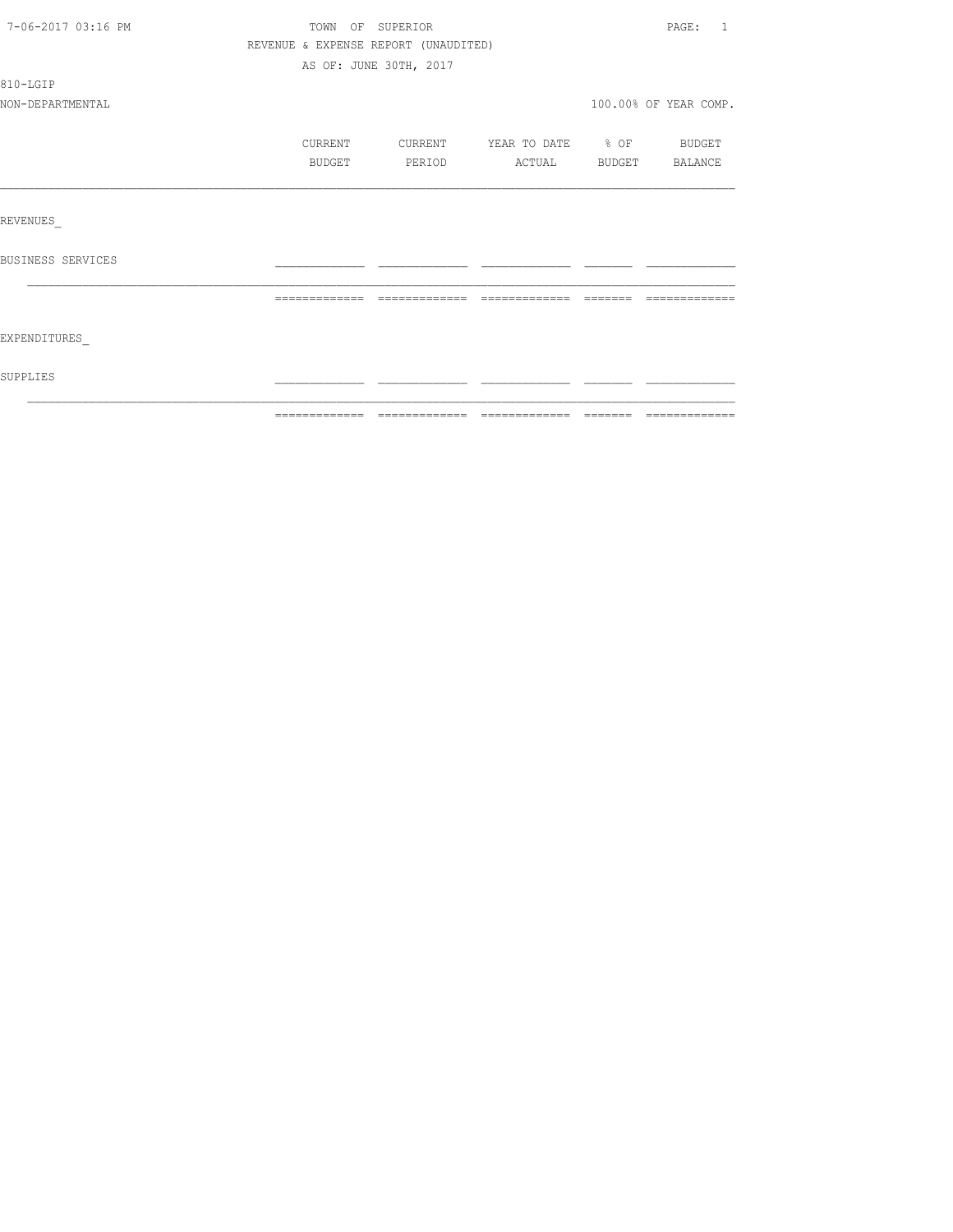| 7-06-2017 03:16 PM | OF SUPERIOR<br>TOWN                  | PAGE: | $\sim$<br>∼ |
|--------------------|--------------------------------------|-------|-------------|
|                    | REVENUE & EXPENSE REPORT (UNAUDITED) |       |             |

AS OF: JUNE 30TH, 2017

810-LGIP

## 100.00% OF YEAR COMP.

|  | the contract of the contract of the contract of the contract of the contract of the contract of the contract of | ١F<br>--<br>$\sim$ |  |
|--|-----------------------------------------------------------------------------------------------------------------|--------------------|--|
|  | .                                                                                                               |                    |  |

============= ============= ============= =============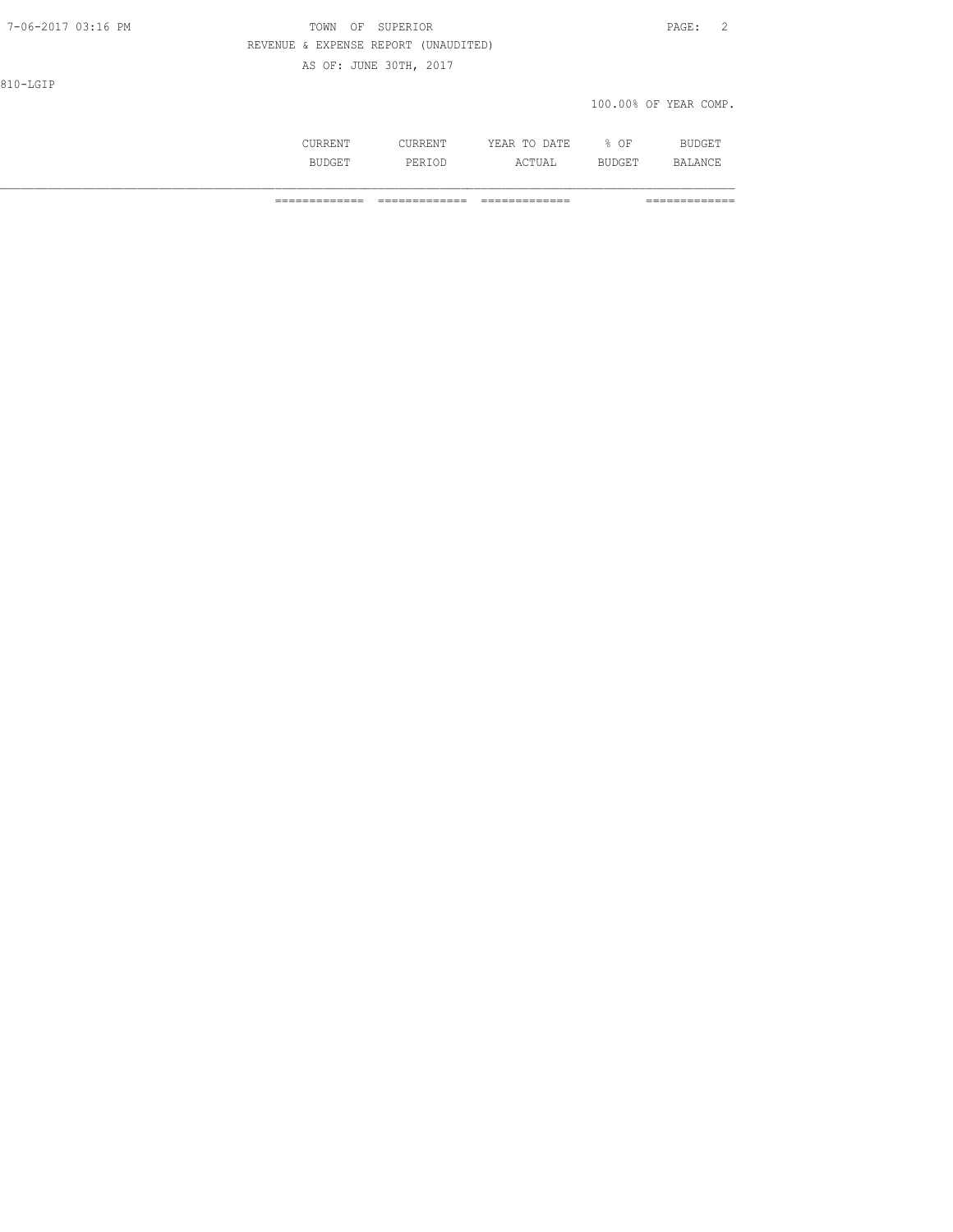| 7-06-2017 03:16 PM | TOWN OF SUPERIOR                     |                        |                          |          | PAGE: 1               |
|--------------------|--------------------------------------|------------------------|--------------------------|----------|-----------------------|
|                    | REVENUE & EXPENSE REPORT (UNAUDITED) |                        |                          |          |                       |
|                    |                                      | AS OF: JUNE 30TH, 2017 |                          |          |                       |
| 820-EXPLORERS      |                                      |                        |                          |          |                       |
| NON-DEPARTMENTAL   |                                      |                        |                          |          | 100.00% OF YEAR COMP. |
|                    | CURRENT                              | CURRENT                | YEAR TO DATE % OF BUDGET |          |                       |
|                    | BUDGET                               | PERIOD                 | ACTUAL BUDGET BALANCE    |          |                       |
|                    |                                      |                        |                          |          |                       |
| REVENUES           |                                      |                        |                          |          |                       |
| MISCELLANEOUS      |                                      |                        |                          |          |                       |
|                    | =============                        | =============          |                          | -------- |                       |
| EXPENDITURES       |                                      |                        |                          |          |                       |
| SUPPLIES           |                                      |                        |                          |          |                       |
|                    |                                      |                        |                          |          |                       |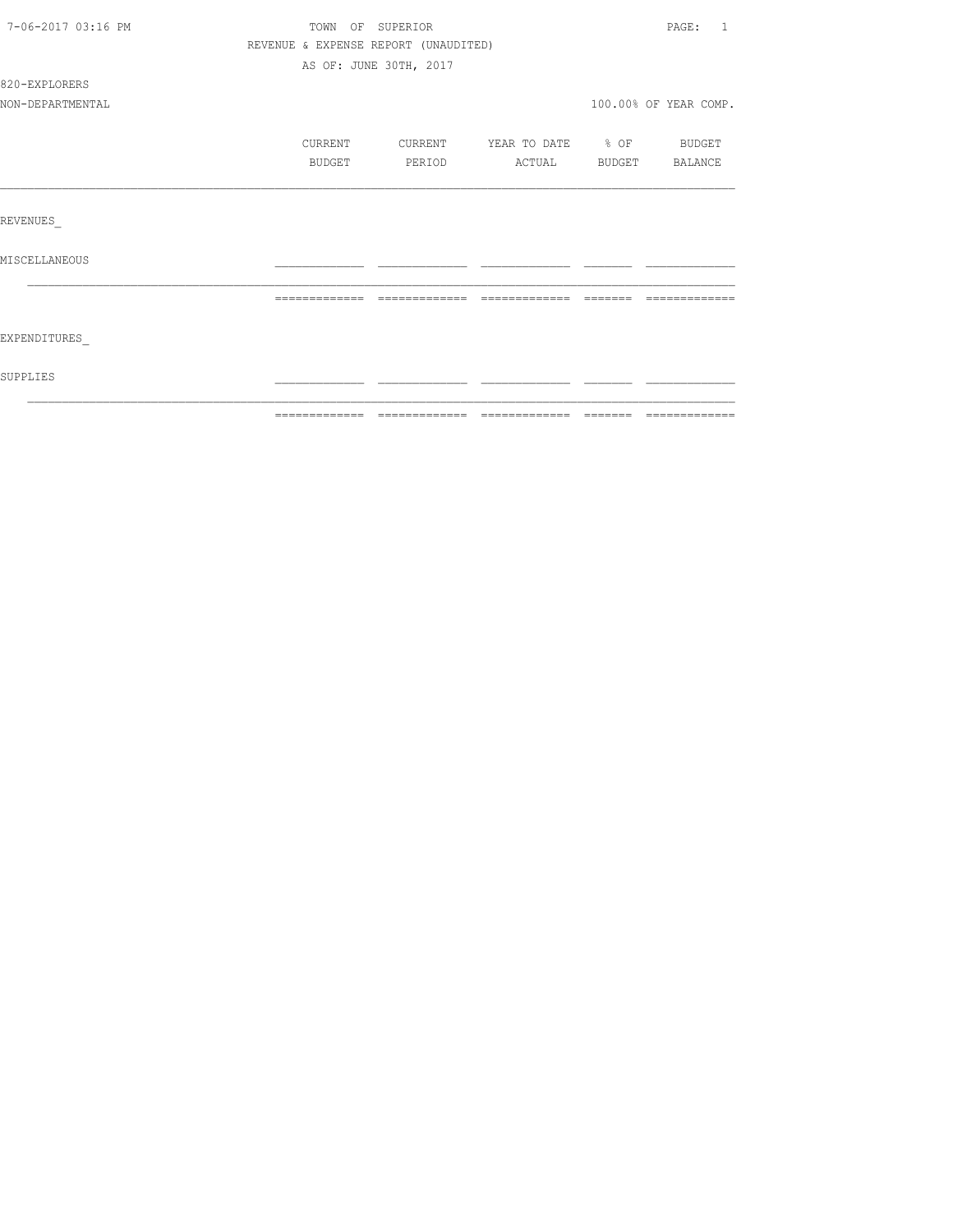# 7-06-2017 03:16 PM TOWN OF SUPERIOR PAGE: 2 REVENUE & EXPENSE REPORT (UNAUDITED)

AS OF: JUNE 30TH, 2017

820-EXPLORERS

### 100.00% OF YEAR COMP.

|           | the contract of the contract of the contract of the contract of the contract of the contract of the contract of | ΟF<br>$\sim$ $\sim$ |  |
|-----------|-----------------------------------------------------------------------------------------------------------------|---------------------|--|
| <b>DI</b> |                                                                                                                 |                     |  |

============= ============= ============= =============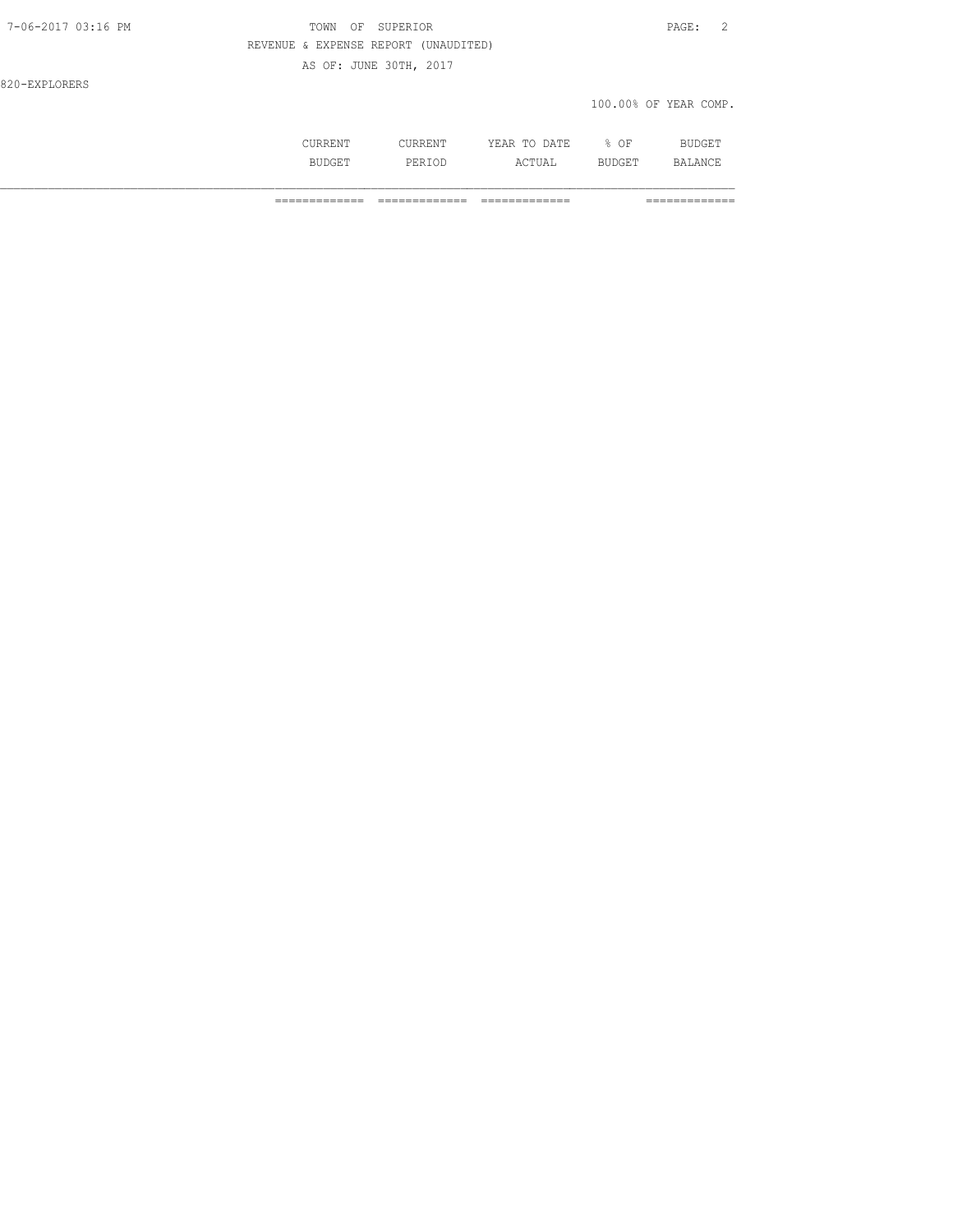### 7-06-2017 03:16 PM TOWN OF SUPERIOR PAGE: 1 REVENUE & EXPENSE REPORT (UNAUDITED)

AS OF: JUNE 30TH, 2017

| 830-TOYS FOR TOTS |  |  |
|-------------------|--|--|
|                   |  |  |

|                                    | CURRENT<br><b>BUDGET</b> | <b>CURRENT</b><br>PERIOD | YEAR TO DATE<br>ACTUAL                            | $8$ OF<br>BUDGET                                                                                                                                                                                                                                                                                                                                                                                                                                                                       | BUDGET<br><b>BALANCE</b> |
|------------------------------------|--------------------------|--------------------------|---------------------------------------------------|----------------------------------------------------------------------------------------------------------------------------------------------------------------------------------------------------------------------------------------------------------------------------------------------------------------------------------------------------------------------------------------------------------------------------------------------------------------------------------------|--------------------------|
| REVENUES                           |                          |                          |                                                   |                                                                                                                                                                                                                                                                                                                                                                                                                                                                                        |                          |
| GRANTS                             |                          |                          |                                                   |                                                                                                                                                                                                                                                                                                                                                                                                                                                                                        |                          |
| 830-00-4600 OTHER REVENUE          | 0.00                     | 0.00                     | $1, 123.30$ 0.00 ( 1, 123.30)                     |                                                                                                                                                                                                                                                                                                                                                                                                                                                                                        |                          |
| SUBTOTAL GRANTS                    | 0.00                     | 0.00                     |                                                   | $1,123.30$ 0.00 (                                                                                                                                                                                                                                                                                                                                                                                                                                                                      | 1, 123.30)               |
| TOTAL REVENUES                     | 0.00<br>-------------    | 0.00<br>-------------    | $1,123.30$ $0.00$ ( $1,123.30$ )<br>============= | $\begin{array}{cccccccccc} \multicolumn{2}{c}{} & \multicolumn{2}{c}{} & \multicolumn{2}{c}{} & \multicolumn{2}{c}{} & \multicolumn{2}{c}{} & \multicolumn{2}{c}{} & \multicolumn{2}{c}{} & \multicolumn{2}{c}{} & \multicolumn{2}{c}{} & \multicolumn{2}{c}{} & \multicolumn{2}{c}{} & \multicolumn{2}{c}{} & \multicolumn{2}{c}{} & \multicolumn{2}{c}{} & \multicolumn{2}{c}{} & \multicolumn{2}{c}{} & \multicolumn{2}{c}{} & \multicolumn{2}{c}{} & \multicolumn{2}{c}{} & \mult$ | =============            |
| EXPENDITURES                       |                          |                          |                                                   |                                                                                                                                                                                                                                                                                                                                                                                                                                                                                        |                          |
| SUPPLIES                           |                          |                          |                                                   |                                                                                                                                                                                                                                                                                                                                                                                                                                                                                        |                          |
| 830-00-5299 OPERATING SUPPLIES     | 0.00                     | 0.00                     | 2,220.74 0.00 ( 2,220.74)                         |                                                                                                                                                                                                                                                                                                                                                                                                                                                                                        |                          |
| SUBTOTAL SUPPLIES                  | 0.00                     | 0.00                     |                                                   | $2,220.74$ 0.00 (                                                                                                                                                                                                                                                                                                                                                                                                                                                                      | 2, 220.74)               |
| TOTAL EXPENDITURES                 | 0.00                     | 0.00                     | $2,220.74$ 0.00 ( 2,220.74)                       |                                                                                                                                                                                                                                                                                                                                                                                                                                                                                        |                          |
| REVENUES OVER/(UNDER) EXPENDITURES | 0.00                     |                          | $0.00$ ( $1,097.44$ )                             |                                                                                                                                                                                                                                                                                                                                                                                                                                                                                        | 1,097.44                 |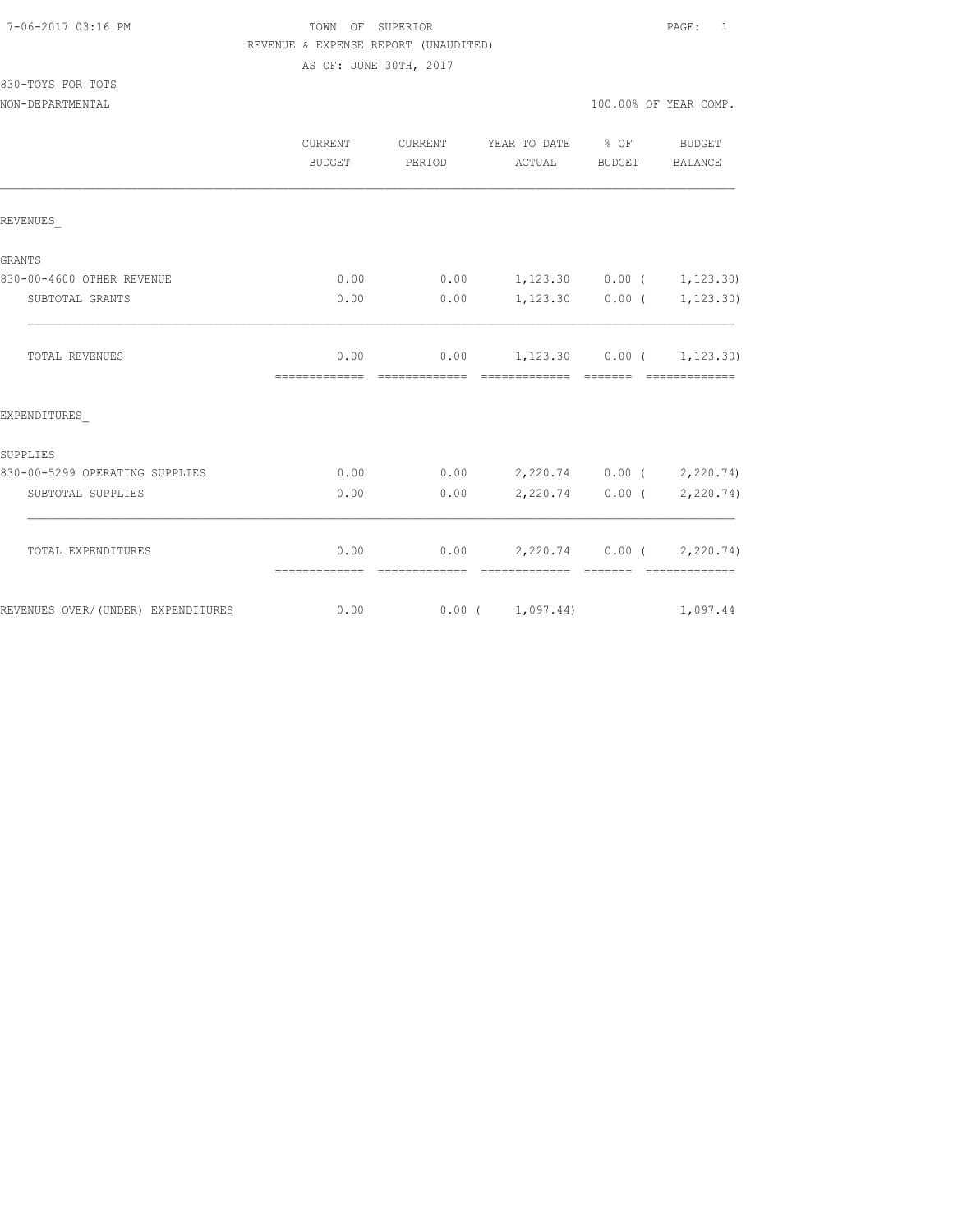### 7-06-2017 03:16 PM TOWN OF SUPERIOR PAGE: 2 REVENUE & EXPENSE REPORT (UNAUDITED) AS OF: JUNE 30TH, 2017

830-TOYS FOR TOTS

100.00% OF YEAR COMP.

|                                    | CURRENT<br>BUDGET | <b>CURRENT</b><br>PERTOD | YEAR TO DATE<br>ACTUAL | $8$ OF<br><b>BUDGET</b> | BUDGET<br><b>BALANCE</b> |
|------------------------------------|-------------------|--------------------------|------------------------|-------------------------|--------------------------|
|                                    |                   |                          |                        |                         |                          |
| FUND TOTAL REVENUES                | 0.00              | 0.00                     | 1,123.30               | $0.00$ (                | 1, 123.30)               |
| FUND TOTAL EXPENDITURES            | 0.00              | 0.00                     | 2,220.74               | 0.00(                   | 2, 220.74                |
| REVENUES OVER/(UNDER) EXPENDITURES | 0.00              | $0.00$ (                 | 1,097.44)              |                         | 1,097.44                 |
|                                    |                   |                          |                        |                         |                          |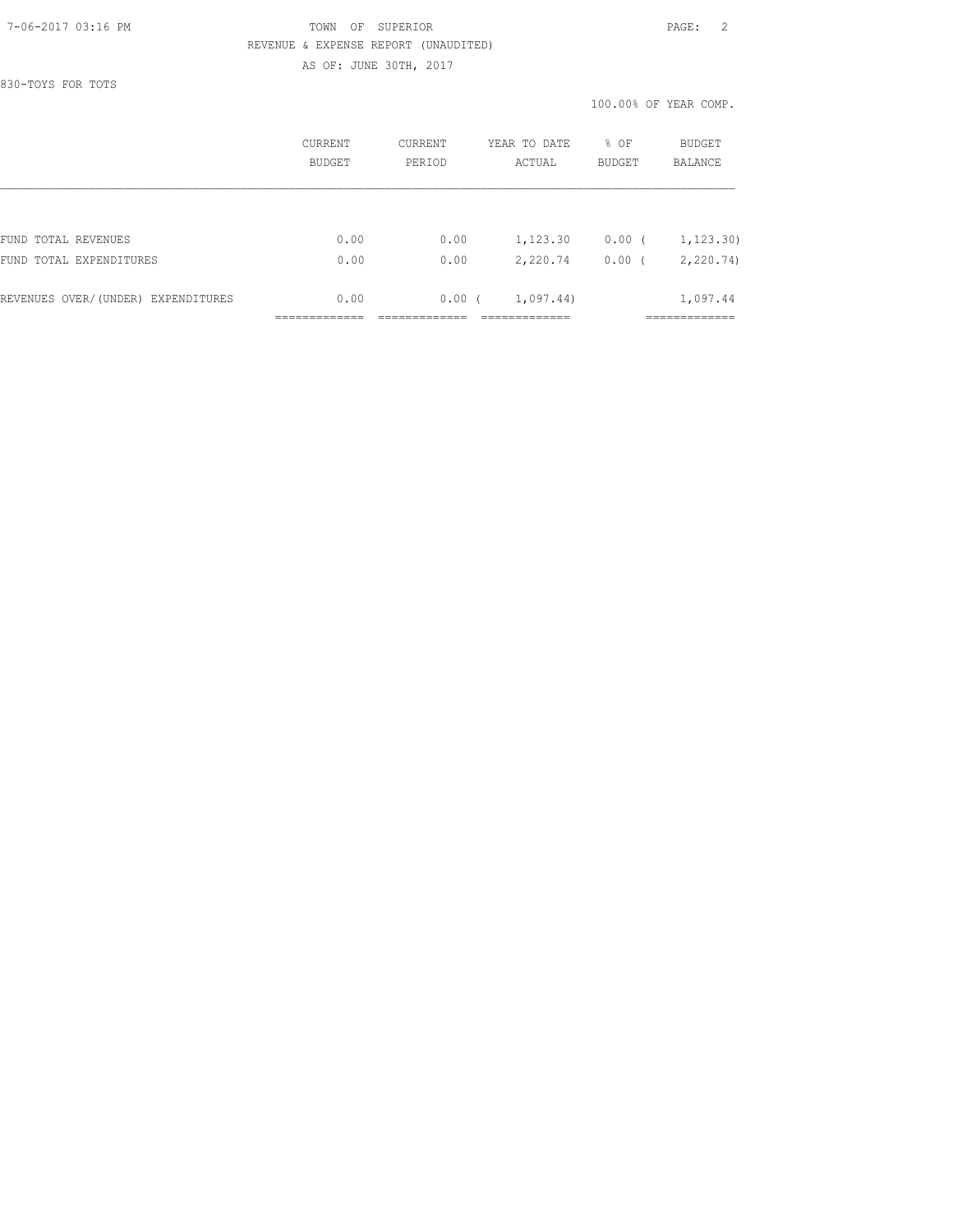|                          | ============= |         | =============                        | =============         | $\qquad \qquad \qquad =\qquad \qquad =\qquad \qquad =\qquad \qquad =\qquad \qquad =\qquad \qquad =\qquad \qquad =\qquad \qquad =\qquad \qquad =\qquad \qquad =\qquad \qquad =\qquad \qquad =\qquad \qquad =\qquad \qquad =\qquad \qquad =\qquad \qquad =\qquad \qquad =\qquad \qquad =\qquad \qquad =\qquad \qquad =\qquad \qquad =\qquad \qquad =\qquad \qquad =\qquad \qquad =\qquad \qquad =\qquad \qquad =\qquad \qquad =\qquad \qquad =\qquad \qquad =\qquad \qquad =\qquad \qquad =$ | =============         |
|--------------------------|---------------|---------|--------------------------------------|-----------------------|--------------------------------------------------------------------------------------------------------------------------------------------------------------------------------------------------------------------------------------------------------------------------------------------------------------------------------------------------------------------------------------------------------------------------------------------------------------------------------------------|-----------------------|
| NON-OPERATING            |               |         |                                      |                       |                                                                                                                                                                                                                                                                                                                                                                                                                                                                                            |                       |
| SUPPLIES                 |               |         |                                      |                       |                                                                                                                                                                                                                                                                                                                                                                                                                                                                                            |                       |
| EXPENDITURES             |               |         |                                      |                       |                                                                                                                                                                                                                                                                                                                                                                                                                                                                                            |                       |
|                          |               |         |                                      |                       |                                                                                                                                                                                                                                                                                                                                                                                                                                                                                            |                       |
|                          |               | BUDGET  | PERIOD                               | ACTUAL BUDGET BALANCE |                                                                                                                                                                                                                                                                                                                                                                                                                                                                                            |                       |
|                          |               | CURRENT | CURRENT                              | YEAR TO DATE % OF     |                                                                                                                                                                                                                                                                                                                                                                                                                                                                                            | <b>BUDGET</b>         |
| NON-DEPARTMENTAL         |               |         |                                      |                       |                                                                                                                                                                                                                                                                                                                                                                                                                                                                                            | 100.00% OF YEAR COMP. |
| 840-GENERAL FIXED ASSETS |               |         |                                      |                       |                                                                                                                                                                                                                                                                                                                                                                                                                                                                                            |                       |
|                          |               |         | AS OF: JUNE 30TH, 2017               |                       |                                                                                                                                                                                                                                                                                                                                                                                                                                                                                            |                       |
|                          |               |         | REVENUE & EXPENSE REPORT (UNAUDITED) |                       |                                                                                                                                                                                                                                                                                                                                                                                                                                                                                            |                       |
| 7-06-2017 03:16 PM       |               |         | TOWN OF SUPERIOR                     |                       |                                                                                                                                                                                                                                                                                                                                                                                                                                                                                            | PAGE: 1               |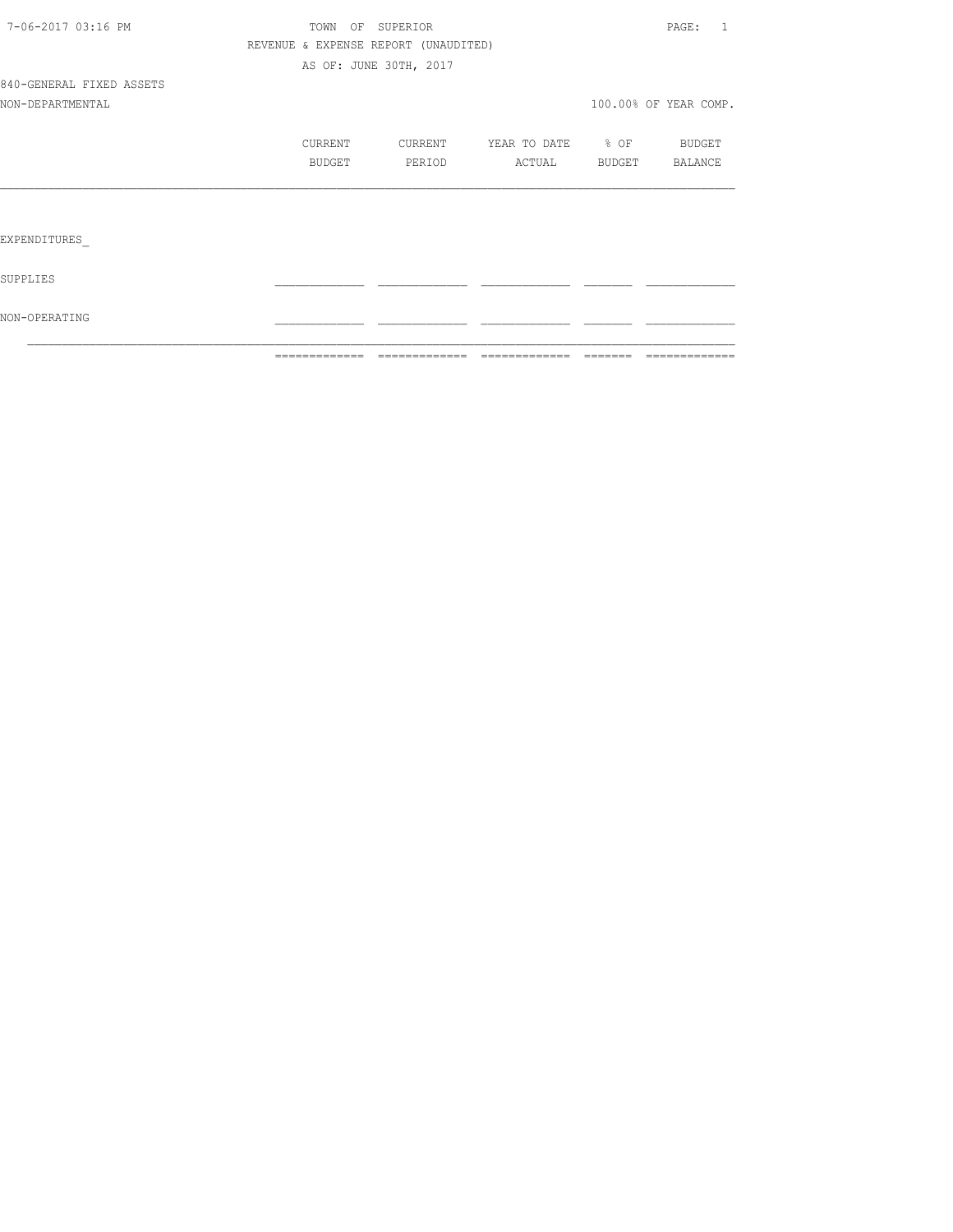## TOWN OF SUPERIOR **PAGE:** 2 REVENUE & EXPENSE REPORT (UNAUDITED) AS OF: JUNE 30TH, 2017

840-GENERAL FIXED ASSETS

### 100.00% OF YEAR COMP.

|   | mm                             | ΟF |  |
|---|--------------------------------|----|--|
| . | $\sim$ m.<br>$\sqrt{ }$<br>◡▵▴ | .  |  |

============= ============= ============= =============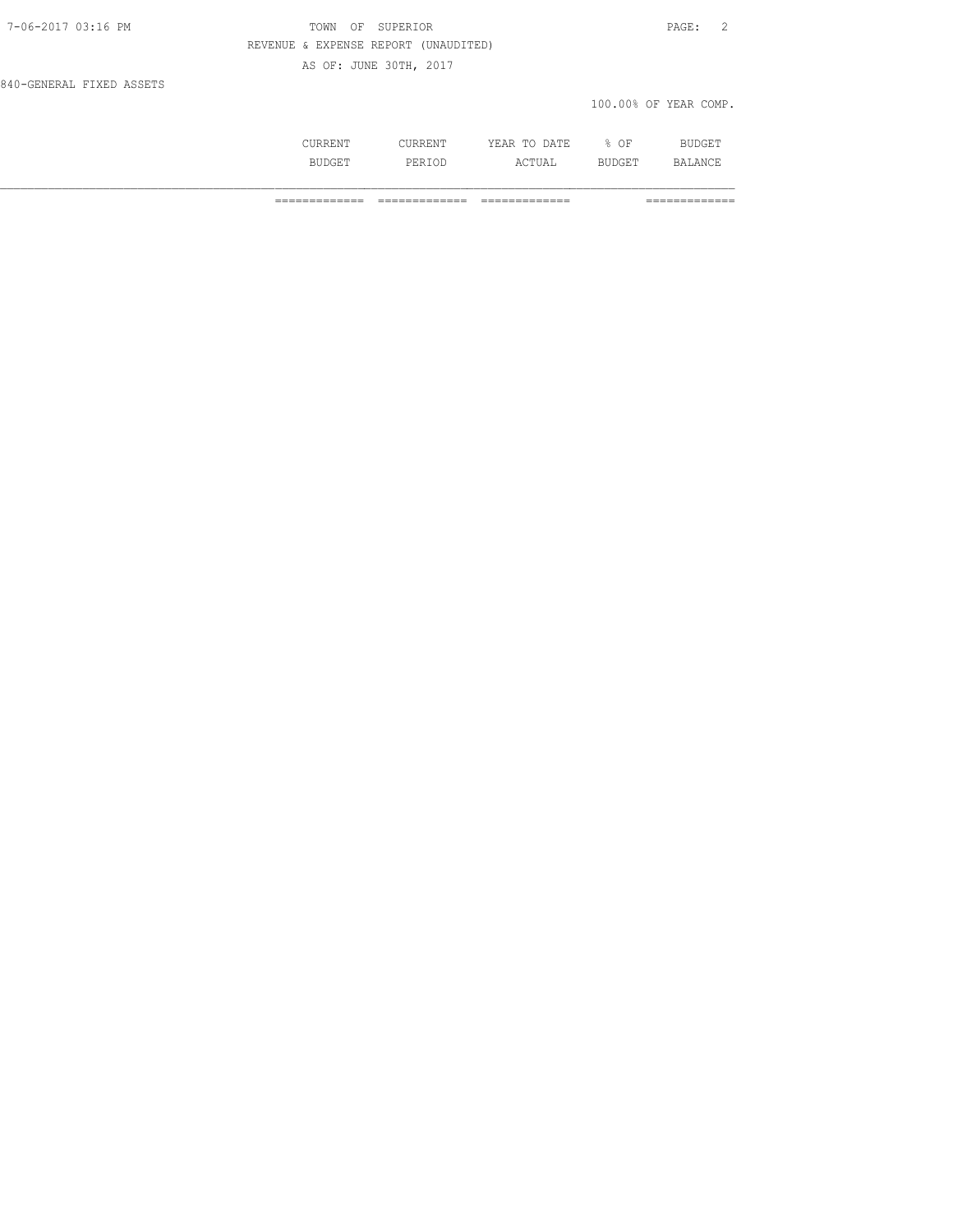| 7-06-2017 03:16 PM   | TOWN<br>OF                           | SUPERIOR               | PAGE:        |        |                       |
|----------------------|--------------------------------------|------------------------|--------------|--------|-----------------------|
|                      | REVENUE & EXPENSE REPORT (UNAUDITED) |                        |              |        |                       |
|                      |                                      | AS OF: JUNE 30TH, 2017 |              |        |                       |
| 850-GENERAL L/T DEBT |                                      |                        |              |        |                       |
| NON-DEPARTMENTAL     |                                      |                        |              |        | 100.00% OF YEAR COMP. |
|                      | CURRENT                              | CURRENT                | YEAR TO DATE | % OF   | BUDGET                |
|                      | BUDGET                               | PERIOD                 | ACTUAL       | BUDGET | BALANCE               |
|                      |                                      |                        |              |        |                       |
|                      |                                      |                        |              |        |                       |
| EXPENDITURES         |                                      |                        |              |        |                       |

 ${\tt SUPPLIES}$ 

============= ============= ============= ======= =============